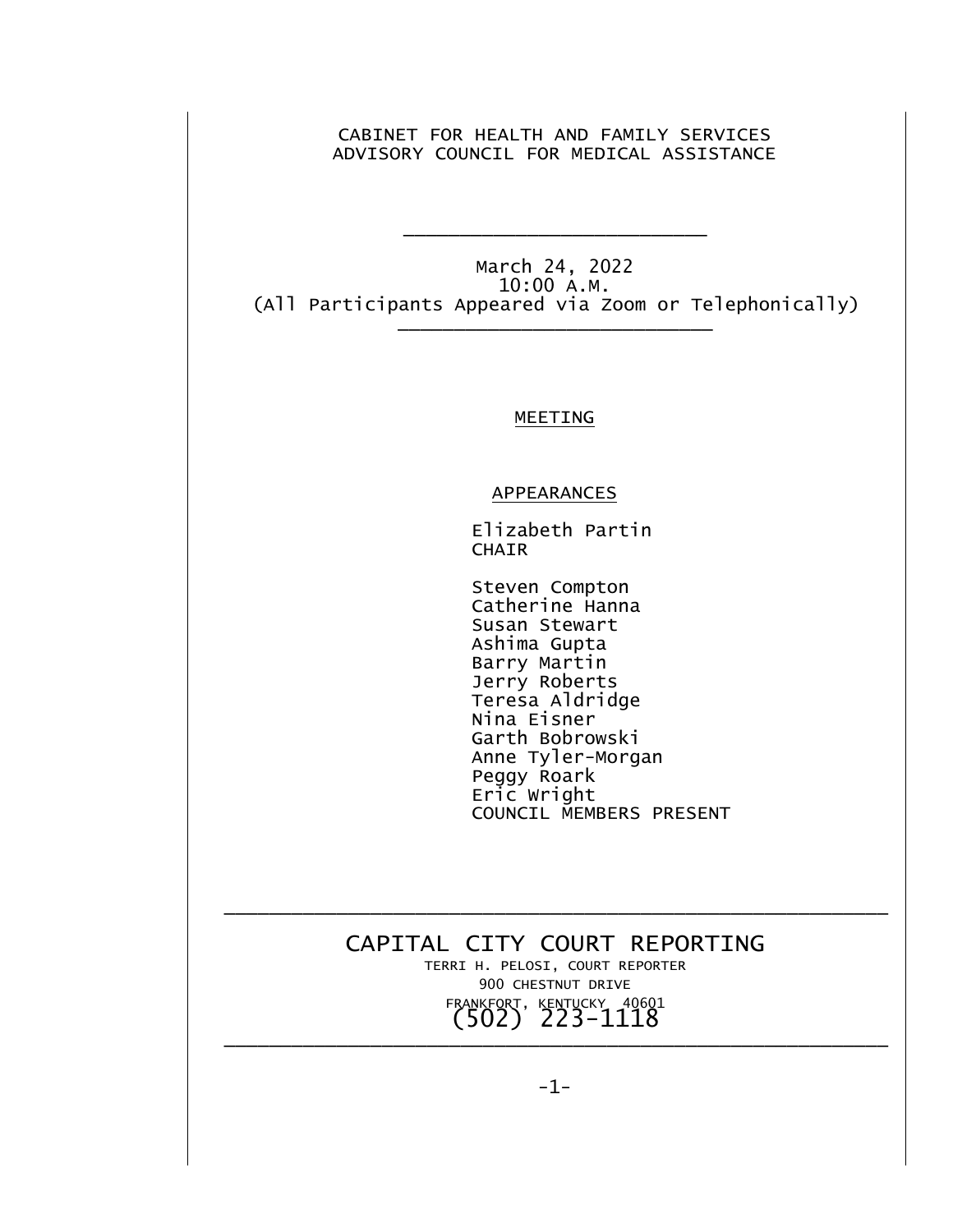## AGENDA

| 1. Call to Order                                                                                                                                                                                                                                                                                                     |       | 4        |
|----------------------------------------------------------------------------------------------------------------------------------------------------------------------------------------------------------------------------------------------------------------------------------------------------------------------|-------|----------|
| 2. Roll Call                                                                                                                                                                                                                                                                                                         | $4 -$ | 5        |
| 3. Approval of minutes from January meeting                                                                                                                                                                                                                                                                          |       | 5        |
| 4. Old Business<br>A. Will Medicaid amend regulations to<br>reimburse Certified Professional<br>Midwives?<br>B. Request amendment to the Rural Health<br>Clinic regulation 907 KAR 1:082 Section<br>$9(1)(b)$ to extend the time to three<br>days for providers to sign Medicaid<br>participant's chart. The current |       | $5 - 6$  |
| regulation requires charts to be signed<br>on the day services are provided. Three<br>days would be in line with other<br>regulations and more realistic in busy<br>clinic settings<br>C. Update on missed and canceled appointments.<br>How is the reporting going? Is there any                                    |       | 6        |
| consensus/common thread as to why patients<br>are not showing up for appointments?                                                                                                                                                                                                                                   |       | $6 - 30$ |
| D. Discussion about continuing zoom MAC<br>meetings past March 30 - 33                                                                                                                                                                                                                                               |       |          |
| Reminder: Update on maternal/infant<br>Е.<br>$health$ at May meeting $\ldots\ldots\ldots\ldots\ldots\ldots$                                                                                                                                                                                                          |       | 33       |
| F. Update on DMS looking at value-based<br>payments tied to quality measures to<br>equalize reimbursement for all providers 33 - 34<br>G. Dates for MCO presentations to MAC<br>1. May - Aetna & Anthem; July - Humana &                                                                                             |       |          |
| Molina/Passport; September - United &<br>wellCare<br>H. Vote to change the bylaws to allow a                                                                                                                                                                                                                         |       | 34       |
| Mac member or another member of a TAC<br>to present recommendations to the MAC                                                                                                                                                                                                                                       |       | 35       |
| 5. Updates from Commissioner Lee<br>A. Report/update on year 2021  36 - 61                                                                                                                                                                                                                                           |       |          |
|                                                                                                                                                                                                                                                                                                                      |       |          |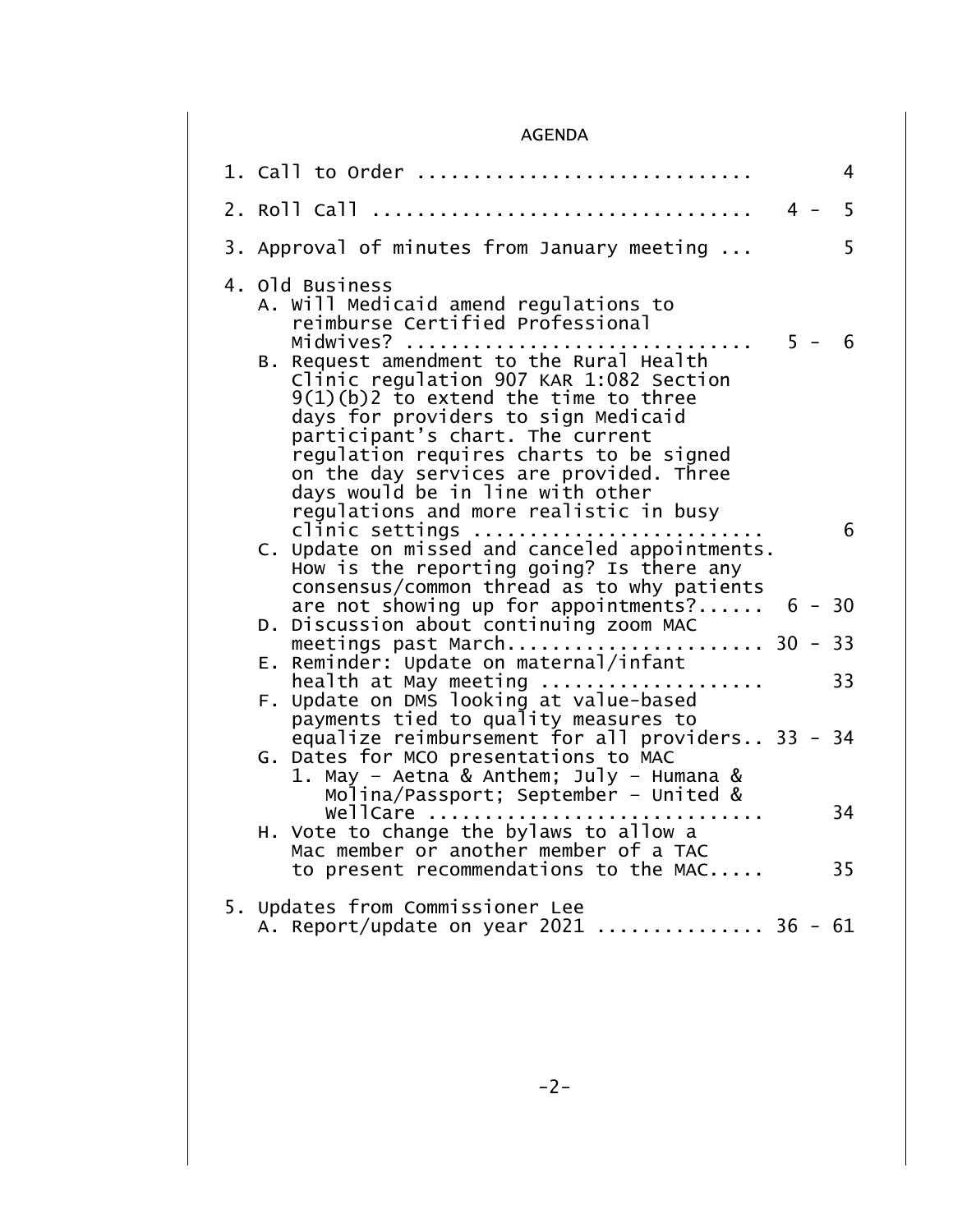## AGENDA (Continued)

| 6. Reports and Recommendations from the TACs<br>* Behavioral Health $61 - 65$<br>* Children's Health (No report)<br>* Consumer Rights and Client Needs  65 - 68<br>* Home Health Care  69 - 70<br>$\mathbf{x}$<br>* Intellectual and Developmental<br>Disabilities  70 - 71<br>* Nursing Services  71 - 79<br>* Optometric Care<br>79<br>* Persons Returning to Society from<br>Incarceration<br>79<br>* Physician Services (No report)<br>* Primary Care  82 - 86<br>* Therapy Services  80 - 82 |  |
|---------------------------------------------------------------------------------------------------------------------------------------------------------------------------------------------------------------------------------------------------------------------------------------------------------------------------------------------------------------------------------------------------------------------------------------------------------------------------------------------------|--|
| 7. New Business  86 - 97                                                                                                                                                                                                                                                                                                                                                                                                                                                                          |  |
| 97                                                                                                                                                                                                                                                                                                                                                                                                                                                                                                |  |
| 97                                                                                                                                                                                                                                                                                                                                                                                                                                                                                                |  |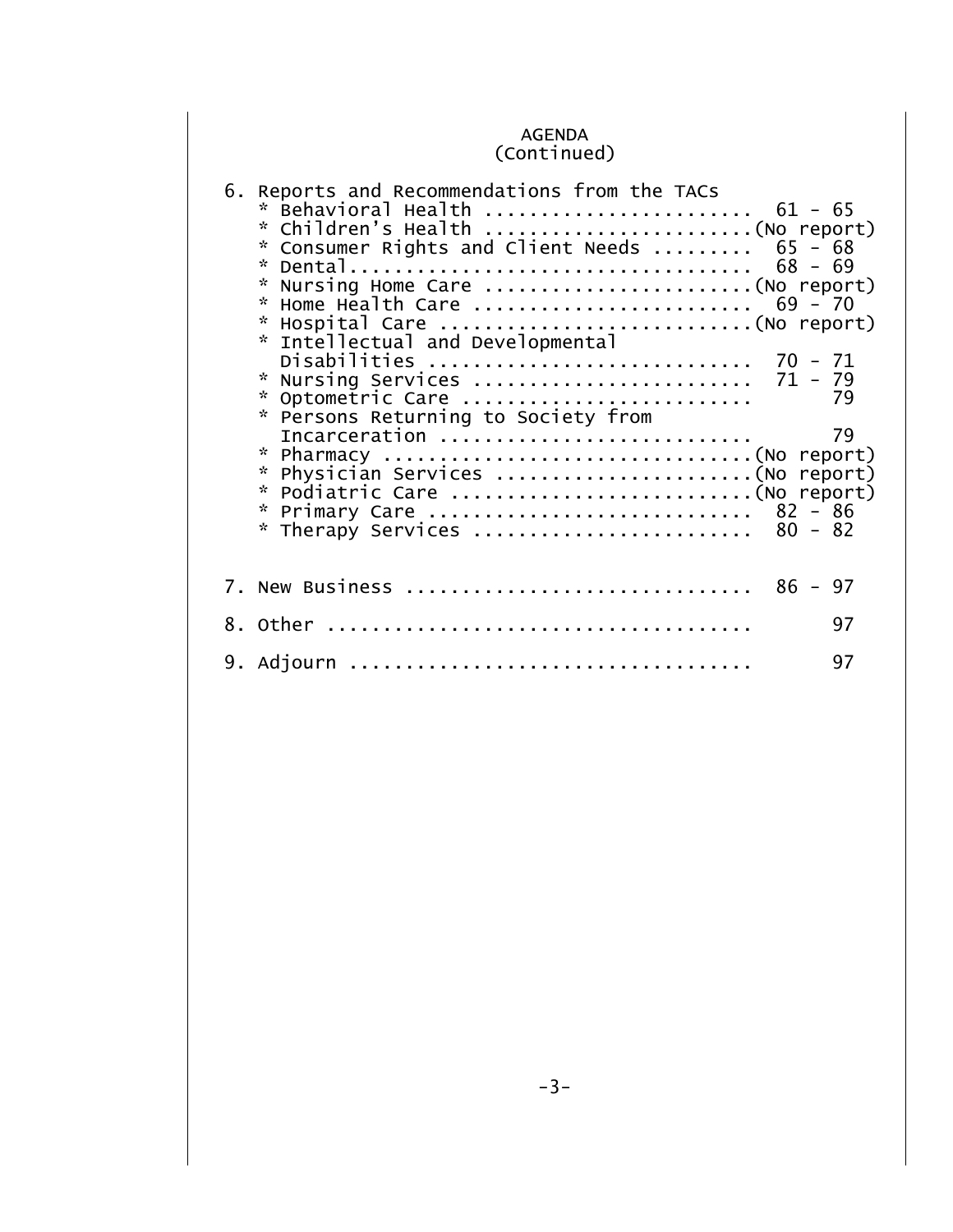| $\mathbf 1$    | DR. PARTIN: We are six minutes                        |
|----------------|-------------------------------------------------------|
| $\overline{2}$ | after ten. Is Teresa Aldridge not on yet?             |
| 3              | MS. BICKERS: I don't see her.                         |
| 4              | DR. PARTIN: Erin, I don't have                        |
| 5              | a list of members in front of me. Do you have         |
| 6              | members where we could call Roll Call?                |
| $\overline{7}$ | MS. BICKERS: I could work on                          |
| 8              | pulling one of those up if you give me just a moment. |
| 9              | I apologize.                                          |
| 10             | DR. PARTIN: No. No apology                            |
| 11             | necessary. Thank you.                                 |
| 12             | MS. BICKERS: All right. Here                          |
| 13             | we go.                                                |
| 14             | (ROLL CALL)                                           |
| 15             | MS. BICKERS: Beth, I'll turn it                       |
| 16             | over to you.                                          |
| 17             | DR. PARTIN: Okay. How many do                         |
| 18             | we have present?                                      |
| 19             | MS. BICKERS: We have five                             |
| 20             | absent.                                               |
| 21             | DR. PARTIN: Do we have nine                           |
| 22             | present?                                              |
| 23             | MS. BICKERS: Yes. I believe we                        |
| 24             | have eleven present.                                  |
| 25             | DR. PARTIN: Thank you. So, we                         |
|                | $-4-$                                                 |
|                |                                                       |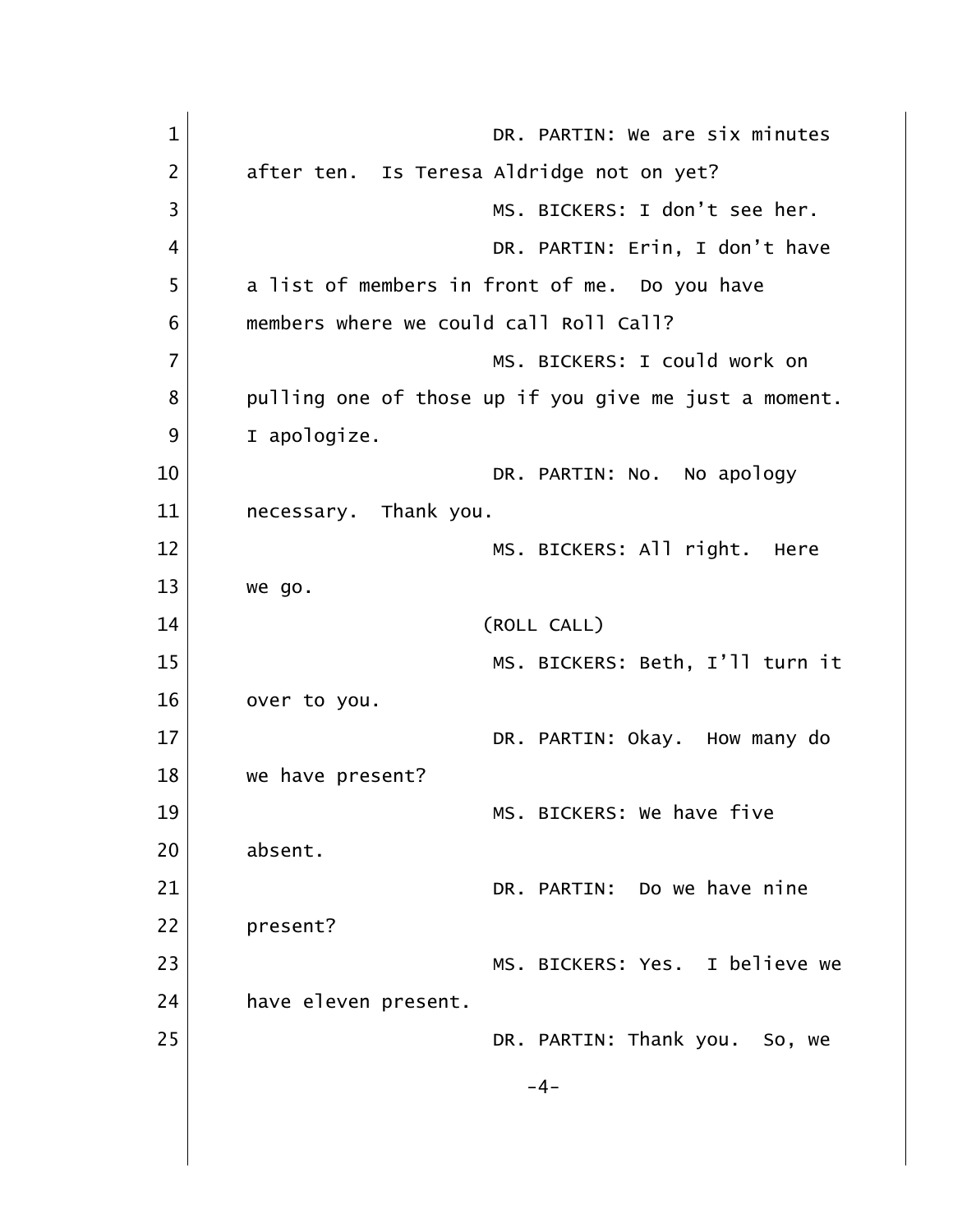1 have a quorum. 2 So, moving along on the agenda. 3 | Would somebody like to make a motion to approve 4 | minutes from the January meeting? 5 MR. WRIGHT: I move we approve 6 the minutes. 7 MS. EISNER: I'll second that 8 motion. 9 DR. PARTIN: Any discussion? 10 All in favor, say aye. Any opposed? Okay. So 11 moved. 12 Moving to Old Business now, 13 and, again, you know that I keep things on the agenda 14 until we can get some final answers. 15 So, first up is any movement on 16 reimbursement for certified professional midwives? 17 COMMISSIONER LEE: Not at this 18 time. It's still on our radar, though, Dr. Partin. 19 DR. PARTIN: Okay. Any idea 20 when that might be coming up for a discussion or 21 action? 22 | COMMISSIONER LEE: We don't have 23 an estimated time right now. We have some priorities 24 that I'll go into in my presentation. Also keeping 25 our eye on the Public Health Emergency and unwinding -5-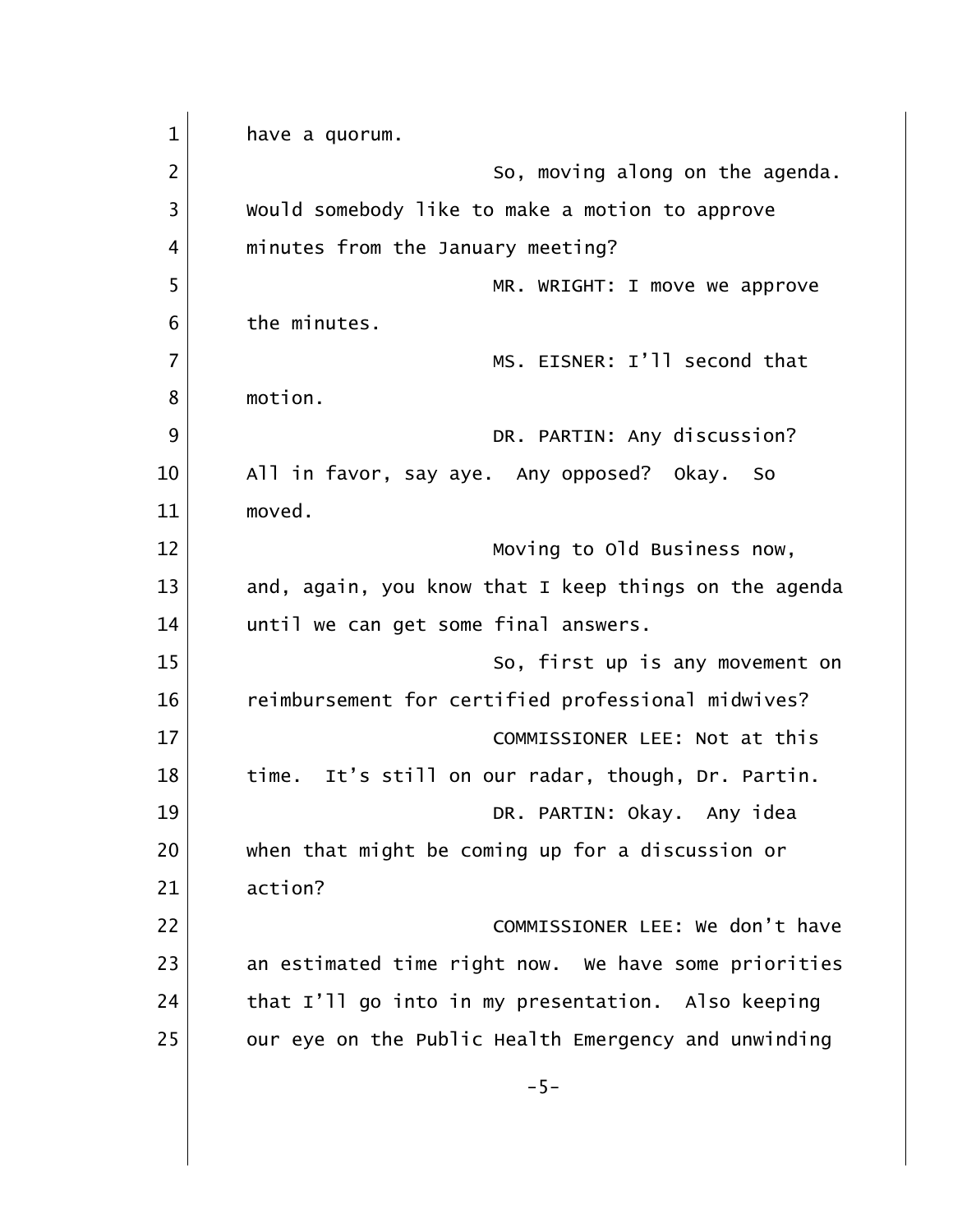1 has taken quite a bit of our time and the 2 legislators, as you know, are in town and we're 3 monitoring bills right now, but we'll just keep this 4 on the agenda until the next time. Hopefully, we can 5 have some more definitive response for you at the 6 **next meeting.** 7 DR. PARTIN: Okay. Great. 8 Thank you. 9 Then, moving on, request for 10 amendment to the Rural Health Clinic regulation 907 11 KAR 1:082 to extend the time to three days for 12 providers to sign Medicaid participants' charts. 13 COMMISSIONER LEE: Again, this 14 is something very similar to Item A - on our radar 15 and I'm not sure if - you know, again, next meeting 16 we'll be able to give you a little bit more 17 information on that. 18 DR. PARTIN: Okay. Thank you. 19 and, then, an update on missed 20 and cancelled appointments. How is the reporting 21 going? Is there any consensus or common thread as to 22 why patients are not showing up for appointments? 23 COMMISSIONER LEE: And I think 24 we have some presentations today. Most of the MCOs 25 have some presentations that they're going to be -6-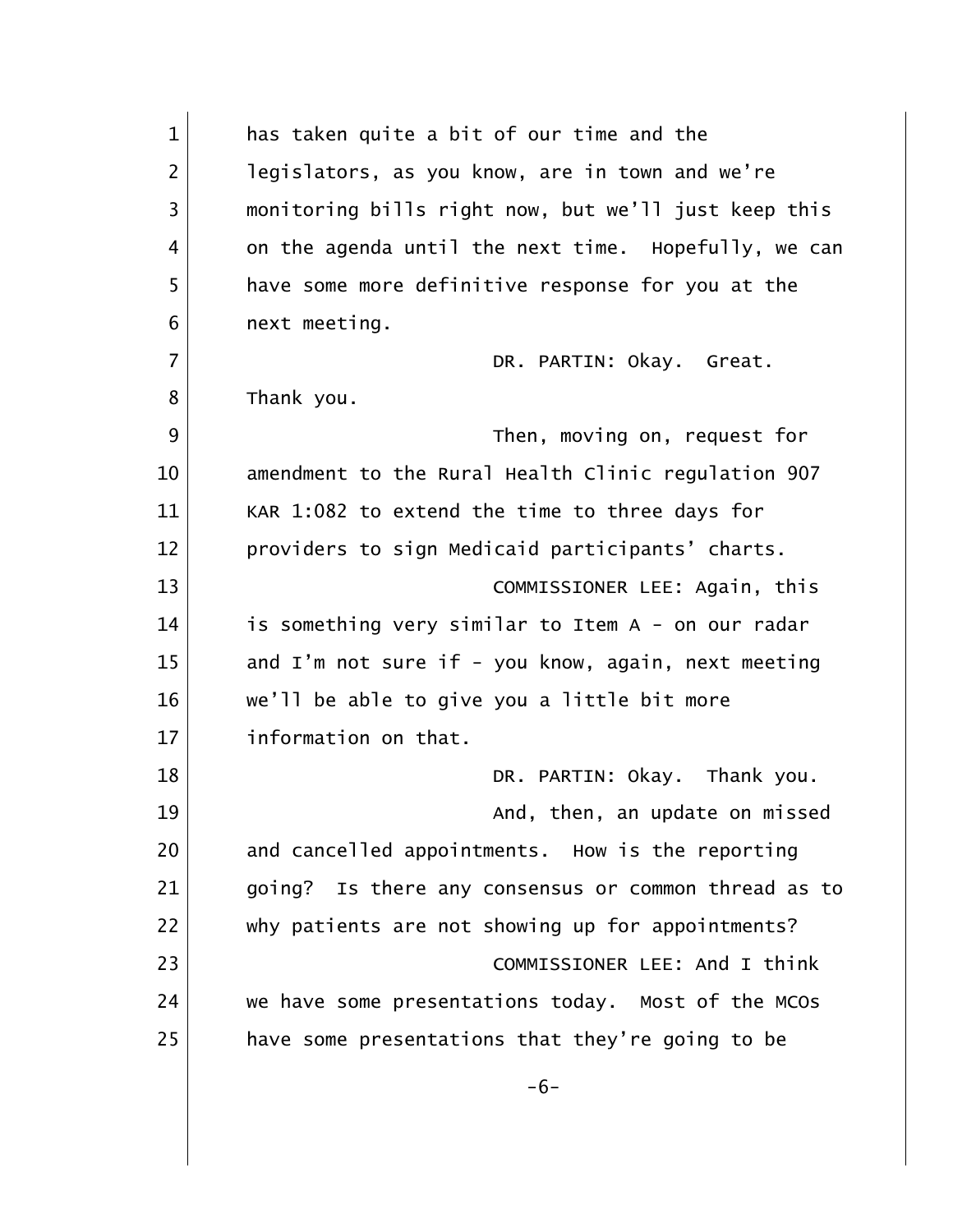| $\mathbf{1}$   | delivering. So, I think that we can just go in       |
|----------------|------------------------------------------------------|
| $\overline{2}$ | order. Aetna, I think Aetna is on the call and they  |
| 3              | do have a presentation.                              |
| 4              | MS. ARFLACK: Yes, we do. We're                       |
| 5              | ready to go. Let me get it up.                       |
| 6              | COMMISSIONER LEE: Cindy, if you                      |
| $\overline{7}$ | will just introduce yourself and I think we made you |
| 8              | co-host, so, you can go ahead and present.           |
| 9              | DR. PARTIN: This is just to                          |
| 10             | address this specific question, correct?             |
| 11             | COMMISSIONER LEE: Yes.                               |
| 12             | MS. ARFLACK: Yes, ma'am. My                          |
| 13             | name is Cindy Arflack and I'm representing Aetna     |
| 14             | today and we have a - can you all see this? Can you  |
| 15             | all see my screen, the Missed and Cancelled          |
| 16             | Appointments?                                        |
| 17             | COMMISSIONER LEE: We saw it and                      |
| 18             | now it's gone away.                                  |
| 19             | MS. ARFLACK: That's the way my                       |
| 20             | life is. Well, if I can't get it up----              |
| 21             | COMMISSIONER LEE: There you go.                      |
| 22             | I think if you just hit Slide - it went away again,  |
| 23             | Cindy.                                               |
| 24             | MS. ARFLACK: Okay. There we                          |
| 25             | Has it got it?<br>go.                                |
|                | $-7-$                                                |
|                |                                                      |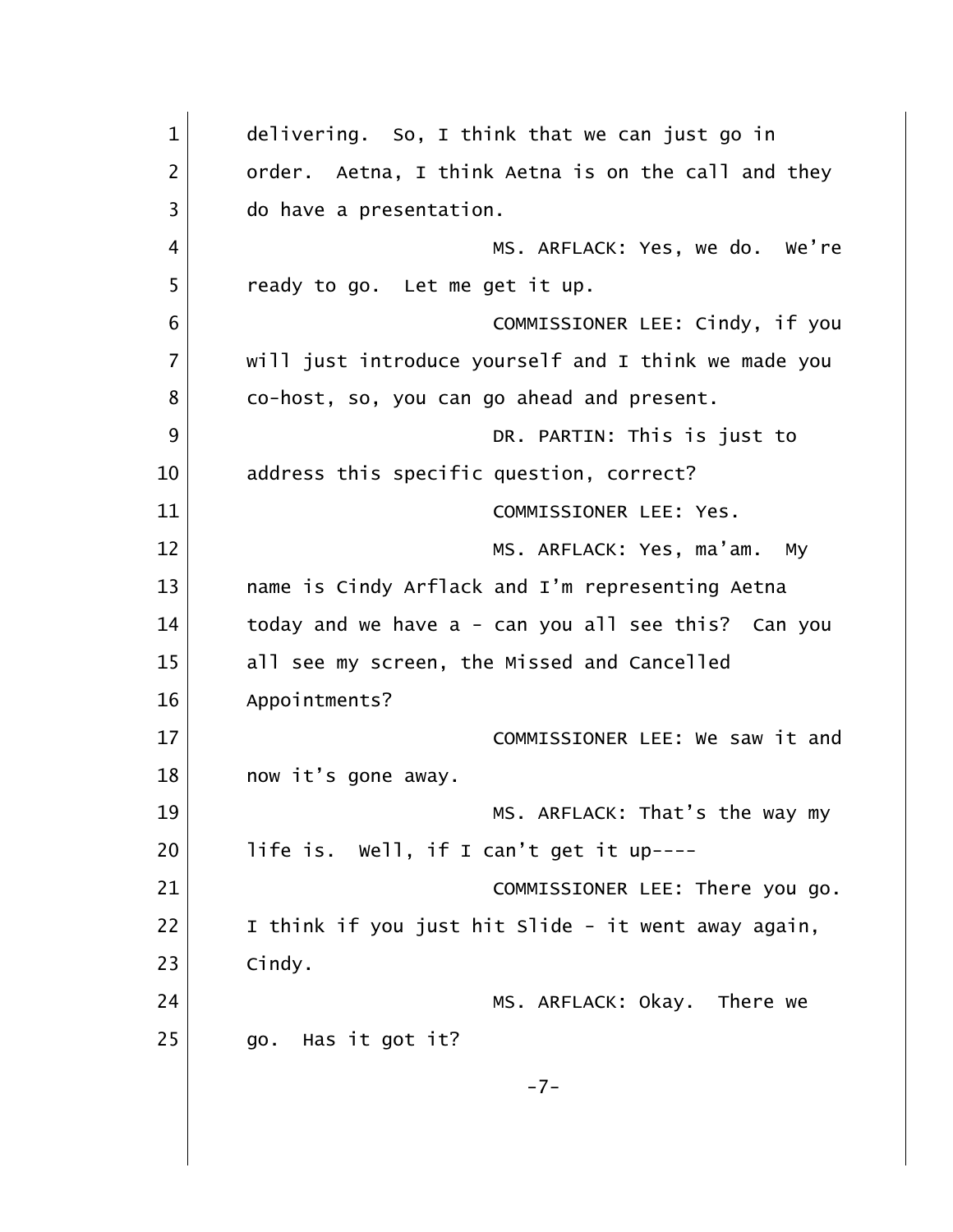| $\mathbf{1}$   | COMMISSIONER LEE: No. Yes.                          |
|----------------|-----------------------------------------------------|
| $\overline{2}$ | There it is. There it is.                           |
| 3              | MS. ARFLACK: All right. I'm                         |
| 4              | having a little difficulty this morning.            |
| 5              | MS. BICKERS: I think you need                       |
| 6              | to hit From Beginning, Cindy. There you go. Hit     |
| $\overline{7}$ | From Beginning on the left.                         |
| 8              | MS. ARFLACK: Okay. Now we've                        |
| 9              | got it. Okay. So, we've been doing a lot of         |
| 10             | analysis on our missed and cancelled appointments.  |
| 11             | MS. BICKERS: Excuse me. It                          |
| 12             | went away again.                                    |
| 13             | MS. ARFLACK: Well, okay. I can                      |
| 14             | provide it to you but I'm not sure why because it   |
| 15             | says Share. Do you have it now?                     |
| 16             | COMMISSIONER LEE: No, we can't                      |
| 17             | see it.                                             |
| 18             | MS. ARFLACK: Okay. Well, I'm                        |
| 19             | technology-challenged. So, here we go. Anyway, it's |
| 20             | not that extensive. It's just a couple of slides    |
| 21             | that we did.                                        |
| 22             | what we've noticed is that the                      |
| 23             | providers are not submitting as many cancelled      |
| 24             | appointments as they were initially. Initially, we  |
| 25             | were getting - the numbers were higher than they    |
|                | $-8-$                                               |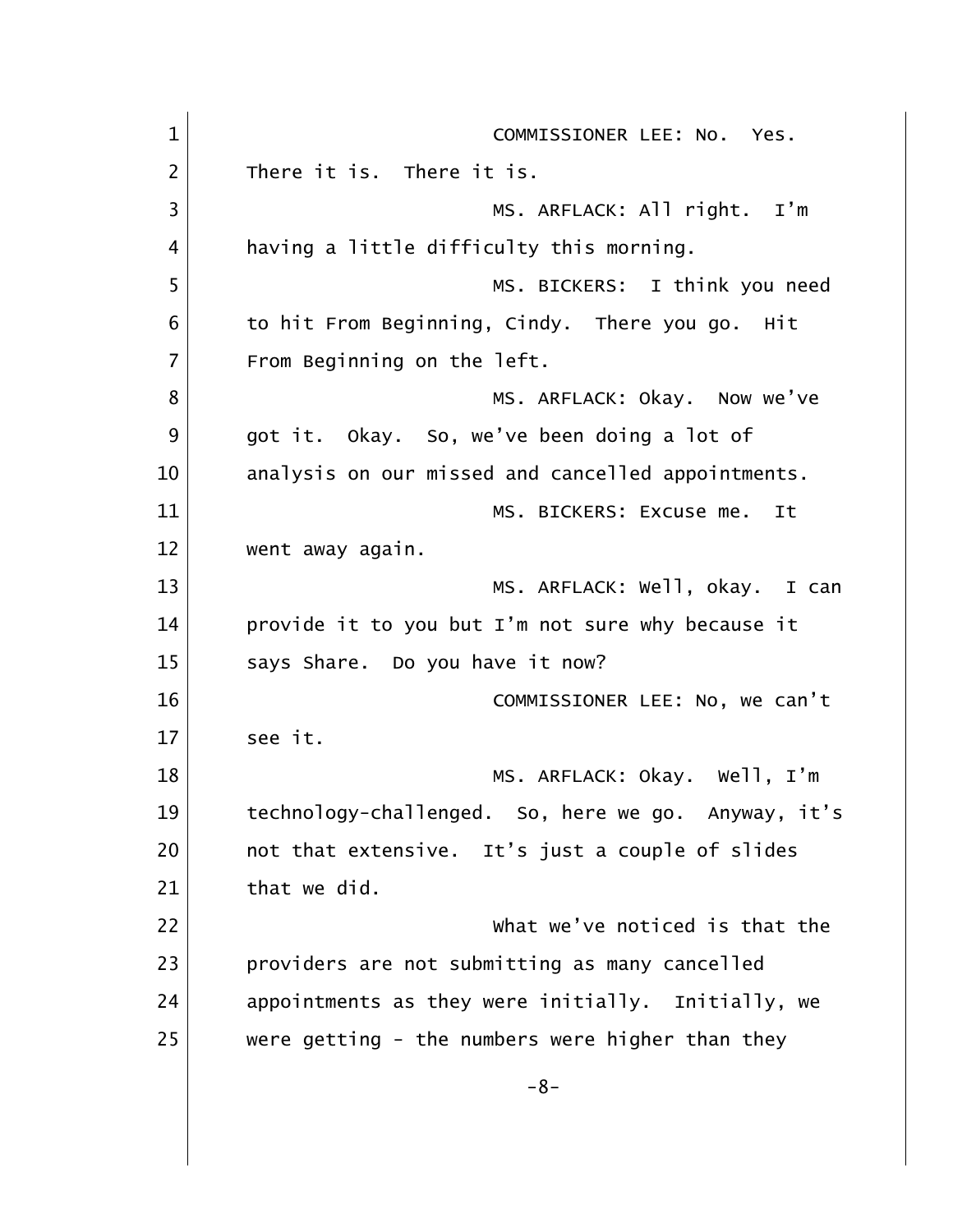| $\mathbf{1}$   |                                                       |
|----------------|-------------------------------------------------------|
|                | were. In February, the numbers had gone down          |
| $\overline{2}$ | substantially.                                        |
| 3              | So, we don't know if that's a                         |
| 4              | trend that we want to take a closer look at because   |
| 5              | they've stopped submitting as many. We don't know if  |
| 6              | this has something to do with COVID, the numbers      |
| 7              | going down and people are going back to the offices,  |
| 8              | and, so, they are showing up for their appointments.  |
| 9              | We really don't want to say                           |
| 10             | that this is a trend that we want to really focus on  |
| 11             | but we do feel like it is a trend that maybe we want  |
| 12             | to look at. Maybe the providers are frustrated that   |
| 13             | we're not doing things that they feel like we should. |
| 14             | One of the other things is                            |
| 15             | missed appointments is lower than the cancelled. So,  |
| 16             | that's something that we want to look at. We looked   |
| 17             | at this information from January to February just to  |
| 18             | kind of give you a little analysis of what's going    |
| 19             | on.                                                   |
| 20             | The number one provider, as you                       |
| 21             | may well understand it, is the PCPs and the dental    |
| 22             | providers are the number one providers sending in     |
| 23             | information. Vision is number three, but the          |
| 24             | therapies are not as robust as we thought they would  |
| 25             | be in sending them in.                                |
|                | $-9-$                                                 |
|                |                                                       |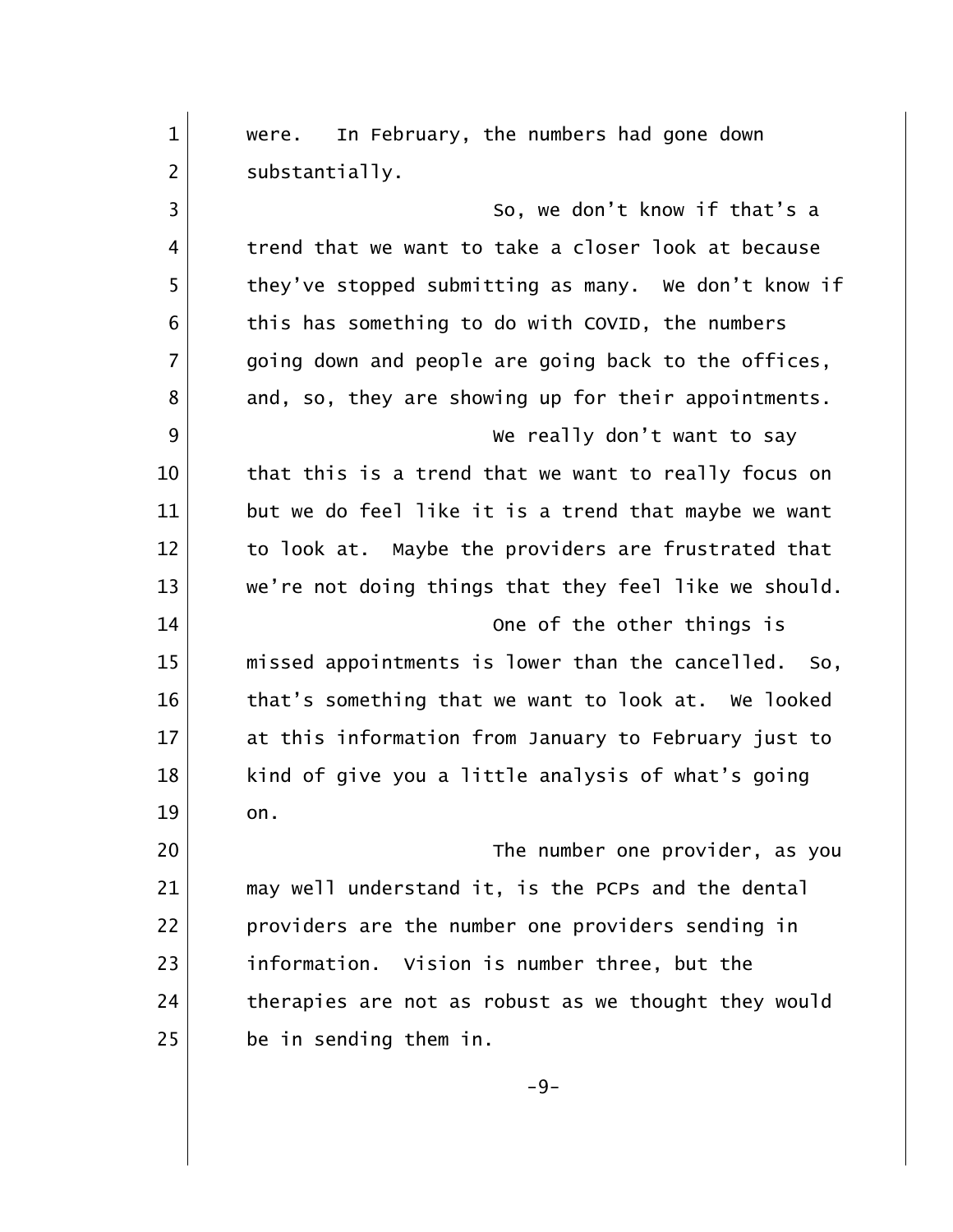| $\mathbf{1}$   | The top five reasons are really                       |
|----------------|-------------------------------------------------------|
| $\overline{2}$ | not really helping us a lot because they're No Show,  |
| 3              | No Reason, Unknown, Rescheduled, Other. So, that's    |
| 4              | really not giving us much detail.                     |
| 5              | But what we would really like                         |
| 6              | to focus on on what we're going to do with this       |
| $\overline{7}$ | report, we're going to continue to monitor these      |
| 8              | trends over a longer period of time, of course.       |
| 9              | And what we're trying to really                       |
| 10             | focus on is the members. Like, why are they missing   |
| 11             | the appointments? What are the risks? For example,    |
| 12             | have they been in the ED for visits in the last       |
| 13             | ninety days? Do they have a BH inpatient admission?   |
| 14             | Have they had a recent BH ED visit and are there      |
| 15             | other physical health conditions that may be causing  |
| 16             | them to not either make appointments or not being     |
| 17             | able to go to the doctor at all?                      |
| 18             | So, those are just a few of the                       |
| 19             | things that we're trying to look at. So, we're        |
| 20             | really focusing on what is going on with that member, |
| 21             | trying to think about what we can do to help.         |
| 22             | So, that's more of what our                           |
| 23             | analysis has kind of brought us to is, you know, the  |
| 24             | reasons are not really giving us anything to really   |
| 25             | quantify, but what we want to focus on is what's      |
|                | $-10-$                                                |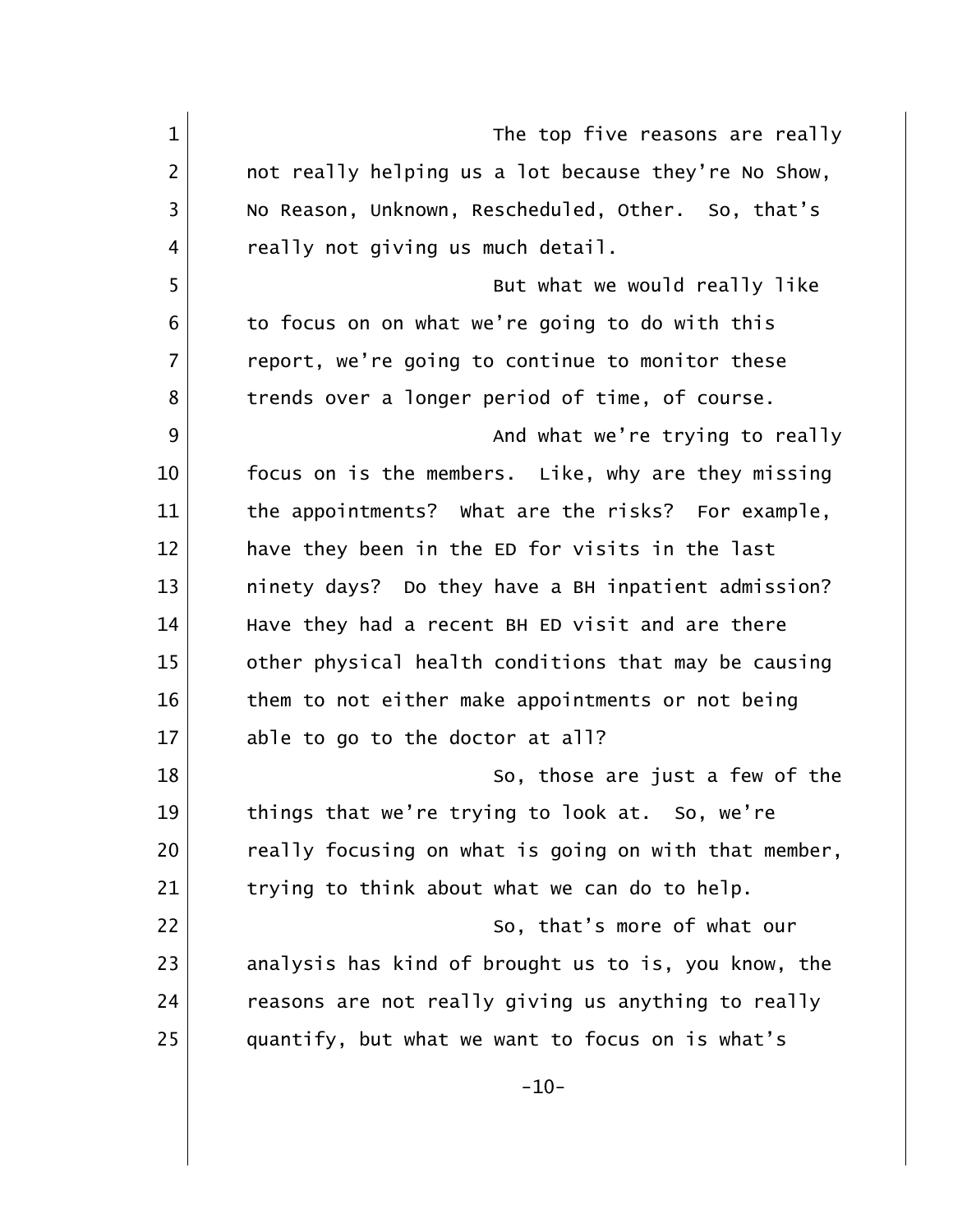1 qoing on with these members that could be a barrier  $2$  for them getting to the office. 3 and  $\vert$  2 and  $\vert$  Like I said, we do believe that 4 the COVID-19 pandemic has played a little bit of 5 difficulty in some of the reasons for certain trends  $6$  but we're continuing to monitor that. 7 So, thank you, guys. I 8 appreciate the opportunity to share our analysis. 9 And I'm sorry I'm just not technology - I'm a little 10 challenged today. So, thank you all, though. 11 DR. PARTIN: Thank you. And 12 that's exactly the kind of thing we were hoping to 13 find out with this. So, we appreciate you drilling  $14$  down. 15 MS. ARFLACK: You're welcome. 16 Thank you all. 17 MS. EISNER: May I ask a 18 question? 19 MS. ARFLACK: Sure. 20 | NS. EISNER: Cindy, thank you 21 for the update. May I ask that you also put on your 22 list of things for follow-up whether or not there are 23 transportation barriers? 24 MS. ARFLACK: Well, when the 25 case managers reach out to the member, those are some -11-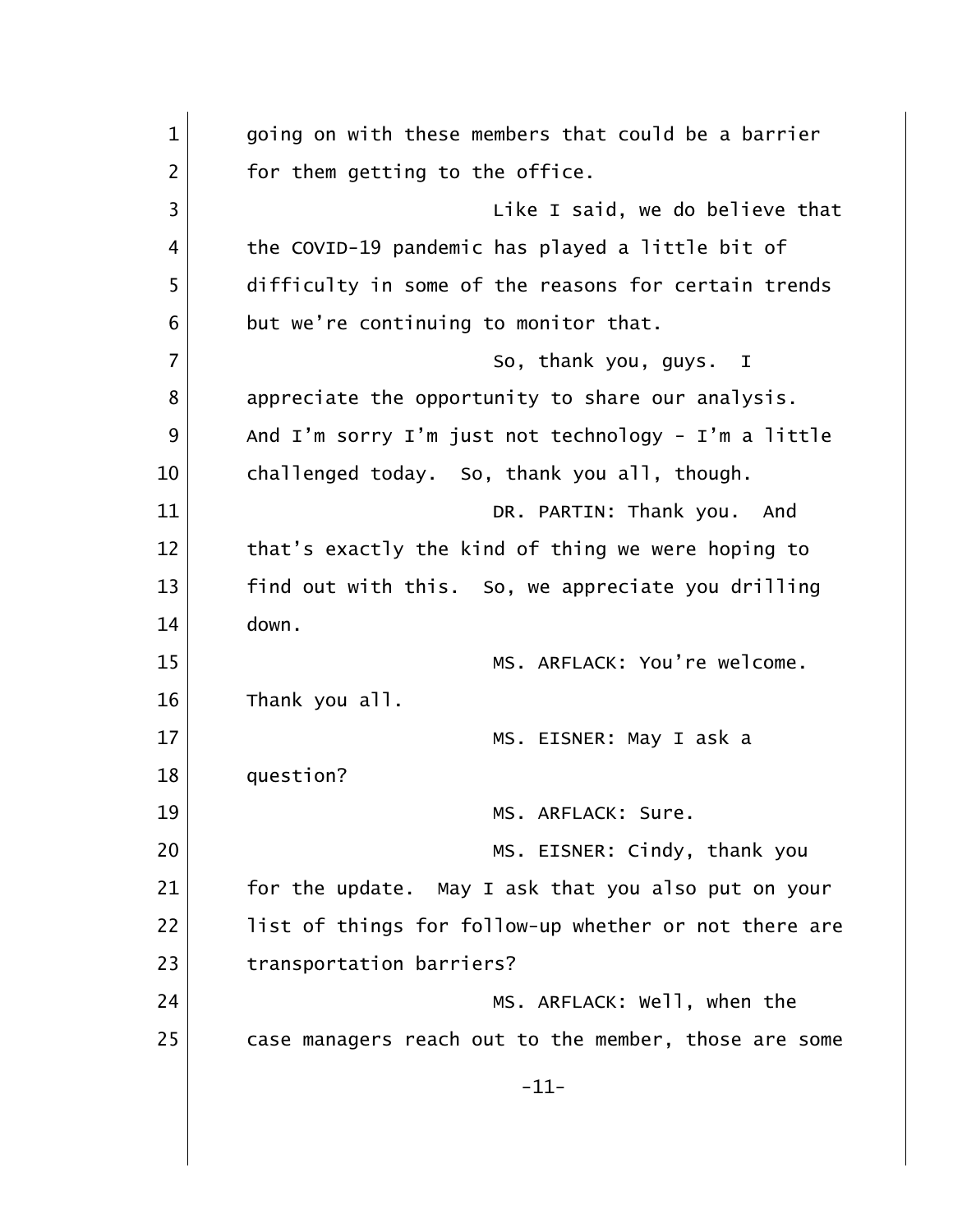| $\mathbf{1}$   | of the questions. Yes, absolutely, we're going to    |
|----------------|------------------------------------------------------|
| $\overline{2}$ | ask those questions. Is transportation? Is child     |
| 3              | care an issue? So, all of those are going to be      |
| 4              | things that when the case manager reaches out to the |
| 5              | particular member they will ask.                     |
| 6              | MS. EISNER: Thank you.                               |
| $\overline{7}$ | MS. ARFLACK: Thanks, Nina.                           |
| 8              | COMMISSIONER LEE: And, thanks,                       |
| 9              | Cindy, for that information. What we have done is    |
| 10             | asked each MCO to kind of tell us what they're doing |
| 11             | with the cancelled and missed appointments.          |
| 12             | So, I think most of them do                          |
| 13             | have a presentation today; and I think, Anthem, if   |
| 14             | you're on the line and you have a presentation, you  |
| 15             | can go ahead and share your screen or go ahead and   |
| 16             | just hop into your presentation.                     |
| 17             | MR. RANDALL: Hi. This is                             |
| 18             | Jeremy Randall with Anthem. I'm trying to share my   |
| 19             | screen but it looks like it's been disabled for me.  |
| 20             | So, I can just deliver verbally. That's fine.        |
| 21             | So, again, in regards to what                        |
| 22             | we do with the missed and broken appointments, the   |
| 23             | first thing that we do is merge this data with our   |
| 24             | at-risk member report that our case management teams |
| 25             | use, and this allows us to give those members        |
|                | $-12-$                                               |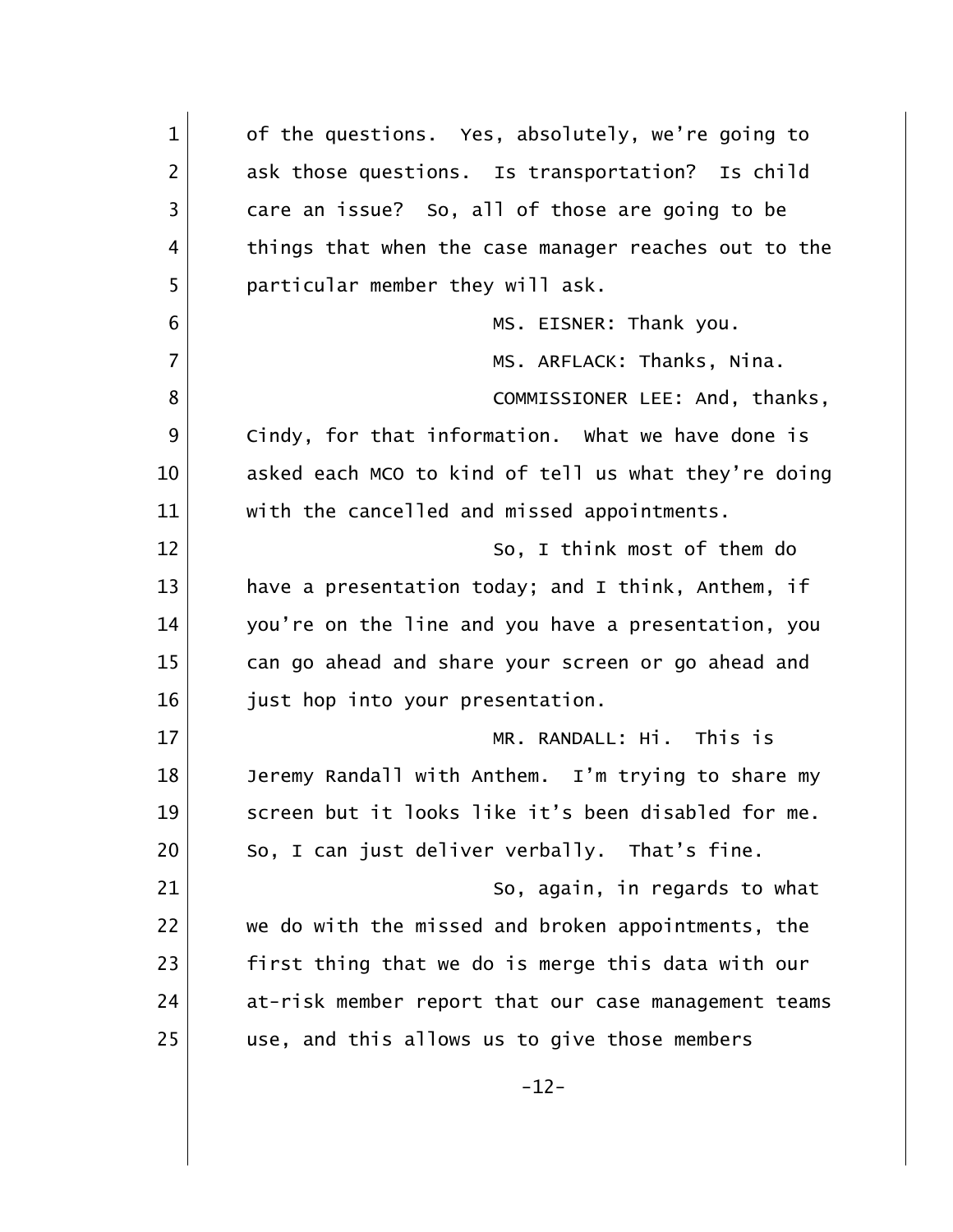1 Specifically to our physical health case management 2 | team and mental health SUD case management teams. 3 | So, just a few numbers here. 4 For January, that was about 140 members that got 5 referred to case management; and for February, that's 6 128. And, so, we have case management making 7 outreach. 8 | Southeast Contract Contract Contract We don't really have any trends 9 to report at this point related to that case 10 management outreach. 11 Obviously, if there's an SDoH 12 need, they will be referred to the SDoH team; but 13 besides that, there is a substantial number of 14 members that are missing appointments for Substance 15 Use Disorder services and we think that that is 16 likely or we're finding that that's due to just the 17 condition of the - the member's condition at the time 18 of the appointment. 19 | North Wat when our case management 20 team is talking to the member, we are referring that 21 member to our SDoH team as appropriate. And, so, 22 when we pivot and look at the SDoH team findings, we 23 do find that transportation is the number one issue 24 in these missed and broken appointments. Child care 25 is showing up in a few of these, but for the most -13-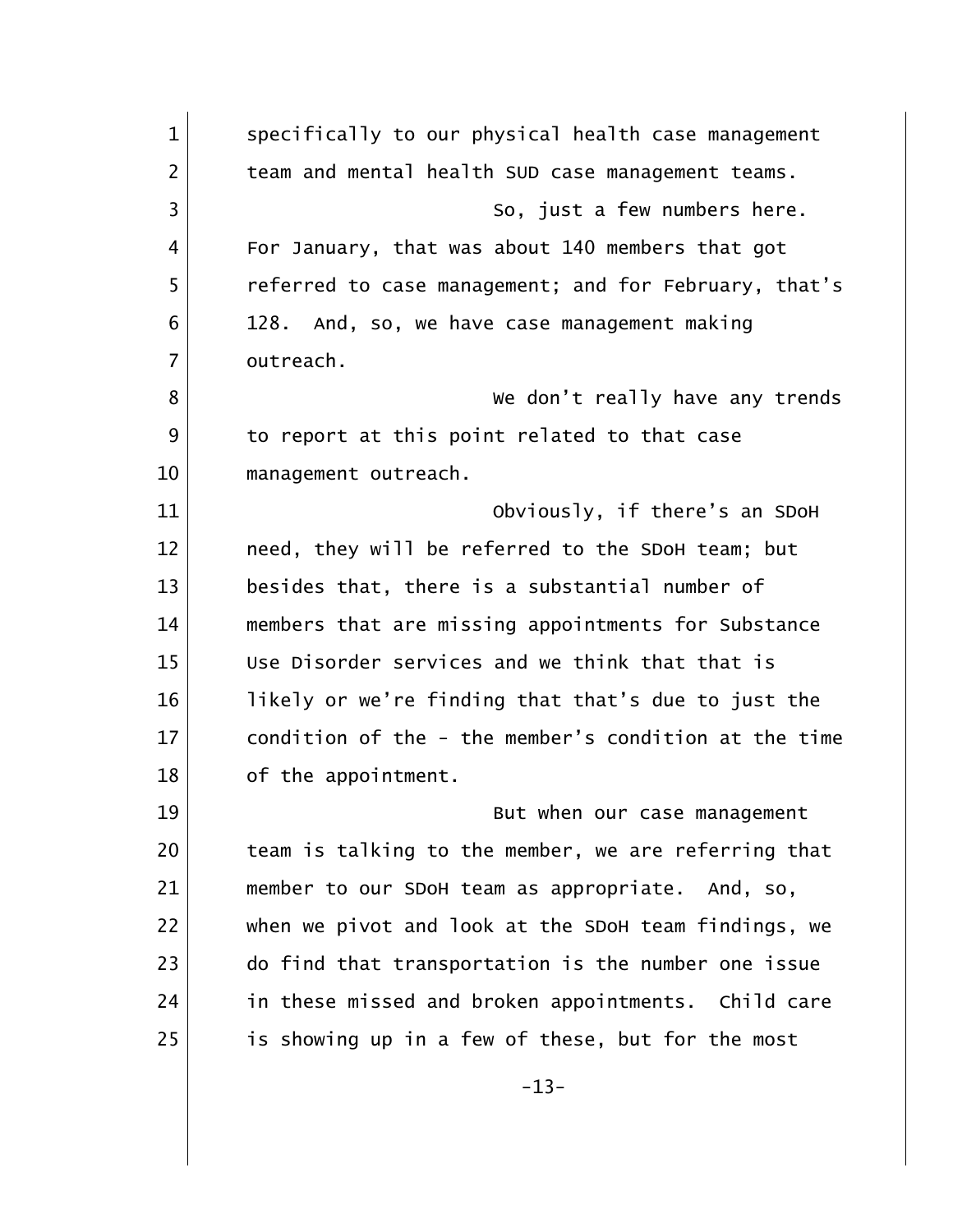| $\mathbf{1}$   | part, it's transportation-related.                    |
|----------------|-------------------------------------------------------|
| $\overline{2}$ | In addition, if we find that a                        |
| 3              | member is showing up on this report multiple times,   |
| 4              | three or more times, the SDoH team will do the        |
| 5              | outreach instead of the case management team and that |
| 6              | is how we are using this report at this point.        |
| 7              | For every single member we                            |
| 8              | receive on this report, we are doing some text        |
| 9              | messaging outreach and sending postcards in the mail  |
| 10             | just to reinforce the importance of keeping           |
| 11             | appointments and to raise awareness of our Healthy    |
| 12             | Rewards Program.                                      |
| 13             | DR. PARTIN: Thank you.                                |
| 14             | MR. RANDALL: Any questions?                           |
| 15             | Thank you very much.                                  |
| 16             | COMMISSIONER LEE: Thank you,                          |
| 17             | Do we have a representative from United to<br>Jeremy. |
| 18             | present on the missed appointments?                   |
| 19             | MS. BREDENKAMP: Sure.<br>Good                         |
| 20             | morning. My name is Angela Bredenkamp. I'm the        |
| 21             | Quality Director for United Healthcare.               |
| 22             | So, we run the missed                                 |
| 23             | appointments kind of similar to what it sounded like  |
| 24             | Aetna and Anthem do. We send out postcards and        |
| 25             | messaging just reiterating the importance of keeping  |
|                | $-14-$                                                |
|                |                                                       |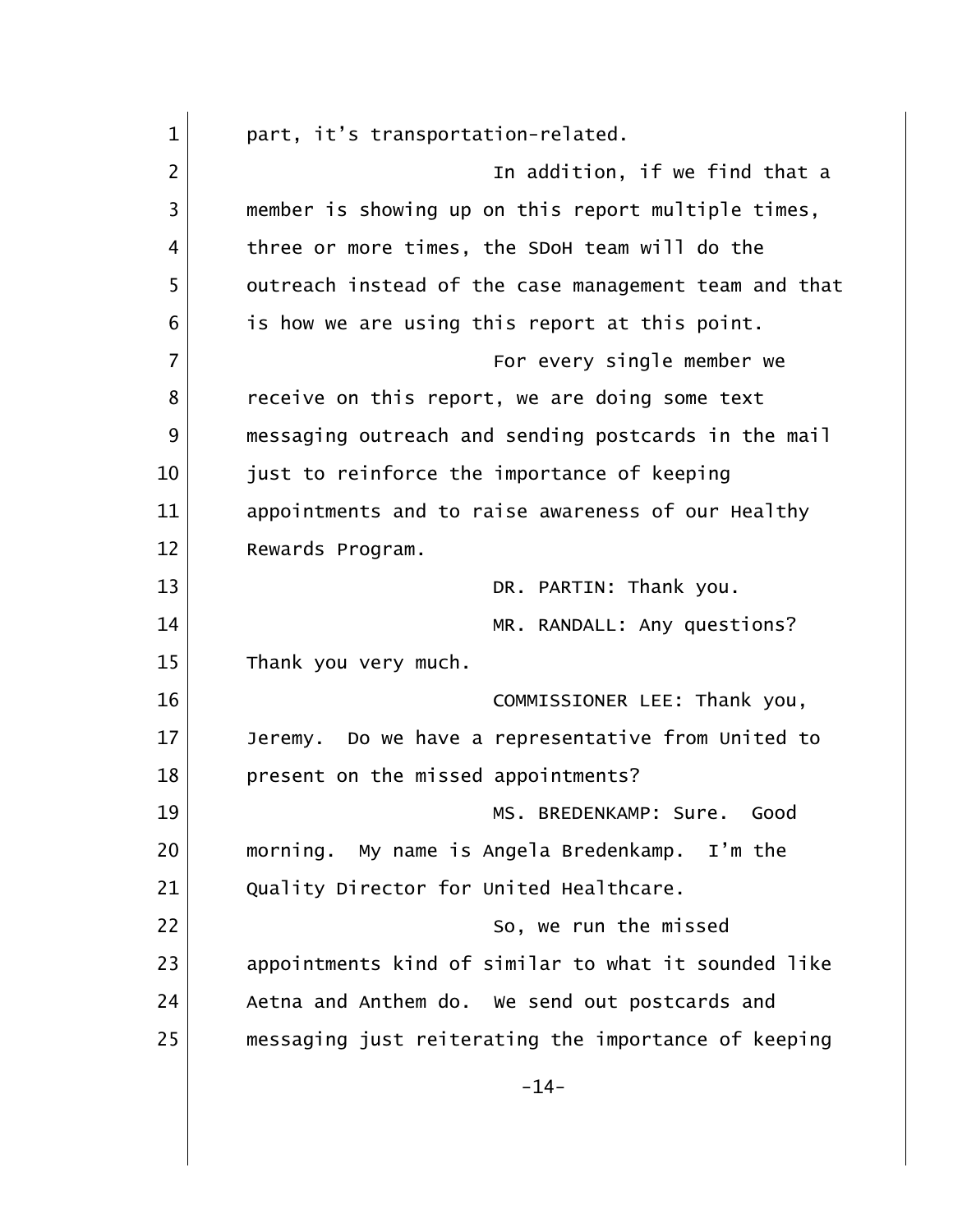1 appointments, ask them to call in if they have any 2 questions or concerns and, then, we also make an 3 outreach. 4 We forward all of our 5 behavioral health or SUD to our actual behavioral 6 **health case management team to follow up with those** 7 members specifically. 8 and, then, we contact the 9 | members. We address the importance of keeping 10 appointments, ensure that they're aware of their PCP 11 and that they missed an appointment and address any 12 barriers that they might identify. 13 It was interesting to hear 14 Aetna's response on kind of what referrals they're 15 seeing from the providers and what appointments 16 they're getting in their reports because we're 17 actually seeing the opposite. 18 We have about 76% of our missed 19 appointments are tied to behavioral health and that's 20 because we have one provider that submit about 57% of 21 our missed appointments on the reports. 22 So, it being self-referred from 23 the providers, it seems like that maybe we could 24 market it or get it out there a little bit more that  $25$  this is an option. I'm not sure if all the providers  $-15-$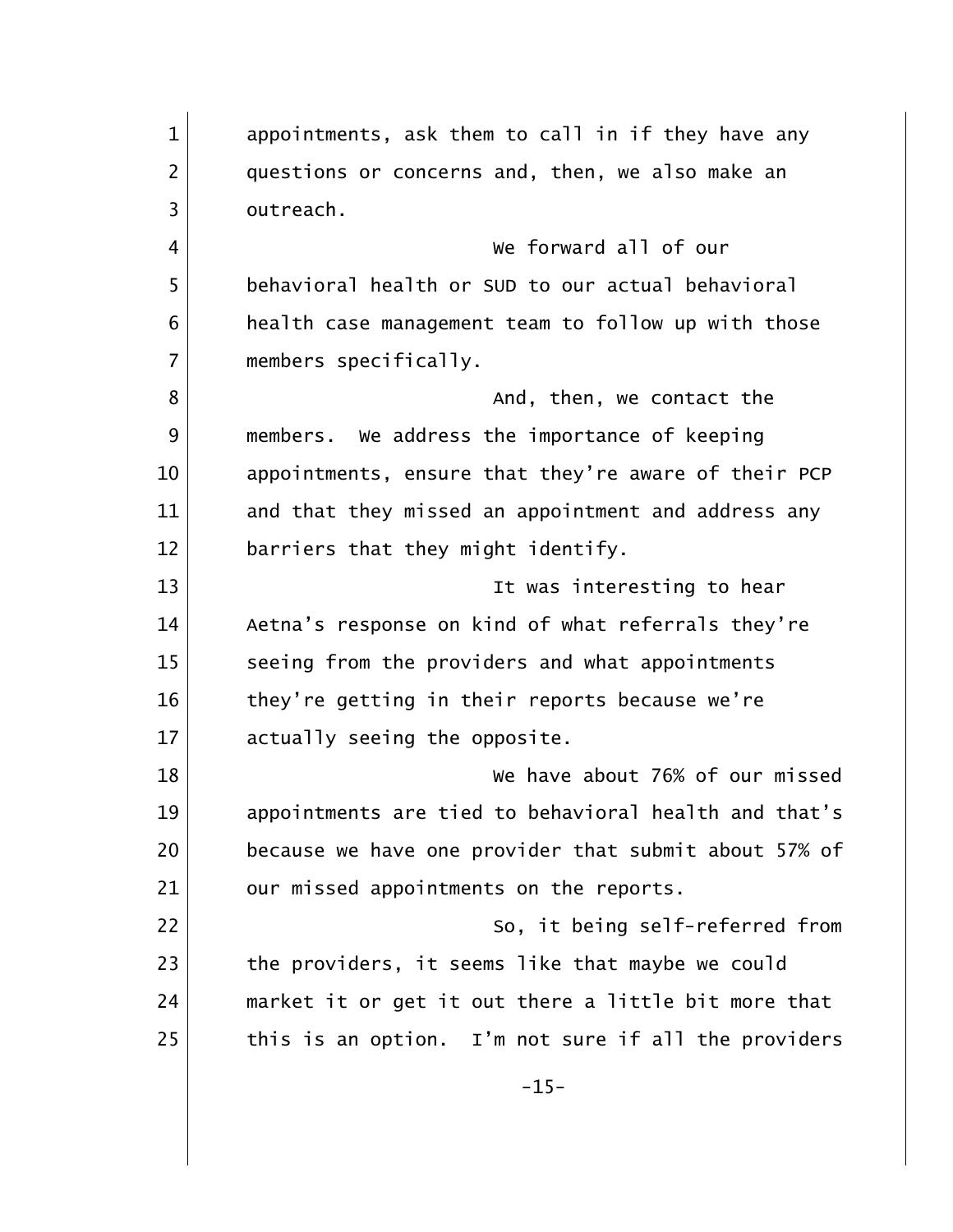| $\mathbf{1}$   | are aware of the process but that's kind of the         |
|----------------|---------------------------------------------------------|
| $\overline{2}$ | information that we have received so far.               |
| 3              | when we have contacted the                              |
| 4              | members, most of them have stated that they have        |
| 5              | already rescheduled the appointment or they had         |
| 6              | rescheduled the appointment and had made that           |
| 7              | appointment. And, then, some of them were just not      |
| 8              | aware that they had an appointment on that day. So,     |
| 9              | we followed up with them and their provider to ensure   |
| 10             | that that communication is made.                        |
| 11             | We're continuing to collect the                         |
| 12             | data and analyzing it to see trends and identify        |
| 13             | new opportunities of improvement. Any questions?        |
| 14             | DR. PARTIN: Thank you.                                  |
| 15             | COMMISSIONER LEE: Thank you,                            |
| 16             | Do we have anyone from Humana on the line to<br>Angela. |
| 17             | discuss what they're doing with their missed and        |
| 18             | cancelled appointments' reports?                        |
| 19             | MS. MOWDER: Hi. This is                                 |
| 20             | Kristan Mowder. I'm from Humana. I'm the Population     |
| 21             | Health Director. I'm going to be presenting today if    |
| 22             | I have permission to share my screen.                   |
| 23             | MS. BICKERS: You should.                                |
| 24             | MS. MOWDER: Can you guys see                            |
| 25             | it?                                                     |
|                | $-16-$                                                  |
|                |                                                         |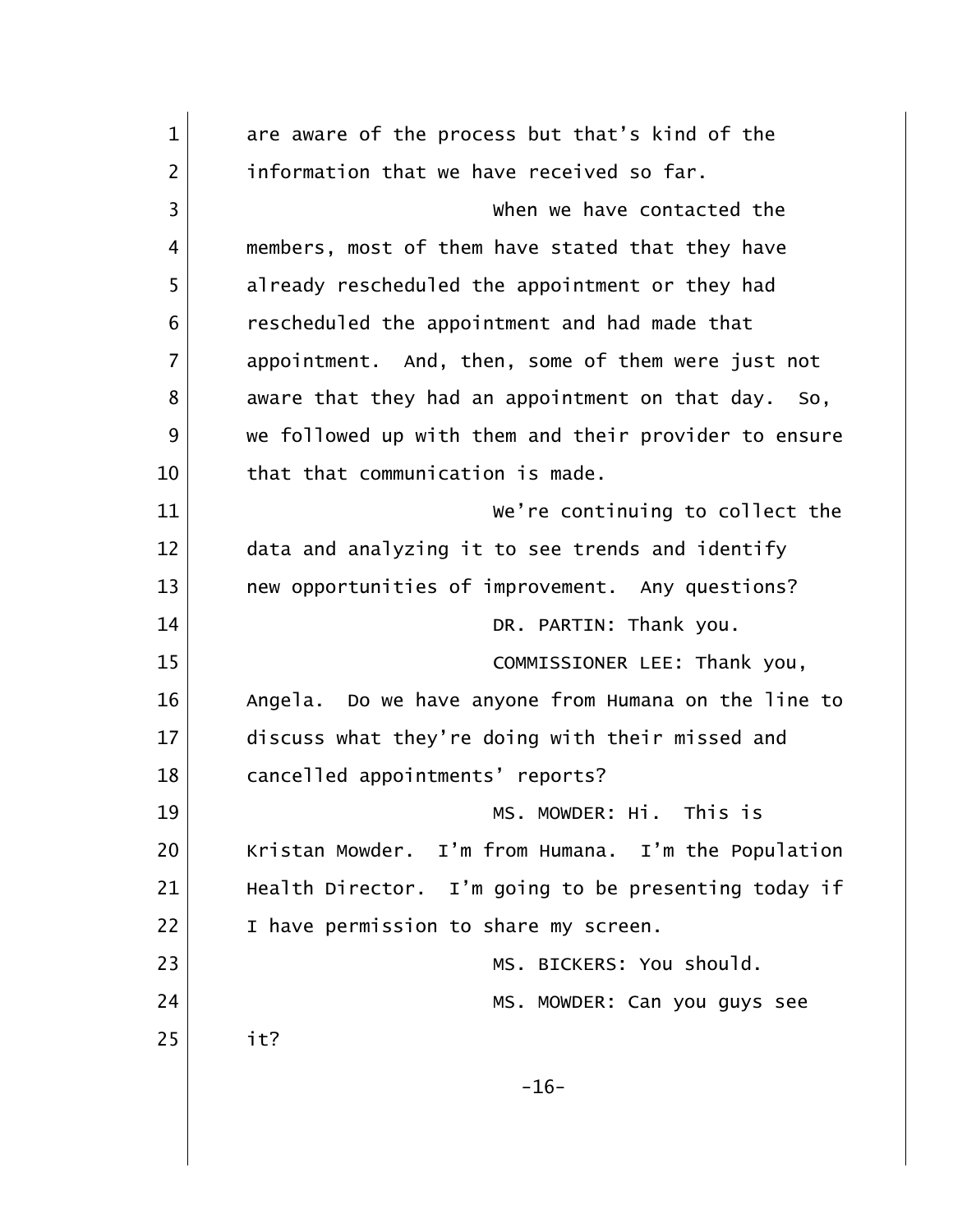| $\mathbf{1}$   | DR. PARTIN: Yes.                                      |
|----------------|-------------------------------------------------------|
| $\overline{2}$ | MS. MOWDER: Okay. So, for our                         |
| 3              | Humana missed appointment process, we kind of have a  |
| 4              | two-pronged approach around the outreach.             |
| 5              | So, one thing that we                                 |
| 6              | implemented is a letter process. So, each month when  |
| $\overline{7}$ | we get the file from KDMS with the total membership   |
| 8              | on there, we send out a letter; and in that letter,   |
| 9              | it talks about the importance of keeping your         |
| 10             | appointment, reminders to reschedule, and, then, also |
| 11             | we provide our case management information and how to |
| 12             | contact us around that, whether it be for case        |
| 13             | management or some of those SDoH things, child care   |
| 14             | or transportation.                                    |
| 15             | Another part of the process we                        |
| 16             | do is a telephonic approach. So, we take that file    |
| 17             | similar to like Anthem said and bump that up against  |
| 18             | our case management file. And so far, through all of  |
| 19             | the membership in the 2021 and the January and        |
| 20             | February file for 2022, none of the members that have |
| 21             | been in our case management programs have been on the |
| 22             | file. So, they tend to be going to their              |
| 23             | appointments or not ending up on this missed          |
| 24             | appointment or cancelled file. So, that's one         |
| 25             | process we have.                                      |

-17-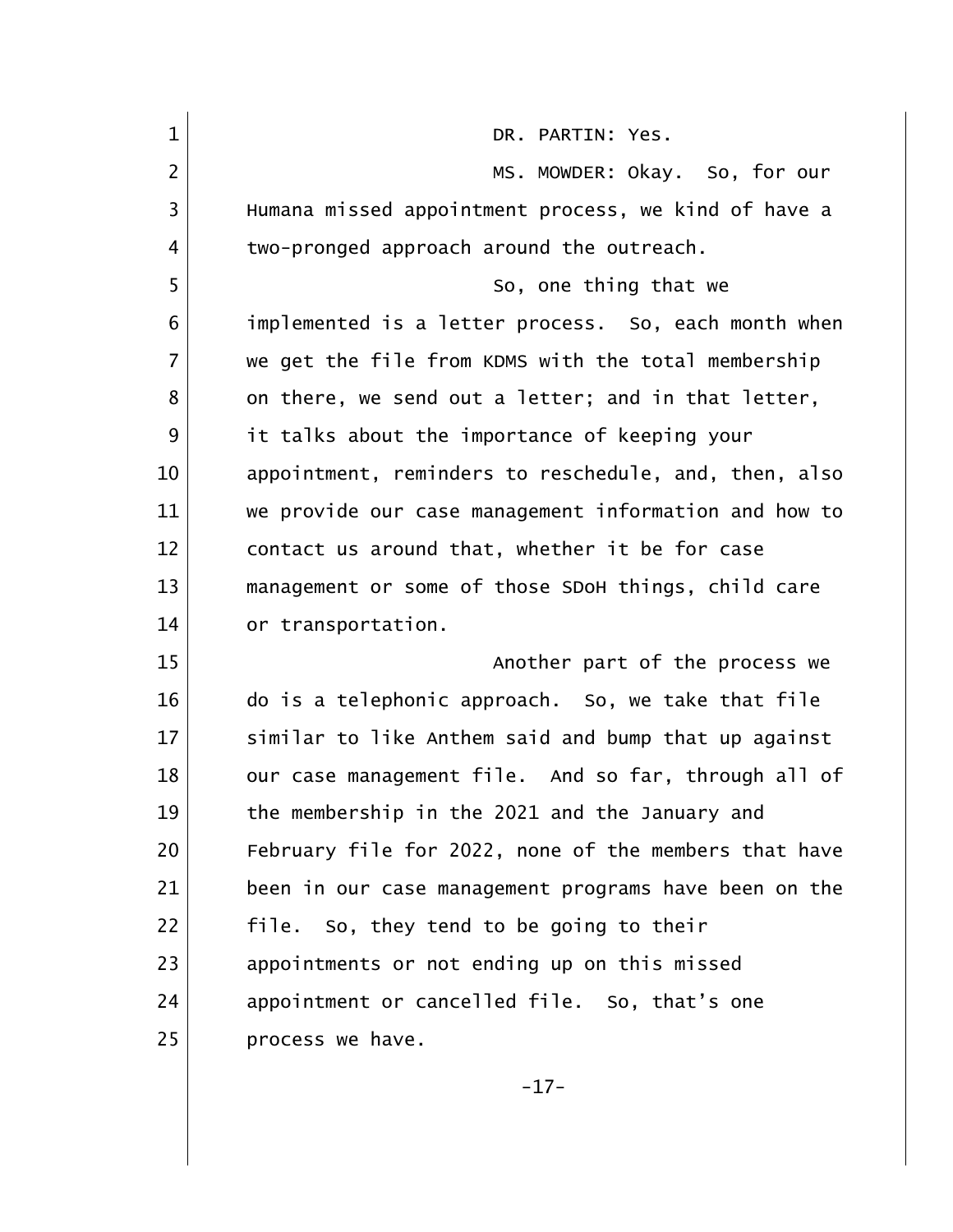1 and 1 The other part is that we have 2 barriers noted on the missed appointments around 3 child care or transportation. We do make sure that 4 our SDoH coordinators or case management support 5 associates are outreaching to them to address any of 6 those barriers as well. 7 and, then, a third part that 8 we've added is around the behavioral health. So, 9 anyone that is identified of missing a behavioral 10 health appointment, we automatically refer them to 11 case management. So, then, our case managers are 12 outreaching them to kind of see are they connected 13 with care? Do they need to reschedule appointments, 14 and just what can they do to help them to be able to 15 qet in to their behavioral health appointments? 16 From the data, what you can see 17 is the 2021 annual sum, that was a full effect from 18 the annual file we got that had 2,645 members on 19 10 that. As an MCO, we start getting that file, I 20 | think, around August or September. 21 So, this is just the whole file 22 for 2021. And as you can see, the biggest reason in 23 that was a No Show or No Reason Provided and, then, 24 Other was the next or Unknown. 25 So, the January and February -18-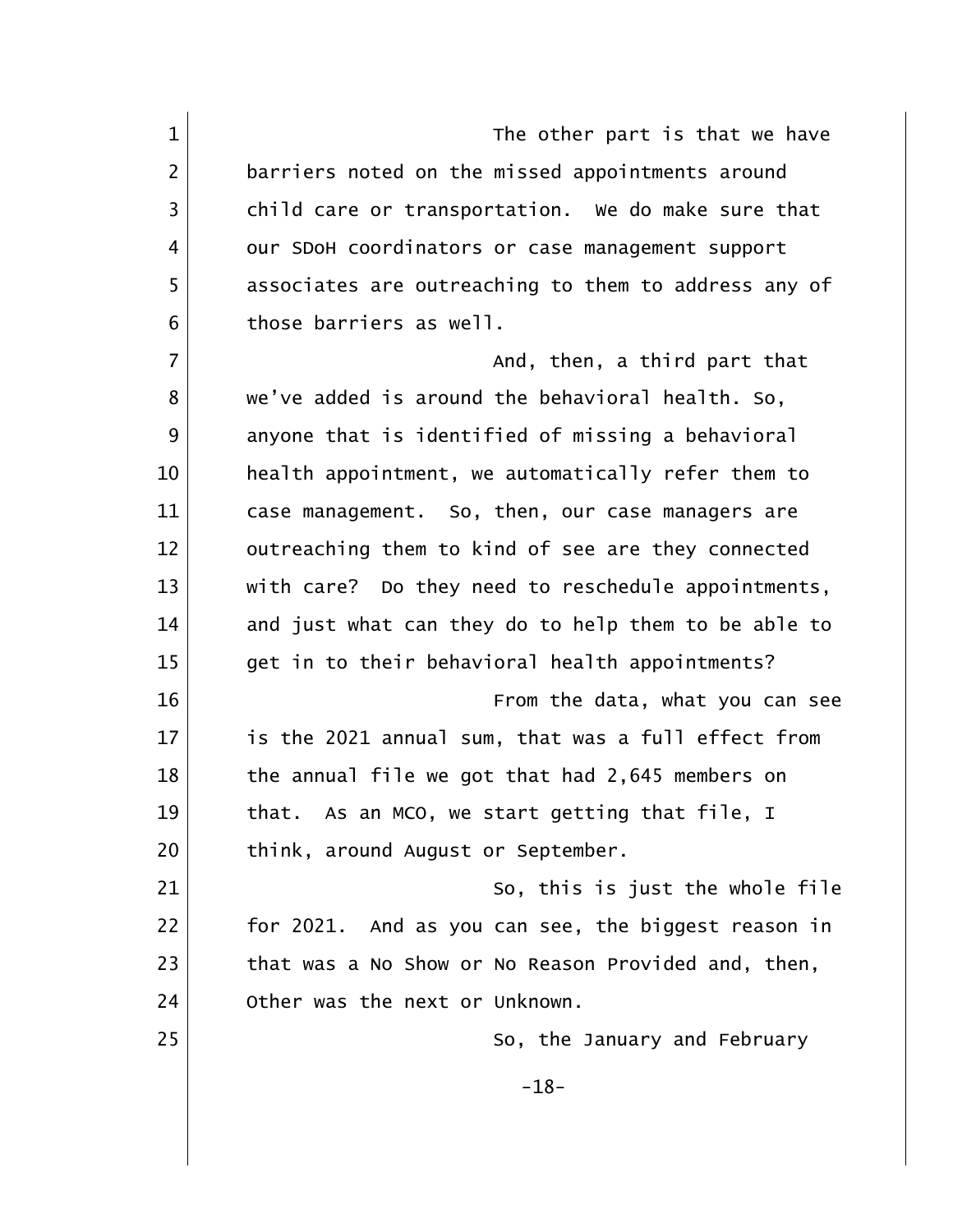| $\mathbf{1}$   | file is where they've added some more detailed data    |
|----------------|--------------------------------------------------------|
| $\overline{2}$ | for us. So, we kind of broke that down into the        |
| 3              | provider types and, then, also cancelled and missed    |
| 4              | appointments. So, for January and February, we had     |
| 5              | 355 members on the file, and, then, you can see there  |
| 6              | the breakdown between the missed and cancelled. So,    |
| $\overline{7}$ | of that, 286 of them were missed and 69 were           |
| 8              | cancelled.                                             |
| 9              | Then we took another slice of                          |
| 10             | it and broke it down by the reasons, and the reasons   |
| 11             | are still the highest one is No Show or No Reason      |
| 12             | Provided. Then, 42 of those actually rescheduled       |
| 13             | their appointments. Nine had the transportation        |
| 14             | issue and none of them popped in for having a child-   |
| 15             | care issue.                                            |
| 16             | So, this is the approach that                          |
| 17             | Humana is taking. We're also putting processes in      |
| 18             | place to look to see if members are showing up on the  |
| 19             | file multiple times. So, we've got things in place     |
| 20             | to try to get that data to collate with the rest of    |
| 21             | this data and also identifying those case managers.    |
| 22             | So, that's really the crux of                          |
| 23             | what our process is. So, $I'$ ll open it up if anybody |
| 24             | has any questions for us.                              |
| 25             | DR. PARTIN: Okay. Thank you.                           |
|                | $-19-$                                                 |
|                |                                                        |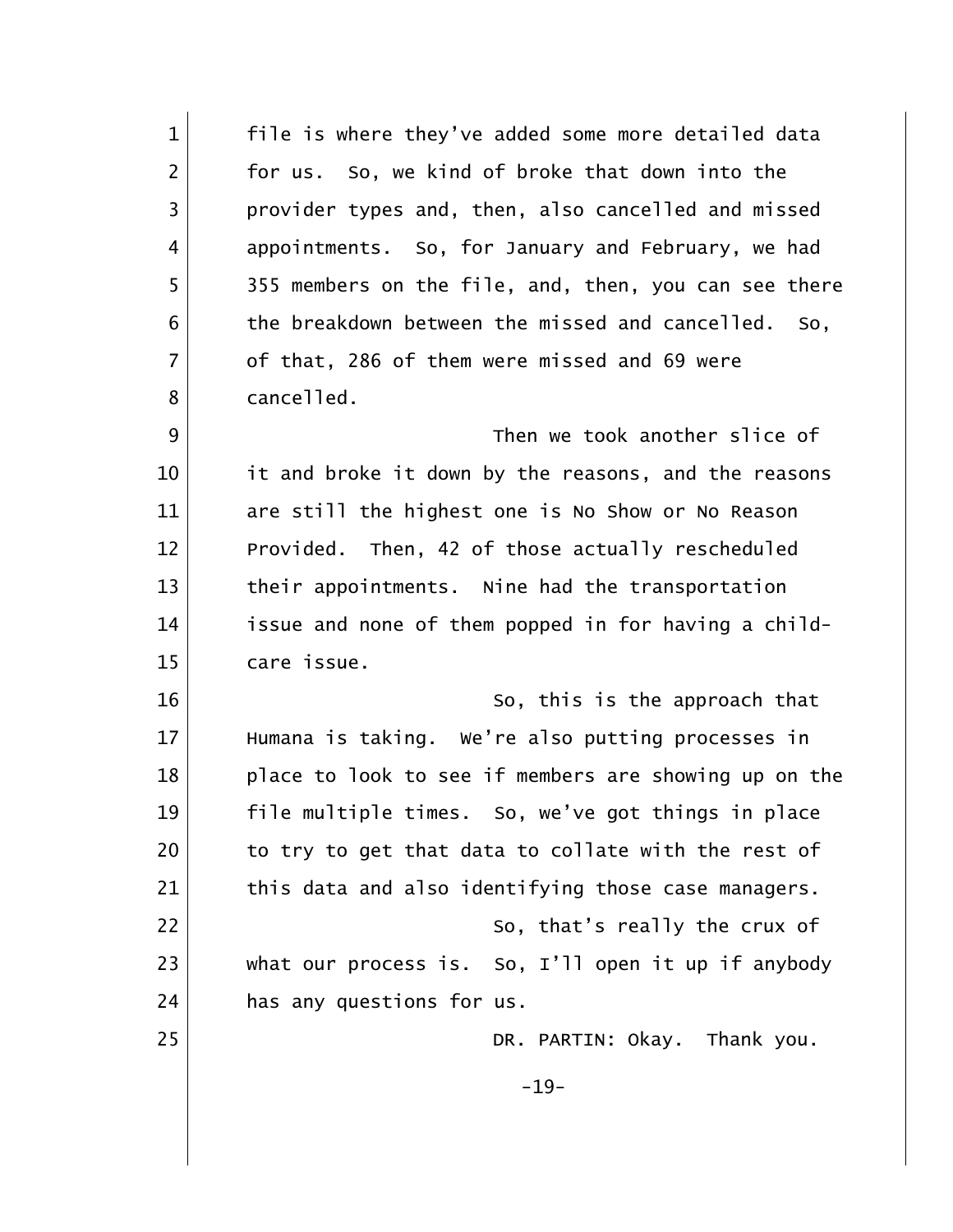| $\mathbf{1}$   | COMMISSIONER LEE: Do we have                          |
|----------------|-------------------------------------------------------|
| $\overline{2}$ | anyone on the line present from Passport by Molina to |
| 3              | present their findings on missed appointment reports? |
| 4              | MS. NORRIS: I'm Meredith from                         |
| 5              | Passport Molina, Program Director of Operations. And  |
| 6              | very similar to all the other MCOs and kind of a      |
| $\overline{7}$ | hybrid of a lot of what Anthem had stated and Humana  |
| 8              | as well, we take our missed appointment report, we    |
| 9              | add all of the member information, as well as anybody |
| 10             | that's in our current case management programs and    |
| 11             | see if we have any of those in our case management    |
| 12             | program.                                              |
| 13             | If they have a child-care or a                        |
| 14             | transportation issue, we have staff that reaches out  |
| 15             | to them individually to see if we can help remove any |
| 16             | of those barriers for them. So, we receive that       |
| 17             | information and they have a personal touch.           |
| 18             | We also have a mailing that we                        |
| 19             | do. So, if a member has missed any appointment, two   |
| 20             | or less appointments, they get a mailing to remind    |
| 21             | them of the importance of making their appointments,  |
| 22             | attending their appointments and the value-added      |
| 23             | benefits that we have to offer.                       |
| 24             | And if they miss three or more                        |
| 25             | appointments, then, they get a telephonic outreach    |
|                | $-20-$                                                |
|                |                                                       |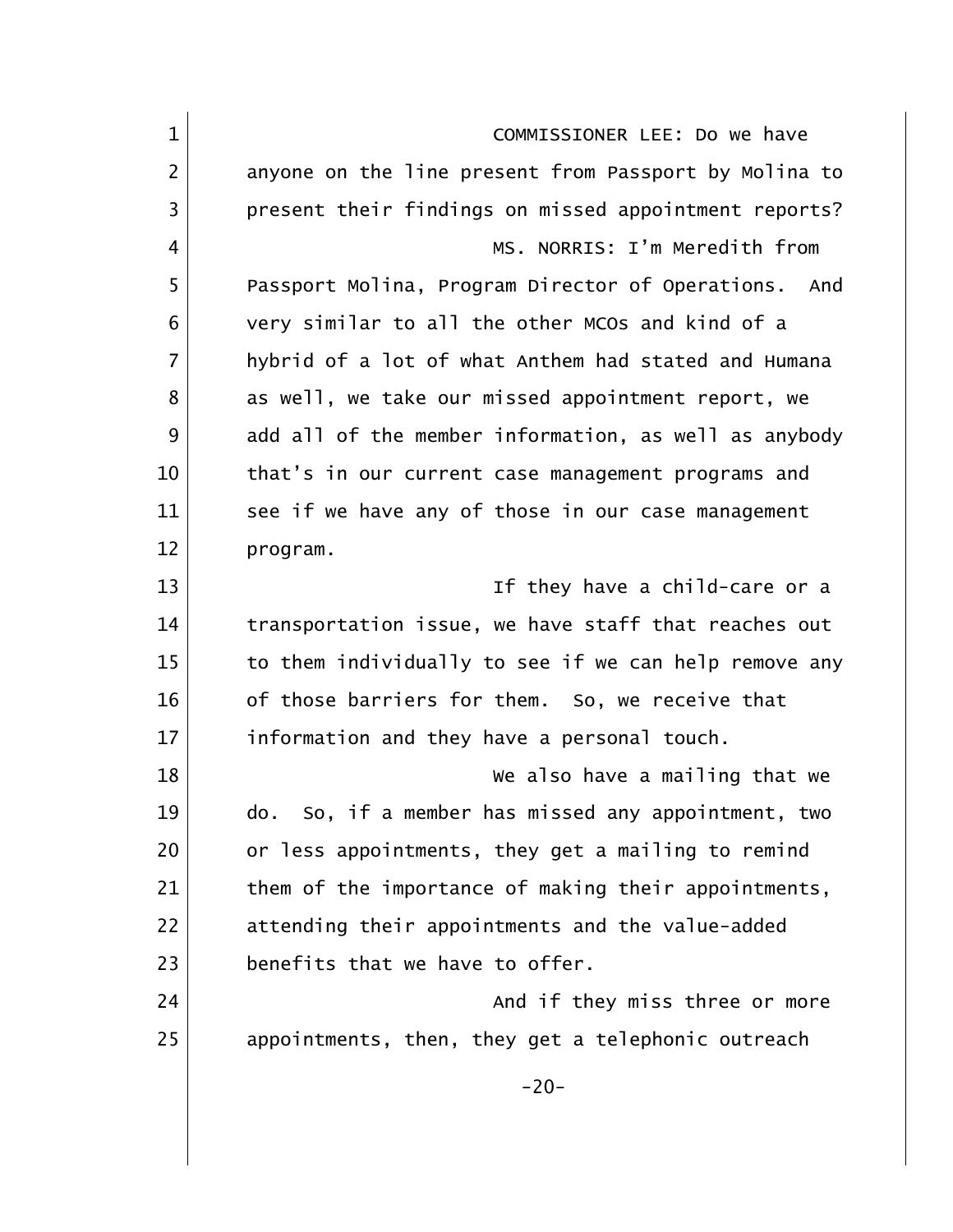1 regardless if they're in our case management program 2 or not. Again, like I stated, if there is a 3 transportation or a child-care barrier, we reach out 4 to them. 5 We also have some provider 6 6 6 education that we work with our provider services 7 team that as part of their training includes 8 instruction on the missed or cancelled appointments 9 and links the tutorial videos and the training quides 10 on KYMMIS and try to send E-News out as well because, 11 I think as someone had stated, if there's a way that 12 we can get the providers to utilize that. 13 and what we're seeing as well what we're seeing as well 14 is a lot of high communication on the behavioral 15 health side and it's due to we have significant usage 16 by two particular providers. One is a pediatric 17 provider for one of the PCPs and the other is the 18 providers for the SDoH programs and SUD programs on 19 the behavioral health side. 20 | Constant County So, I think we're in alignment 21 with how the other MCOs utilize the report which I 22 think is great. 23 and, then, the addition of the 123 24 information that was provided by DMS on the February 25 report to let us know whether or not the member had -21-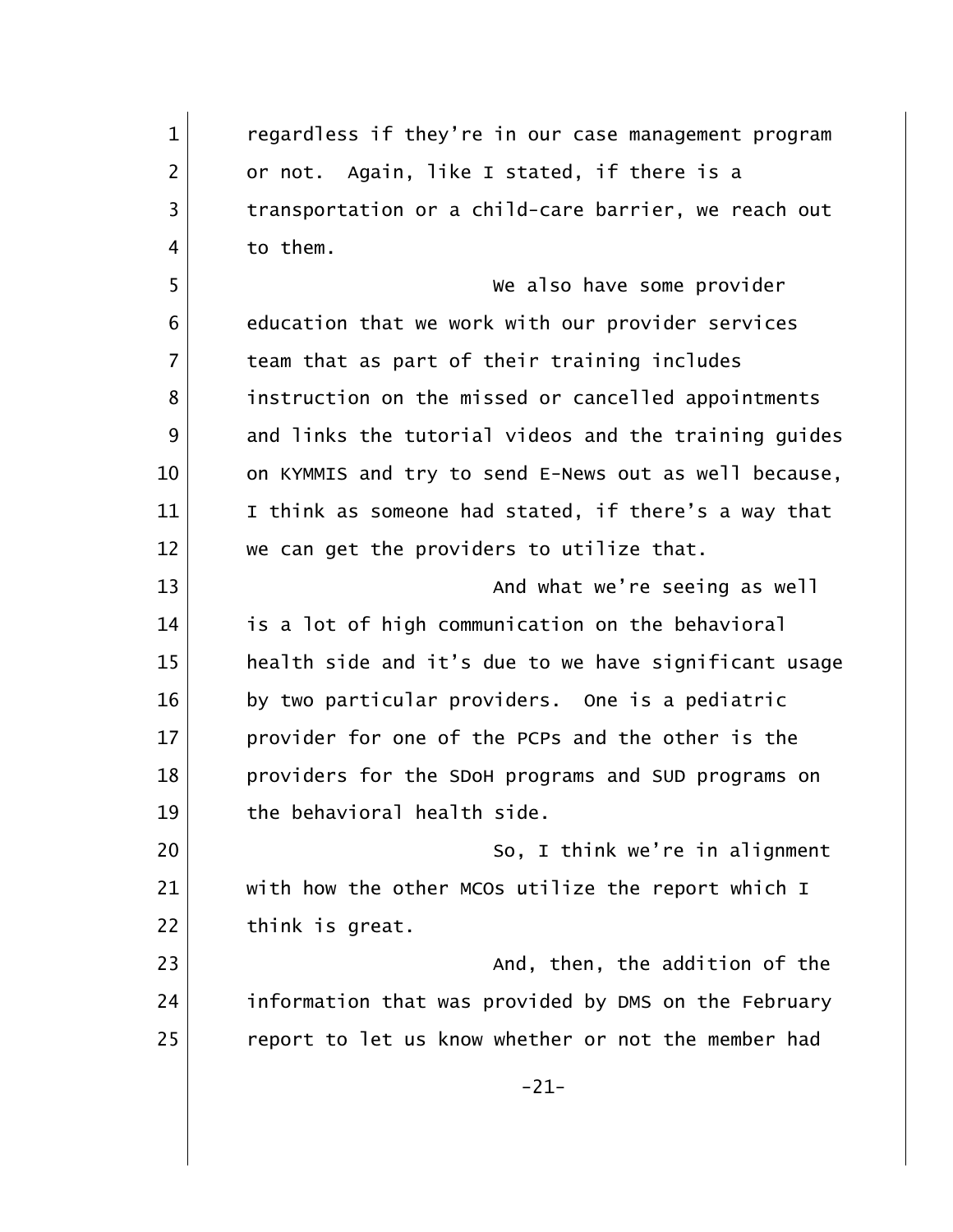| $\mathbf{1}$   | rescheduled and who the provider that they had the    |
|----------------|-------------------------------------------------------|
| $\overline{2}$ | appointment with was very beneficial to us to be able |
| $\overline{3}$ | to do that outreach and know exactly what type of     |
| 4              | appointment they missed was helpful to be able to     |
| 5              | target those members more individually.               |
| 6              | COMMISSIONER LEE: And I think                         |
| $\overline{7}$ | our last MCO would be WellCare. Do we have someone    |
| 8              | on the line from WellCare?                            |
| 9              | MR. OWEN: Good morning. This                          |
| 10             | is Stuart Owen. I'll try to share a screen and see    |
| 11             | if I have any luck with that. Can you all see?        |
| 12             | DR. PARTIN: Yes.                                      |
| 13             | MR. OWEN: Okay. Thank you.                            |
| 14             | And, so, again, like the others have mentioned, we    |
| 15             | were kind of curious. Are there any kind of trends    |
| 16             | or anything with the individuals that are missing     |
| 17             | appointments?                                         |
| 18             | And, so, there's certainly,                           |
| 19             | behavioral health. As others have mentioned, that's   |
| 20             | definitely a prominent theme.                         |
| 21             | We discovered that 22% had a                          |
| 22             | severe mental illness, 12% had a serious emotional    |
| 23             | disability, 5% have had a behavioral health           |
| 24             | admission, so, an inpatient or a residential          |
| 25             | admission within the past year compared to 1% of the  |
|                | $-22-$                                                |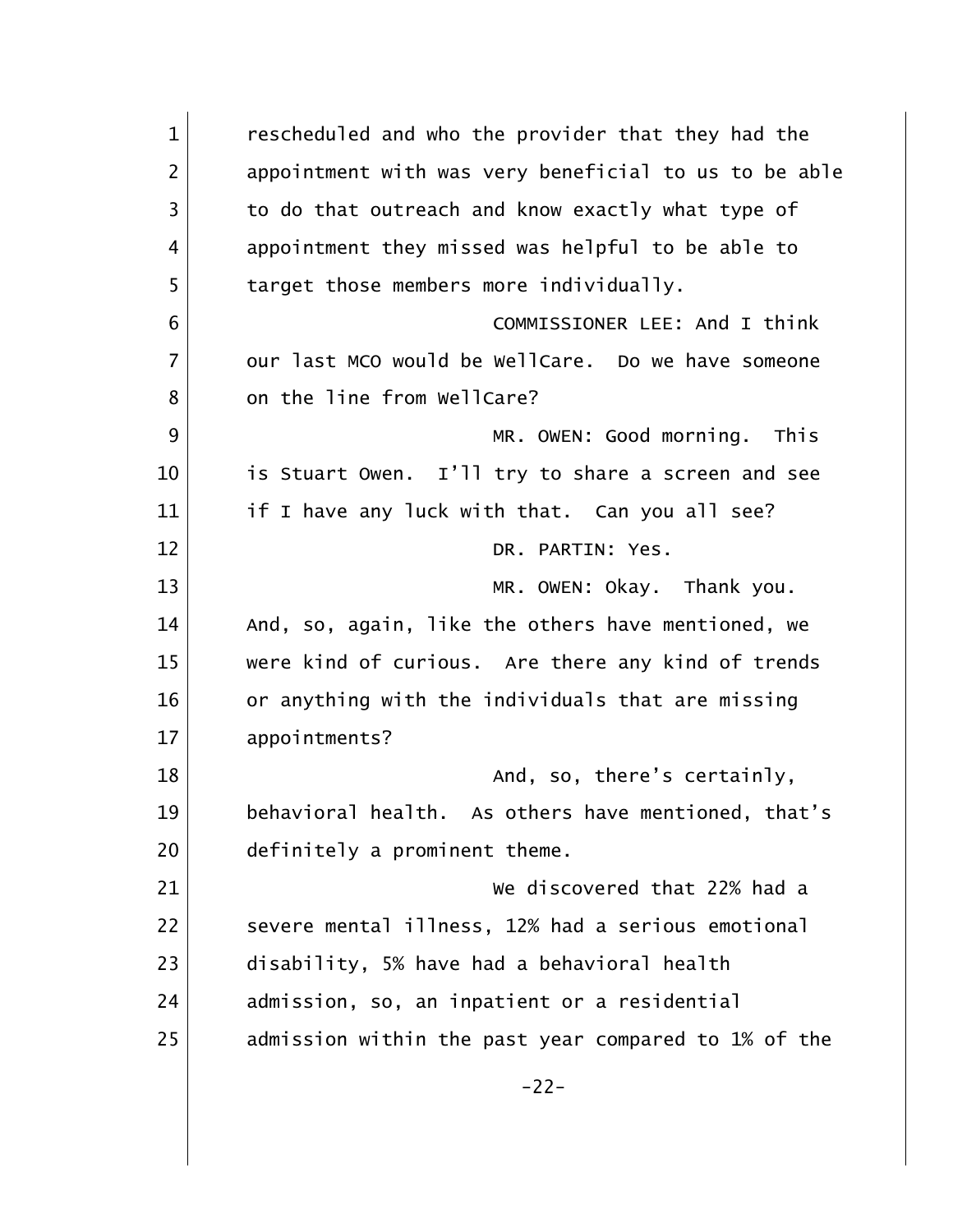1 "general" Medicaid population, 5% have a co-occurring 2 | mental health and Substance Use Disorder again 3 | compared to 1% of the general population. And, 4 | then, we looked at in January, of those that had 5 multiple missed appointments, 82% have a behavioral 6 **health** diagnosis. 7 We also looked at ER. Is there 8 anything related to ER? And, indeed, it turns out 9 93% of those with missed appointments have had an ER 10 visit within the past twelve months. 11 and we know just from talking 12 to staff or talking to members, one of the reasons 13 cited is just convenience. Even if they've got an 14 appointment, it's just convenient. 15 and, for example, as others and, the sample of  $\sim$  And, for example, as others 16 have mentioned, both transportation and child care, 17 and they will take, like, let's say one of the 18 children is sick, well, let's just all go to the ER 19 and knock it out at once even if somebody else has an 20 appointment scheduled or whatever. 21 and, so, that's definitely 22 child-care and transportation barriers because they 23 don't have child care and they certainly don't have 24 affordable child care. 25 and I've just seen this from -23-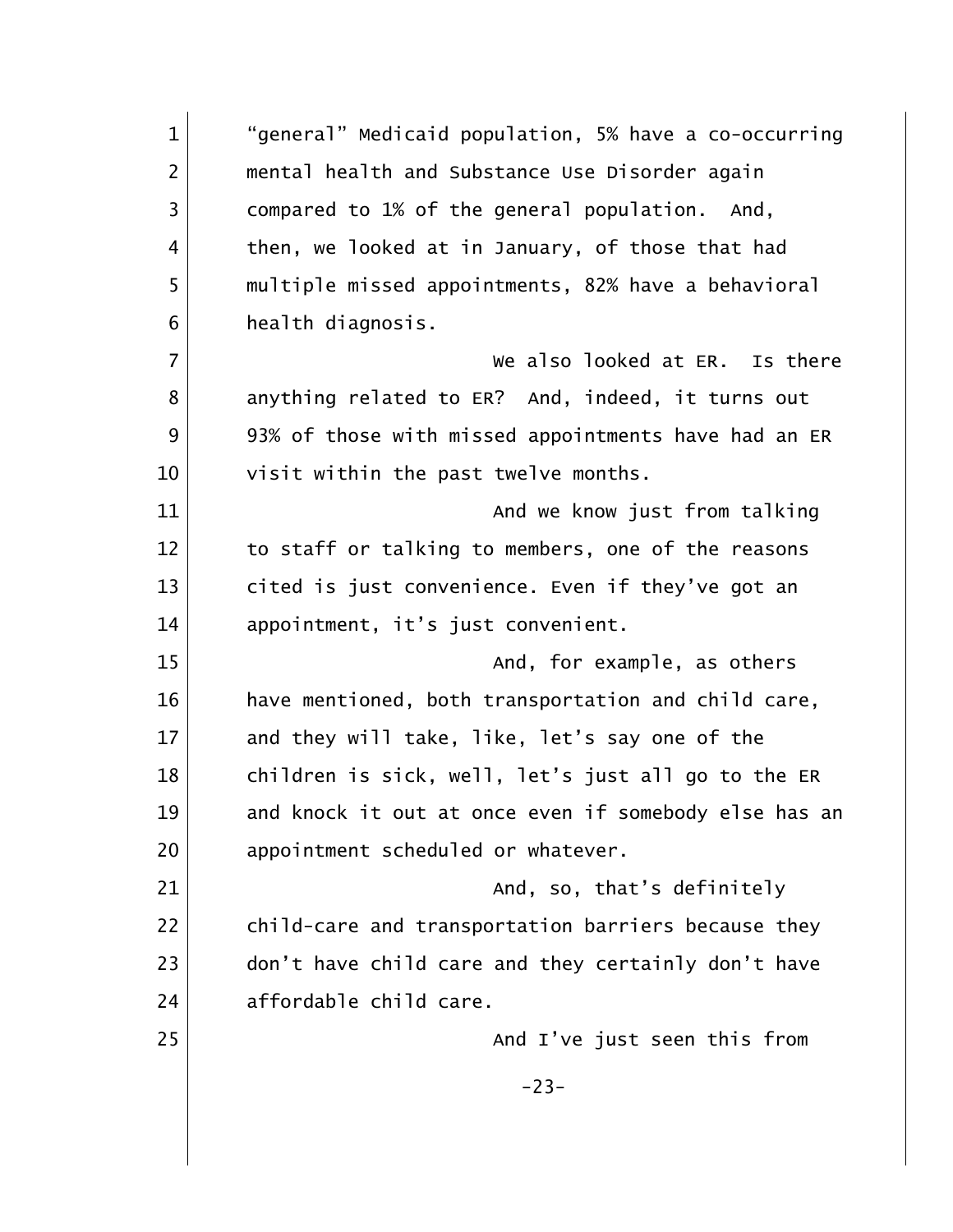| $\mathbf{1}$   | reading about it but individuals have jobs. I heard   |
|----------------|-------------------------------------------------------|
| $\overline{2}$ | last week, I learned that 65% of the adult Medicaid   |
| 3              | population has a job. And, so, sometimes just         |
| 4              | frankly there's a conflict with the job. They might   |
| 5              | have an appointment scheduled but they're unable to   |
| 6              | take off or it could be a change in the job and       |
| $\overline{7}$ | that's a barrier, too, and a lot of them are working  |
| 8              | - I presume - I mean, I don't know - but have a part- |
| 9              | time job and maybe they don't have full benefits.     |
| 10             | They don't have vacation time that they can take off. |
| 11             | And similar to what others have                       |
| 12             | mentioned, we have a care management team involved    |
| 13             | and their focus, of course, is individuals with the   |
| 14             | most needy, medically needy.                          |
| 15             | And one of the things we've                           |
| 16             | done, like others have said, is if the individual has |
| 17             | a behavioral health diagnosis, then, we're referring  |
| 18             | them over to the case management team. We've made     |
| 19             | them top priority.                                    |
| 20             | I think going forward, we're                          |
| 21             | digging deeper when we get the list and also thank    |
| 22             | DMS very much. Beginning with the February report,    |
| 23             | there was a lot more information and it's super       |
| 24             | helpful and DMS was really quick in doing that, so,   |
| 25             | we appreciate that, but we're looking at other        |
|                | $-24-$                                                |
|                |                                                       |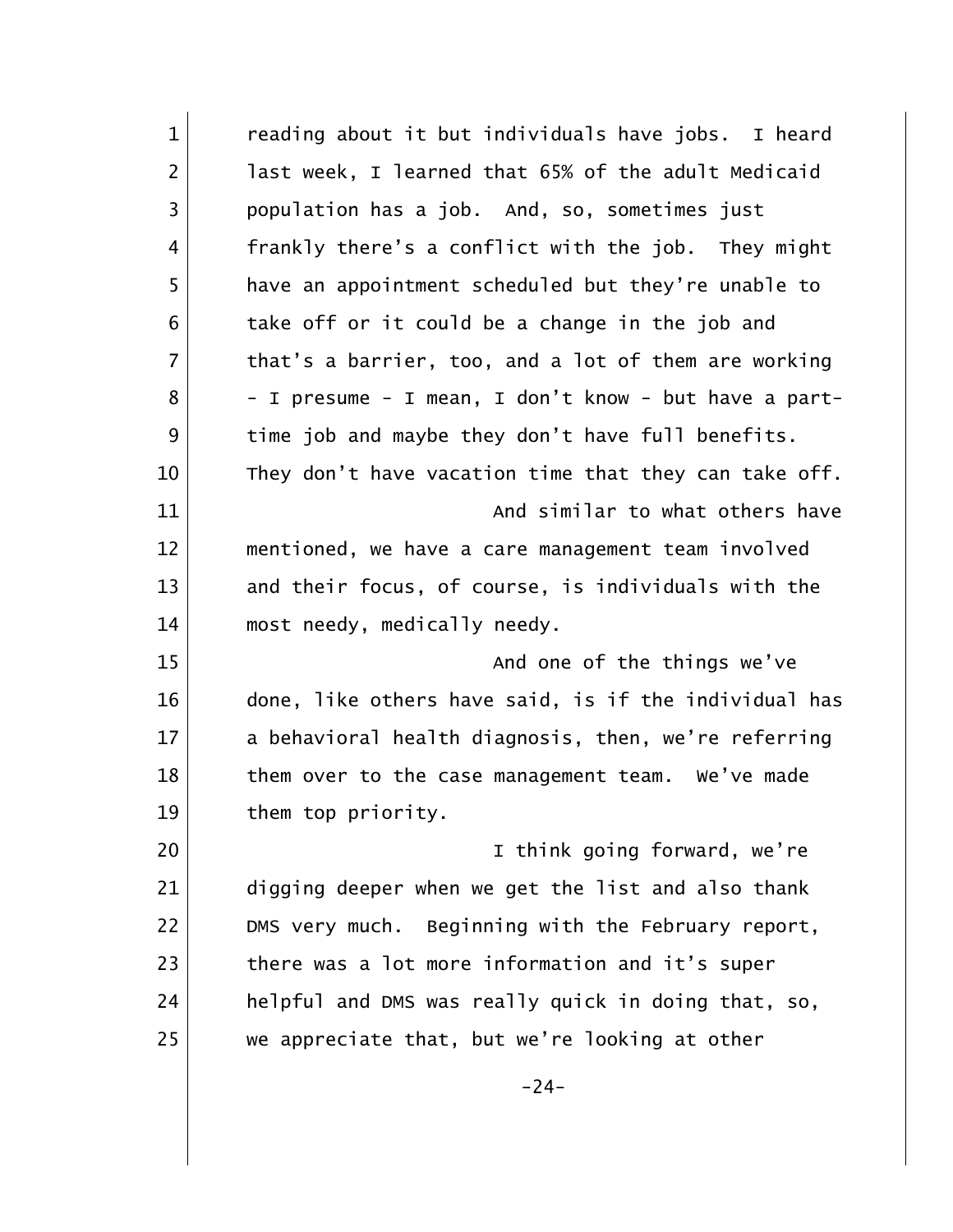1 diagnoses as well to target those individuals for 2 | case management. 3 | Constant of the south of the same stated to this also, 4 just to try to help overall, we've done a little bit 5 of a social media campaign stressing the importance 6 of going to your appointments, and we've got some 7 verbiage written up and it's going through our 8 Communications Department right now. We're going to 9 Submit it to DMS because any member-facing 10 communication has to be approved by DMS. 11 So, we're doing that and also 12 working on an interactive voice response campaign 13 similarly. And, then, also we're trying, maybe in a 14 couple of months, when a member calls on our Member 15 Call Center in-bound calls to leave a message, while 16 they're on hold, reminding them of the importance of 17 going to appointments. 18 and, so, I have a couple of 19 questions and they're obvious but I have to ask them. 20 One of my questions is, is it standard practice with 21 providers to send text reminders and phone call 22 reminders, permitted phone call reminders because I 23 Saw a study, a Deloitte study from 2018, that the 24 adult Medicaid population compared to general 25 Medicaid population as far as technology, and,  $-25-$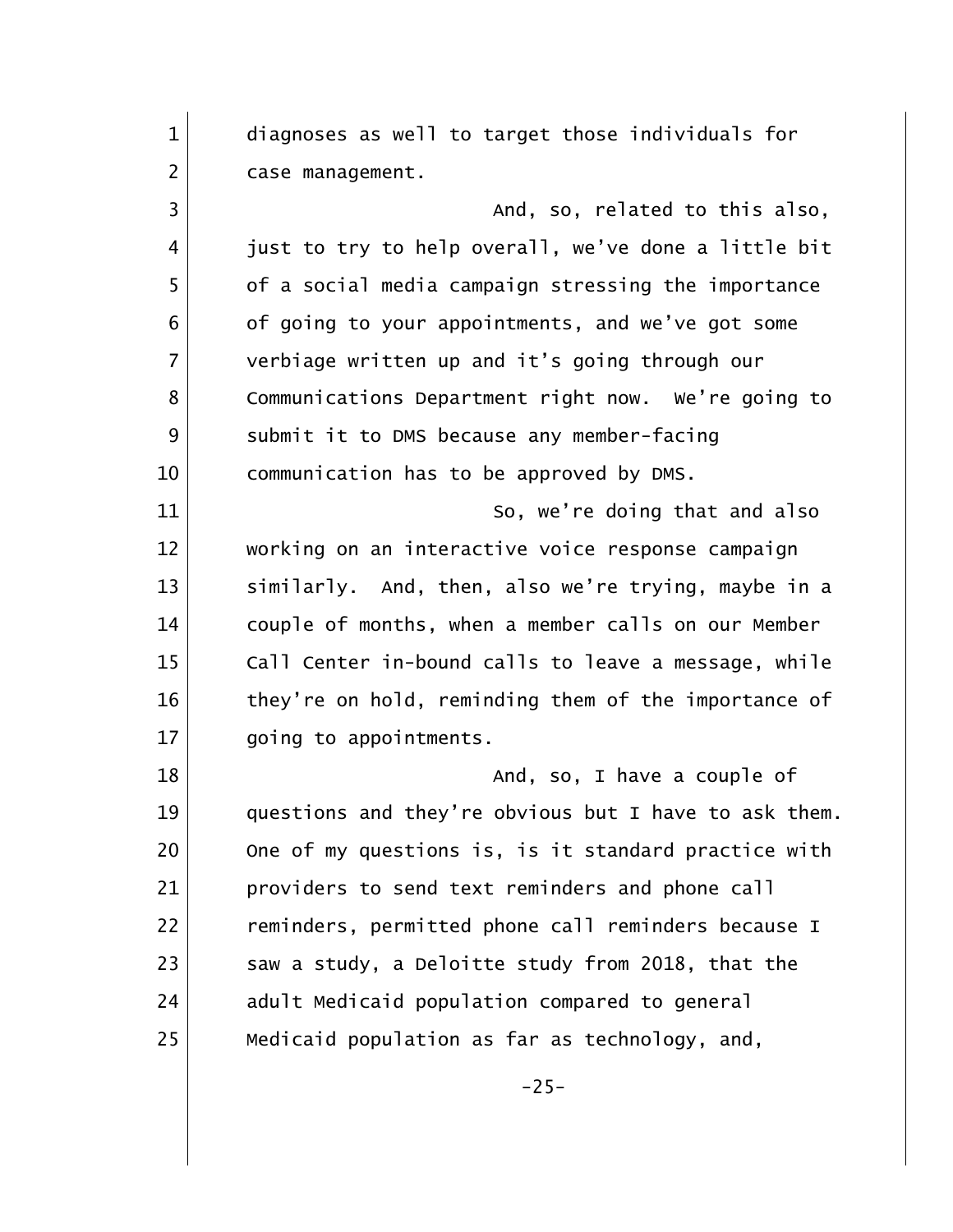| $\mathbf{1}$   | surprisingly, a little bit surprisingly, 86% of U.S.  |
|----------------|-------------------------------------------------------|
| $\overline{2}$ | adults have a Smartphone, 86% of adult Medicaid       |
| 3              | members have a Smartphone.                            |
| 4              | So, I guess that's just a                             |
| 5              | question for thought. I mean, I guess it seems        |
| 6              | obvious but I just have to ask, is it standard        |
| $\overline{7}$ | practice for Medicaid providers to send text          |
| 8              | reminders or the automated voicemail reminders like I |
| 9              | get anytime I have an appointment?                    |
| 10             | I don't know if anybody wants                         |
| 11             | to answer that or not. It's just something to think   |
| 12             | about or if anybody wants to answer.                  |
| 13             | DR. BOBROWSKI: This is Dr.                            |
| 14             | Garth Bobrowski. In dentistry, yes, we send out text  |
| 15             | reminders. And like a couple of Wednesdays ago, we    |
| 16             | had twelve Medicaid patients scheduled that morning   |
| 17             | and eight of them did not show up.                    |
| 18             | MR. OWEN: Even with the                               |
| 19             | reminder?                                             |
| 20             | DR. BOBROWSKI: Even with                              |
| 21             | reminders. I mean, we send out reminders to           |
| 22             | everybody we've got a phone number for.               |
| 23             | MR. OWEN: Okay. Well, I had to                        |
| 24             | ask. I appreciate your answering.                     |
| 25             | DR. GUPTA: This is Dr. Gupta.                         |
|                | $-26-$                                                |
|                |                                                       |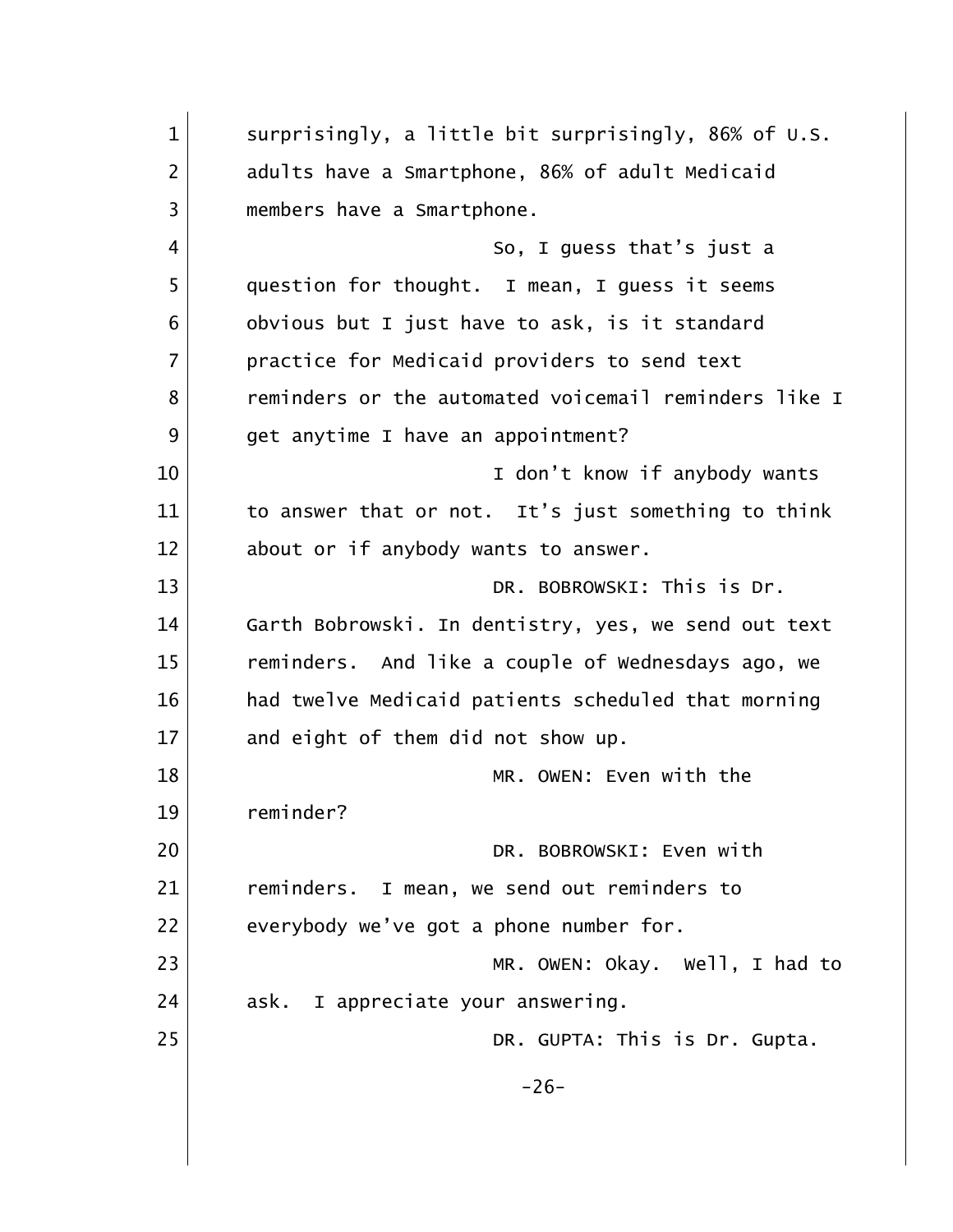| $\mathbf 1$    | Can you hear me?                                      |
|----------------|-------------------------------------------------------|
| $\overline{2}$ | DR. PARTIN: Yes, we can hear                          |
| 3              | you.                                                  |
| 4              | DR. GUPTA: I'm an                                     |
| 5              | ophthalmologist. We send out reminders to everyone.   |
| 6              | And even when they have confirmed, we have further    |
| $\overline{7}$ | confirmation even the day before and we still have no |
| 8              | shows.                                                |
| 9              | MR. OWEN: Okay. Thank you.<br>Ι.                      |
| 10             | appreciate that.                                      |
| 11             | I read a study of this very                           |
| 12             | problem, of Medicaid missed appointments and the top  |
| 13             | reasons, and it was a survey and it indicated that    |
| 14             | one-third of the time, it was due to poor front-end   |
| 15             | scheduling and making the appointment and just simply |
| 16             | not asking the member what is a good time for you.    |
| 17             | And, again, health care can be                        |
| 18             | a little bit difficult or intimidating for anybody.   |
| 19             | I don't know. That's just something to think about,   |
| 20             | especially with Medicaid members, child care is       |
| 21             | certainly a barrier, transportation is, work can be.  |
| 22             | But it's kind of significant                          |
| 23             | that one third of the time, it indicated that the     |
| 24             | front-end were making the appointment but the member  |
| 25             | wasn't really asked in a clear way what is a good     |
|                | $-27-$                                                |
|                |                                                       |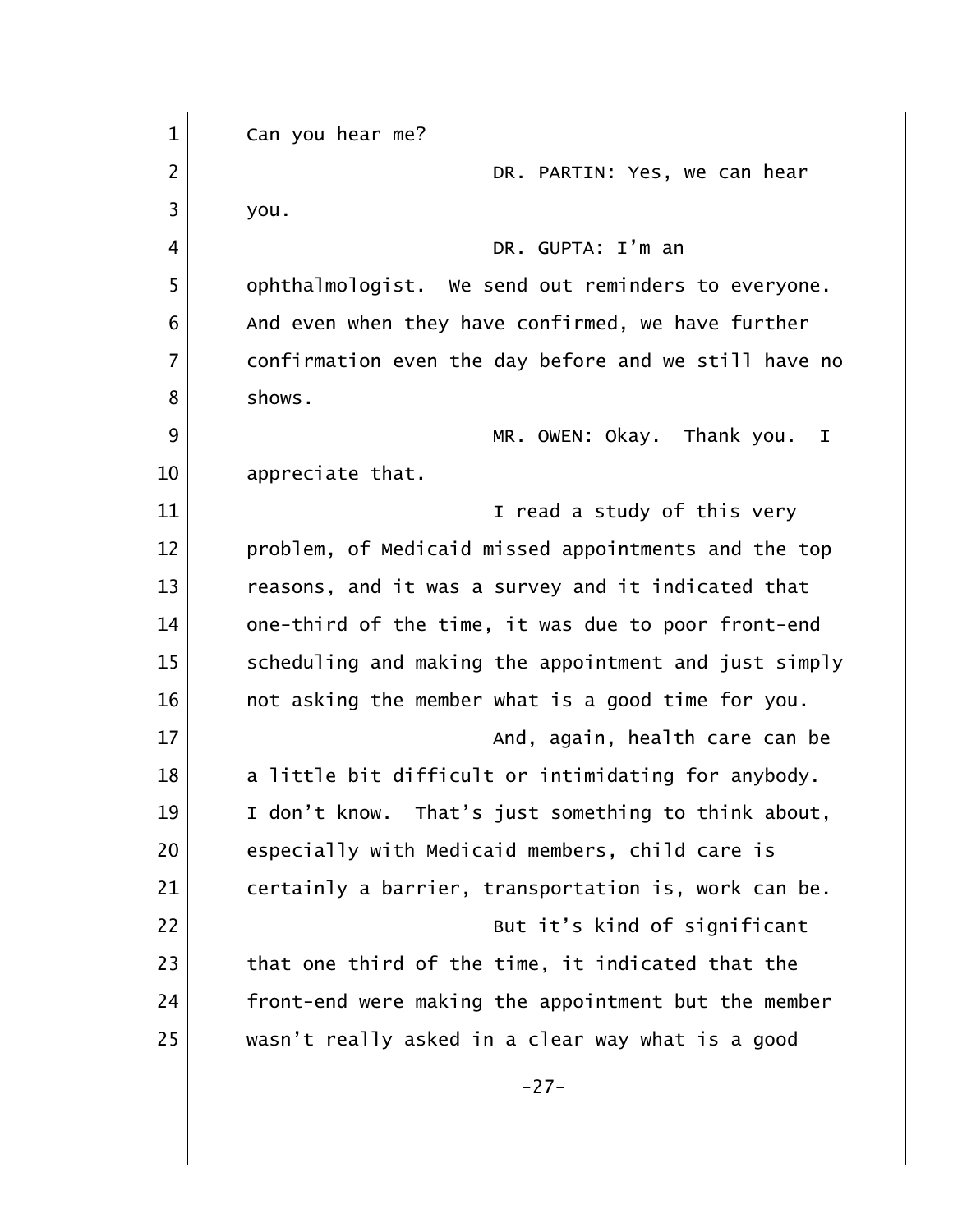| $\mathbf 1$    | time for you, what is a good day and time for you.    |
|----------------|-------------------------------------------------------|
| 2              | And I guess they just suggested a time and the member |
| 3              | said okay, but, anyway, just a comment there about    |
| 4              | that.                                                 |
| 5              | Another thing I'm curious about                       |
| 6              | because I know Kentucky pre-COVID already had a very  |
| $\overline{7}$ | expansive coverage of telehealth services through     |
| 8              | telehealth and particularly with Medicaid. And,       |
| 9              | then, with COVID, of course, it's been even expanded  |
| 10             | further because of the emergency.                     |
| 11             | And, so, that's another                               |
| 12             | question. I wonder, given that, like in that prior    |
| 13             | study I mentioned, the Deloitte study that said 86%   |
| 14             | adult members had a Smartphone, said 69% have a       |
| 15             | tablet compared to 72% of the adult Medicaid          |
| 16             | population.                                           |
| 17             | So, that's just something I'm                         |
| 18             | wondering. Since telehealth - I mean, I know not      |
| 19             | everything can be done through telehealth but so much |
| 20             | I mean, I know, Dr. Bobrowski, you can't<br>can.      |
| 21             | perform dentistry. I mean, you can do an assessment   |
| 22             | or whatever but you can't clean somebody's teeth      |
| 23             | through telehealth.                                   |
| 24             | But I'm just wondering, is this                       |
| 25             | something that providers are promoting because it is  |
|                | $-28-$                                                |
|                |                                                       |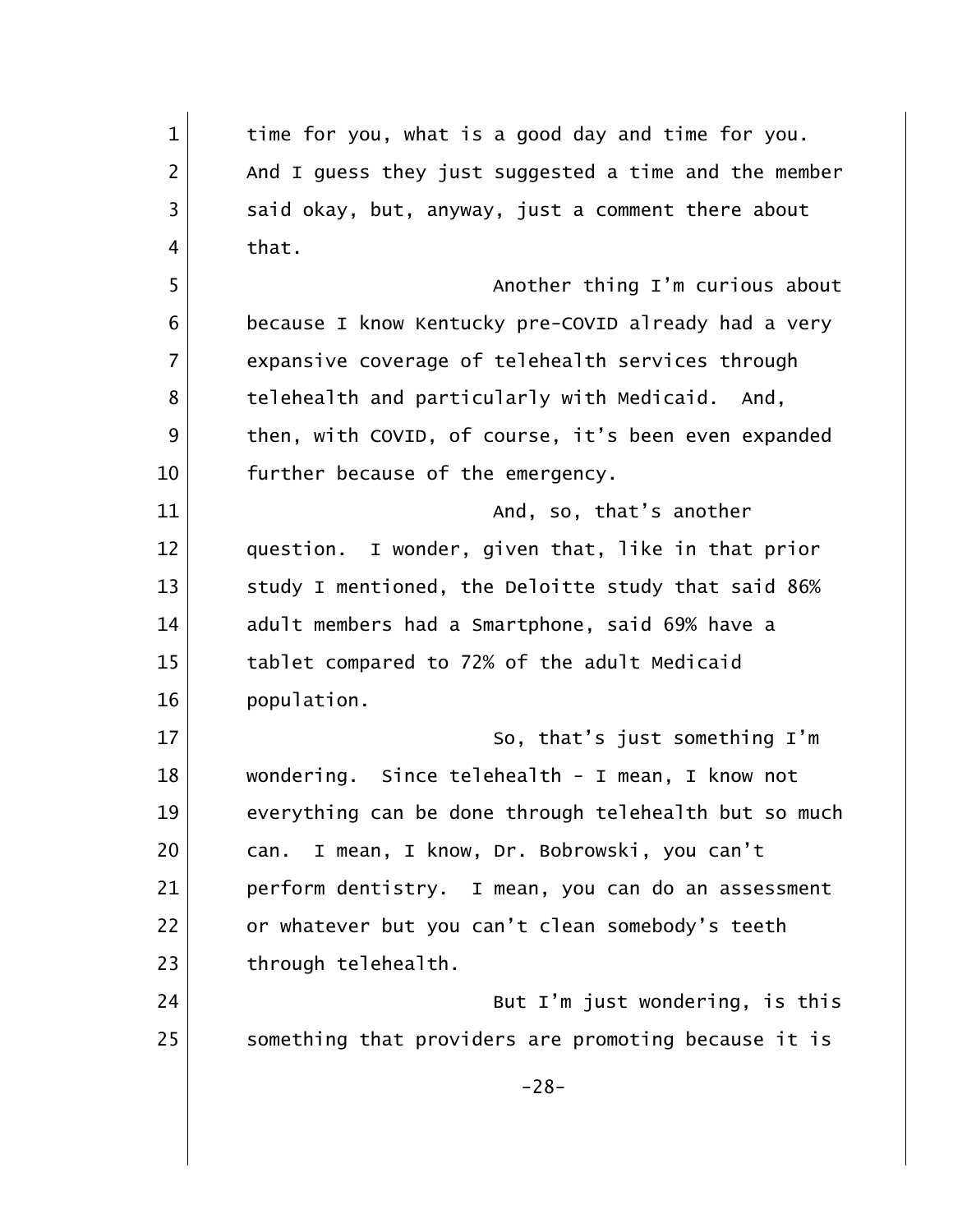| $\mathbf{1}$   | so expansive, particularly in Kentucky? Kentucky is   |
|----------------|-------------------------------------------------------|
| $\overline{2}$ | arguably the most expansive state in the country. I   |
| 3              | think maybe Hawaii also is wide open during the State |
| 4              | of Emergency, but, anyway, that's another thing to    |
| 5              | think about.                                          |
| 6              | I mean, all the MCOs I'm sure                         |
| $\overline{7}$ | promote telehealth and we do. We mention it on our    |
| 8              | provider website and our member website. So, that's   |
| 9              | something else to think about.                        |
| 10             | I mean, do you promote                                |
| 11             | telehealth, and especially I think transportation and |
| 12             | child care, that that would really combat those       |
| 13             | problems because it's convenient, very convenient.    |
| 14             | So, I guess that's just another thing to think about, |
| 15             | and I've got nothing else.                            |
| 16             | DR. PARTIN: I have a question.                        |
| 17             | Was that 65% of Medicaid patients have a job, is that |
| 18             | all of Medicaid or just WellCare?                     |
| 19             | MR. OWEN: So, it was in a                             |
| 20             | legislative committee. So, I can't cite the study,    |
| 21             | but in a legislative committee meeting last week,     |
| 22             | it's over a bill, HB 7 which is basically going to,   |
| 23             | if it passes with the Senate, would re-implement the  |
| 24             | community engagement requirement for Medicaid.        |
| 25             | And one of the Representatives                        |
|                | $-29-$                                                |
|                |                                                       |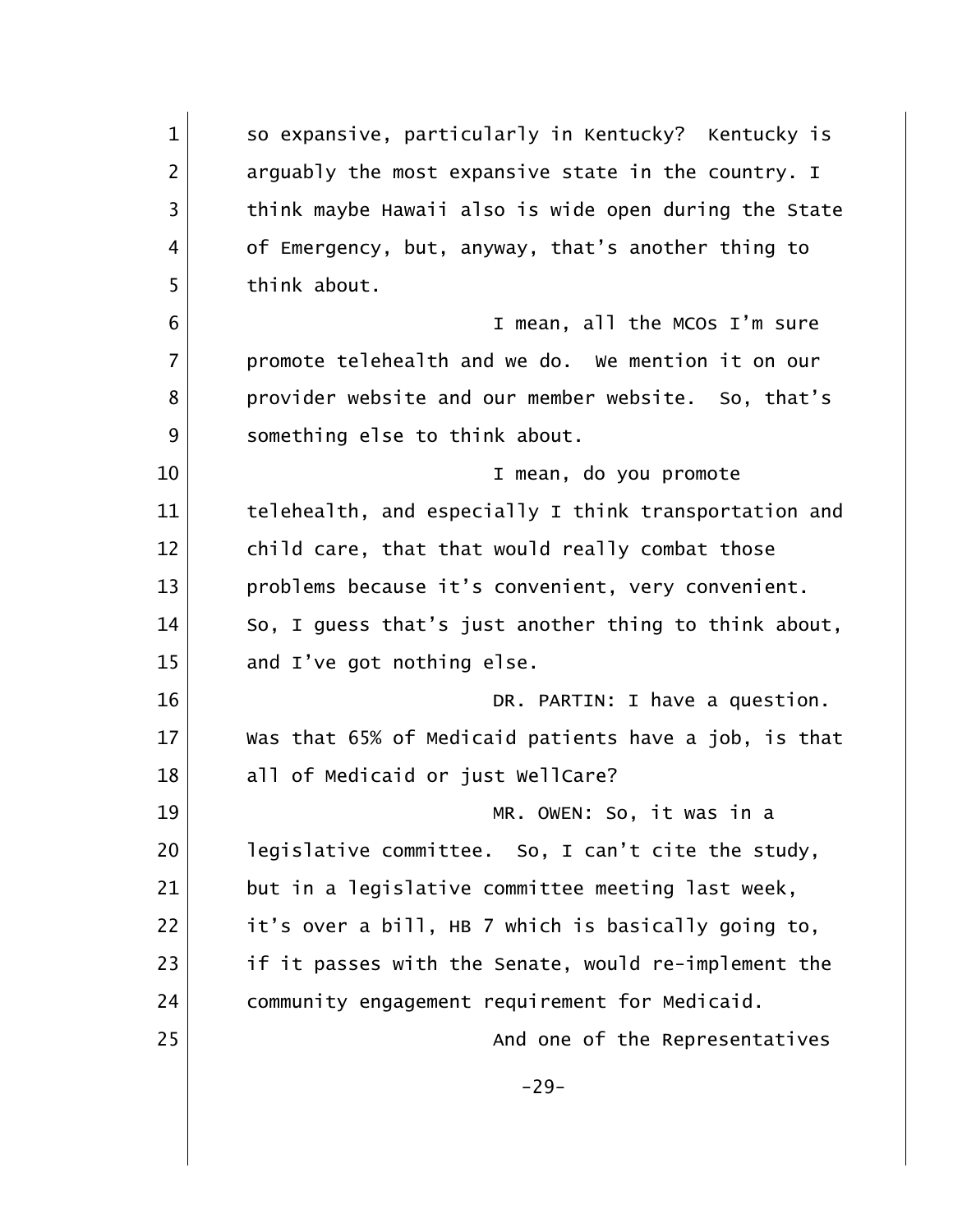1 who was challenging the bill and arguing against the  $2$  bill said - and she didn't cite the study - but 65% 3 of Kentucky Medicaid adults have a job but I don't 4 know other than just that's what she said. 5 DR. PARTIN: Okay. So, it 6 wasn't specific to WellCare, then? 7 MR. OWEN: NO. NO. 8 DR. PARTIN: Okay. Thank you. 9 COMMISSIONER LEE: I think 10 that's all of our MCO presentations, Beth. So, I 11 | will hand it back over to you. 12 DR. PARTIN: Okay. Thank you, 13 and thank you for arranging that. That was very 14 helpful. 15 MS. BICKERS: And I will email 16 all the presentations out to everyone. The MCOs were 17 kind enough to send those to me ahead of time and I 18 | will also get those on our website, the CHFS website. 19 DR. PARTIN: Perfect. Thank 20 you. 21 | Next up is a discussion about 22 | Zoom MAC meetings past March. 23 MS. BICKERS: That would be me. 24 As you can tell, we've got our new equipment in. So, 25 we are doing our test run today.  $-30-$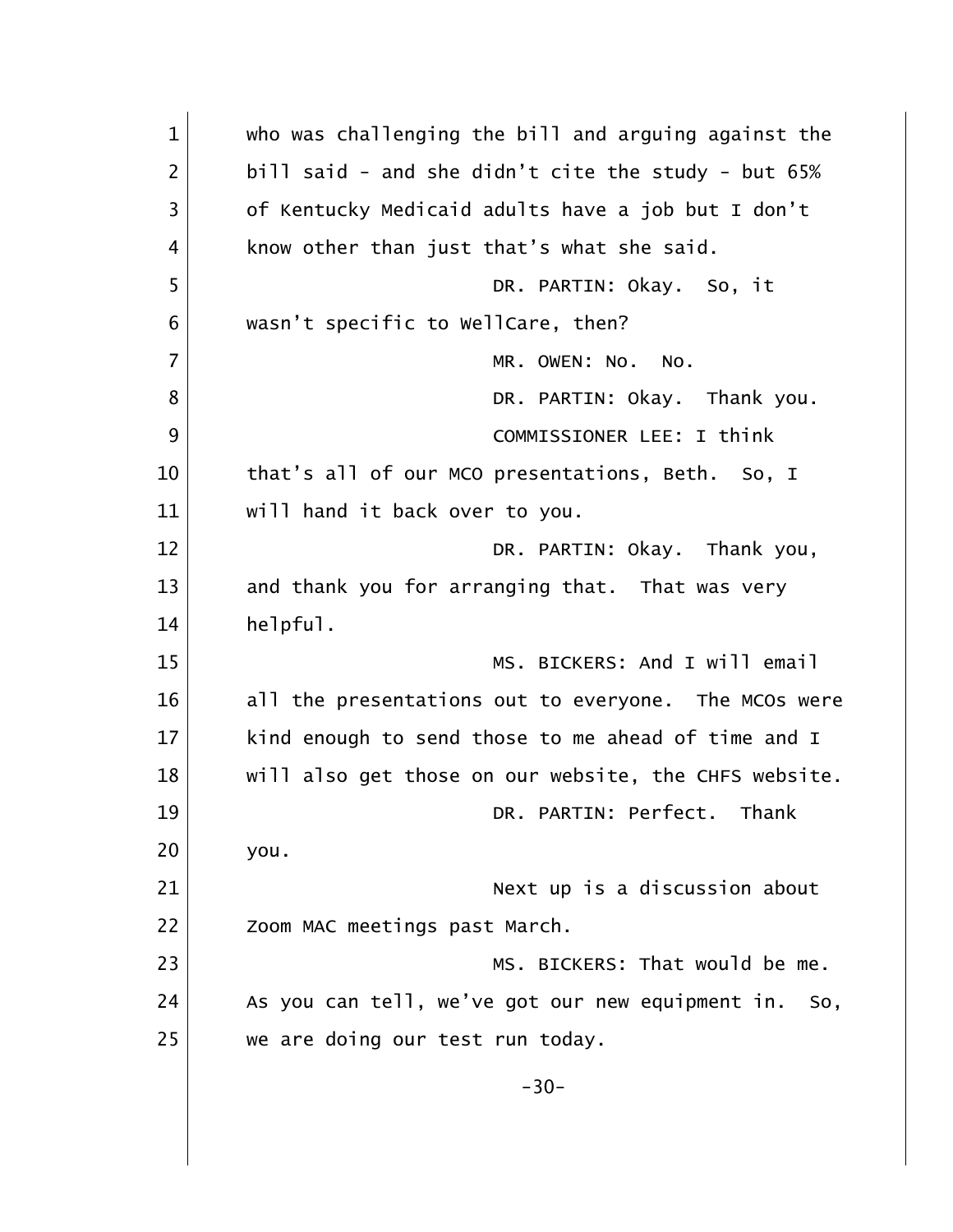1 and 1 I have kind of requested with 2 Some of the TACs, so, I will make the same request to  $3$  the MAC, that in your next meeting, so, in May, we 4 a run that vote because that would give me time to work 5 out a few of the kinks that I've noticed in this 6 meeting and also secure large-enough rooms if you 7 decided you want to come back in person. 8 So, if I could request that we 9 could maybe vote on that in May but that's totally up 10 to you guys if you want to vote today. So, that's 11 where I'm at as far as coming back. So, that's up to 12 you guys at this point. 13 DR. PARTIN: Okay. Thank you, 14 and that's kind of in line for maybe for different 15 reasons that I was going to suggest is that we wait 16 until May to see what's going to happen with COVID 17 Since we've got a new variant and we don't know if 18 it's going to go crazy or if it's just going to 19 fizzle. 20 So, by May, we should know if the 21 cases are going to continue to go down, but I would 22 like to hear from other members on your thoughts. 23 MS. EISNER: This is Nina. I'm 24 curious about whether or not participation of MAC 25 members and the ability to consistently have a quorum -31-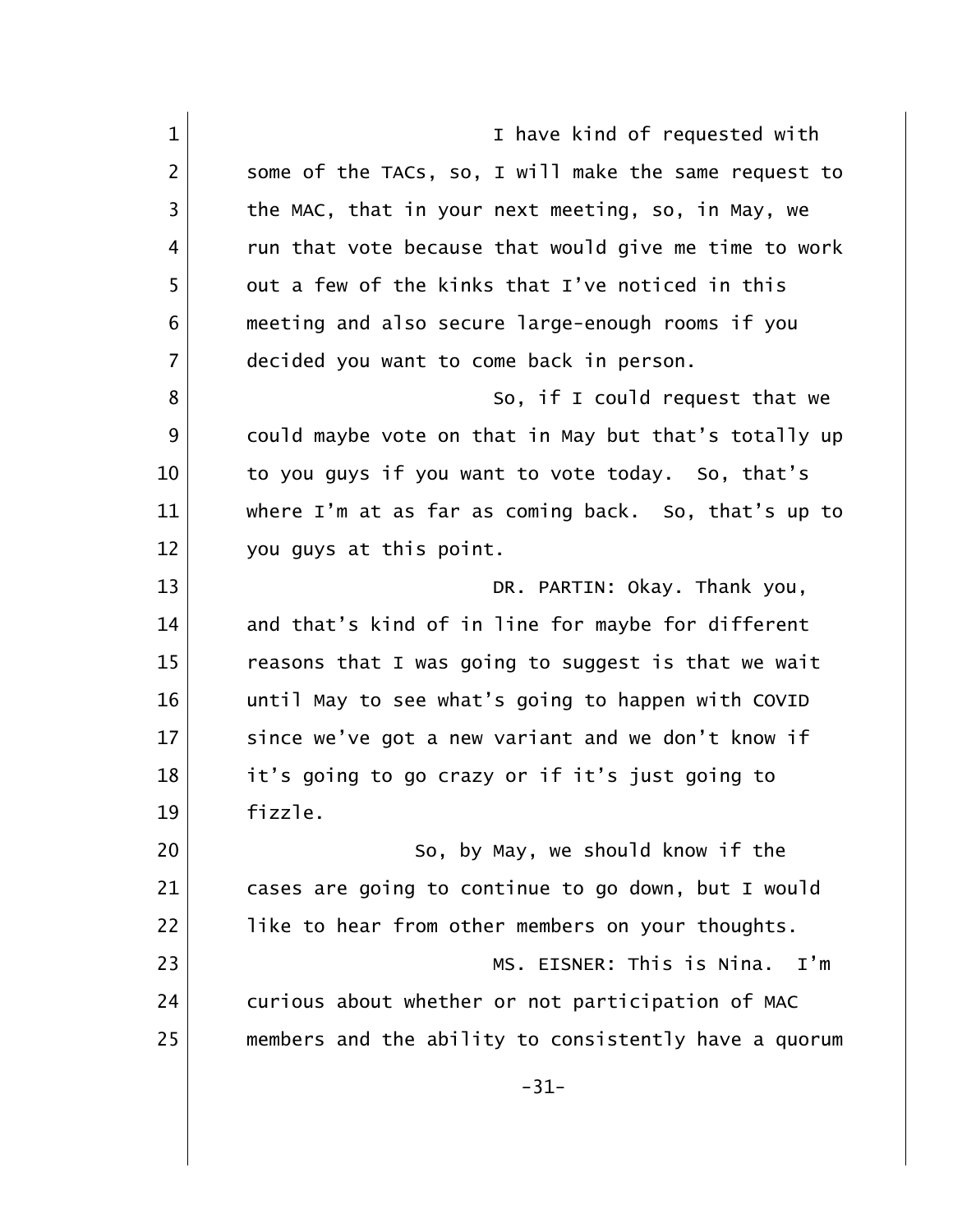| $\mathbf{1}$   | has been improved with Zoom versus in person because |
|----------------|------------------------------------------------------|
| $\overline{2}$ | we always have a quorum. For the two years almost    |
| 3              | that I've been with the group, we've always had a    |
| 4              | quorum. Has that always been the case when it was in |
| 5              | person as well?                                      |
| 6              | DR. PARTIN: Since we have had                        |
| $\overline{7}$ | all of our members appointed, we did have quorums.   |
| 8              | In the past when we didn't have all members          |
| 9              | appointed, we had difficulty having a quorum.        |
| 10             | MS. EISNER: So, unrelated to                         |
| 11             | Zoom versus in person.                               |
| 12             | DR. PARTIN: Yes.                                     |
| 13             | MS. BICKERS: If I may, Nina,                         |
| 14             | there will also be the option if you do decide you   |
| 15             | want to come back in person because I know some of   |
| 16             | you travel in. So, there will still be the option of |
| 17             | logging in via Zoom if there's people who don't want |
| 18             | to travel or if the majority wants to come back and  |
| 19             | someone still feels better, more safe at home.       |
| 20             | So, there still will be a                            |
| 21             | virtual login option even if everybody votes to come |
| 22             | back in person, if that helps.                       |
| 23             | MS. EISNER: Thank you.                               |
| 24             | DR. PARTIN: So, I guess I would                      |
| 25             | ask, is there anybody who wants to meet in person in |
|                | $-32-$                                               |
|                |                                                      |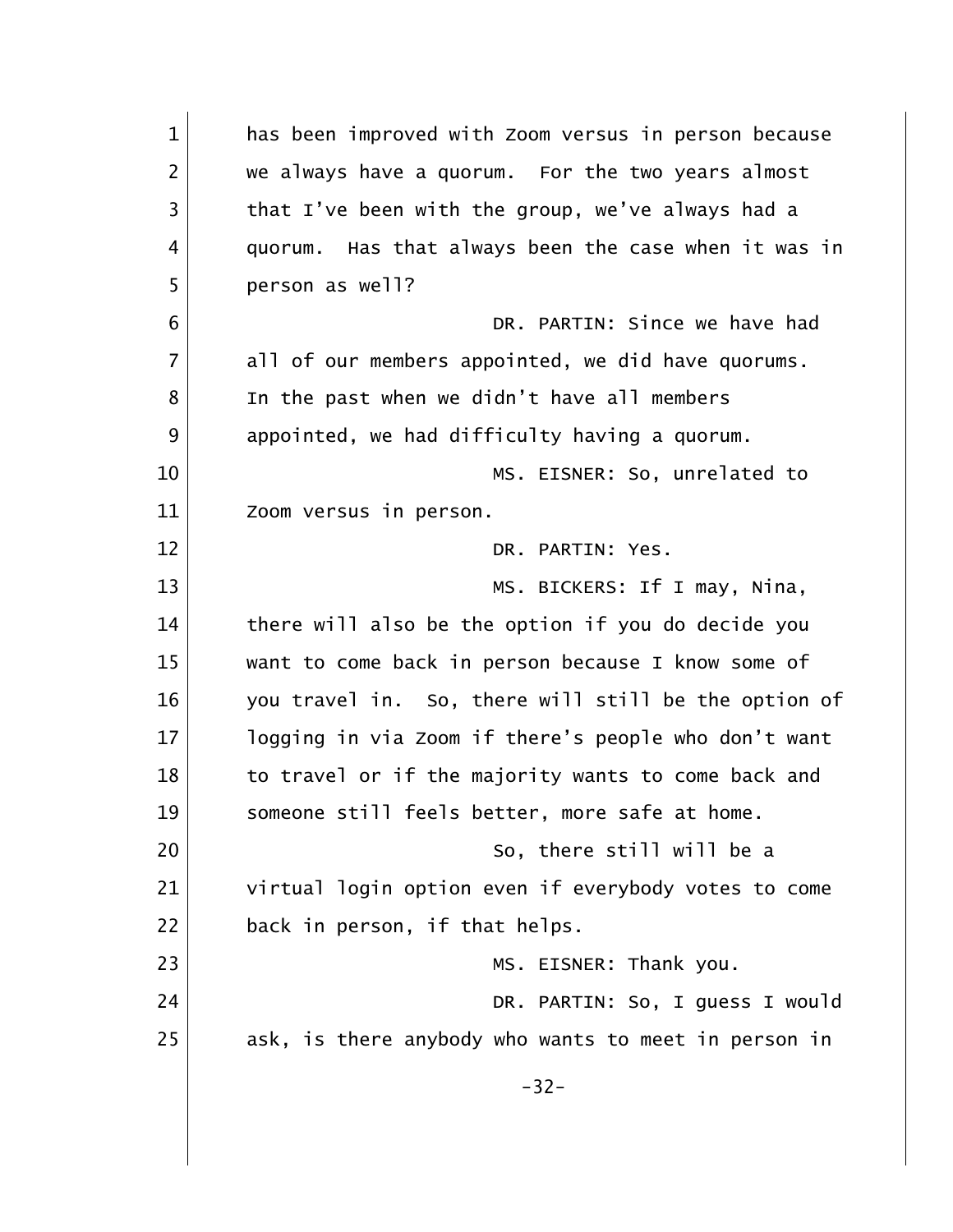| $\mathbf 1$    | May, or, if not, then, I will assume everybody wants |
|----------------|------------------------------------------------------|
| $\overline{2}$ | to take the vote in May what we should do.           |
| 3              | DR. BOBROWSKI: Vote in May is                        |
| 4              | fine with me.                                        |
| 5              | DR. PARTIN: Okay. So, I will                         |
| 6              | put it on the agenda for the next meeting, then.     |
| $\overline{7}$ | This is just a reminder on the                       |
| 8              | agenda that at our next meeting, we will have an     |
| 9              | update on the maternal/infant health.                |
| 10             | And, so, I'm looking forward to                      |
| 11             | that because those reports have been really I think  |
| 12             | thoughtfully prepared and full of a lot of good      |
| 13             | information.                                         |
| 14             | So, for those of you who are                         |
| 15             | not on the MAC, you may want to tune in because      |
| 16             | that's a very informative presentation.              |
| 17             | Next on the agenda is an update                      |
| 18             | on DMS looking into value-based payments tied to     |
| 19             | quality measures to equalize reimbursement for all   |
| 20             | providers. Do we have any update on that?            |
| 21             | COMMISSIONER LEE: We'll provide                      |
| 22             | more information at the next meeting on that. I do   |
| 23             | believe that many of the MCOs - and this would be    |
| 24             | more of an MCO initiative. Some of our MCOs, maybe   |
| 25             | all of them, currently do have some value-based      |
|                | $-33-$                                               |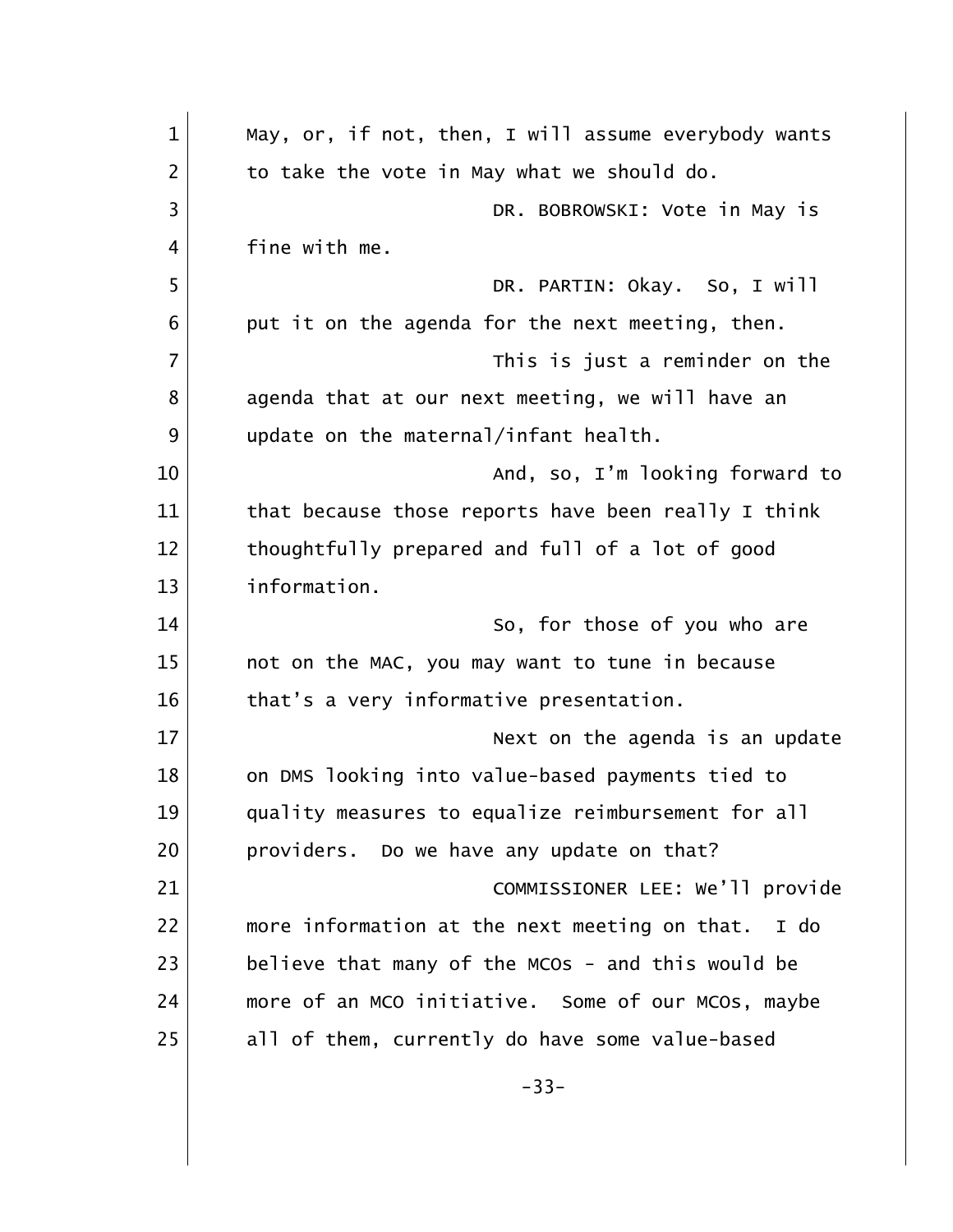1 purchasing contracts with providers. 2 So, definitely something that 3 we want to look at is how can we improve quality and 4 definitely reward our providers who are delivering 5 those quality services, so, an update at the next MAC 6 meeting on that. 7 DR. PARTIN: Okay. Great. 8 Thank you. 9 and  $\frac{9}{100}$  Then, next up we have just 10 information again. The MCO presentations to the MAC 11 | will start in May with Aetna and Anthem going first; 12 July, Humana and Molina/Passport; in September, we'll 13 have United and WellCare. 14 and we have submitted to DMS 15 the metrics that we would like addressed in those 16 reports. I think I put this out in an email but if 17 any members of the MAC have anything in particular 18 that you want metrics reported on, please go ahead 19 and email me and, then, we can add that also, but 20 it's a pretty comprehensive list. 21 and when I sent that to Erin, I 22 **luboat 1** looked back at previous presentations that we had 23 and, then, added a few more things. So, if you have 24 any other suggestions you would like, just let me  $25$  know and we'll add that. -34-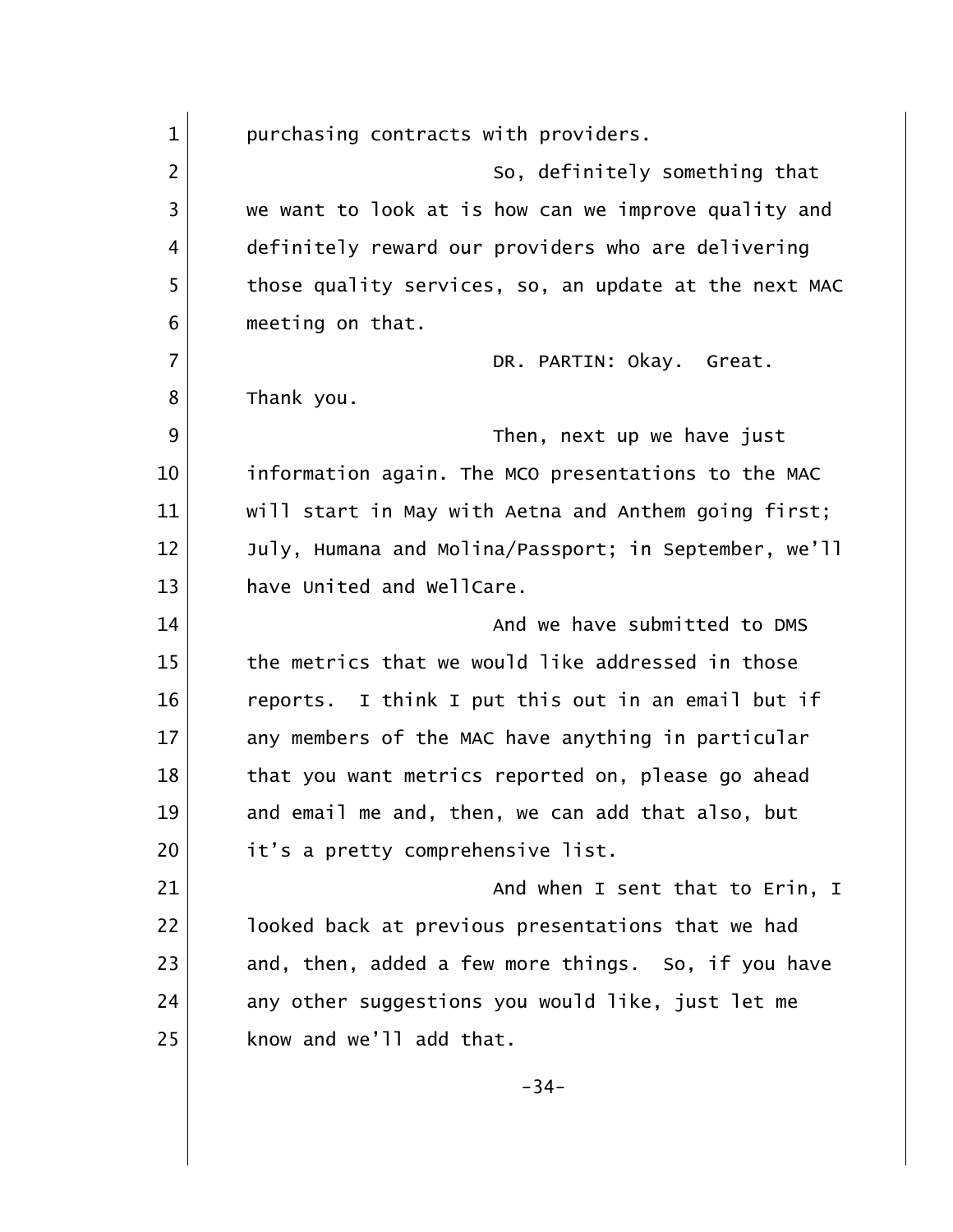| $\mathbf{1}$   | And, then, next up, we had a                          |
|----------------|-------------------------------------------------------|
| $\overline{2}$ | discussion at our last meeting about changing our     |
| 3              | bylaws to allow a MAC member or another member of a   |
| 4              | TAC to present recommendations. Currently, our        |
| 5              | bylaws say that it has to be the Chair of the TAC.    |
| 6              | So, would somebody like to read                       |
| 7              | a motion to change the bylaws to allow a MAC member   |
| 8              | or another member of the TAC to present               |
| 9              | recommendations at the MAC meetings?                  |
| 10             | MS. STEWART: This is Susan                            |
| 11             | Stewart. I will make that motion.                     |
| 12             | DR. BOBROWSKI: Garth Bobrowski.                       |
| 13             | Second.                                               |
| 14             | DR. PARTIN: Okay. Any                                 |
| 15             | discussion? Okay. So, just to make it easier, if      |
| 16             | there's anybody who is a no vote, please vote no.     |
| 17             | Okay. Then, I will assume everybody else was a yes.   |
| 18             | And, so, Erin, could you update                       |
| 19             | our bylaws in that section to say that a MAC member   |
| 20             | or a member of the TAC may present recommendations to |
| 21             | the MAC?                                              |
| 22             | MS. BICKERS: Yes, ma'am, I will                       |
| 23             | work on that.                                         |
| 24             | DR. PARTIN: Thank you. We are                         |
| 25             | moving right along today.                             |
|                | $-35-$                                                |
|                |                                                       |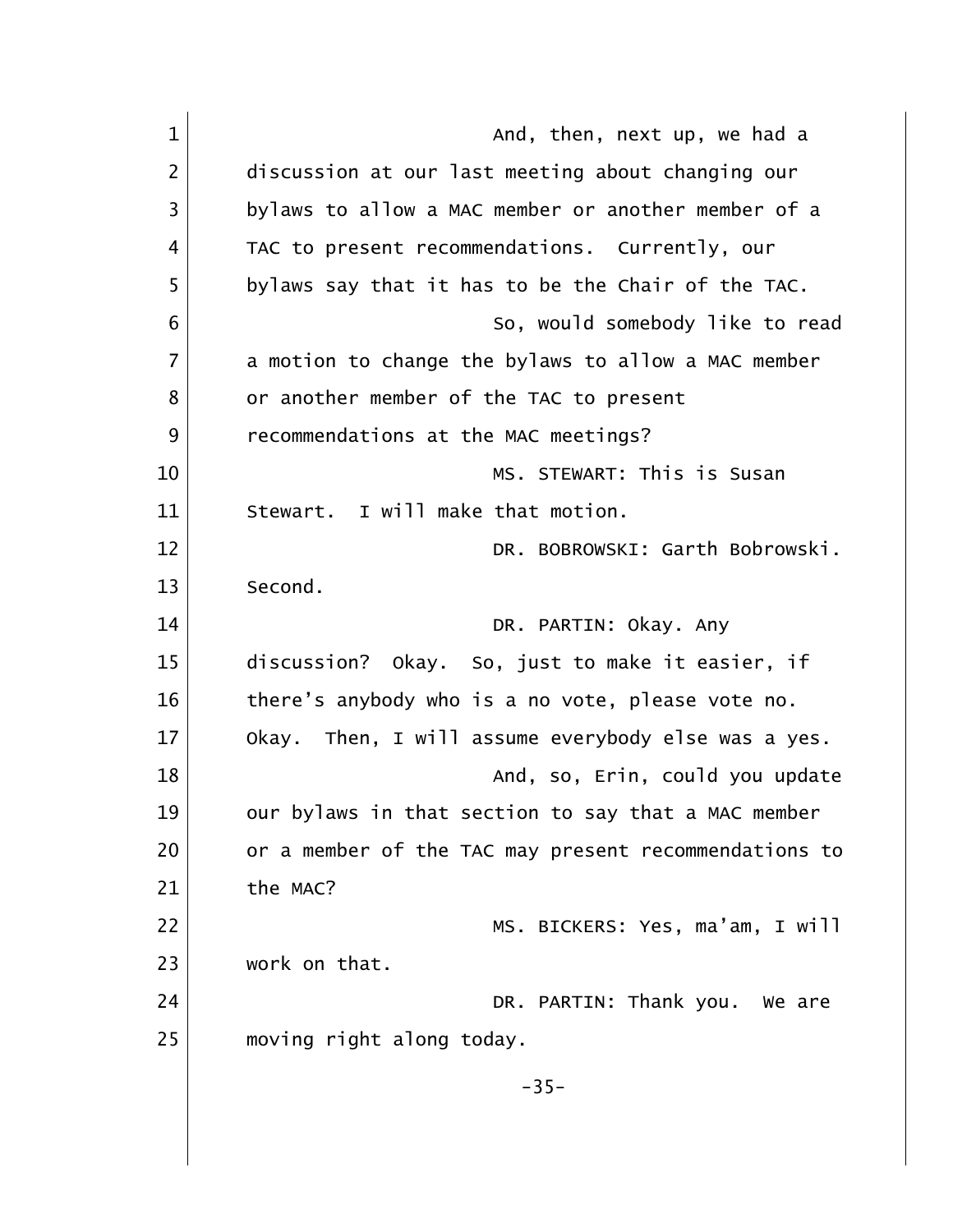| $\mathbf{1}$   | So, next is updates from                              |
|----------------|-------------------------------------------------------|
| $\overline{2}$ | Commissioner Lee.                                     |
| 3              | COMMISSIONER LEE: So glad to                          |
| 4              | see everybody today. I've got a presentation that     |
| 5              | I'm going to deliver on some of the accomplishments   |
| 6              | we did in 2021 because the Department for Medicaid    |
| $\overline{7}$ | Services and the staff have just really been working  |
| 8              | really hard throughout the year and I want to just    |
| 9              | highlight some of the things that we've               |
| 10             | accomplished.                                         |
| 11             | But before I get into that, I                         |
| 12             | want to talk a little bit more about the missed       |
| 13             | appointments and the presentations that we just had   |
| 14             | from the MCOs.                                        |
| 15             | We've been talking about missed                       |
| 16             | appointments for years and years, and I think that    |
| 17             | this committee is very instrumental. I think just     |
| 18             | this one little piece of information that we had      |
| 19             | today just shows how important this committee is and  |
| 20             | the change that you can make because this committee   |
| 21             | is the one that recommended we somehow track, monitor |
| 22             | missed appointments.                                  |
| 23             | We worked together. We've got                         |
| 24             | a tracking system now and what we've heard is from    |
| 25             | our MCOs who are actually providing outreach and      |
|                | $-36-$                                                |
|                |                                                       |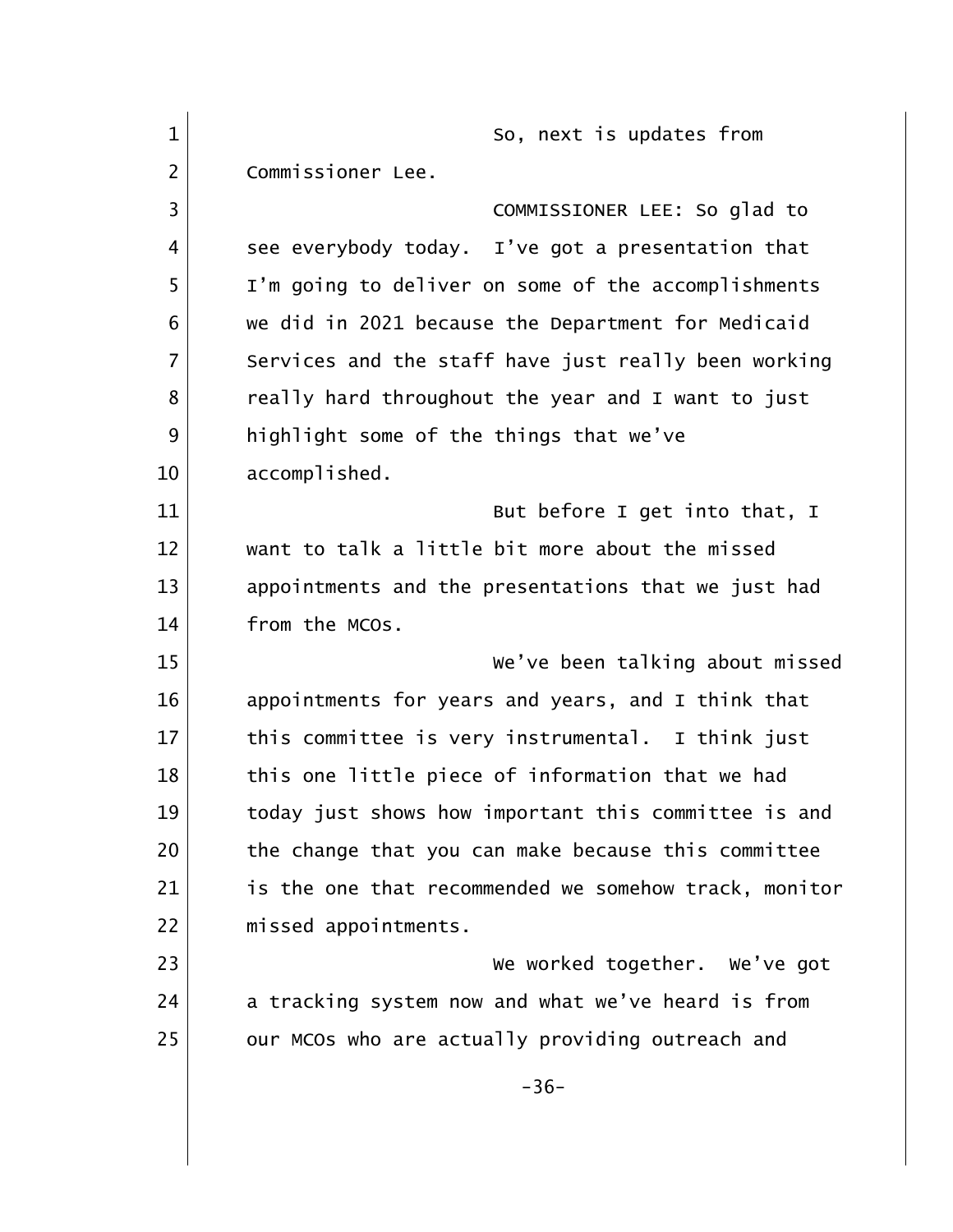1 education to those individuals. So, this means that 2 **individuals are getting case-managed.** They actually 3 are focusing on those individuals who are missing 4 their appointments, and I just can't stress enough 5 the importance of what we're doing here. 6 We are here to make a 7 difference in the lives of those we serve, and this 8 one little thing of just monitoring those missed 9 appointments is helping. It's in its infancy. We 10 Still have more to do. 11 For example, we heard that not 12 all providers are using the system. So, we can do a 13 little bit more outreach and education for those 14 providers, continue to monitor the reasons that 15 individuals miss so that we can actually implement, 16 interject some movement and some - I forget the word  $17$  - I'm still looking for a word right now - but we can 18 interject some priorities on what we want to focus 19 on, how we can continue to increase awareness of 20 missed appointments, why individuals are missing 21 appointments and get them in so that they can lead 22 healthier lives. 23 and I think this is going to be  $\overline{a}$  $24$  a win/win for the providers and, again, this is 25 Something that would not have happened if the -37-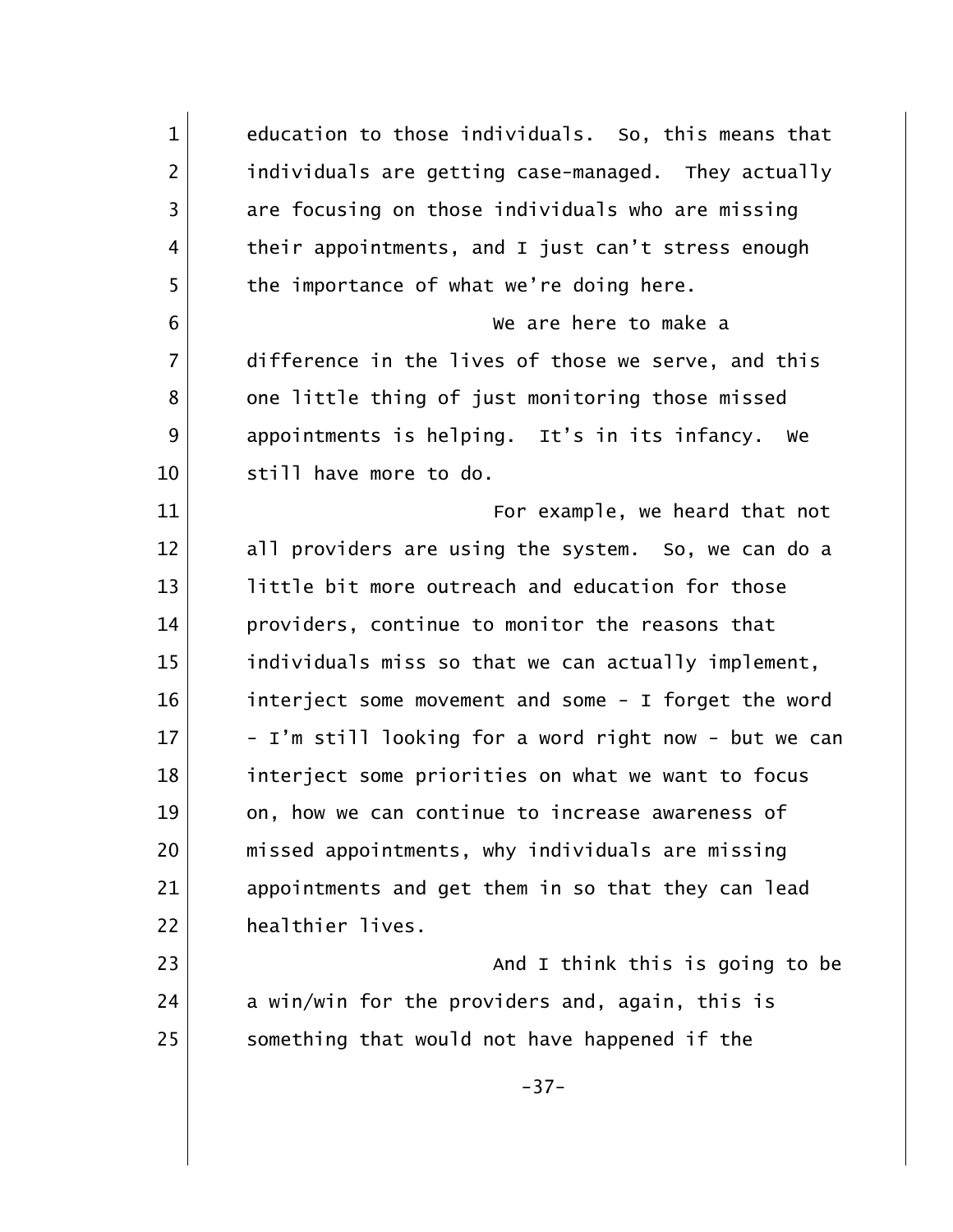1 Medicaid Advisory Council had not pushed this topic 2 and talked about it for years and years. 3 |  $\blacksquare$  And, again, I applaud you and I 4 | thank you and I appreciate your partnership. 5 So, on the screen - I'm going  $6$  to go ahead and make - there we go - so that you can 7 See the presentation. 8 | Solution 1'll go through this pretty 9 quickly. So, at a glance in 2021, the Department for 10 Medicaid Services averaged 1,631,834 Kentuckians 11 enrolled in our Medicaid Program per month. 12 again, this is a large number. 13 It's one out of every three Kentuckians. It's 14 definitely nothing to boost about because that just 15 indicates that 1.6 million individuals in Kentucky 16 including over 600,000 children live at or below the 17 poverty level in the State of Kentucky. 18 In 2021, we paid \$3.7 billion 19 out in fee-for-service claims to providers, \$6.1 20 billion in capitation payments to MCOs and non-21 emergency transportation brokers. 22 We paid \$274 million in 23 Supplementary medical insurance (SMI) and that's for 24 individuals who are dually eligible, and I've got 25 collected \$469 million in drug rebates. That number -38-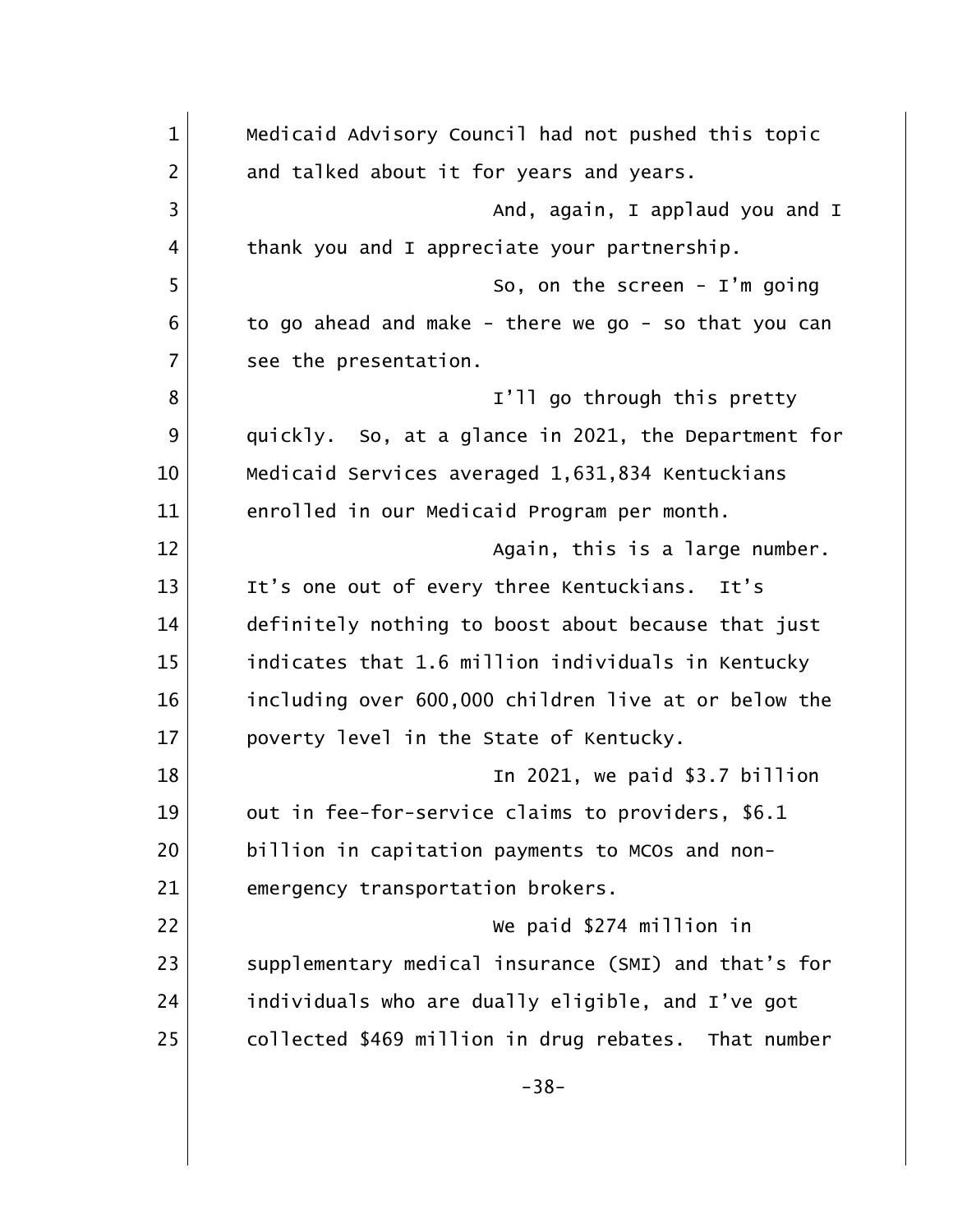1 Should be updated to over \$800 million in drug 2 rebates in just 2021. And our total expenditures in 3 the Medicaid Program was \$14.3 billion. 4 In 2021, Kentucky paid for 5 approximately the lower half of the deliveries in  $6$  this state. We paid for 26,833 births to individuals 7 who enrolled in Medicaid - again, over half of the 8 births in the state. 9 We also eliminated all cost-10 Sharing for all services. As you remember, this was 11 a bill that was passed in the last Legislative 12 Session. We believe this is again a win/win for our 13 providers that should be putting more money into the 14 providers and the pockets, into pockets of the 15 providers because no longer should that co-payment be 16 deducted from your claims submission. 17 also, it will prevent 18 individuals from delaying or seeking services for 19 | health care issues for which they should be going and 20 getting services sooner, hopefully reducing some non-21 emergent use of the ER, so, keeping an eye on all of  $22$  that stuff. 23 We did have our waiver 24 renewals, too. Our MCOs, as you know, our MCO is 25 operated under a 1915(b) waiver. We had to renew -39-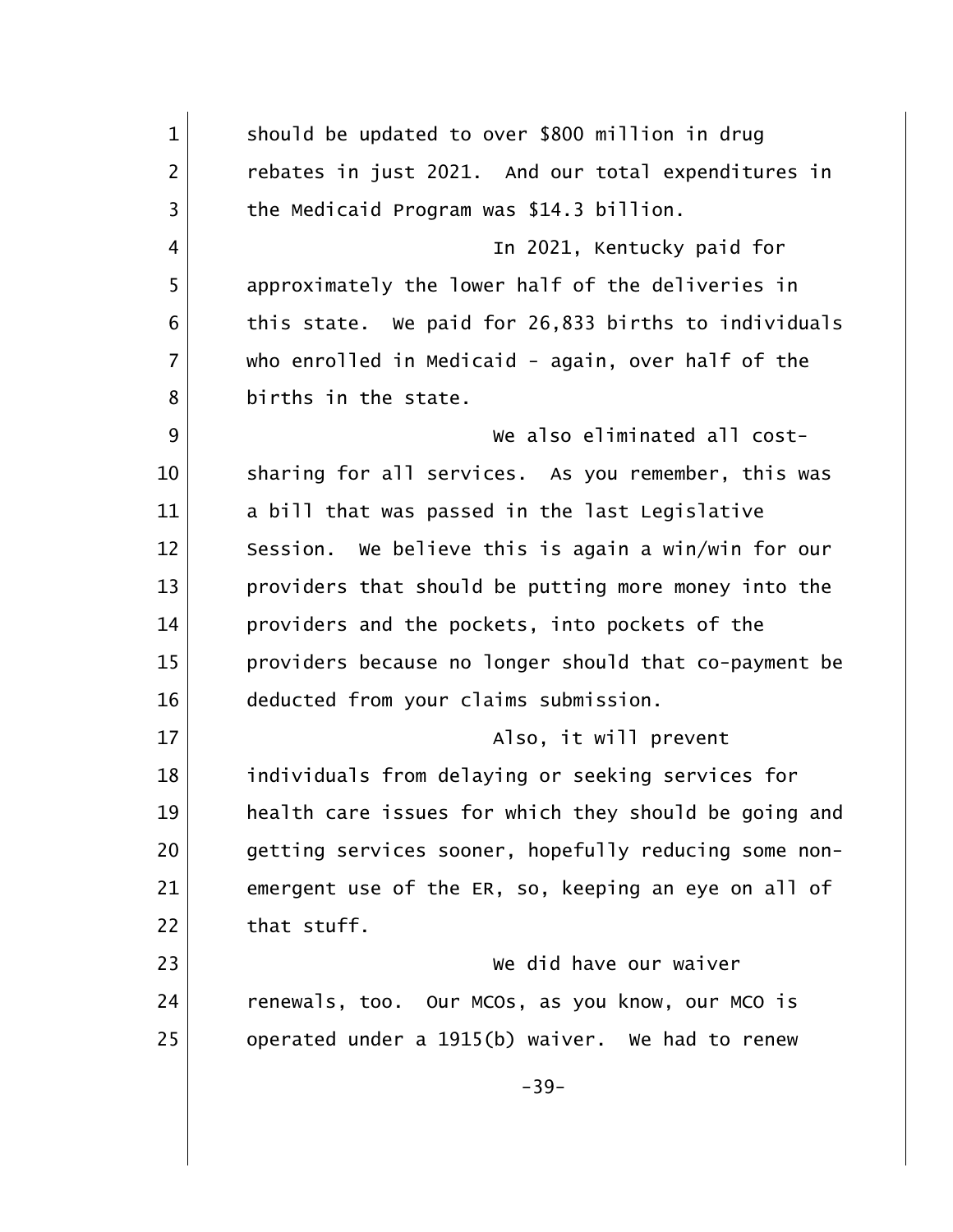| $\mathbf{1}$   | that; and in 2021, we onboarded six Managed Care        |
|----------------|---------------------------------------------------------|
| $\overline{2}$ | Organizations.                                          |
| 3              | We also operate our non-                                |
| 4              | emergency medical transportation under a 1915(b)        |
| 5              | waiver that also was renewed in 2021. We have an        |
| 6              | extension on that.                                      |
| $\overline{7}$ | We renewed our Model II and our                         |
| 8              | Home- and Community-Based Waiver in our 1915(c).        |
| 9              | Both of those are Home- and Community-Based Waivers.    |
| 10             | We submitted eight State Plan                           |
| 11             | Amendments and followed that up with eight              |
| 12             | regulations.                                            |
| 13             | We have been working with CMS                           |
| 14             | and some grants. We had to create some Certified        |
| 15             | Community Behavioral Health Centers. These are          |
| 16             | behavioral health centers that will help us integrate   |
| 17             | behavioral and physical health care.                    |
| 18             | Their payment structure is just                         |
| 19             | a little bit different. For example, they are paid      |
| 20             | very similar to the prospective payment system rate     |
| 21             | under which we currently reimburse FQHCs and RHCs.      |
| 22             | We had a Kentucky Level of Care                         |
| 23             | telehealth pilot. This is very beneficial for our       |
| 24             | individuals who are in long-term care facilities.<br>we |
| 25             | can do their reassessment by telehealth now.<br>It was  |
|                | $-40-$                                                  |
|                |                                                         |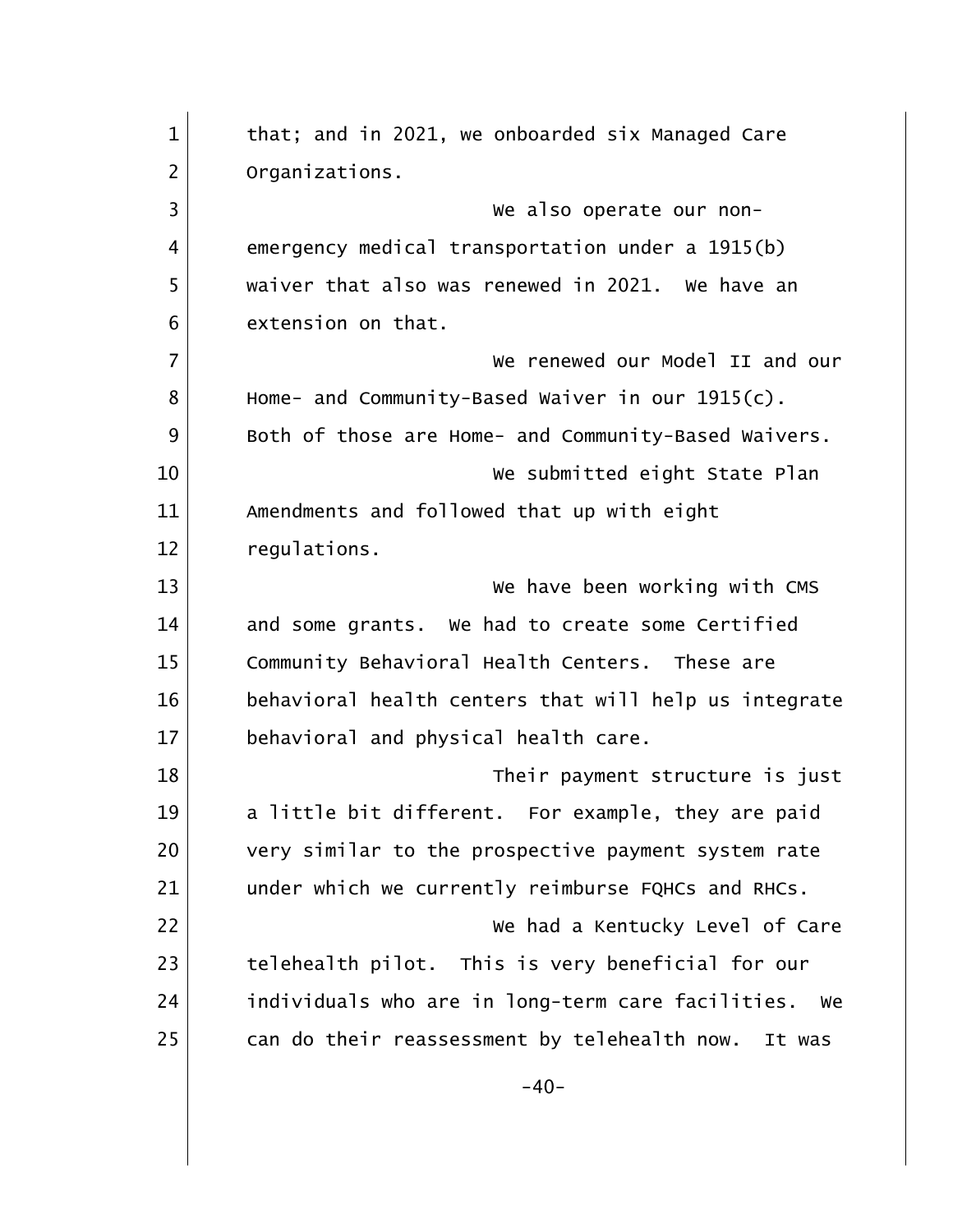| $\mathbf{1}$   | very successful. We will be moving that out           |
|----------------|-------------------------------------------------------|
| $\overline{2}$ | statewide. If you would like more information on      |
| 3              | that, we can provide that at another update.          |
| 4              | We have been working very                             |
| 5              | diligently with our partners in Behavioral Health to  |
| 6              | develop and implement mobile crisis.                  |
| $\overline{7}$ | We also submitted an 1115                             |
| 8              | waiver for Substance Use Disorder for incarcerated    |
| 9              | individuals. That is still pending at CMS; and as     |
| 10             | soon as we have additional information, we will bring |
| 11             | that to this committee.                               |
| 12             | We are also participating in a                        |
| 13             | Kentucky Housing and Health Collaborative to make     |
| 14             | sure that our individuals with social drivers of      |
| 15             | health, for example, those who may need housing can   |
| 16             | get connected with housing.                           |
| 17             | So, a lot of stuff we're doing                        |
| 18             | here that we did in 2021. We also submitted our       |
| 19             | Home- and Community-Based Spending Plan to CMS. We    |
| 20             | have approval on that.                                |
| 21             | And Pam Smith and her employees                       |
| 22             | in the Division of Community Alternatives are working |
| 23             | very diligently to move forward with that Spending    |
| 24             | Plan.                                                 |
| 25             | We have implemented our first                         |
|                | $-41-$                                                |
|                |                                                       |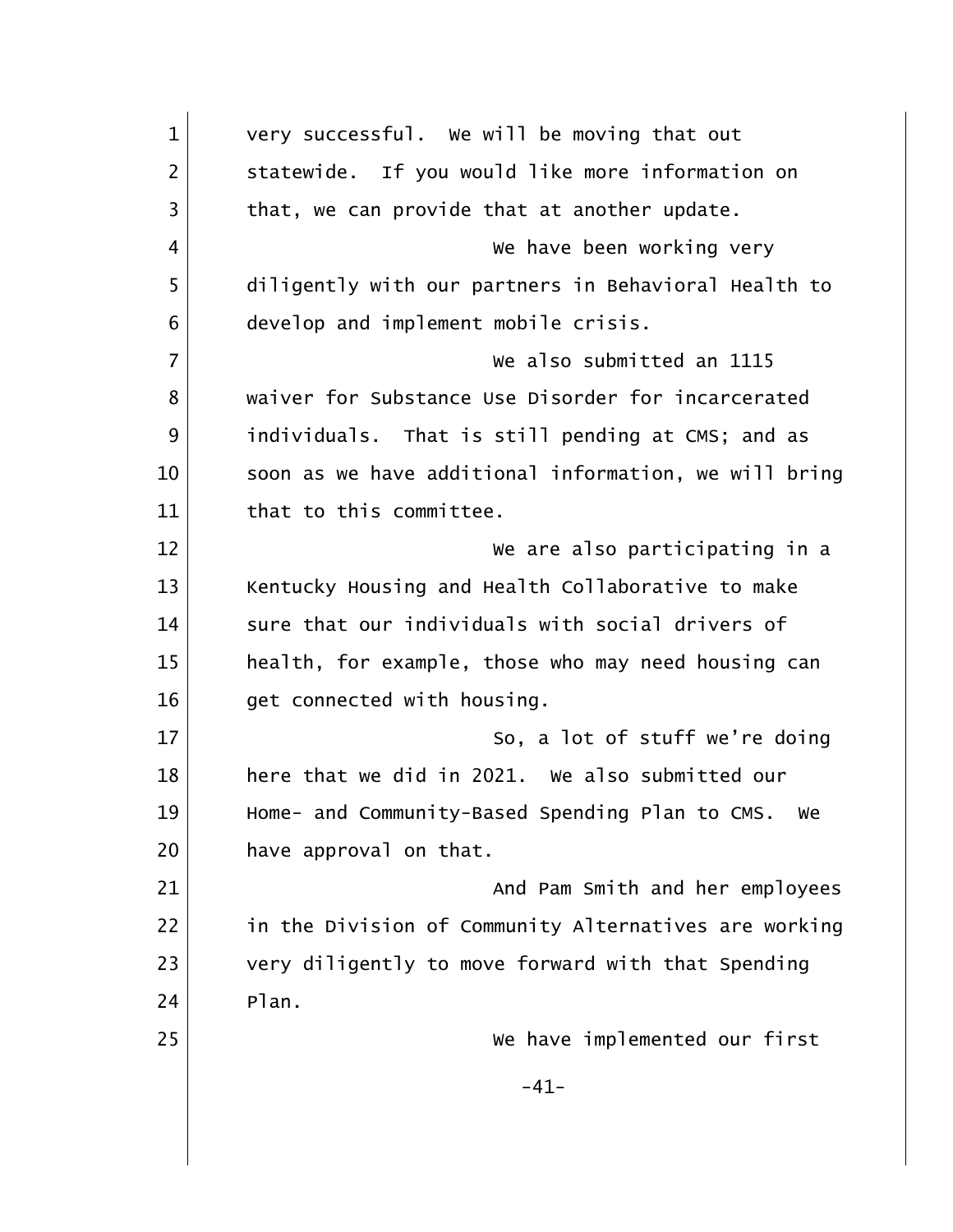| $\mathbf{1}$   | phase of our Electronic Visit Verification. We will    |
|----------------|--------------------------------------------------------|
| $\overline{2}$ | be implementing a second phase coming up very soon.    |
| 3              | Again, if any of these topics                          |
| 4              | seem foreign to you or you want more information at a  |
| 5              | next upcoming MAC meeting, just let us know and we     |
| 6              | can have a very detailed presentation on any of these  |
| $\overline{7}$ | items that we're talking about today.                  |
| 8              | We also made some enhancement                          |
| 9              | to our Medicaid Waiver Management Application.<br>This |
| 10             | is an application of technology specifically for our   |
| 11             | 1915(c) waivers that allow individuals to go and look  |
| 12             | at notes, for example, case notes and that stuff       |
| 13             | specific to our individuals participating in our       |
| 14             | 1915(c)waivers.                                        |
| 15             | We monitored approximately                             |
| 16             | seventy contracts that the Department has with         |
| 17             | various entities.                                      |
| 18             | We attended over 11,000                                |
| 19             | meetings and that was based on approximately thirty    |
| 20             | per week for each Executive Leadership Team.           |
| 21             | And in 2021, we also                                   |
| 22             | implemented a single Prescription Drug List for all    |
| 23             | of our members. Along with that, you may remember      |
| 24             | that Senate Bill 50 required the Department to create  |
| 25             | a single Pharmacy Benefit Manager. We went live with   |
|                | $-42-$                                                 |
|                |                                                        |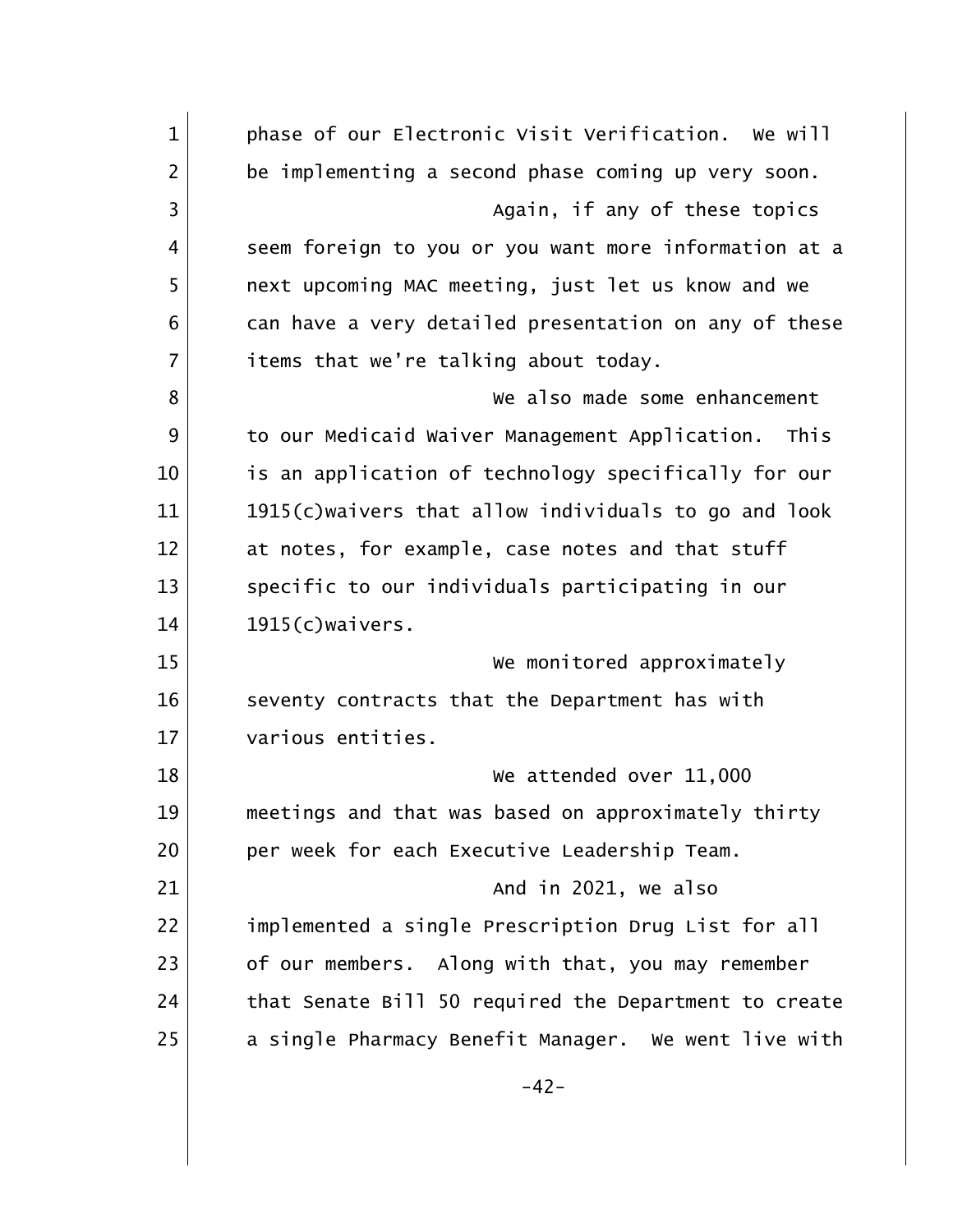| $\mathbf{1}$   | that on July $1^{st}$ of 2021 by contracting with    |
|----------------|------------------------------------------------------|
| $\overline{2}$ | MedImpact. So, now all of the individuals in         |
| $\overline{3}$ | Medicaid that are in an MCO have one single PBM      |
| 4              | rather than six different PBMs. So, it will          |
| 5              | streamline processes just a little bit.              |
| 6              | And I'm going to rush through                        |
| $\overline{7}$ | this because I know that we have other individuals   |
| 8              | that will be presenting.                             |
| 9              | So, we did also in 2021                              |
| 10             | participated in National Technical Assistance        |
| 11             | Initiatives specifically related to the Medicaid     |
| 12             | Innovation Accelerator Program. Both of these are    |
| 13             | related to maternal and postpartum care, and I think |
| 14             | that you will hear some more information on this at  |
| 15             | the next MAC meeting.                                |
| 16             | We made some directed payments                       |
| 17             | in 2021. We paid over \$1.4 billion to hospitals and |
| 18             | \$1.6 billion to university hospitals. We also made  |
| 19             | some directed payments to ambulance to the tune of   |
| 20             | \$51 million. These numbers are in 2022 what these   |
| 21             | individuals or these provider groups are receiving.  |
| 22             | We also made some directed                           |
| 23             | payments to some of our DME providers as outlined in |
| 24             | House Bill 224.                                      |
| 25             | We did a lot of things to                            |
|                | $-43-$                                               |
|                |                                                      |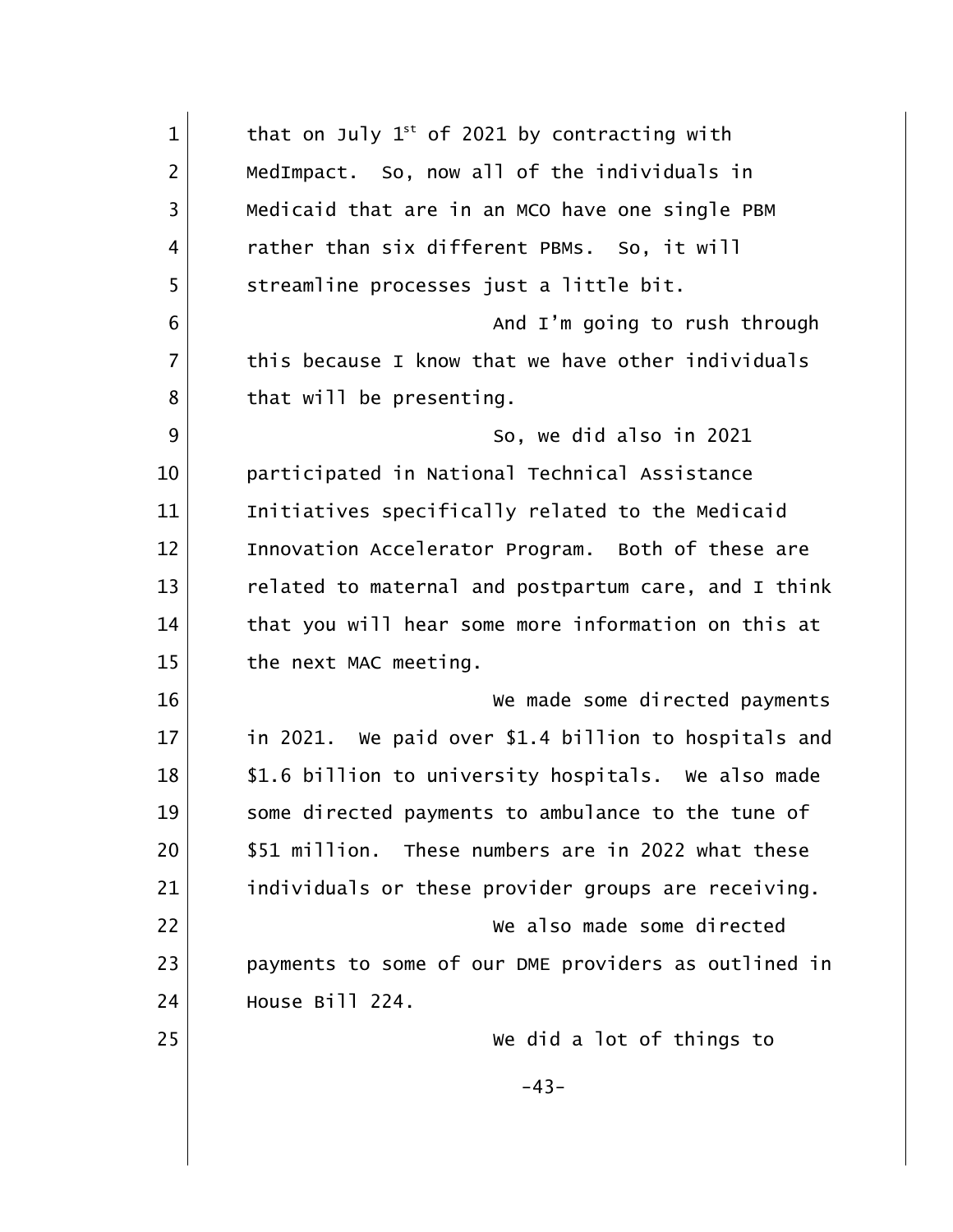| $\mathbf{1}$   | address COVID in 2021. We continue to have              |
|----------------|---------------------------------------------------------|
| $\overline{2}$ | Presumptive Eligibility determined at the Cabinet       |
| 3              | level in addition to hospitals.                         |
| 4              | We did remove prior                                     |
| 5              | authorization requirements in 2020 and We did           |
| 6              | reimplement those requirements. Then we took them       |
| $\overline{7}$ | off again with the Delta surge. We will be              |
| 8              | implementing prior authorization requirements.          |
| 9              | I think that the MCOs and maybe                         |
| 10             | the Department has sent out information. We will be     |
| 11             | re-implementing those on May $1^{st}$ , I believe. If I |
| 12             | said anything wrong, somebody can correct me on that    |
| 13             | but I believe it's May $1^{st}$ .                       |
| 14             | However, we will still not have                         |
| 15             | behavioral health, we will have no prior                |
| 16             | authorizations for behavioral health services,          |
| 17             | including Substance Use Disorder.                       |
| 18             | We also did several things in                           |
| 19             | '21 to continue to address the need to make sure that   |
| 20             | we had access to care for individuals during the        |
| 21             | Public Health Emergency and made sure that they did     |
| 22             | not lose any access to care and that we could help      |
| 23             | them maintain their health such as pharmacy refills,    |
| 24             | early pharmacy refills.                                 |
| 25             | Again, I think as Stuart Owen                           |
|                | $-44-$                                                  |
|                |                                                         |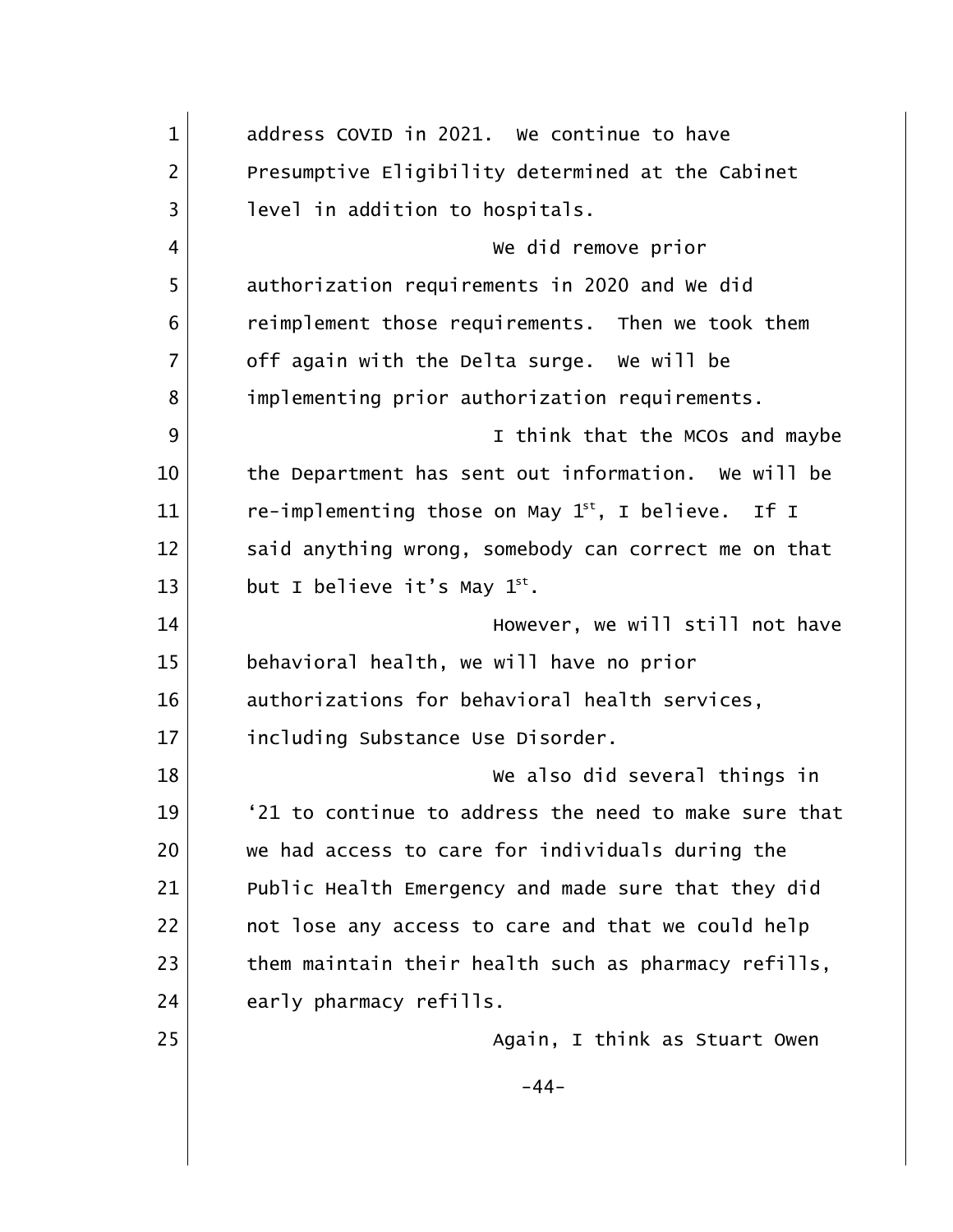1 pointed out, Kentucky is very progressive on our 2 1 telehealth services. We continue to see an increase 3 in telehealth services, particularly in the 4 behavioral health community. 5 A couple of other things that  $6$  we've done here - and I won't go into all of these -7 again, the nursing facilities, we know they were very 8 hard hit. 9 We did implement a \$270 per 10 diem add-on for any COVID-19 positive patient. We 11 extended the bed-hold days from fourteen to thirty 12 days and added a \$29 add-on to specifically address 13 the needs of long-term care communities as it relates 14 to responding to the Public Health Emergency, and 15 we've also streamlined the application process by 16 accepting client statements for the verification of 17 assets. 18 and as we go forward, these are the same state of  $\sim$  And as we go forward, these are 19 some of the flexibilities that we have implemented 20 that will go away when the Public Health Emergency 21 expires. 22 and this information is as of 23 December of 2021. Again, this is the vaccination 24 rates, the COVID vaccination rates among our Medicaid 25 members.  $-45-$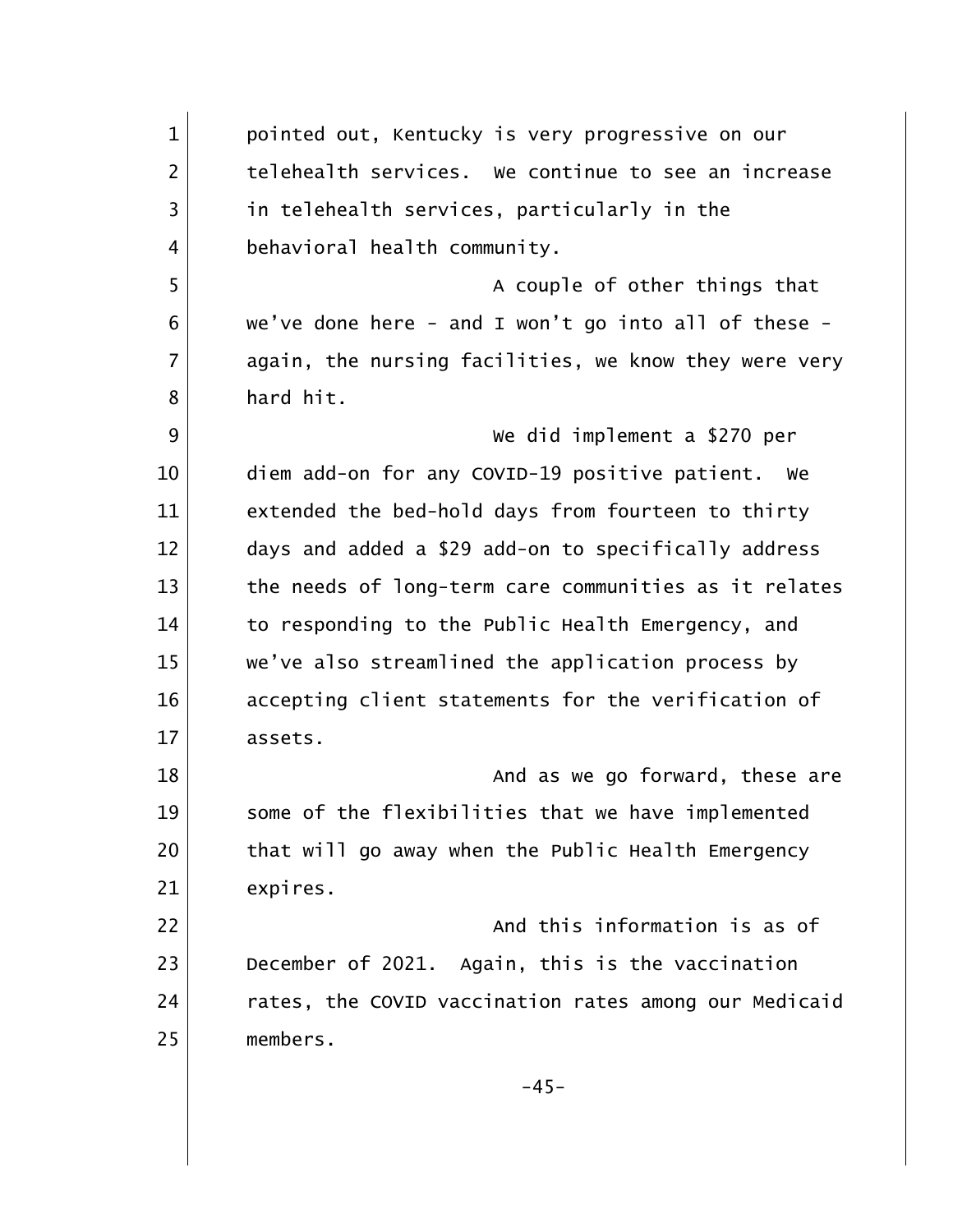| $\mathbf{1}$   | As you can see, the higher you                        |
|----------------|-------------------------------------------------------|
| $\overline{2}$ | go up in age, the higher the vaccination rates.       |
| 3              | These numbers have changed slightly. Again, this was  |
| 4              | in December. We can have an update on the COVID       |
| 5              | vaccination rates. If you'd like to see that going    |
| 6              | forward, we can continue to do that.                  |
| $\overline{7}$ | This is just the same                                 |
| 8              | information stratified by MCO and by fee-for-service. |
| 9              | The darker areas are those areas that have a higher   |
| 10             | vaccination rate.                                     |
| 11             | We conducted outreach in 2021.                        |
| 12             | We distributed over 400,000 masks to individuals      |
| 13             | across the state. We did some radio and television    |
| 14             | ads particularly as it relates to Kynect and open     |
| 15             | enrollment.                                           |
| 16             | You may have seen billboards                          |
| 17             | around the state related to Kynect, open enrollment   |
| 18             | and the importance of health insurance and            |
| 19             | vaccinations.                                         |
| 20             | We also participated in the                           |
| 21             | State Fair and distributed coloring books, some       |
| 22             | masks, other things specifically with the KCHIP logo, |
| 23             | the Kentucky Children's Health Insurance logo.        |
| 24             | During open enrollment in 2021,                       |
| 25             | we had a total of 9,260 individuals who changed MCOs. |
|                | $-46-$                                                |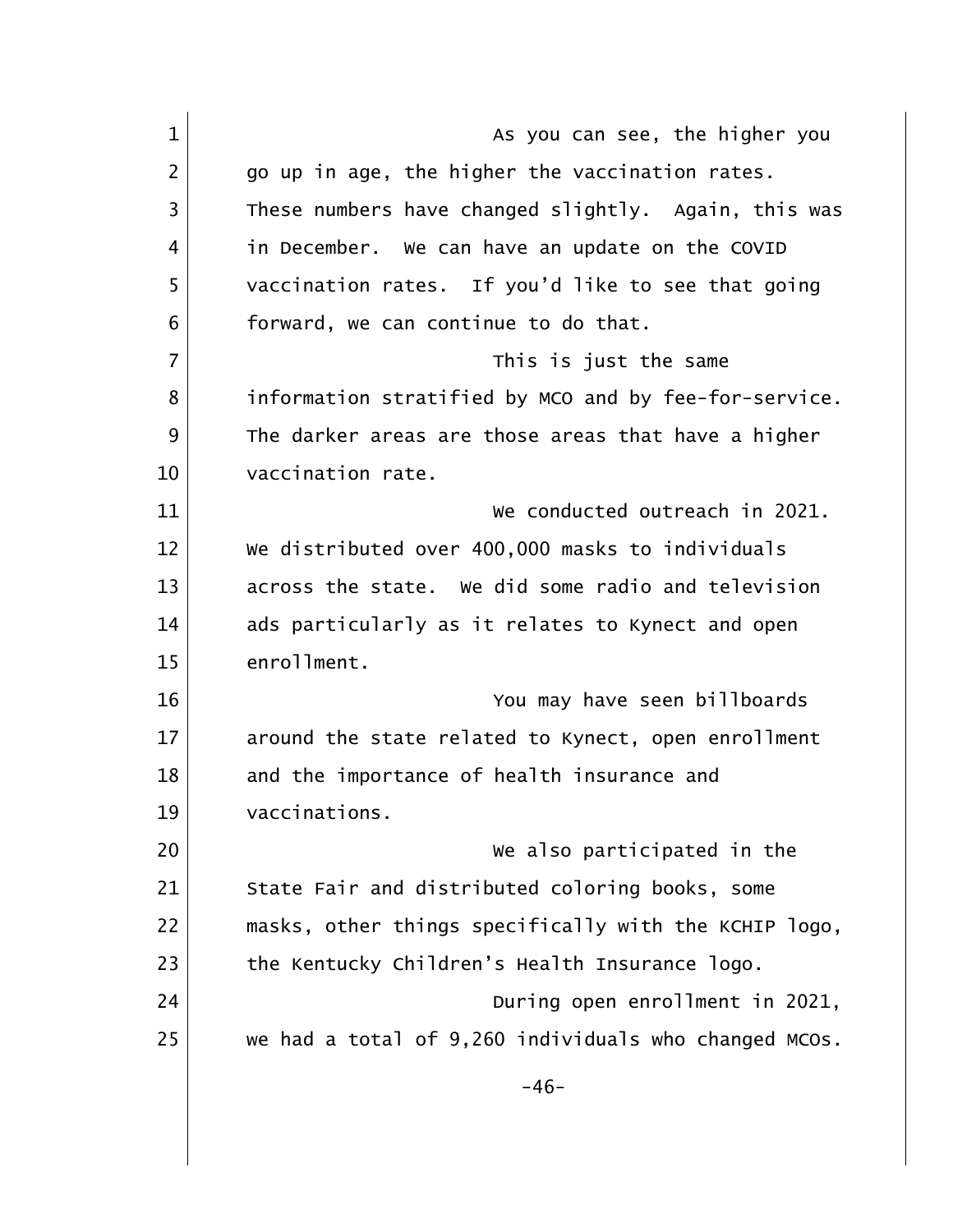1 Again, this is less than 1% of the individuals who 2 are enrolled in an MCO chose to switch during open 3 enrollment. So, we're very pleased about that 4 because that indicates that there is continuity of 5 care and very pleased that less than 1% chose to 6 switch.

7 | The contract of the state of the state of the state of the state of the state of the state of the state of the state of the state of the state of the state of the state of the state of the state of the state of the sta 8 accepted as a Fellow in the 2022 Medicaid Leadership 9 Institute. This is a program in conjunction with the 10 National Association of Medicaid Directors and the 11 Center for Healthcare Strategies where we can get 12 expert advice, for example, at a national level and 13 there are six Medicaid Directors across the country 14 who are enrolled in this program for 2022 and I was 15 fortunate enough to be selected as one.

16 Our Division of Program 17 Integrity Director, Jennifer Dudinskie, was also 18 accepted to the Medicaid Pathways Program which is 19 very similar to the Medicaid Leadership Institute. 20 This is a program that helps groom individuals to 21 **hone in and improve their leadership skills because** 22 as you know, in Medicaid, the average tenure for a 23 Medicaid Director is only eighteen months. I'm glad 24 to say that I've already surpassed that. I think I'm 25 on my twenty-seventh month after my return.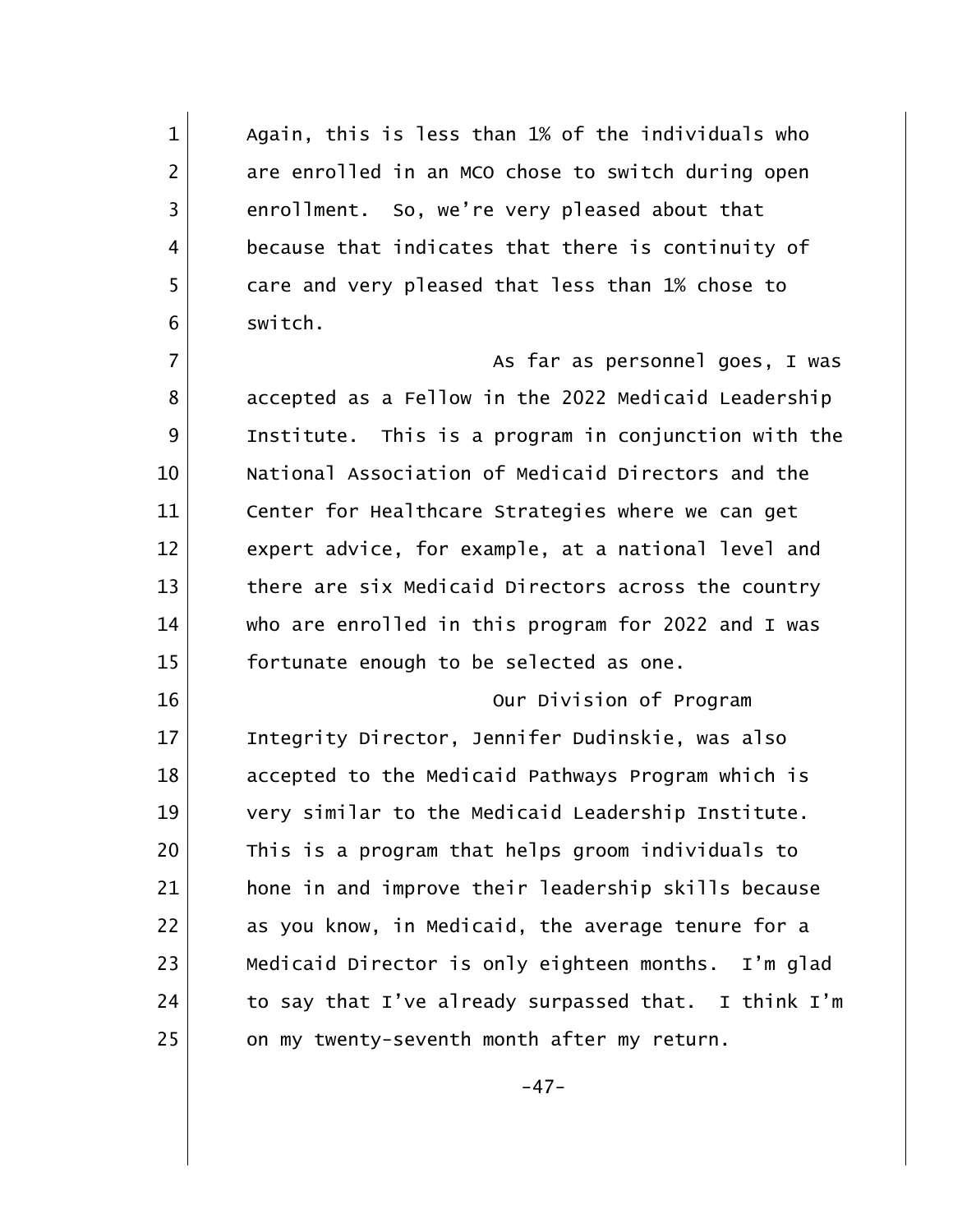| $\mathbf{1}$   | We also made a few changes in                           |
|----------------|---------------------------------------------------------|
| $\overline{2}$ | our IT area. For example, we have moved some            |
| $\overline{3}$ | individual branches back into Medicaid. Prior to        |
| 4              | that, some of our IT staff had been moved out.          |
| 5              | We have now a Health Diversity                          |
| 6              | and Equity TAC that was created by the Governor's       |
| $\overline{7}$ | Executive Order. We have eleven members. If they        |
| 8              | haven't already had their first meeting, they will      |
| 9              | be.                                                     |
| 10             | MS. BICKERS: They have not.                             |
| 11             | COMMISSIONER LEE: They have not                         |
| 12             | had their meeting. Erin has said they have not had      |
| 13             | their meeting. So, that's another TAC that will be      |
| 14             | reporting up to the MAC.                                |
| 15             | We also have a Persons                                  |
| 16             | Returning to Society from Incarceration TAC that was    |
| 17             | created in the 2021 Legislative Session with twelve     |
| 18             | It did have its first meeting in September.<br>members. |
| 19             | And, again, these are just some                         |
| 20             | of the things that we have done in 2021, some of our    |
| 21             | accomplishments that we're really proud of.             |
| 22             | And I think one thing that is                           |
| 23             | not stressed enough is all of the great things that     |
| 24             | Kentucky is doing does get attention at the national    |
| 25             | level and we are frequently requested to speak at       |
|                | $-48-$                                                  |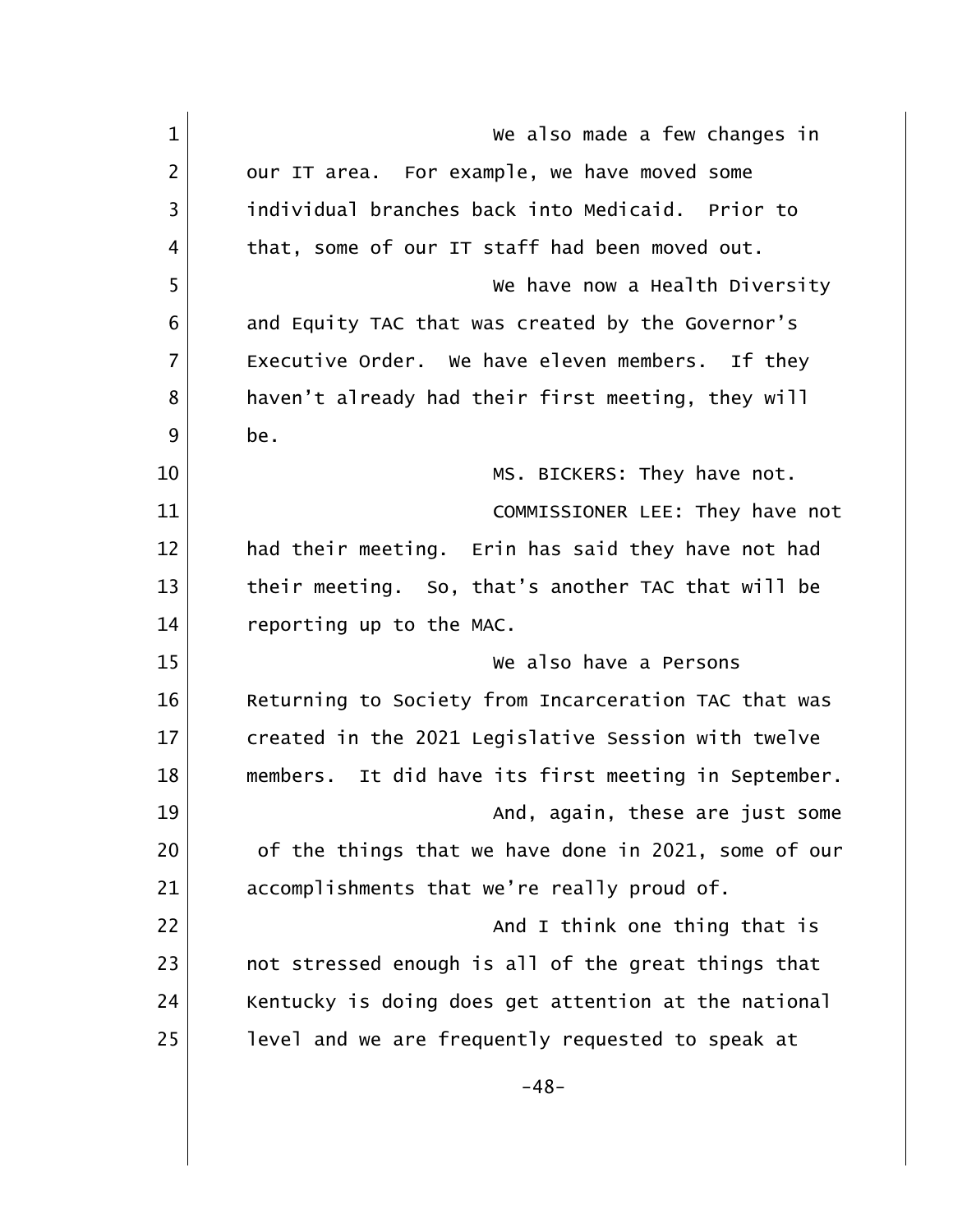1 and inconventions and meetings. 2 and 2 This is just a picture of me 3 and Secretary Friedlander discussing our work with 4 race and equity and member voice with Dr. Jamila 5 Michener at the National Association of Medicaid 6 Directors Conference that was held in November of 7 2021. 8 | Casamana Again, Kentucky Medicaid gets 9 | eally a lot of national attention. There are a lot 10 of individuals and states that contact us for various 11 insights into some of the programs and some of the 12 actions that we're taking to improve the lives of 13 those we serve. 14 So, going forward, these are 15 Some of the priorities that we have - definitely 16 16 unwinding of the Public Health Emergency. As you 17 | know, the COVID positivity rate continues to 18 decrease. 19 I think, Dr. Partin, you 20 referenced another variant. We're waiting to see 21 what happens; but in the event that the Public Health 22 Emergency is not extended, we will need to start 23 unwinding the Public Health Emergency. The 24 flexibilities that we have put in place, we'll need  $25$  to start unwinding those. -49-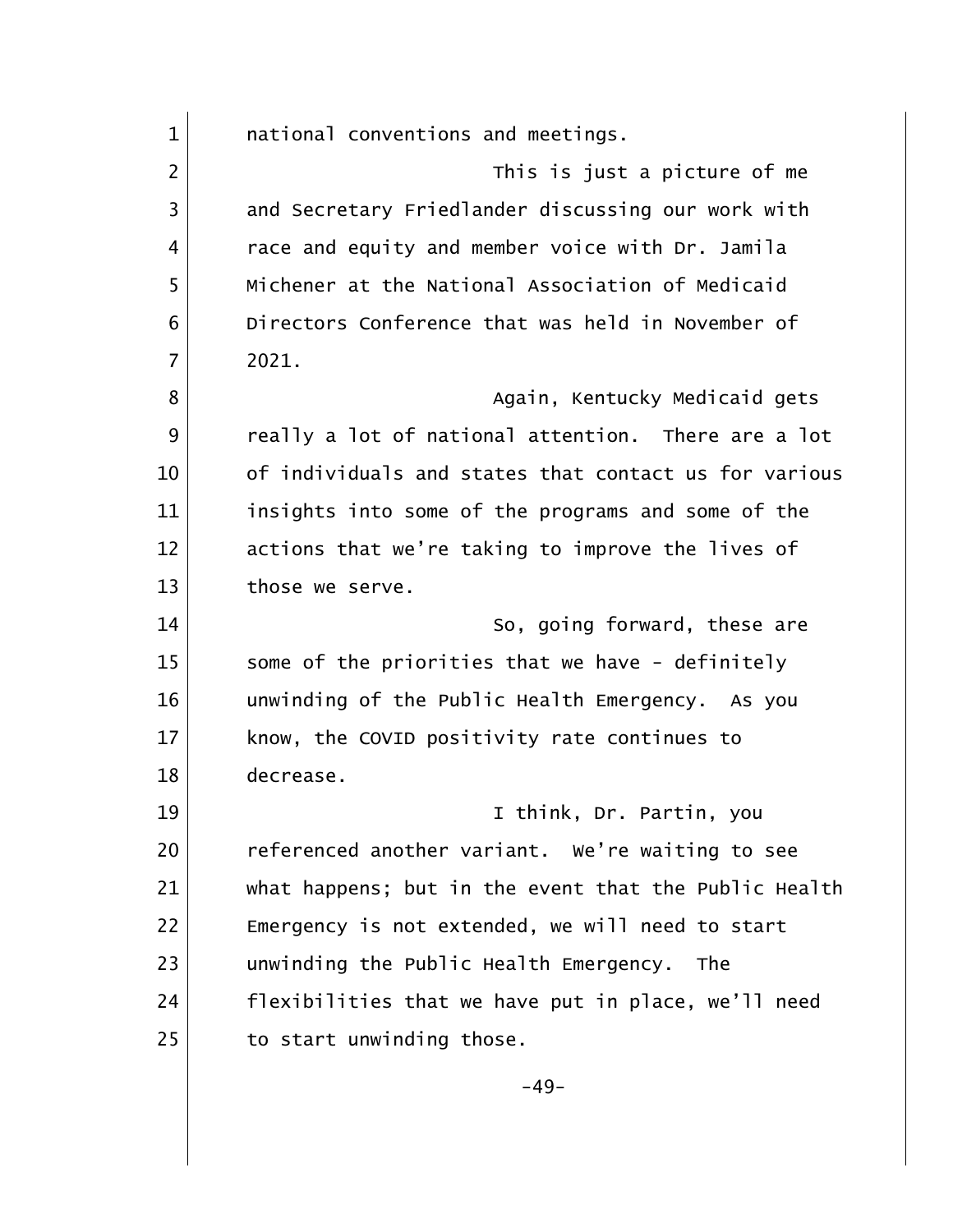| $\mathbf{1}$   | We believe currently if the                          |
|----------------|------------------------------------------------------|
| $\overline{2}$ | Public Health Emergency is not extended that those   |
| 3              | unwinding activities may take place beginning August |
| 4              | $1^\text{st}$ .                                      |
| 5              | And, again, just as a reminder,                      |
| 6              | we have the 1.6 million individuals enrolled in      |
| $\overline{7}$ | Medicaid. We have had a maintenance-of-effort due to |
| 8              | the Public Health Emergency which means we could not |
| 9              | enroll anyone from the Medicaid Program unless they  |
| 10             | pass away, they move or they request to be           |
| 11             | disenrolled.                                         |
| 12             | So, as we go forward, in                             |
| 13             | addition to unwinding those flexibilities, we will   |
| 14             | see, we believe, a decrease in our enrollment. We're |
| 15             | going to have a lot of work to do as we go forward   |
| 16             | with that.                                           |
| 17             | As part of my participation in                       |
| 18             | the Medicaid Leadership Institute, I had to have a   |
| 19             | project, and one of the projects that I am working   |
| 20             | on is increasing the footprint of community health   |
| 21             | workers across the state. This is a project that I   |
| 22             | am working on in collaboration with the Department   |
| 23             | for Public Health.                                   |
| 24             | I mentioned mobile crisis.                           |
| 25             | This is also something that we want to continue to   |
|                | $-50-$                                               |
|                |                                                      |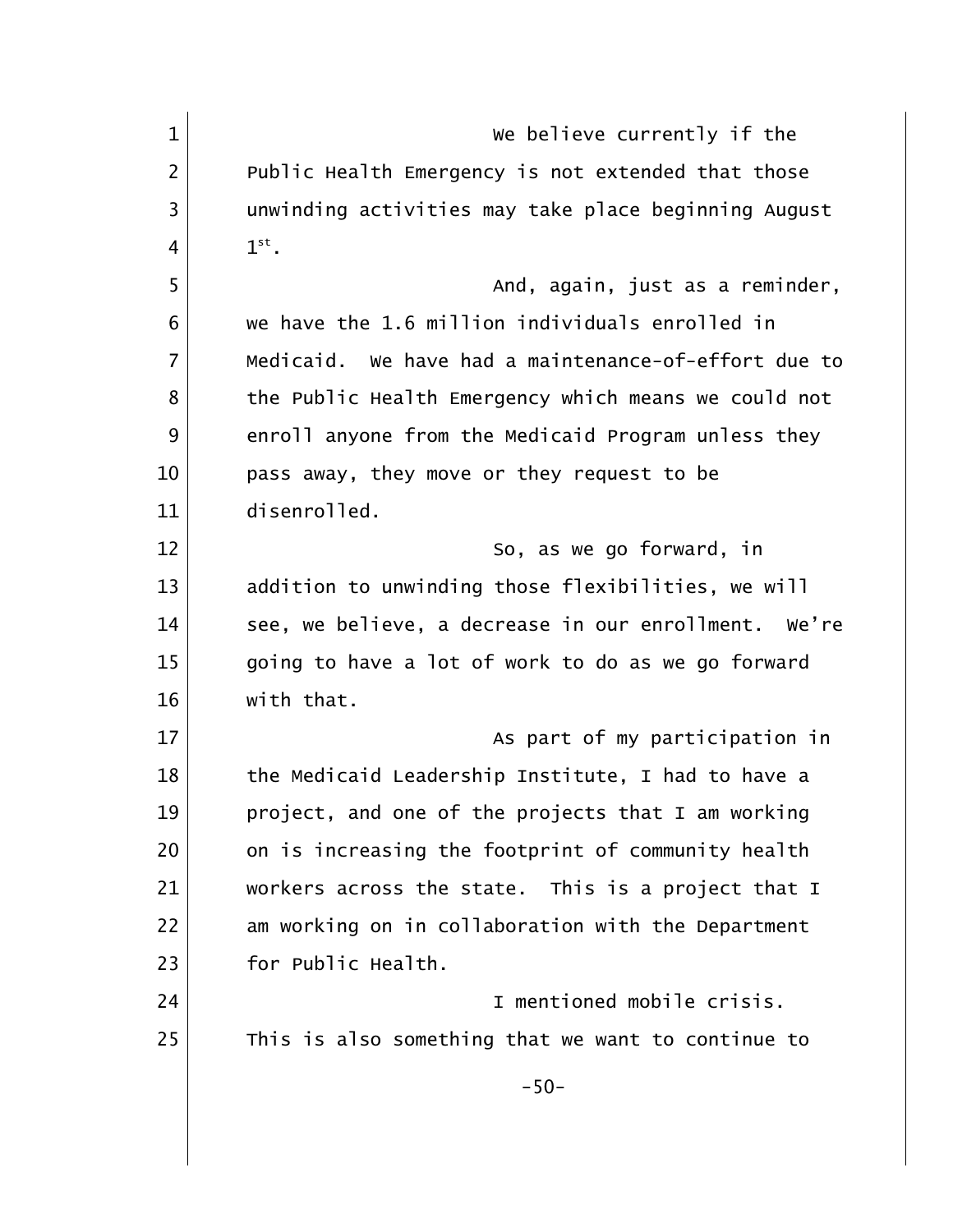| $\mathbf{1}$   | explore and expand as we go forward.                       |
|----------------|------------------------------------------------------------|
| $\overline{2}$ | Our Substance Use Disorder for                             |
| $\overline{3}$ | the incarcerated 1915(c) waiver that is still with         |
| 4              | CMS, we definitely want to implement that and              |
| 5              | continue to work with CMS to get approval.                 |
| 6              | We have a focus on postpartum                              |
| $\overline{7}$ | coverage, and you may be aware that on April $1^{st}$ , we |
| 8              | are allowed to extend postpartum coverage from sixty       |
| 9              | days to one full year for individuals who are              |
| 10             | enrolled with Medicaid and delivered babies. So, we        |
| 11             | are moving forward with extending that postpartum          |
| 12             | coverage.                                                  |
| 13             | We want to focus more on our                               |
| 14             | data analytics and how we can use our information and      |
| 15             | our data to actually drive positive policy change.         |
| 16             | And we recently put out a                                  |
| 17             | Request for Proposal in which several vendors applied      |
| 18             | for assistance for contracts with the Medicaid             |
| 19             | Program.                                                   |
| 20             | So, what this is basically is                              |
| 21             | we have a list of various vendors. As we go forward        |
| 22             | with our priorities, in the event that we need a           |
| 23             | little help, the Department for Medicaid Services is       |
| 24             | vast and is huge and sometimes we need a little bit        |
| 25             | of help with our priorities.                               |
|                | $-51-$                                                     |
|                |                                                            |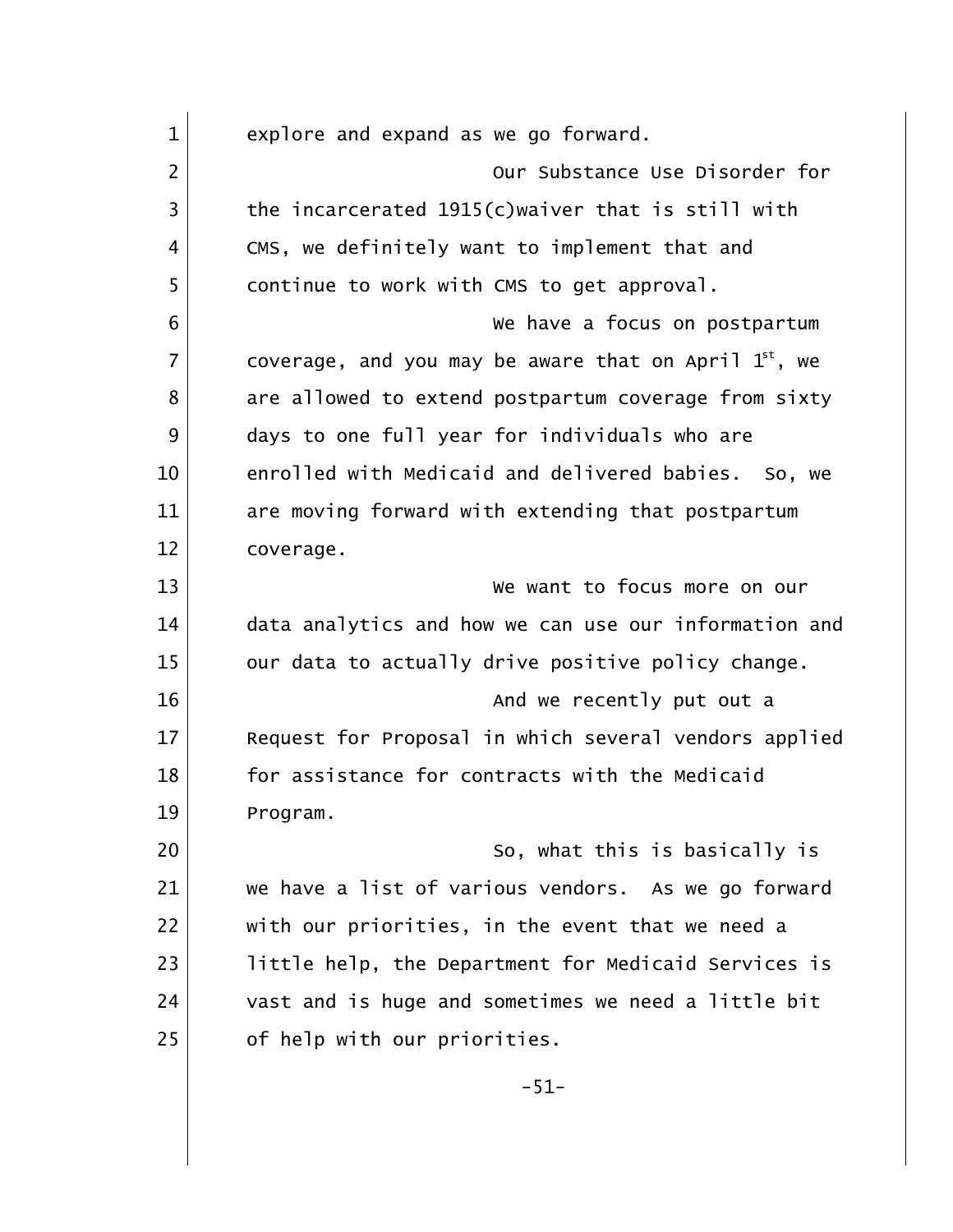| $\mathbf{1}$   | So, as we go forward, we do                           |
|----------------|-------------------------------------------------------|
| $\overline{2}$ | have a list of approved vendors for which we can put  |
| 3              | out a Statement of Work. Those vendors would then     |
| 4              | bid on those projects and help us bring up some of    |
| 5              | our priorities as we go forward.                      |
| 6              | And I think that is the last of                       |
| $\overline{7}$ | my slides and I'd be more than happy to take any      |
| 8              | questions                                             |
| 9              | DR. PARTIN: Thank you,                                |
| 10             | Commissioner. First of all, congratulations on your   |
| 11             | Fellowship - that's wonderful - and your leadership   |
| 12             | as Commissioner has been very appreciated.            |
| 13             | I know you just complimented                          |
| 14             | the MAC, but I think the partnership that has         |
| 15             | developed is in large part due to your leadership and |
| 16             | your willingness to reach out to us. So, thank you    |
| 17             | and congratulations again.                            |
| 18             | COMMISSIONER LEE: Thank you.                          |
| 19             | DR. PARTIN: Will these slides                         |
| 20             | be posted so that we can look at them later because   |
| 21             | there's a ton of information here?                    |
| 22             | COMMISSIONER LEE: Yes, they                           |
| 23             | will be posted and we can also send them out via      |
| 24             | email to the MAC so you have them in your email.      |
| 25             | DR. PARTIN: Wonderful.                                |
|                | $-52-$                                                |
|                |                                                       |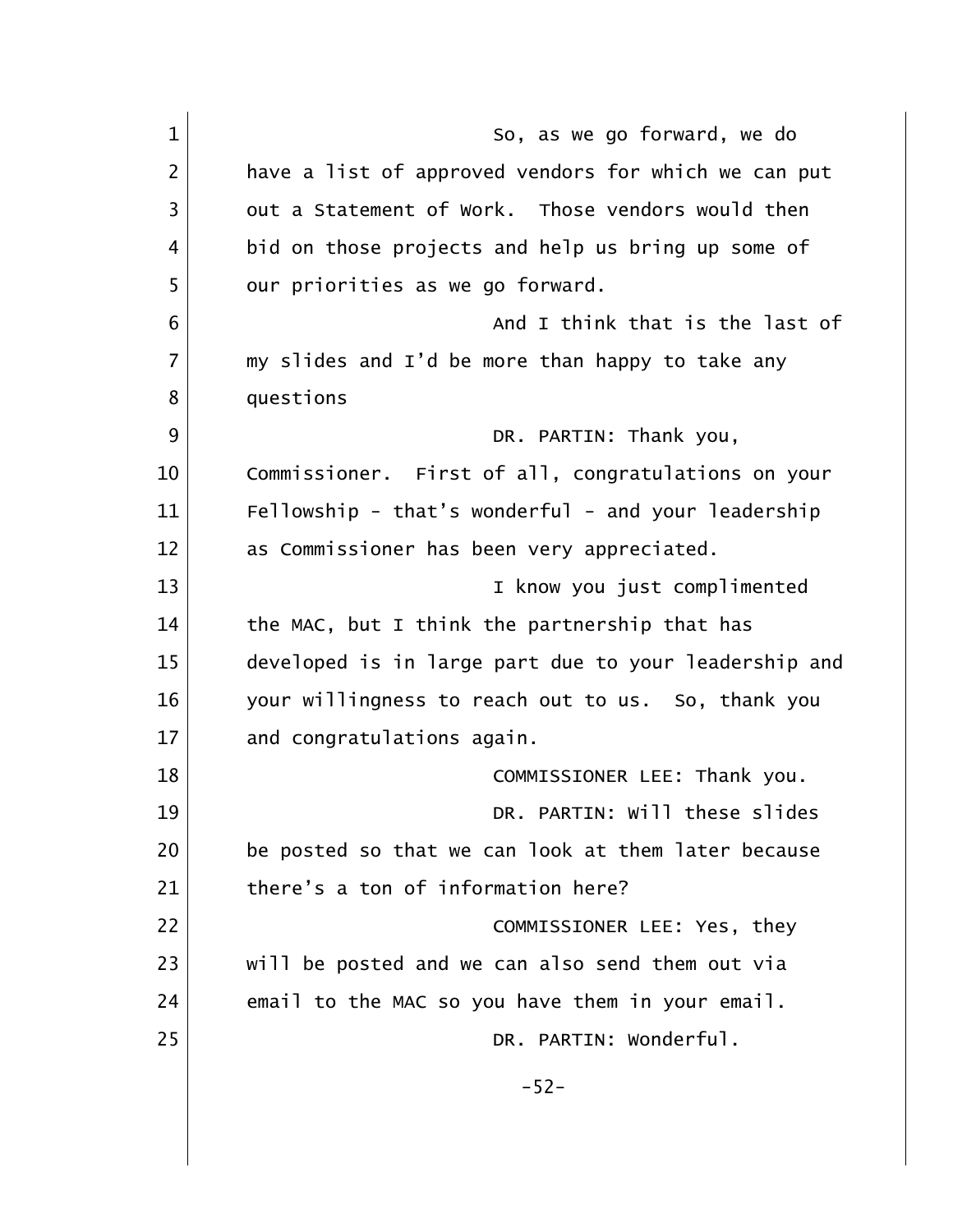| $\mathbf{1}$   | COMMISSIONER LEE: And that way                        |
|----------------|-------------------------------------------------------|
| $\overline{2}$ | you won't have to search for them online, but, yes,   |
| 3              | we will post them.                                    |
| 4              | DR. PARTIN: Okay. Thank you.                          |
| 5              | And, then, with the ending of the State of Emergency  |
| 6              | - this is two-pronged - the Legislature has voted to  |
| $\overline{7}$ | end the emergency measures here in Kentucky.<br>Does  |
| 8              | that affect anything that is going on with Medicaid   |
| 9              | or is Medicaid based on the federal?                  |
| 10             | COMMISSIONER LEE: Medicaid is                         |
| 11             | based on the federal declaration of emergency. So,    |
| 12             | we don't anticipate a lot of or any impact from that  |
| 13             | because our funding and our flexibilities are through |
| 14             | federal waivers.                                      |
| 15             | DR. PARTIN: Okay. And, then, a                        |
| 16             | follow-up to that on the telehealth, with the end of  |
| 17             | the State of Emergency, will our ability to use       |
| 18             | Facebook or Facetime for telehealth, will that end?   |
| 19             | COMMISSIONER LEE: I'll have to                        |
| 20             | follow up with that. I know that we did revise our    |
| 21             | telehealth regulation. So, I will follow up with      |
| 22             | that to see what sort of platforms are allowed as we  |
| 23             | go forward.                                           |
| 24             | DR. PARTIN: Okay. Could you                           |
| 25             | let us know at the next meeting? That's pretty        |
|                | $-53-$                                                |
|                |                                                       |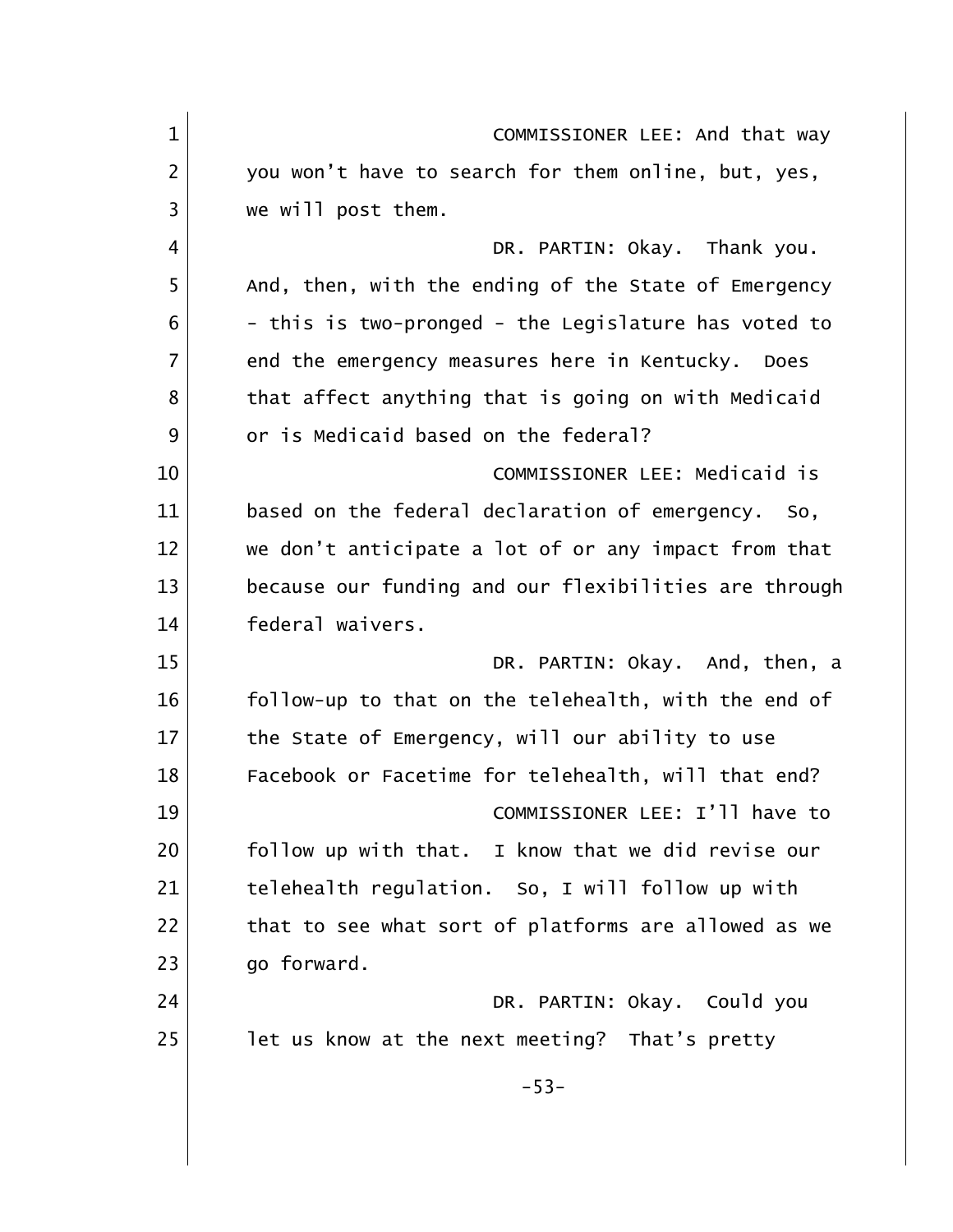1 important to my practice in a rural area because 2 that's the way most people are able to do telehealth 3 with us. If we have to use another platform, that 4 will be an expense to the practice and it will be 5 more difficult for our patients. 6 COMMISSIONER LEE: We'll have 7 some information to follow up with you, and I can do  $8$  that in my update. Those items that I have said that 9 I will follow up with, I can do that in my update at 10 the next MAC meeting or maybe by email prior. If we 11 have some communication that we can send out to all 12 providers, we'll do that maybe prior to the MAC. 13 DR. PARTIN: Okay. Great. 14 Thank you. And, then, one other thing. Erin, could 15 you also email the slides to the TACs as well as the 16 MAC? 17 | MS. BICKERS: Yes. I was 18 responding to that in the message right now. I'm 19 qoing to drop my email address in there because I 20 have tried to send some things out with 21 correspondence and I get a lot of kickbacks on 22 different emails. 23 So, if you don't receive those 24 presentations from me by the end of the day, I need 25 to make sure your email address is correct in my -54-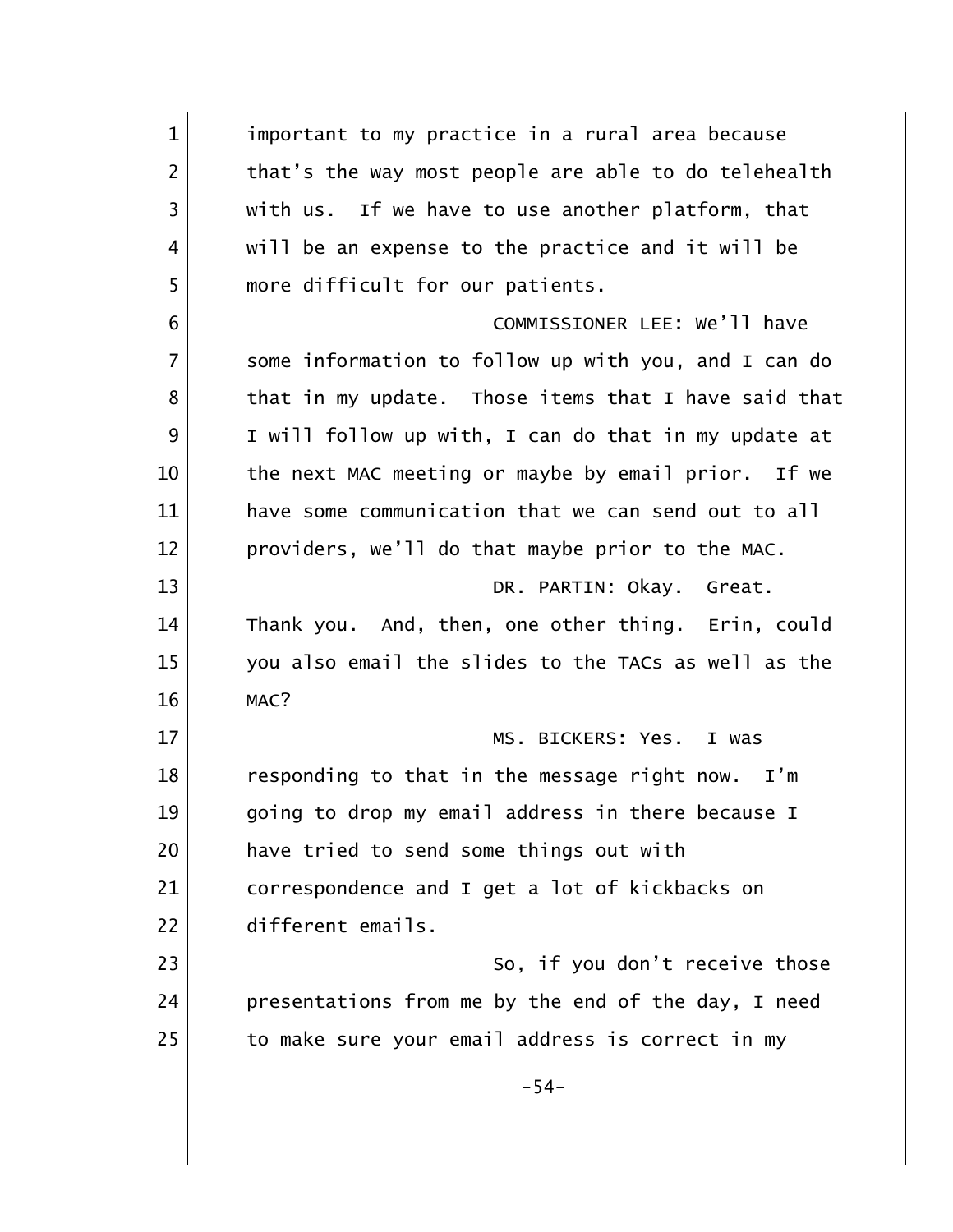| $\mathbf{1}$   | system. So, I will drop my email address in the       |
|----------------|-------------------------------------------------------|
| 2              | Chat.                                                 |
| 3              | If we're out of here by twelve,                       |
| 4              | I should have those emailed out to you guys by 12:30; |
| 5              | but if you don't see it by end of day, just email me. |
| 6              | DR. PARTIN: Okay. Thank you.                          |
| $\overline{7}$ | Anybody else have questions for the Commissioner?     |
| 8              | DR. BOBROWSKI: This is Garth                          |
| 9              | Bobrowski.                                            |
| 10             | MR. WRIGHT: This is Eric                              |
| 11             | Wright. I'm getting a lot of information about the    |
| 12             | expanded Medicaid funds through 2024.                 |
| 13             | My question relates to - and                          |
| 14             | you may have covered this and I didn't get to hear it |
| 15             | because I had to step away for a second - the waiting |
| 16             | list, how it relates to the waiting list for the      |
| 17             | 1915(c)waivers. Can you tell us what we might hear    |
| 18             | in the future about that?                             |
| 19             | COMMISSIONER LEE: I would                             |
| 20             | probably defer to Pam Smith. Pam, are you on?         |
| 21             | MS. SMITH: Yes, I'm here.<br>So,                      |
| 22             | as part of the ARPA funds that we have received from  |
| 23             | CMS, we are doing a study on the waiting list and     |
| 24             | looking at the waiting list and ways that those can   |
| 25             | be transformed or what we can do to address the       |
|                | $-55-$                                                |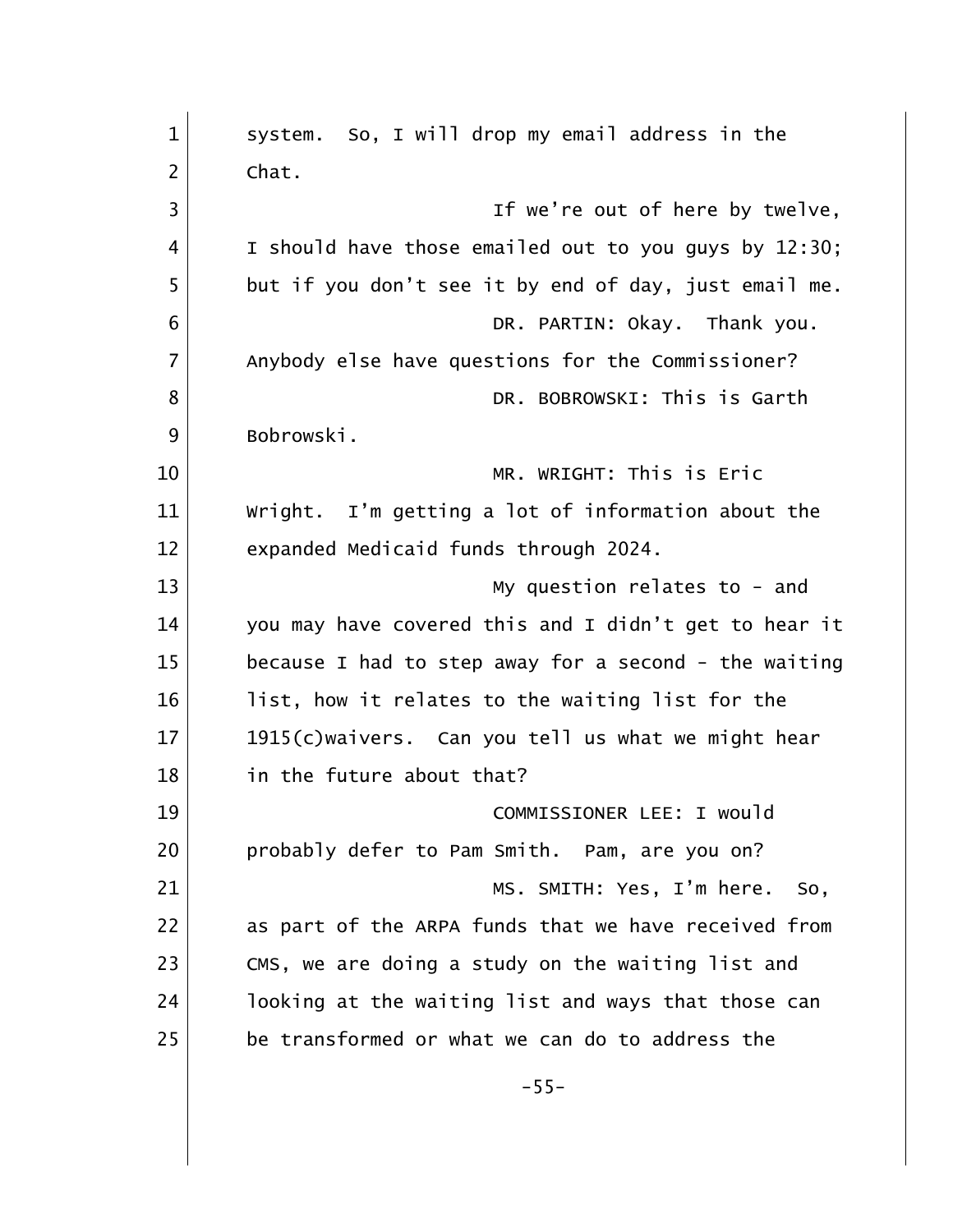1 length of the waiting list. 2 |  $\blacksquare$  Along with that, Michelle P,  $3$  since it is the most extensive waiting list we have, 4 the majority of individuals, I think we're up to 75% 5 are children on that waiver. 6 So, we are also doing a 7 | feasibility study as to what other services could be 8 offered to children that would maybe meet their needs 9 versus them continuing to be on the Michelle P 10 Waiver. 11 MR. WRIGHT: Thank you very 12 much. 13 MS. SMITH: You're welcome. 14 DR. PARTIN: Dr. Bobrowski had a 15 question. 16 | No. 2008, DR. BOBROWSKI: I just wanted to 17 Say congratulations to Commissioner Lee also and I 18 Saw the Chats there. 19 and 19 If it's alright with the 20 Commissioner to share this with our representative 21 organizations, I think that's a ton of good 22 **information that we need to share with our individual** 23 groups, and the folks that maybe are not Medicaid 24 providers but some of them are, that when we meet 25 | with our individual groups, that things are happening -56-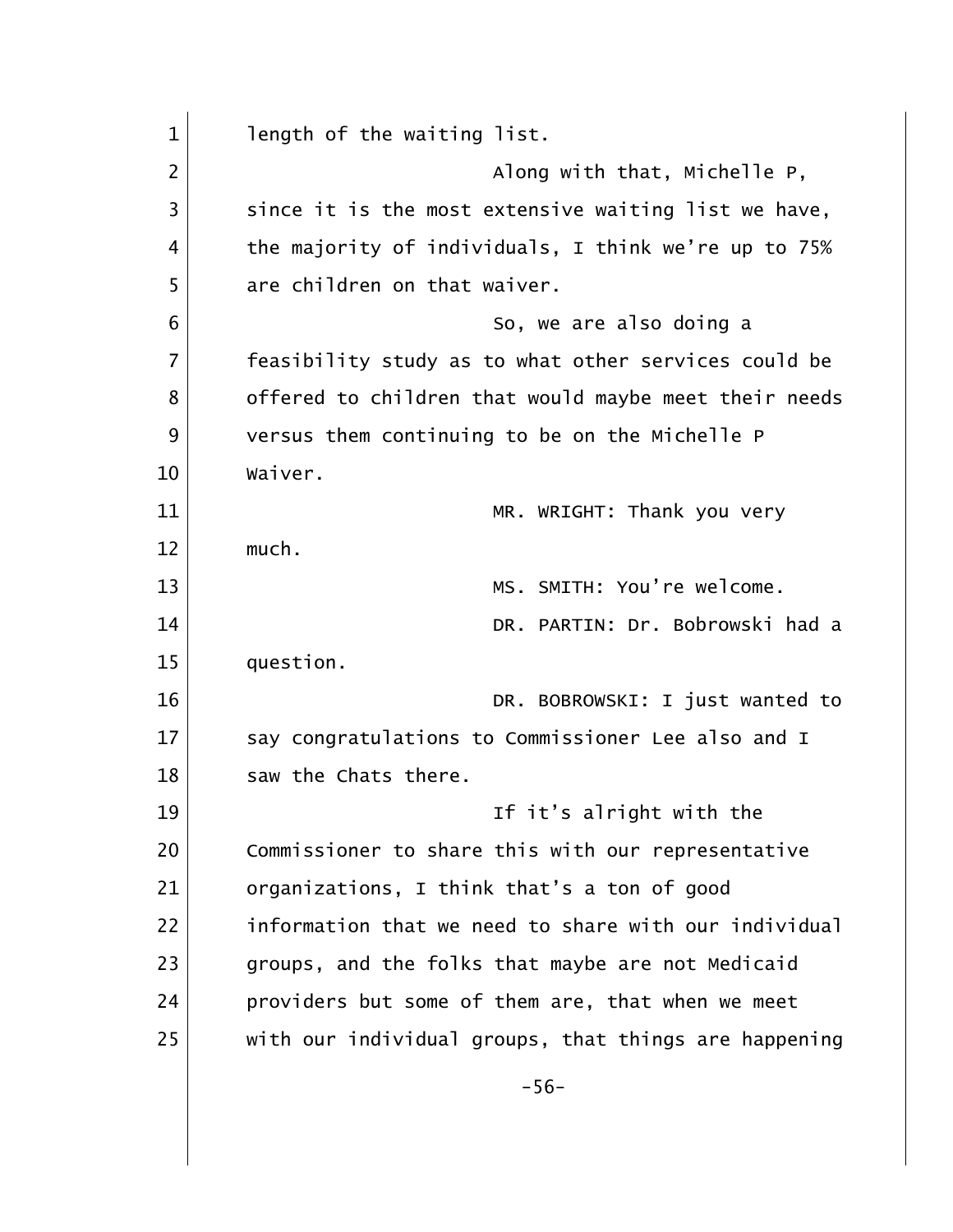| out here and we're going to try to make things        |
|-------------------------------------------------------|
| better.                                               |
| So, I think if we can share                           |
| that, like with mine, with the Kentucky Dental        |
| Association, but a good report.                       |
| COMMISSIONER LEE: Most                                |
| definitely. It's a public document. We'll put it on   |
| our web. You can share it with whomever you want.     |
| What we're trying to do and I                         |
| think that, again, that this committee is very        |
| instrumental in moving Medicaid from just a payer of  |
| services to that actual driver of health care policy. |
| And I think that this                                 |
| collaboration is definitely going to help us move     |
| more towards that because Medicaid, again, we cover   |
| 1.6 million individuals.                              |
| We have so much data and so                           |
| much information and claims that we should be able to |
| mine that information, start getting that out into    |
| the public, developing reports and in full            |
| transparency.                                         |
| Another thing that we're                              |
| looking at doing is mining our data and putting out   |
| on our web page the top 100 paid providers in         |
| Medicaid. Would that be something useful for          |
| $-57-$                                                |
|                                                       |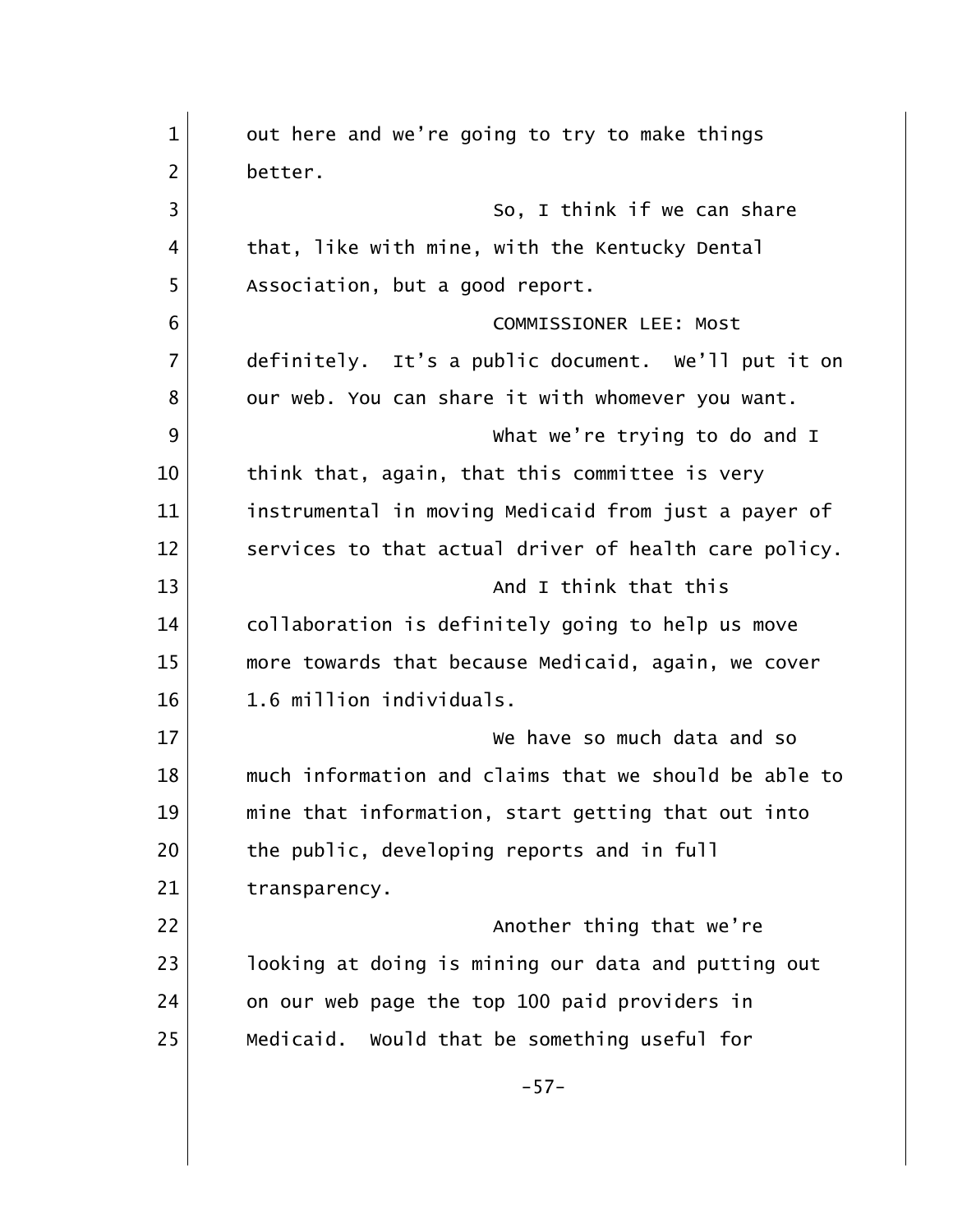| $\mathbf{1}$   | individuals to look at and to see where is the          |
|----------------|---------------------------------------------------------|
| $\overline{2}$ | Medicaid money going and, in addition, just             |
| 3              | continuing to put out there all the good work that      |
| 4              | Medicaid is doing in the form of improving the lives    |
| 5              | of those we serve. That's what we're here for.          |
| 6              | And, again, just sitting and                            |
| $\overline{7}$ | listening to the reports on the missed appointments,    |
| 8              | it kind of made my heart swell just a little bit, you   |
| 9              | know, because this is, again, something that the MAC    |
| 10             | brought to the Department.                              |
| 11             | We acted upon it. We knew we                            |
| 12             | could not pay for missed appointments, but our          |
| 13             | partners, our sister agency in our Office of            |
| 14             | Administrative and Technology came up with a plan and   |
| 15             | said, hey, we can track this and we can put a reason    |
| 16             | in there.                                               |
| 17             | We know who is missing                                  |
| 18             | We know why they're missing and we<br>appointments now. |
| 19             | can do some interventions, which is the word I was      |
| 20             | looking for a few minutes ago. We can do some           |
| 21             | interventions actually to make a difference in this     |
| 22             | state.                                                  |
| 23             | And, again, I applaud you all                           |
| 24             | for bringing that to the Department and our Office of   |
| 25             | Technology Services for acting upon it, but that just   |
|                | $-58-$                                                  |
|                |                                                         |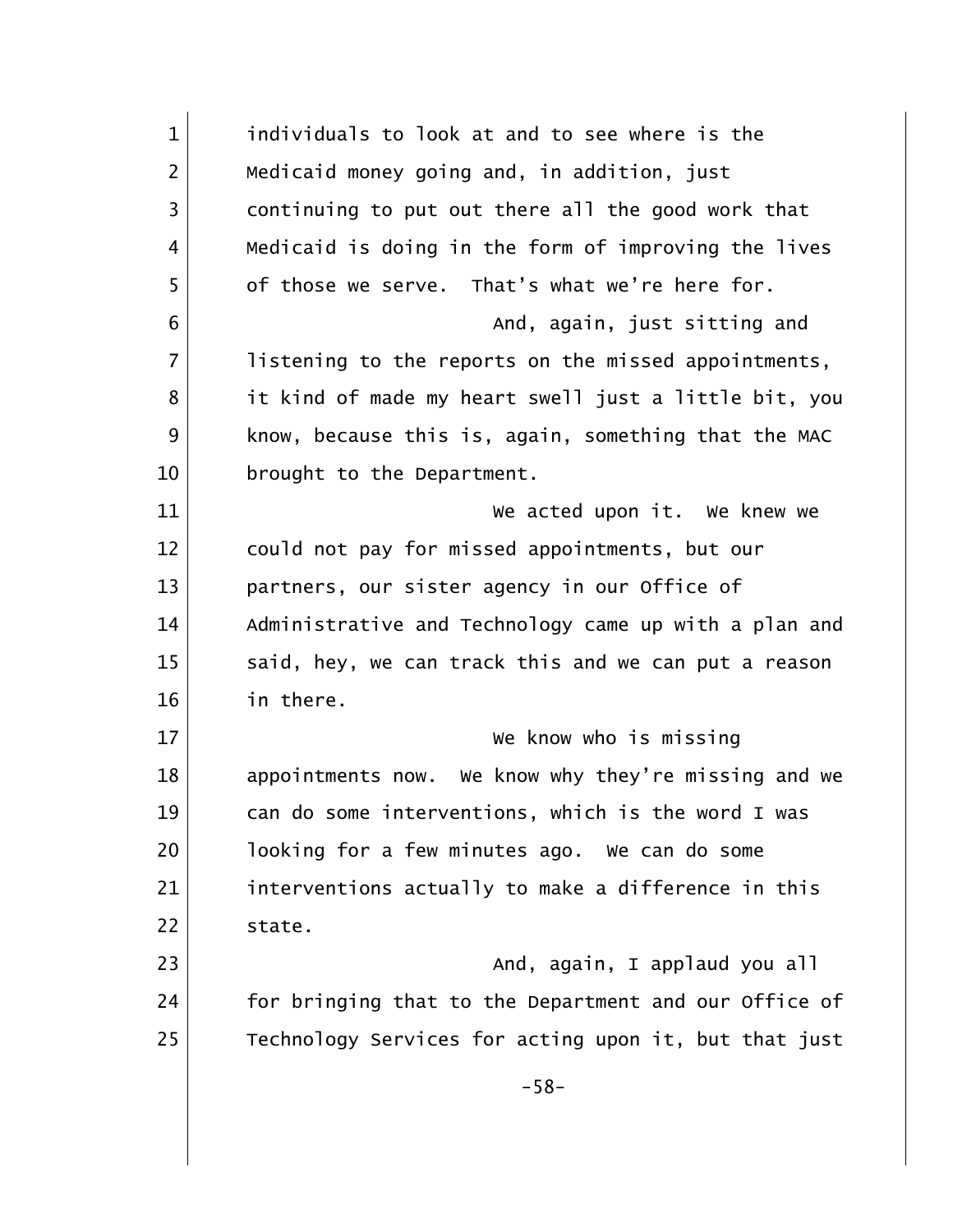| $\mathbf{1}$   | shows what we can do when we all put our minds        |
|----------------|-------------------------------------------------------|
| 2              | together and work towards a common goal.              |
| $\overline{3}$ | DR. PARTIN: Thank you.                                |
| 4              | Commissioner, do you have anything else today?        |
| 5              | COMMISSIONER LEE: I do not have                       |
| 6              | anything else today.                                  |
| $\overline{7}$ | DR. PARTIN: Okay. All right.                          |
| 8              | Then, let's move along into the TAC reports.          |
| 9              | MS. BICKERS: Beth, it looks                           |
| 10             | like Dee has her hand raised.                         |
| 11             | DR. PARTIN: Oh, I'm sorry. I                          |
| 12             | can't see you all because I'm doing this on a cell    |
| 13             | phone today.                                          |
| 14             | COMMISSIONER LEE: We'll help                          |
| 15             | monitor.                                              |
| 16             | MS. POLITO: Thanks so much.<br>$\mathbf{I}$           |
| 17             | just wanted to applaud the extension of postpartum    |
| 18             | care services to one year.                            |
| 19             | I think that's a vital change                         |
| 20             | to be able to provide more comprehensive care to      |
| 21             | women and families not only from a birth perspective  |
| 22             | but also in terms of contraception and mental health, |
| 23             | and there are so many touch points that happen in     |
| 24             | that first year postpartum. It doesn't stop at six    |
| 25             | weeks postpartum. So, I applaud that change.          |
|                | $-59-$                                                |
|                |                                                       |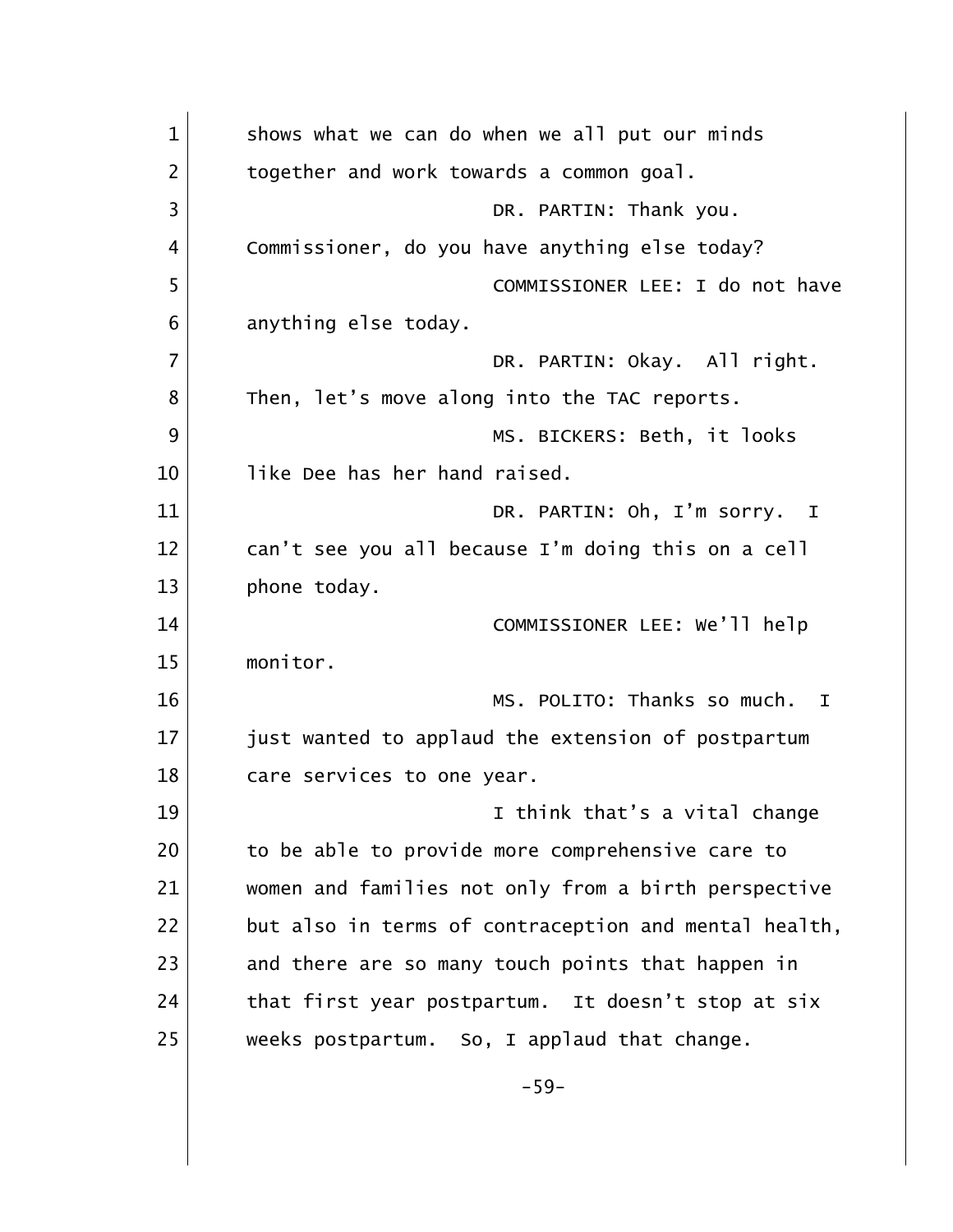| $\mathbf{1}$   | And I also just seek some                              |
|----------------|--------------------------------------------------------|
| $\overline{2}$ | additional clarification from Commissioner Lee on is   |
| 3              | that the work of the Postpartum Affinity Group? Does   |
| 4              | that have anything to do with the maternal/child       |
| 5              | health review work and just looking for some           |
| 6              | additional clarification.                              |
| $\overline{7}$ | COMMISSIONER LEE: So, the                              |
| 8              | decision to extend it to twelve months I think is      |
| 9              | definitely team work. It's definitely a                |
| 10             | collaboration and has come from various different      |
| 11             | sources. We have looked at the Affinity Groups.<br>we  |
| 12             | have listened to those.                                |
| 13             | And, then, with the passage of                         |
| 14             | the Family First - I can't remember - the Family       |
| 15             | First or the ARPA - they had language in there that    |
| 16             | we could go ahead and extend on April $1^{st}$ using a |
| 17             | State Plan Amendment.                                  |
| 18             | Prior to April $1^{st}$ , if we                        |
| 19             | wanted to implement, we would have had to have         |
| 20             | completed a waiver, an 1115 waiver which has lots of   |
| 21             | administrative tasks associated with monitoring those  |
| 22             | waivers; but the decision to allow states to put this  |
| 23             | in a State Plan going forward on April $1st$ was       |
| 24             | another really big driver in assisting us in making    |
| 25             | that leap to the twelve-month postpartum.              |
|                |                                                        |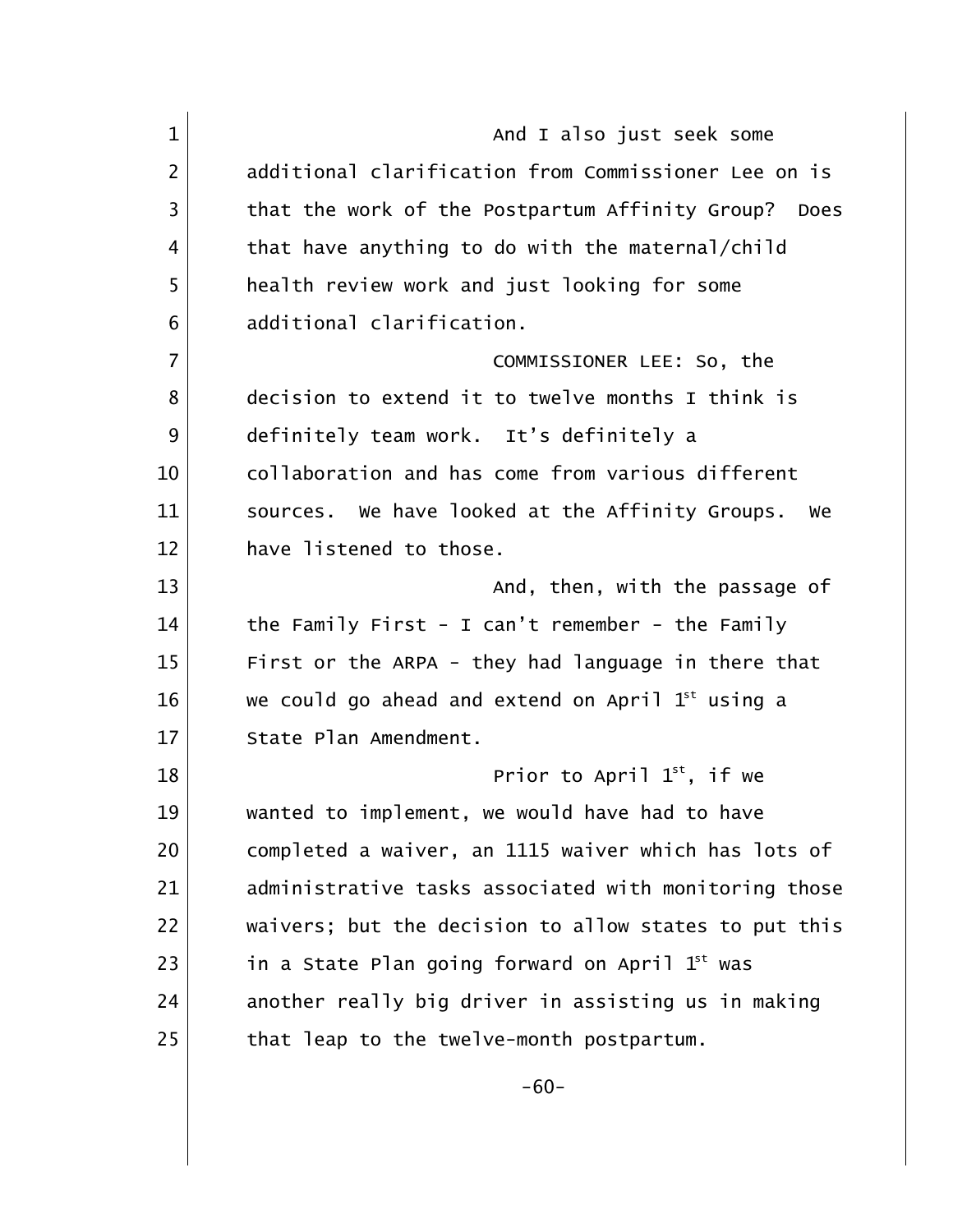| $\mathbf{1}$   | In addition, I believe it is a                        |
|----------------|-------------------------------------------------------|
| $\overline{2}$ | bipartisan decision. I believe that both sides of     |
| $\overline{3}$ | the isle agree that extending postpartum coverage to  |
| 4              | pregnant women or after the delivery to twelve months |
| 5              | is better for the baby. It's also going to help us    |
| 6              | provide treatment services for some of those          |
| $\overline{7}$ | individuals who may be suffering from SUD in our      |
| 8              | maternal population.                                  |
| 9              | So, again, it was definitely a                        |
| 10             | group effort and coming from a variety of concerned   |
| 11             | parties to do this.                                   |
| 12             | MS. POLITO: Thank you.                                |
| 13             | DR. PARTIN: Okay. We'll go                            |
| 14             | ahead and move on to the TAC reports, then, with      |
| 15             | recommendations, and first up is Behavioral Health.   |
| 16             | DR. SCHUSTER: Good afternoon.                         |
| 17             | Sheila Schuster representing the Behavioral Health    |
| 18             | TAC.                                                  |
| 19             | We met via Zoom on March 10th                         |
| 20             | and five of our seven voting members were present.    |
| 21             | We also had representatives from the Department for   |
| 22             | Medicaid Services and Behavioral Health. All six      |
| 23             | MCOs were represented as well as a number of members  |
| 24             | of the behavioral health community.                   |
| 25             | We welcomed Erin Bickers as our                       |
|                | $-61-$                                                |
|                |                                                       |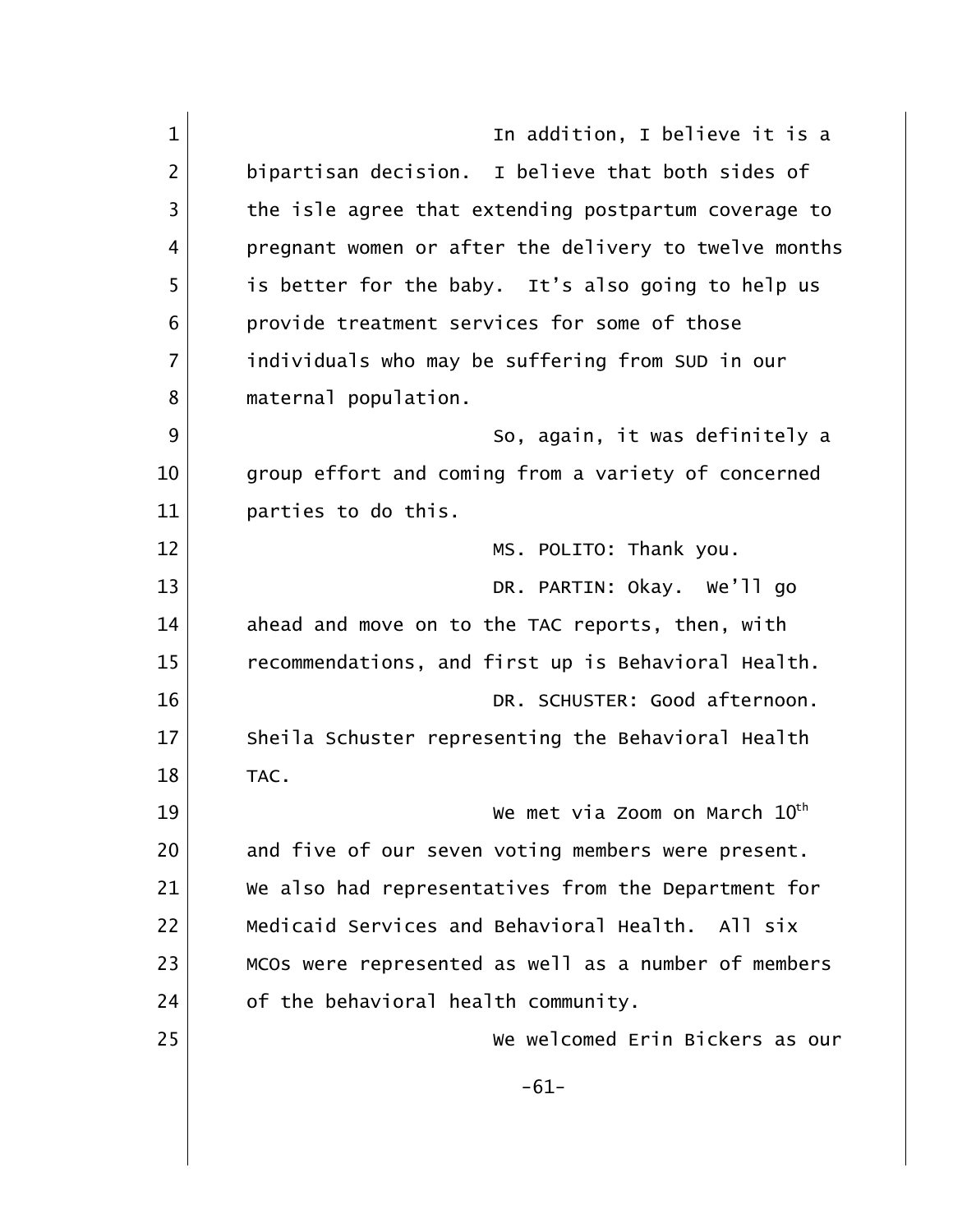| $\mathbf{1}$   | new DMS coordinator and we approved the minutes of   |
|----------------|------------------------------------------------------|
| 2              | our January meeting.                                 |
| 3              | We're very grateful to DMS and                       |
| 4              | particularly to the leadership of Commissioner Lee   |
| 5              | for providing us with the requested data so we can   |
| 6              | examine the outcomes for individuals who have        |
| $\overline{7}$ | received targeted case management, and we will be    |
| 8              | further analyzing those and presenting that at our   |
| 9              | May meeting.                                         |
| 10             | There also was progress                              |
| 11             | reported on the issue of dual eligibles, those who   |
| 12             | have Medicaid and Medicare. We seem to have resolved |
| 13             | those issues and we're making progress with a pass-  |
| 14             | thru workaround list for those who have Medicaid and |
| 15             | a commercial insurer.                                |
| 16             | Interestingly, we had each of                        |
| 17             | the MCOs present at our meeting and how they were    |
| 18             | using the data generated from the no-show or missed  |
| 19             | appointments' portal.                                |
| 20             | And we were very excited to                          |
| 21             | hear how many of the MCOs were correlating a         |
| 22             | diagnosis with frequency of missed appointments and  |
| 23             | also getting their case managers engaged in looking  |
| 24             | at social determinants of health.                    |
| 25             | One of the difficulties noted                        |
|                | $-62-$                                               |
|                |                                                      |
|                |                                                      |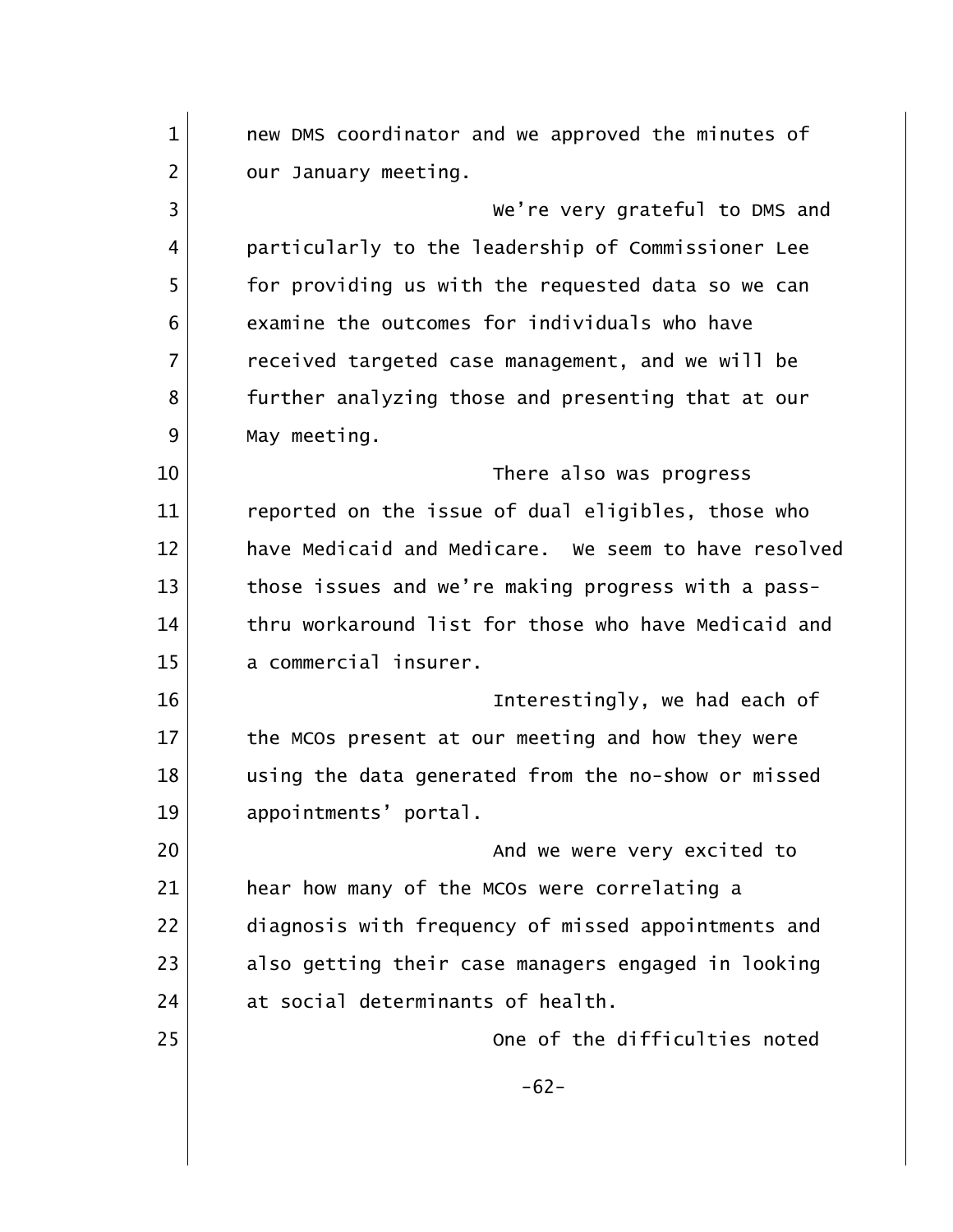| $\mathbf{1}$   | by nearly all of the MCOs was the rather limited        |
|----------------|---------------------------------------------------------|
| $\overline{2}$ | number of providers who are entering data into the      |
| 3              | portal and we have a recommendation about that          |
| 4              | actually at the end of my report.                       |
| 5              | Angie Parker also provided us                           |
| 6              | with a county-by-county listing of the number of        |
| $\overline{7}$ | missed appointments which was shared.                   |
| 8              | We are trying to address the                            |
| 9              | ambulance transport problem that we've talked about     |
| 10             | discrimination against people with mental illness       |
| 11             | being transported by ambulance from one facility to     |
| 12             | another and that's House Bill 777, and we're hoping     |
| 13             | that that will pass during this General Assembly.       |
| 14             | We had one issue come up about                          |
| 15             | the Medicaid Formulary and we're dealing with that      |
| 16             | with a nurse practitioner who was getting               |
| 17             | prescriptions rejected because of dosage limits.<br>And |
| 18             | Dr. Theriot was on the call and gave some good advice   |
| 19             | and we're following up with Dr. Ali.                    |
| 20             | We continue to be concerned                             |
| 21             | about the notable increase in the frequency and scope   |
| 22             | of audit requests made by the various MCOs. We think    |
| 23             | this is directly correlated with the fact that we've    |
| 24             | not had any prior authorizations for behavioral         |
| 25             | health services.                                        |
|                | $-63-$                                                  |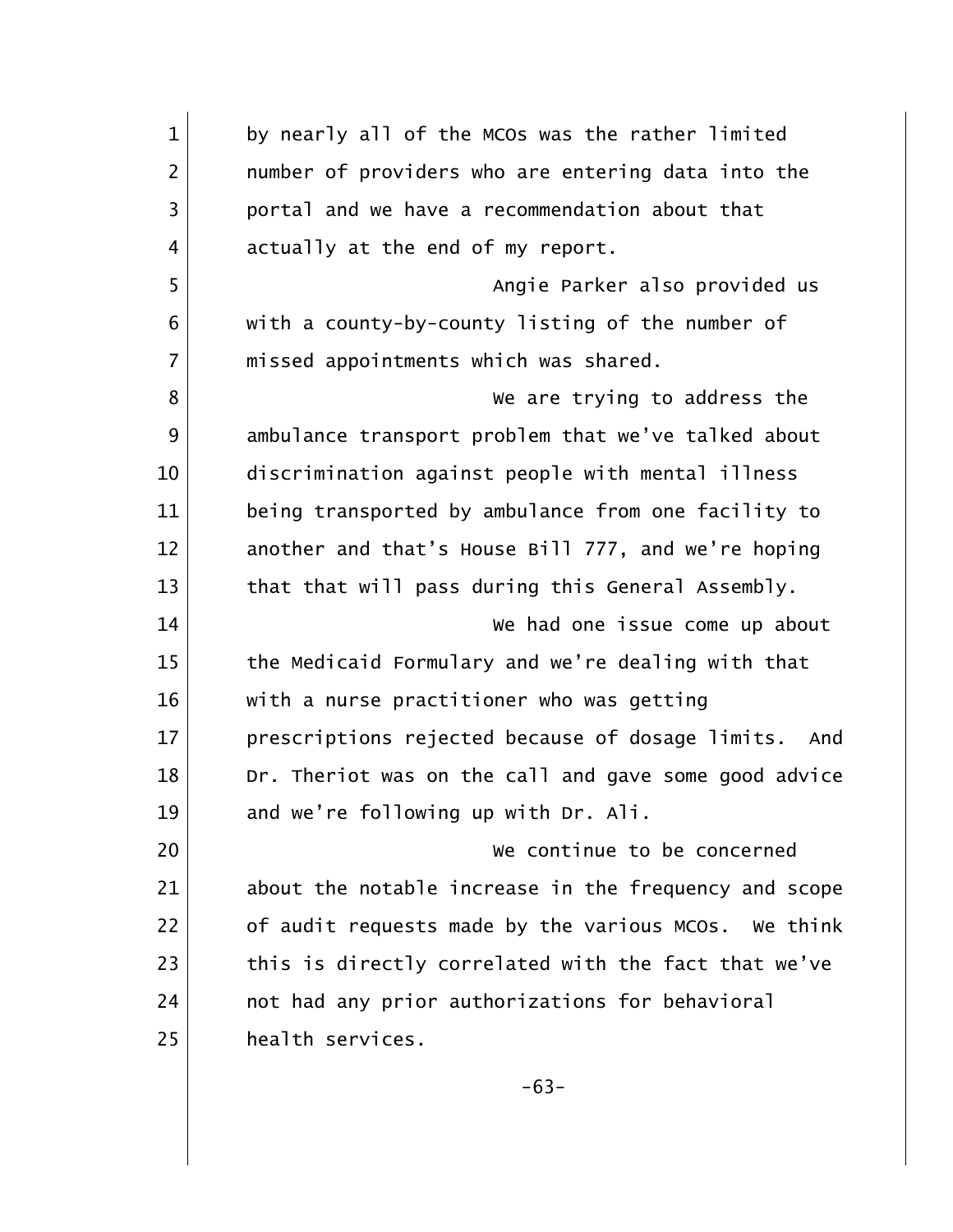| $\mathbf{1}$   | And, so, the MCOs are coming                          |
|----------------|-------------------------------------------------------|
| $\overline{2}$ | back around sometimes with really an incredibly       |
| 3              | difficult one for a seven-day turnaround. We were     |
| 4              | encouraged again by DMS to ask for extensions, and we |
| 5              | did have all of the MCOs to tell us at the time, all  |
| 6              | of them reported that their audits should always have |
| 7              | a thirty-day response time.                           |
| 8              | So, one of our members will                           |
| 9              | follow up with some of the MCOs where the response    |
| 10             | time has been shorter than that.                      |
| 11             | Leslie Hoffmann reported on the                       |
| 12             | 1115 waiver and we are continuing to be hopeful that  |
| 13             | CMS will approve that soon.                           |
| 14             | We reviewed some of the bills                         |
| 15             | in the Legislature that have to do with Medicaid and  |
| 16             | with behavioral health treatment. We were glad to     |
| 17             | see that there was no update on prior authorization   |
| 18             | affecting behavioral health.                          |
| 19             | Aetna will report on                                  |
| 20             | polypharmacy issues with children at our next TAC     |
| 21             | meeting.                                              |
| 22             | And we do have one                                    |
| 23             | recommendation for the MAC at this time, that DMS     |
| 24             | send periodic reminders to all providers about the    |
| 25             | existence of the no-show data-gathering portal and    |
|                | $-64-$                                                |
|                |                                                       |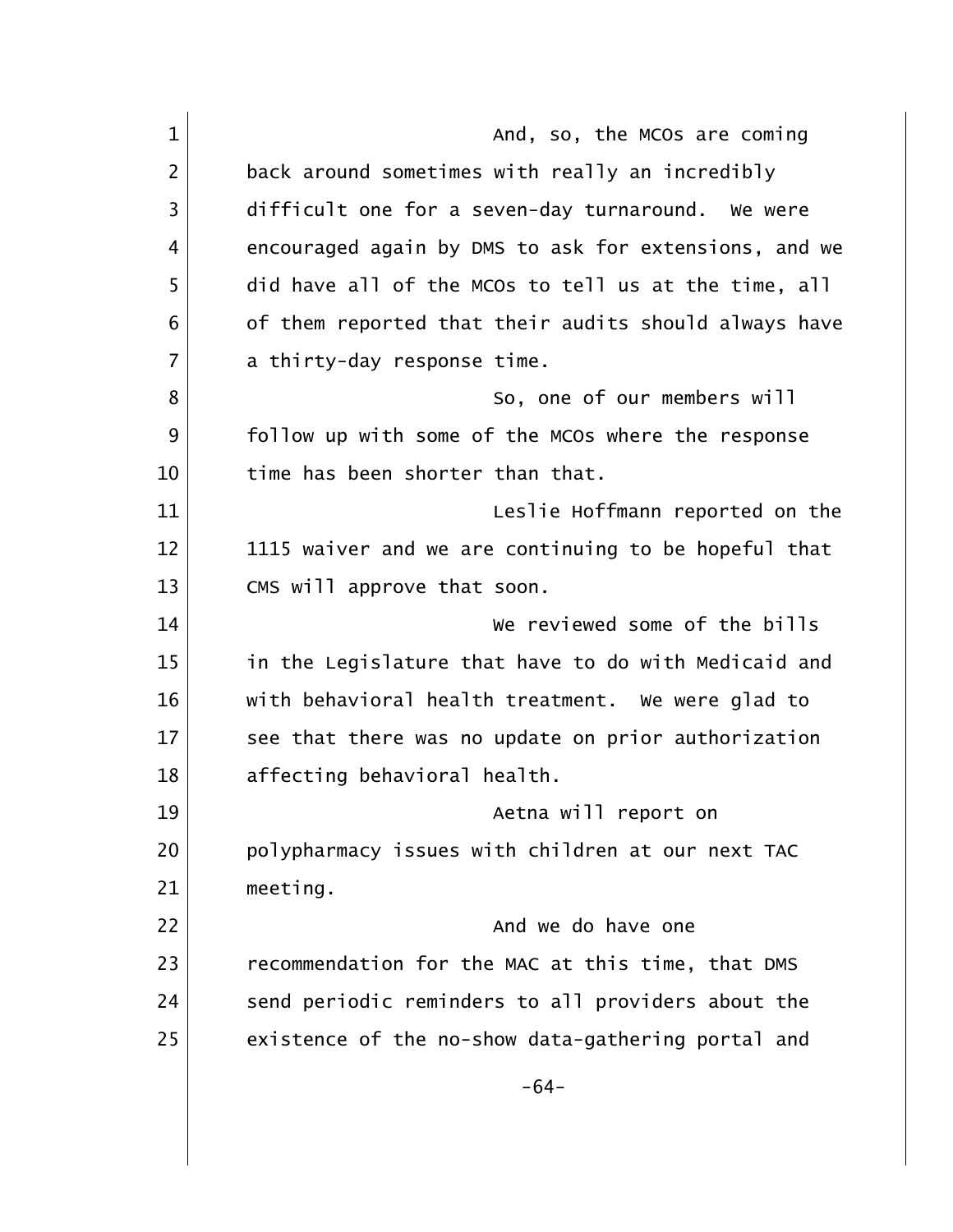| $\mathbf{1}$   | encourage them to use it to report missed             |
|----------------|-------------------------------------------------------|
| $\overline{2}$ | appointments so that the MCOs can provide follow-up   |
| 3              | assistance where indicated and that the MAC           |
| 4              | periodically have this item on its meeting agenda, as |
| 5              | you did today - and I didn't know that was going to   |
| 6              | be on there when we had our meeting and our           |
| $\overline{7}$ | recommendation - but that we have an update from DMS  |
| 8              | and the MCOs about the reports received and how they  |
| 9              | are being used.                                       |
| 10             | One of the things that the MCOs                       |
| 11             | pointed out was that the February report              |
| 12             | differentiated behavioral health appointments from    |
| 13             | physical health appointments, and we assume and heard |
| 14             | from some of the data that there's a correlation      |
| 15             | probably between behavioral health issues and missed  |
| 16             | appointments. So, we are grateful to DMS for putting  |
| 17             | in that additional reporting.                         |
| 18             | Our next meeting will be via                          |
| 19             | Zoom on May $12th$ at our regular time of 1 to 3.     |
| 20             | Thank you for this opportunity to present.            |
| 21             | DR. PARTIN: Any questions?                            |
| 22             | Okay. Thanks, Sheila.                                 |
| 23             | DR. SCHUSTER: Thank you.                              |
| 24             | DR. PARTIN: Next up, Children's                       |
| 25             | Health. Okay. Moving along, Consumer Rights and       |
|                | $-65-$                                                |
|                |                                                       |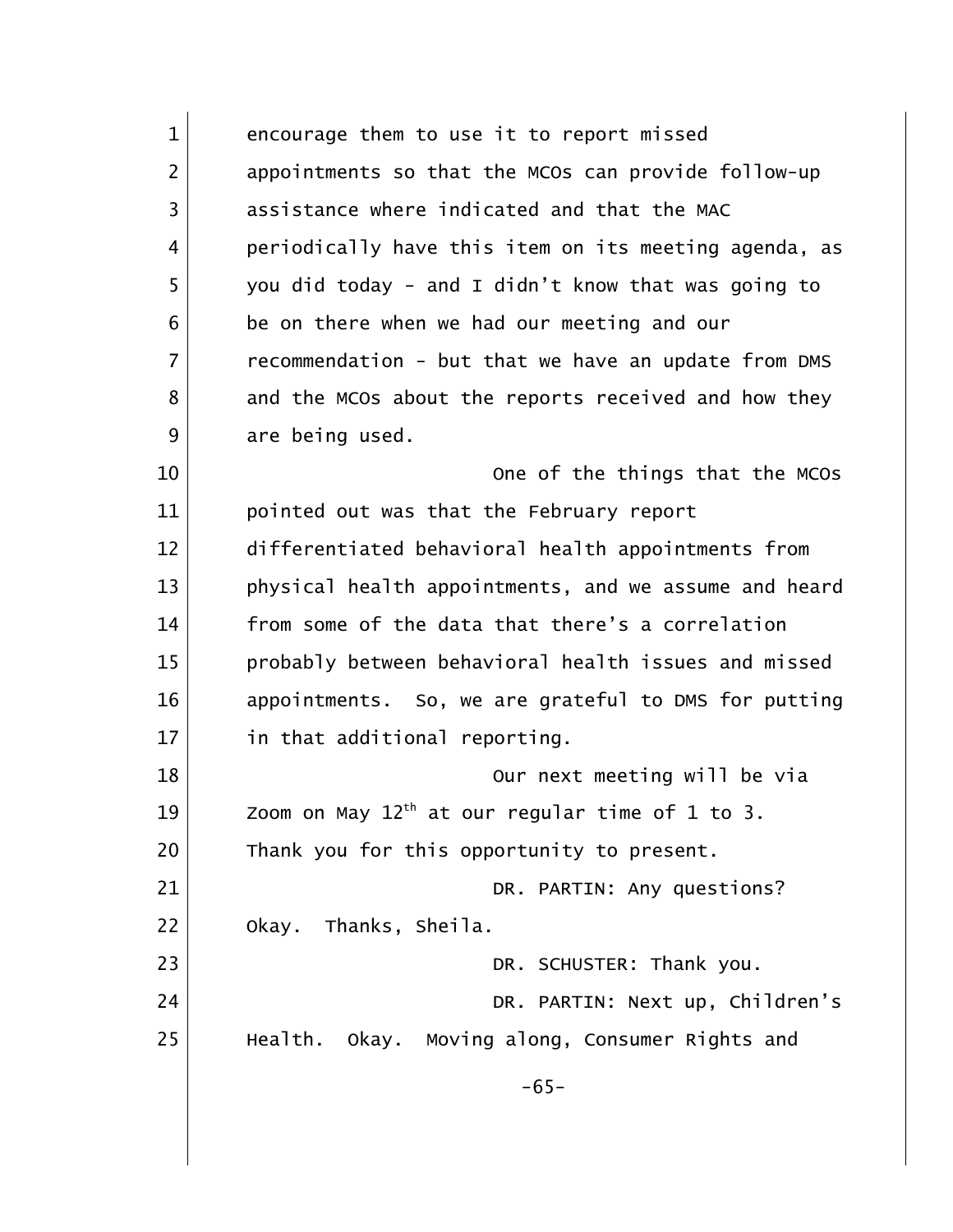| $\mathbf 1$    | Client Needs.                                         |
|----------------|-------------------------------------------------------|
| $\overline{2}$ | DR. SCHUSTER: Beth, Emily                             |
| 3              | Beauregard was not able to come but she said she sent |
| 4              | her report and that they did have some                |
| 5              | recommendations in it.                                |
| 6              | DR. PARTIN: She did.                                  |
| 7              | DR. SCHUSTER: She got that                            |
| 8              | report to you and to Erin.                            |
| 9              | DR. PARTIN: She did. I don't                          |
| 10             | have that in front of me. Erin, do you have that      |
| 11             | handy where you could read those recommendations?     |
| 12             | COMMISSIONER LEE: This is Lisa.                       |
| 13             | Erin had to step out for just a moment but I'll see   |
| 14             | if we can get those prior to the end of the meeting   |
| 15             | to see if we can read those out.                      |
| 16             | DR. PARTIN: Okay. Actually, if                        |
| 17             | you all would indulge me for just a minute, I'll pull |
| 18             | them up on my computer and read them.                 |
| 19             | COMMISSIONER LEE: Okay. Thank                         |
| 20             | you, Beth.                                            |
| 21             | DR. PARTIN: Give me a second.                         |
| 22             | DR. SCHUSTER: While we're                             |
| 23             | waiting, Erin, on behalf of my TAC but also I think   |
| 24             | people put in the Chat, could Commissioner Lee's      |
| 25             | PowerPoint be shared with all of the TACs as well?    |
|                | $-66-$                                                |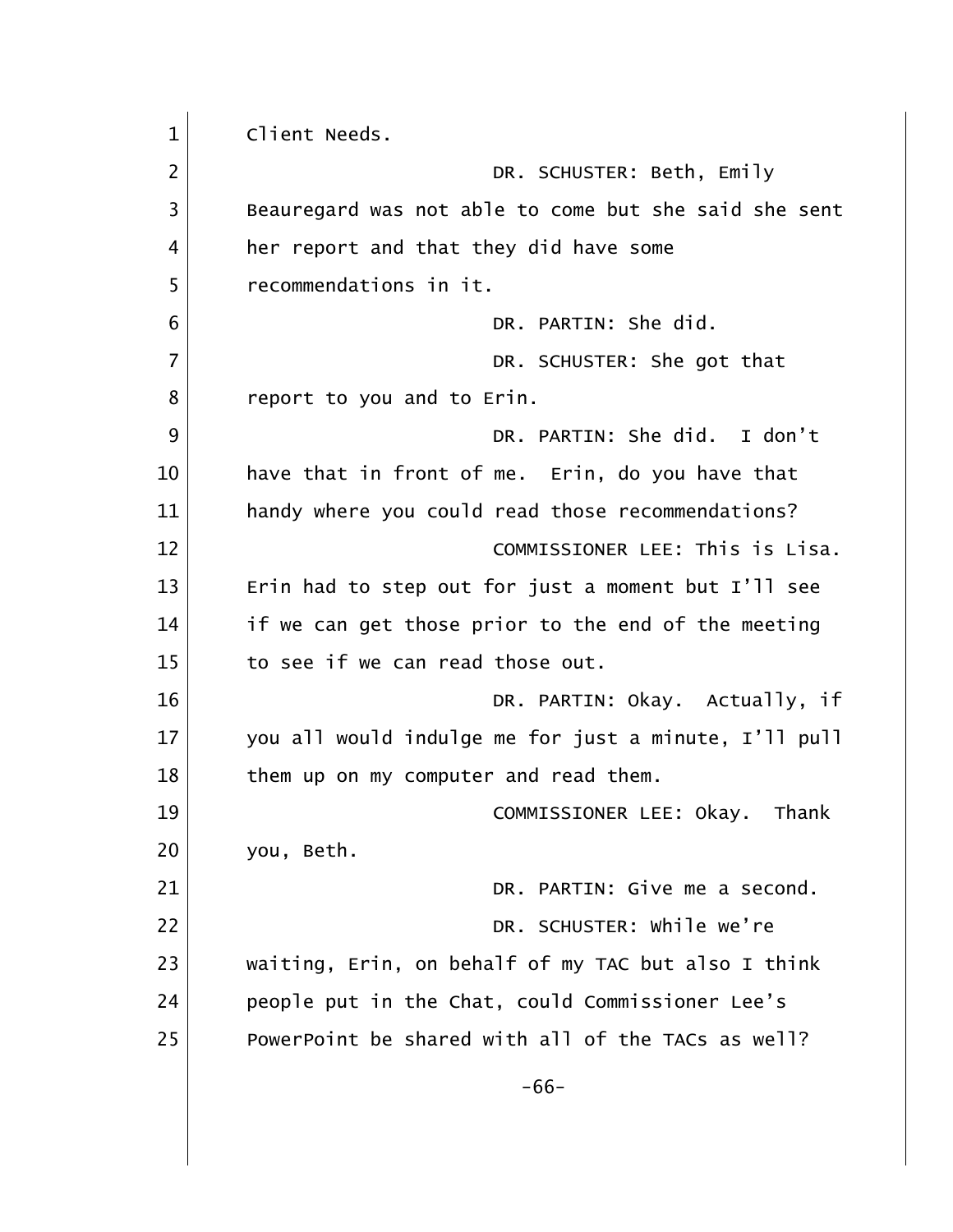| $\mathbf{1}$   | MS. BICKERS: Yes.                                              |
|----------------|----------------------------------------------------------------|
| $\overline{2}$ | DR. SCHUSTER: And the                                          |
| 3              | PowerPoints from the MCOs on the missed appointments?          |
| 4              | MS. BICKERS: Yes.                                              |
| 5              | DR. SCHUSTER: Wonderful. Thank                                 |
| 6              | you so much.                                                   |
| $\overline{7}$ | DR. PARTIN: So, the report is                                  |
| 8              | very short from Consumer Rights and Client Needs.              |
| 9              | The Consumer TAC met on                                        |
| 10             | February 15 <sup>th</sup> . They met remotely using Zoom and a |
| 11             | quorum was present.                                            |
| 12             | They discussed a number of                                     |
| 13             | regular topics including improvements to Kynect, open          |
| 14             | enrollment, transportation for 1915(c)waiver                   |
| 15             | participants and plans for completing nearly 180,000           |
| 16             | re-determinations once the federal Public Health               |
| 17             | Emergency ends.                                                |
| 18             | We were pleased to learn that                                  |
| 19             | DMS is working on a solution for all waivers and in            |
| 20             | the meantime will begin reimbursing under                      |
| 21             | Participant-Directed Services starting in March.               |
| 22             | We also revisited previous                                     |
| 23             | conversations around the state option to cover                 |
| 24             | legally-residing pregnant women and barriers to                |
| 25             | network adequacy.                                              |
|                | $-67-$                                                         |
|                |                                                                |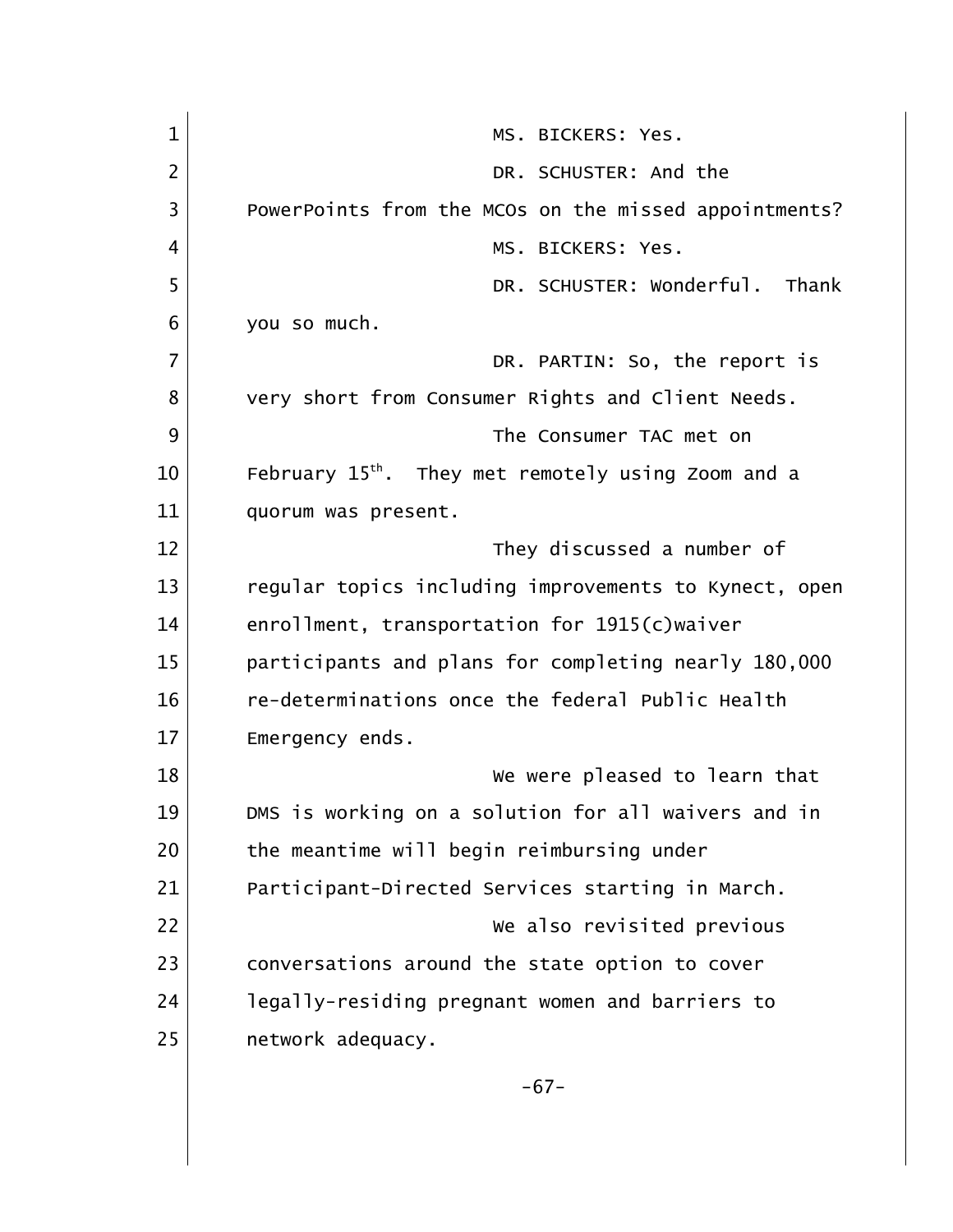1 Finally, we discussed DMS' plan 2 to provide Medicaid enrollees with free COVID tests 3 through the pharmacy benefit. 4 And they had two 5 recommendations. The first recommendation was when 6 6 6 6 an MCO member contacts Consumer Service regarding the 7 availability of a provider, the Consumer TAC 8 | crecommends that the MCO representative be required to 9 disclose the network adequacy rules they are required 10 10 to meet up front in order for Medicaid members to 11 understand the process for getting an out-of-network 12 **provider** approved. 13 The second - Consumer TAC 14 recommends that DMS conduct a fiscal impact study 15 related to lifting the five-year bar for pregnant 16 women who are considered otherwise qualified 17 immigrants under Medicaid. 18 and 18 The next meeting is scheduled 19 for April  $19<sup>th</sup>$  at 1:30 p.m. on Zoom. 20 **Okay.** Next up is Dental. 21 DR. BOBROWSKI: Yes. Our TAC 22 has been meeting and we are currently short a member.  $23$  So, we're in the process of recruiting a new member 24 to be on the TAC. 25 We don't have any motions as of -68-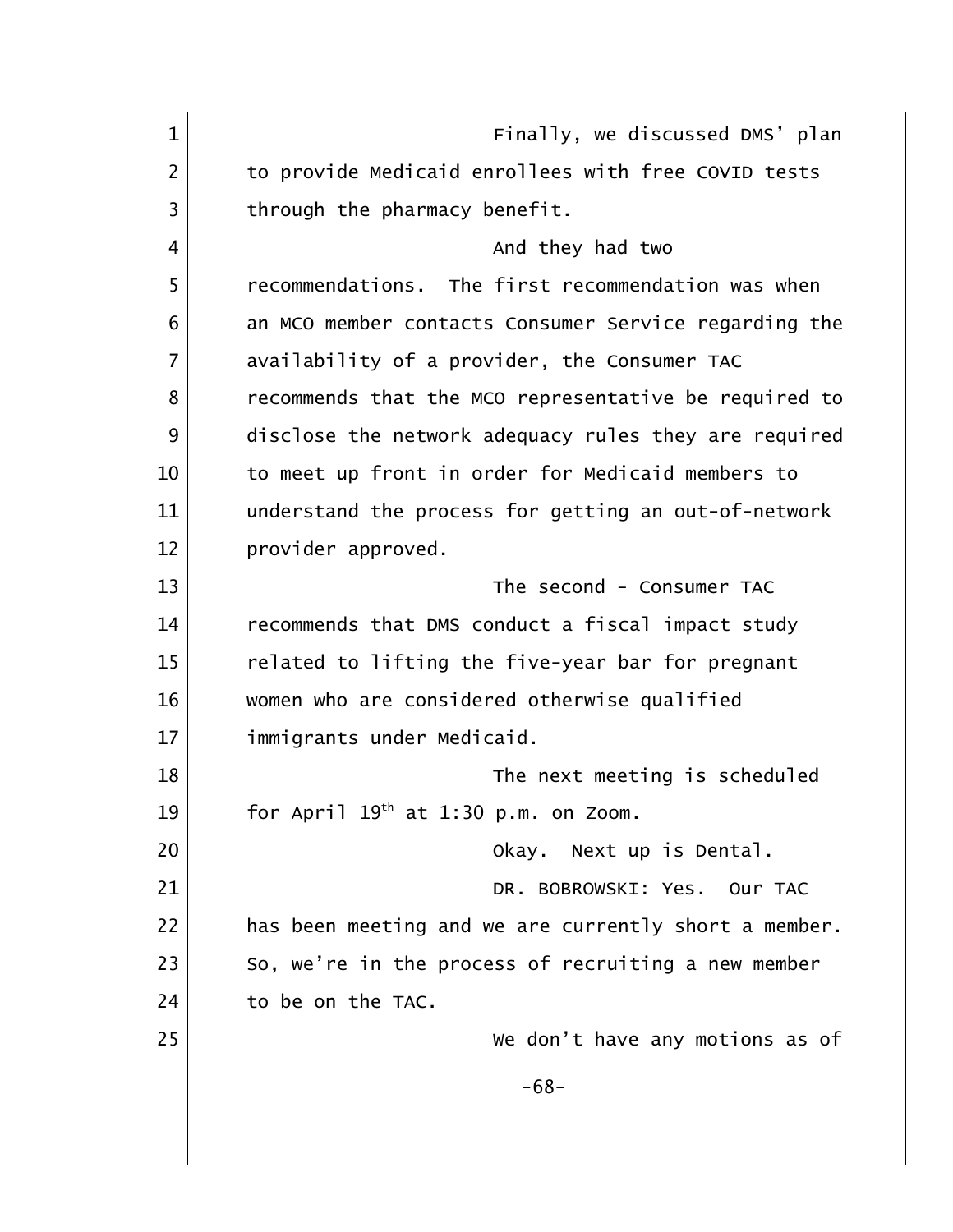| $\mathbf{1}$   | yet to bring before the MAC but I just want to give a    |
|----------------|----------------------------------------------------------|
| $\overline{2}$ | brief report on the Kentucky Dental Association is       |
| 3              | working on a House Bill 370 which is basically a         |
| 4              | patient clarity and transparency bill to help in         |
| 5              | those matters with insurance companies. So, it           |
| 6              | doesn't have anything to do with Medicaid, per se,       |
| $\overline{7}$ | but just we are working on that and the TAC is           |
| 8              | involved a little bit with ideas on that and just        |
| 9              | have a voice in it, but that will conclude my report.    |
| 10             | DR. PARTIN: Okay. Thank you.                             |
| 11             | Nursing Home Care. Home Health Care.                     |
| 12             | MR. REINHARDT: Hi, everyone.                             |
| 13             | Evan Reinhardt for the Home Health Technical Advisory    |
| 14             | Committee.                                               |
| 15             | The Home Health TAC met on                               |
| 16             | February 15 <sup>th</sup> and discussed and approved the |
| 17             | following recommendations.                               |
| 18             | DMS should include both home                             |
| 19             | health and private-duty services in the Home- and        |
| 20             | Community-Based Spending Plan to be submitted to CMS.    |
| 21             | Second, all Managed Care                                 |
| 22             | Organizations should publish their supplies' order       |
| 23             | quantity limits and any other relevant information       |
| 24             | related to ordering supplies, and DMS should require     |
| 25             | that MCOs move to make these quantities consistent       |
|                | $-69-$                                                   |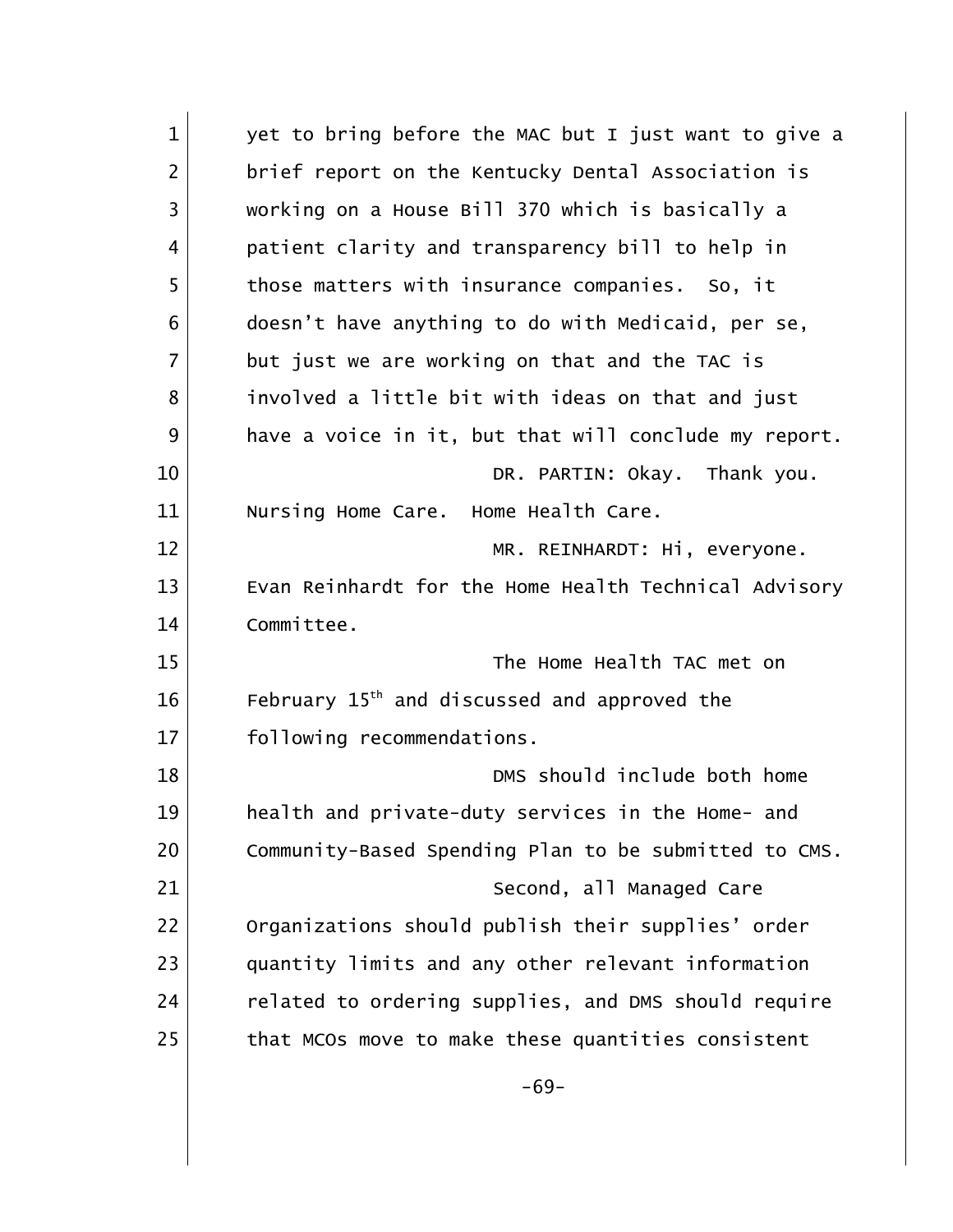| $\mathbf{1}$   | with one another.                                    |
|----------------|------------------------------------------------------|
| $\overline{2}$ | And, finally, we recommend that                      |
| 3              | DMS should be in transitioning supply-only cases to  |
| 4              | the Durable Medical Equipment (DME) Program while    |
| 5              | allowing home health agencies to continue to provide |
| 6              | care for supply-only cases if they wish to do so.    |
| $\overline{7}$ | And our next meeting is on                           |
| 8              | April $19^{th}$ .                                    |
| 9              | DR. PARTIN: Thank you.                               |
| 10             | MR. REINHARDT: I'm happy to                          |
| 11             | answer any questions.                                |
| 12             | DR. PARTIN: Okay. It doesn't                         |
| 13             | look like there's any.                               |
| 14             | So, we'll move on to Hospital.                       |
| 15             | MR. RANALLO: This is Russ                            |
| 16             | Ranallo, Chair of the Hospital TAC. The Hospital TAC |
| 17             | did not meet since the last MAC meeting and our next |
| 18             | meeting is scheduled for April $26th$ .              |
| 19             | DR. PARTIN: Thank you.                               |
| 20             | Intellectual and Developmental Disabilities.         |
| 21             | MR. CHRISTMAN: Hi. This is                           |
| 22             | Rick Christman, the Chair of the IDD TAC.            |
| 23             | We met via Zoom on March $15th$ .                    |
| 24             | I think one of the major topics we discussed was the |
| 25             | plan for rate review. There was a rate review done   |
|                | $-70-$                                               |
|                |                                                      |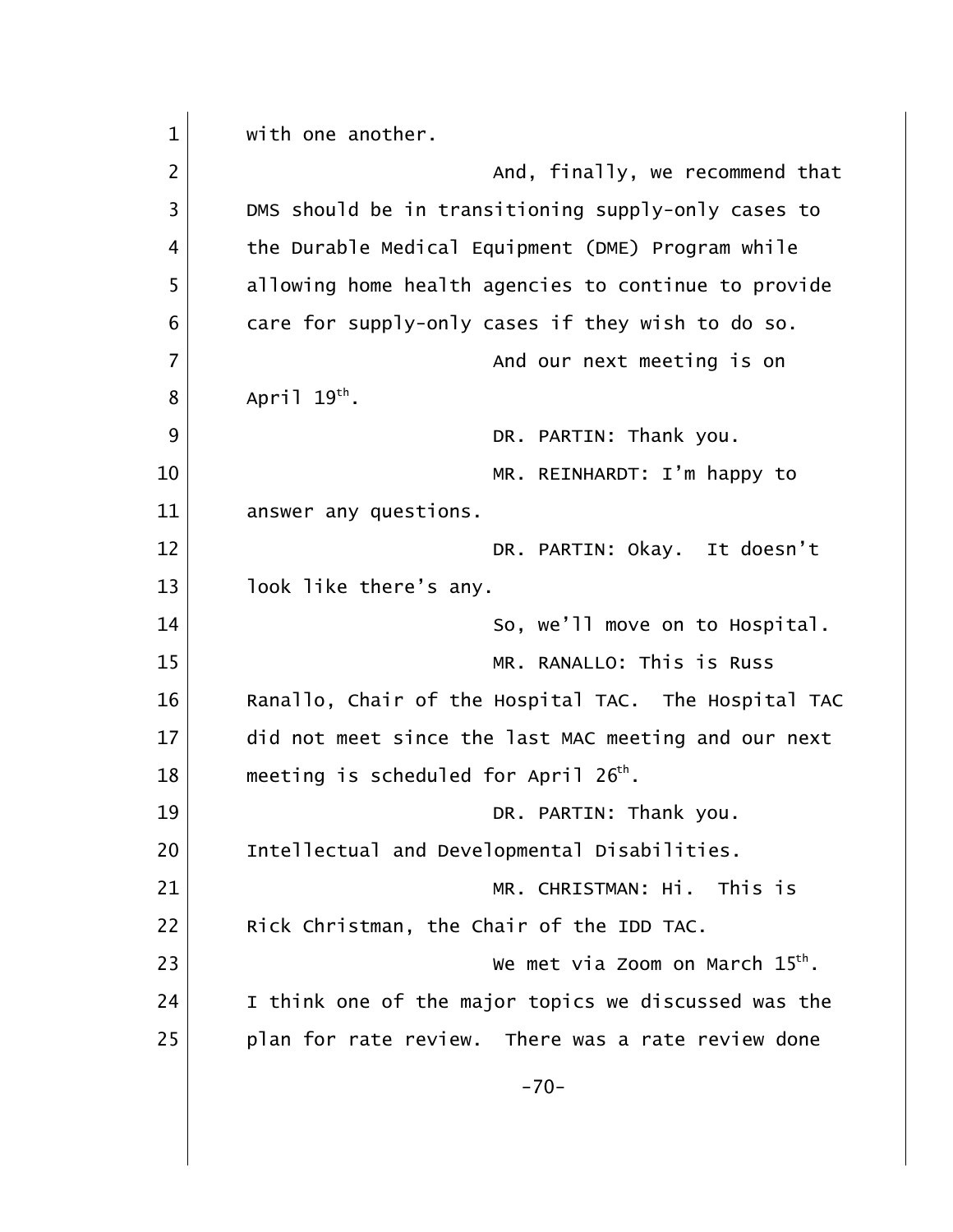| $\mathbf{1}$   | by Navigant I think about three years ago.            |
|----------------|-------------------------------------------------------|
| $\overline{2}$ | Those recommendations were not                        |
| 3              | implemented but this new go-around will be looking at |
| 4              | adequacy. And what's good about this review is that   |
| 5              | we won't be constrained by cost neutrality. So,       |
| 6              | hopefully we'll have rates that are more adequate.    |
| $\overline{7}$ | Another reason why it's                               |
| 8              | necessary is that CMS in D.C. is looking to make sure |
| 9              | that our rates are based on a particular or a solid   |
| 10             | methodology.                                          |
| 11             | The other thing is to get                             |
| 12             | consistency among rates. There's actually two         |
| 13             | waivers that serve this population and a lot of them  |
| 14             | have similar services but very different rates and    |
| 15             | very different rules as to how many units of service  |
| 16             | can be provided each month which is confusing.        |
| 17             | So, we are all looking forward                        |
| 18             | to the development of this rate study which I think   |
| 19             | is going to be ready perhaps by the fall and working  |
| 20             | under the leadership of Pam Smith and we're all       |
| 21             | looking forward to that. Thank you.                   |
| 22             | DR. PARTIN: Okay. Thank you.                          |
| 23             | Any questions? Okay. Next up, Nursing TAC.            |
| 24             | MS. POLITO: Thanks so much.<br>We                     |
| 25             | had the opportunity to meet in February and our next  |
|                | $-71-$                                                |
|                |                                                       |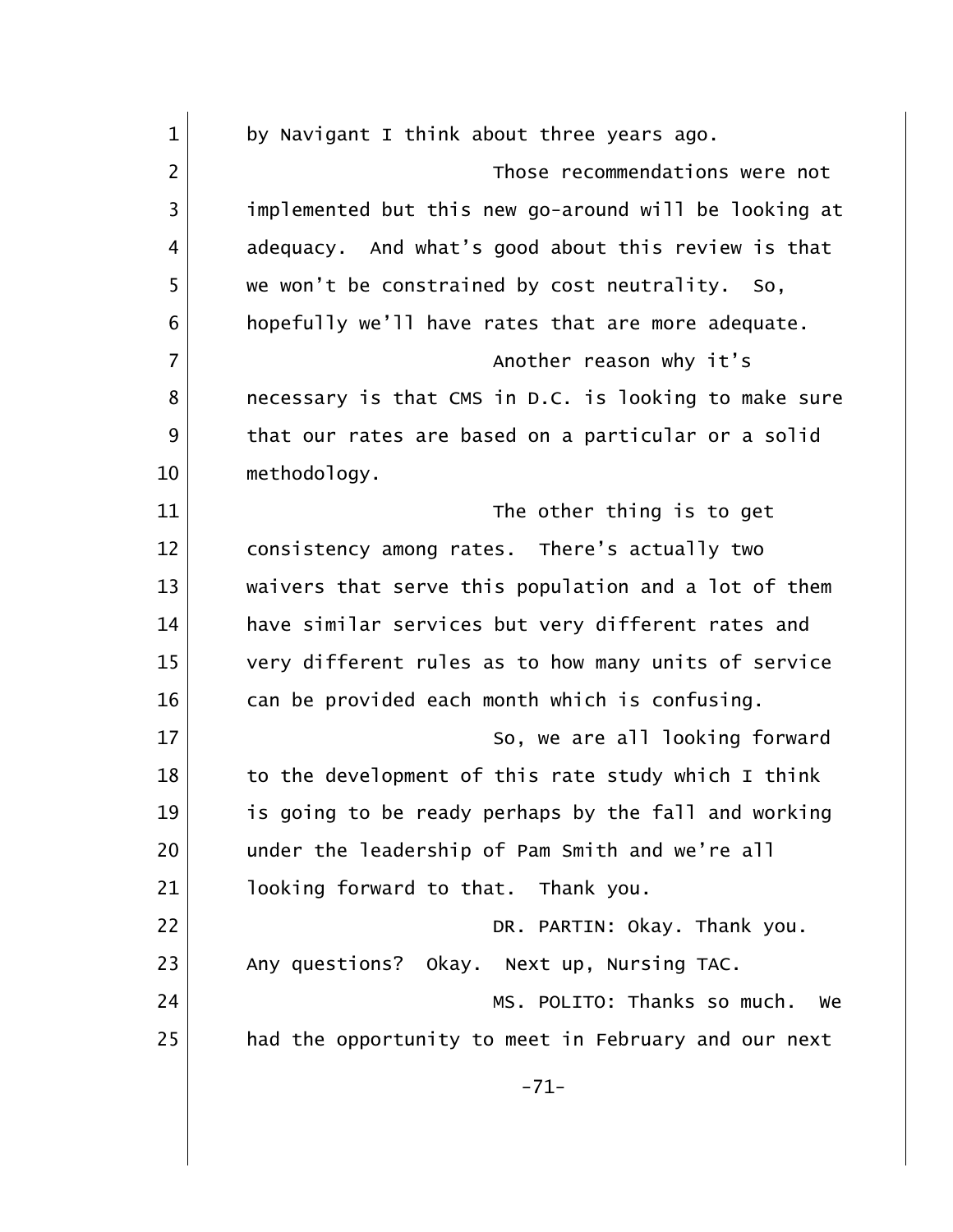| $\mathbf{1}$   | meeting will be April $14th$ .                        |
|----------------|-------------------------------------------------------|
| $\overline{2}$ | Our last meeting lasted an hour                       |
| 3              | and a half. We had Co-Chair Lisa Lockhart conduct     |
| 4              | the meeting. At that meeting, we discussed the MCO    |
| 5              | COVID vaccination incentives and the handout that was |
| 6              | sent to Medicaid recipients and this will be updated  |
| 7              | soon and sent to the Kentucky Nurses Association      |
| 8              | Board of Directors and the Chapter leaders.           |
| 9              | We had an opportunity to                              |
| 10             | discuss the Institute for Medicaid Innovation's       |
| 11             | three-year Midwifery Learning Collaborative.          |
| 12             | Kentucky was one of only five states in the country   |
| 13             | that was chosen to participate in that initiative and |
| 14             | I happen to be the Team Leader for that initiative.   |
| 15             | So, I presented that to the Nursing TAC.              |
| 16             | We had an open discussion                             |
| 17             | regarding health care disparities and any inequities  |
| 18             | of prenatal care and we discussed infant mortality.   |
| 19             | We also talked about an article                       |
| 20             | on Medicaid reimbursement comparing certified nurse   |
| 21             | midwife reimbursement rates to physician rates a      |
| 22             | round the country and what a disparity that Kentucky  |
| 23             | has.                                                  |
| 24             | And we also reviewed what is in                       |
| 25             | the Legislative Session, what's going on there as it  |
|                | $-72-$                                                |
|                |                                                       |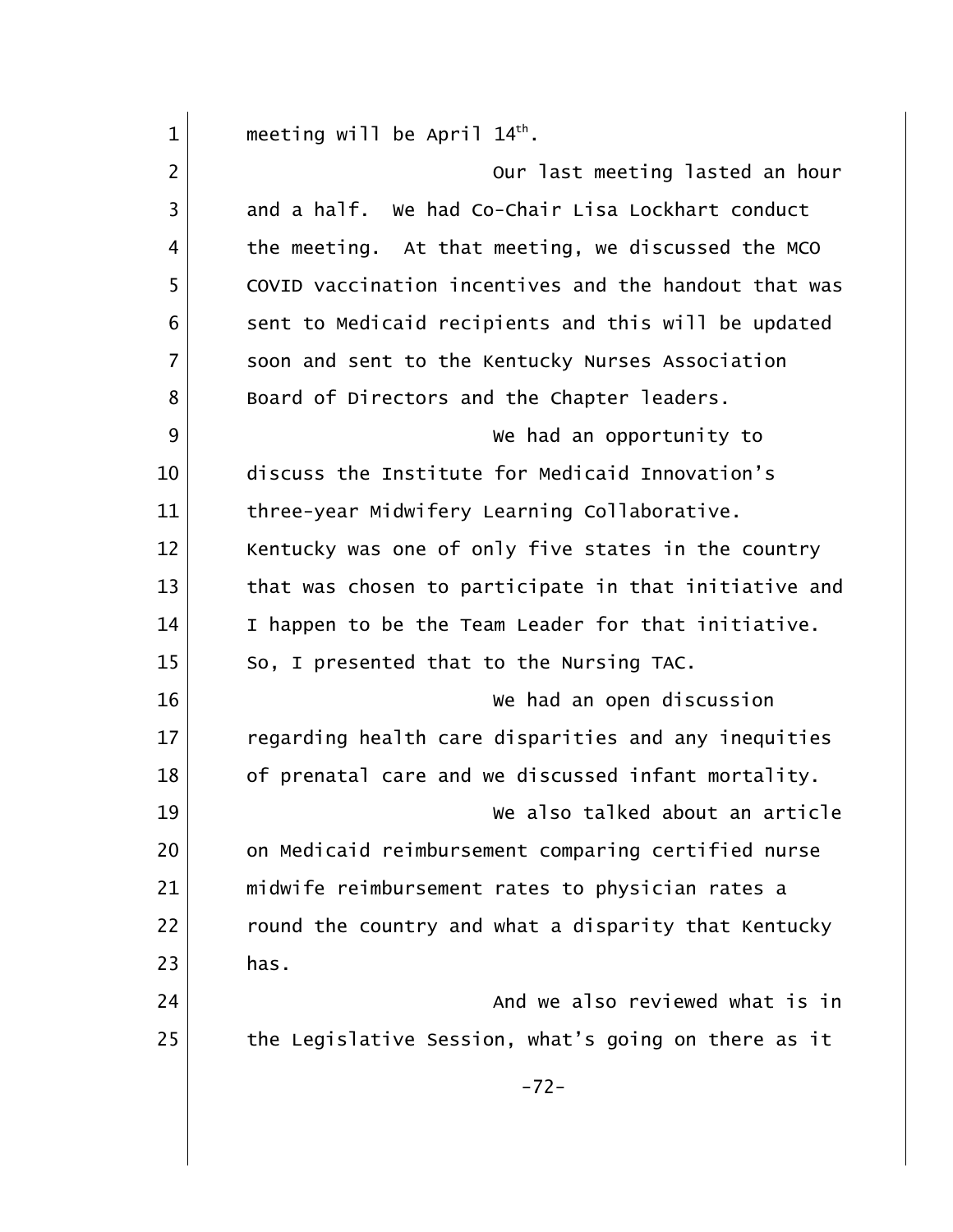1 1 relates to nursing, and we would like to understand 2 better about when the budget cycle starts and how we 3 can be more influential as a Nursing TAC on budget 4 issues. 5 I know that there is a proposal 6 for \$100 million to be worked into the budget that 7 would cover nursing shortage issues. 8 and, so, we at that meeting 9 also had a better understanding of our role in making 10 recommendations to the MAC because we haven't so far 11 and we are all in a new tenure in this position on 12 the Nursing TAC. So, Sharley Hughes, who has since 13 retired, really had an opportunity to explain that 14 **process** to us. 15 and, so, we came up with two 16 recommendations that I'd like to bring forward to the 17 MAC, and the first one is something that the MAC is 18 already familiar with which is the licensed certified 19 professional midwives should be recognized as 20 eligible Medicaid providers and that would be our 21 first recommendation, and I know this has been on the 22 agenda for the most recent MAC meetings. 23 and I can go into detail about that is not can go into detail about  $24$  the background of CPMs and I'll ask maybe Dr. 25 Partin's guidance on how much background this group -73-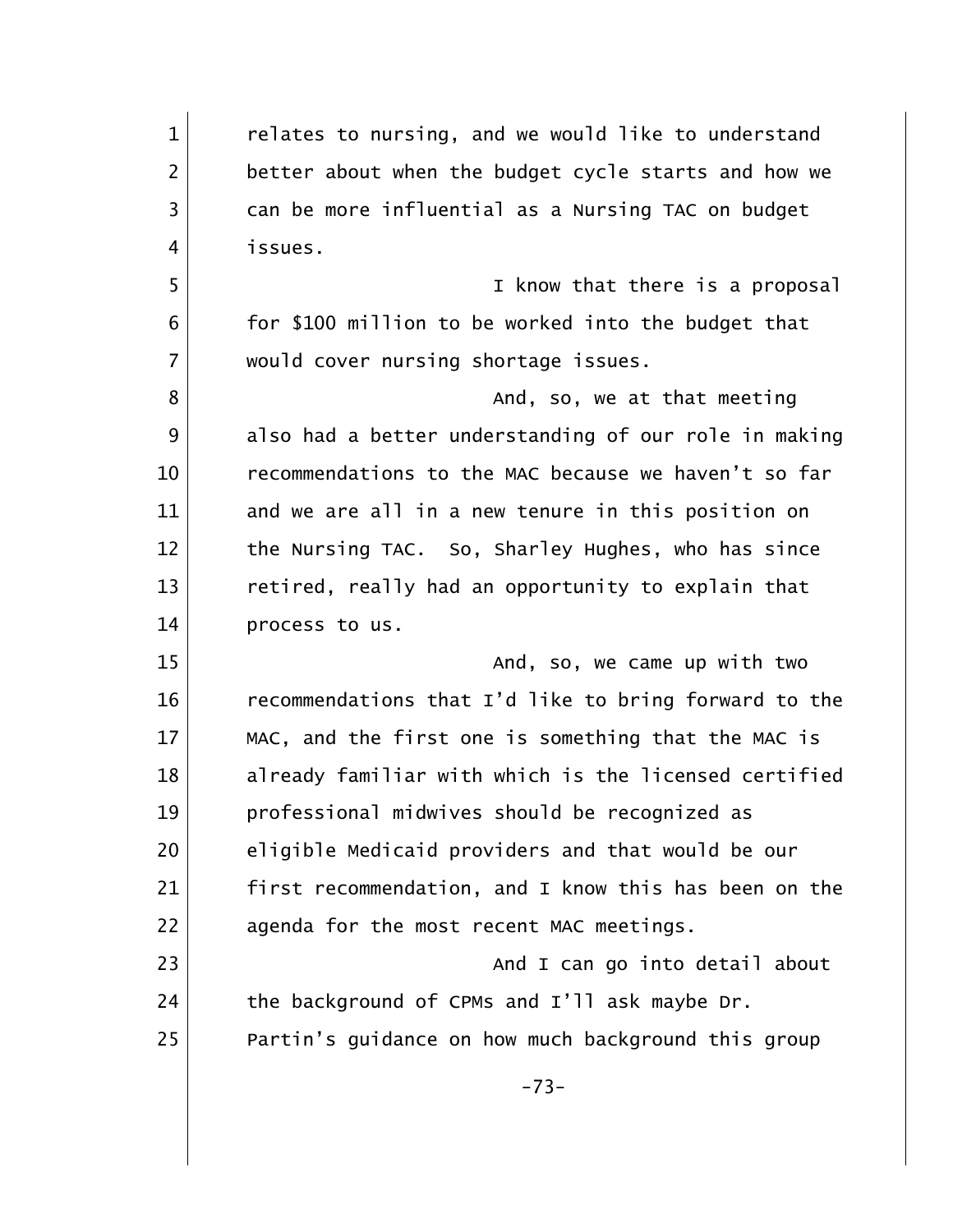| $\mathbf{1}$   | requires to discuss the issue further since the       |
|----------------|-------------------------------------------------------|
| $\overline{2}$ | Nursing TAC is making this recommendation.            |
| 3              | DR. PARTIN: I think maybe we                          |
| 4              | would need to reserve a time where we could have that |
| 5              | as a presentation, if you would like to do that,      |
| 6              | rather than do it during the Nursing TAC report, if   |
| $\overline{7}$ | that would be agreeable with the rest of the members  |
| 8              | of the MAC.                                           |
| 9              | MS. POLITO: We felt because the                       |
| 10             | Kentucky Board of Nursing regulates the licensure and |
| 11             | practice of LCPMs in Kentucky since 2018 and being    |
| 12             | nurses, we felt that aligned with our role and that's |
| 13             | why we're bringing the recommendation forward to the  |
| 14             | MAC from the Nursing TAC.                             |
| 15             | So, that would be our first                           |
| 16             | recommendation and I would defer to the MAC to guide  |
| 17             | us on how much more we should talk about it since it  |
| 18             | has already been an issue.                            |
| 19             | DR. PARTIN: Go ahead and make                         |
| 20             | your next recommendation and, then, we'll ask the     |
| 21             | MAC.                                                  |
| 22             | MS. POLITO: The second                                |
| 23             | recommendation from the Nursing TAC is to increase    |
| 24             | the reimbursement to not only certified nurse         |
| 25             | midwives but all advanced practice nurses in Kentucky |
|                | $-74-$                                                |
|                |                                                       |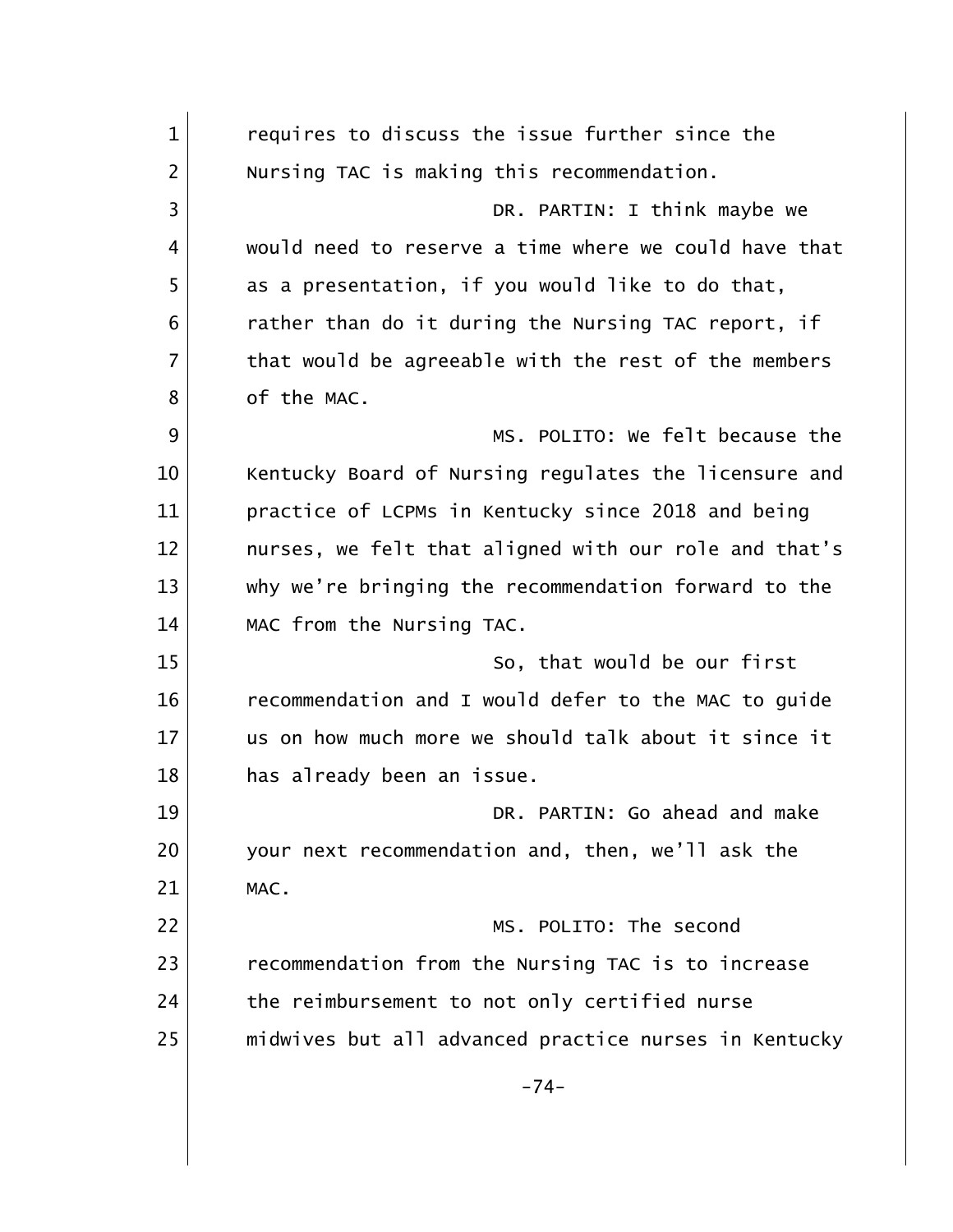| $\mathbf{1}$   | to 100% of the physician fee schedule.                                        |
|----------------|-------------------------------------------------------------------------------|
| $\overline{2}$ | It's currently at 75%, and                                                    |
| 3              | being that twenty-nine states in the country                                  |
| 4              | currently reimburse advanced practice nurses at 100%,                         |
| 5              | Kentucky is very behind in that and Kentucky is the                           |
| 6              | lowest rate of reimbursement along with Kansas,                               |
| $\overline{7}$ | Hawaii, Nevada and Indiana. Those are the only other                          |
| 8              | states that have the lowest reimbursement of 75% of                           |
| 9              | the physician fee schedule.                                                   |
| 10             | And we have clear evidence that                                               |
| 11             | show that when nurse practitioners have an                                    |
| 12             | unrestricted practice including 100% Medicaid                                 |
| 13             | reimbursement, we know that they work more in primary                         |
| 14             | care.                                                                         |
| 15             | A high number of practices                                                    |
| 16             | employ nurse practitioners that accept Medicaid and                           |
| 17             | primary care practices with nurse practitioners are                           |
| 18             | more likely to be located in rural and high poverty                           |
| 19             | areas. So, that really extends the coverage of care                           |
| 20             | that Medicaid recipients can receive.                                         |
| 21             | Our next meeting, then, will be                                               |
| 22             | on April 14 <sup>th</sup> . We also have a June 9 <sup>th</sup> and an August |
| 23             | $1^{st}$ meeting voted on, and that is our two                                |
| 24             | recommendations.                                                              |
| 25             | DR. PARTIN: Okay. Thank you,                                                  |
|                | $-75-$                                                                        |
|                |                                                                               |
|                |                                                                               |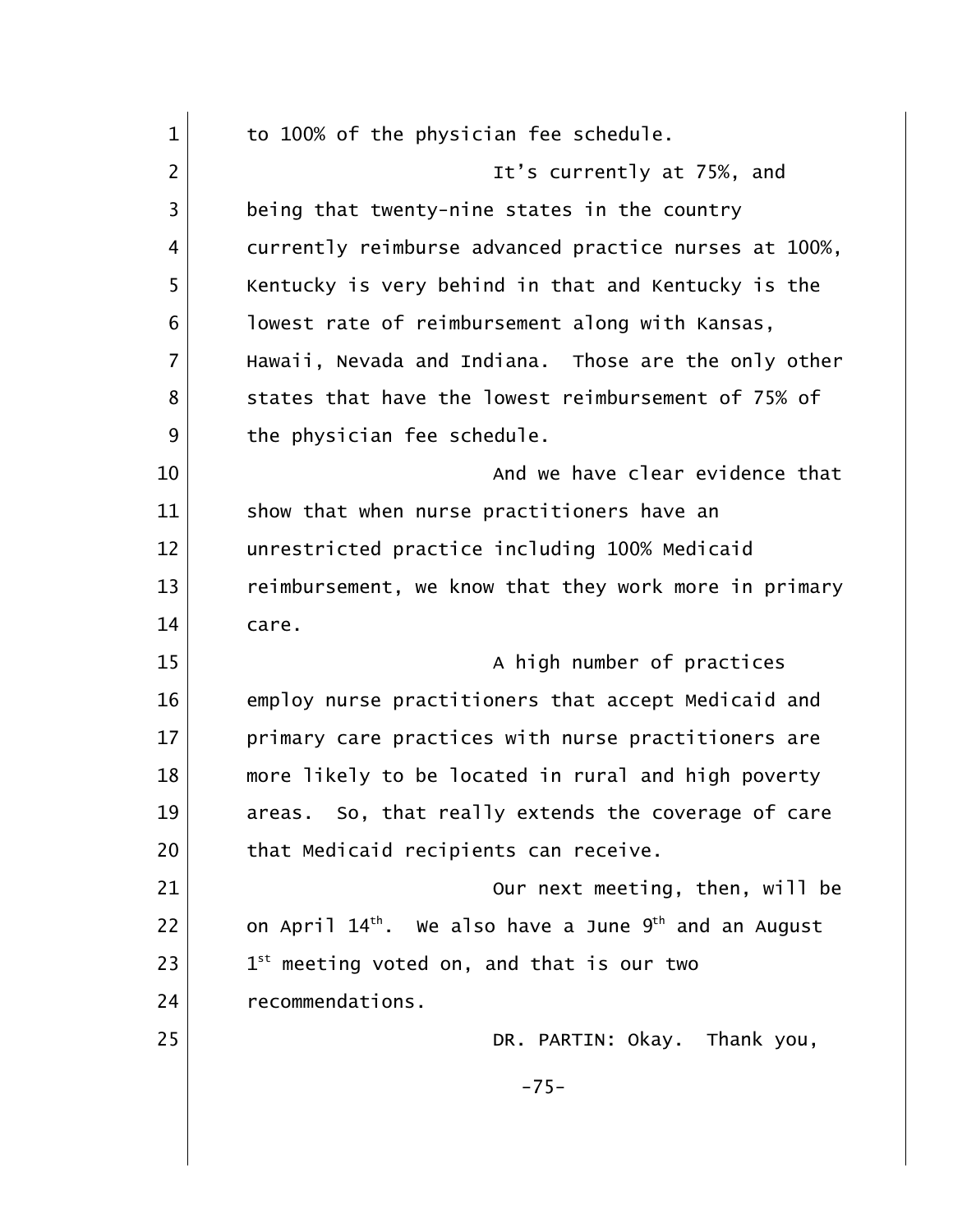| $\mathbf{1}$   | So, would the members of the MAC like to<br>Dee.      |
|----------------|-------------------------------------------------------|
| 2              | receive a little bit more information about certified |
| 3              | professional midwives perhaps at our next meeting     |
| 4              | where Dee could provide maybe an update? That         |
| 5              | probably would mesh well with our update on           |
| 6              | maternal/child health also at that May meeting.       |
| $\overline{7}$ | So, any discussion about that                         |
| 8              | or anybody not want to hear about that?               |
| 9              | DR. ROBERTS: I would. I would                         |
| 10             | like to know more about the training and scope of     |
| 11             | practice and specifically how the other states that   |
| 12             | have embraced CPMs, how it has impacted their state   |
| 13             | both with access to care and with quality outcomes.   |
| 14             | MS. POLITO: So, I'm going to                          |
| 15             | share my screen and pull up a document----            |
| 16             | DR. ROBERTS: I'm happy to hear                        |
| 17             | about it. If you would, I think Beth's direction      |
| 18             | would be perhaps to include this in a report at the   |
| 19             | next meeting.                                         |
| 20             | MS. POLITO: Certainly. I would                        |
| 21             | be happy to do that. And I can also have              |
| 22             | representatives from a professional group of CPMs in  |
| 23             | Kentucky present as well to answer additional         |
| 24             | questions. So, I'm happy to do that.                  |
| 25             | DR. PARTIN: Okay. That would                          |
|                | $-76-$                                                |
|                |                                                       |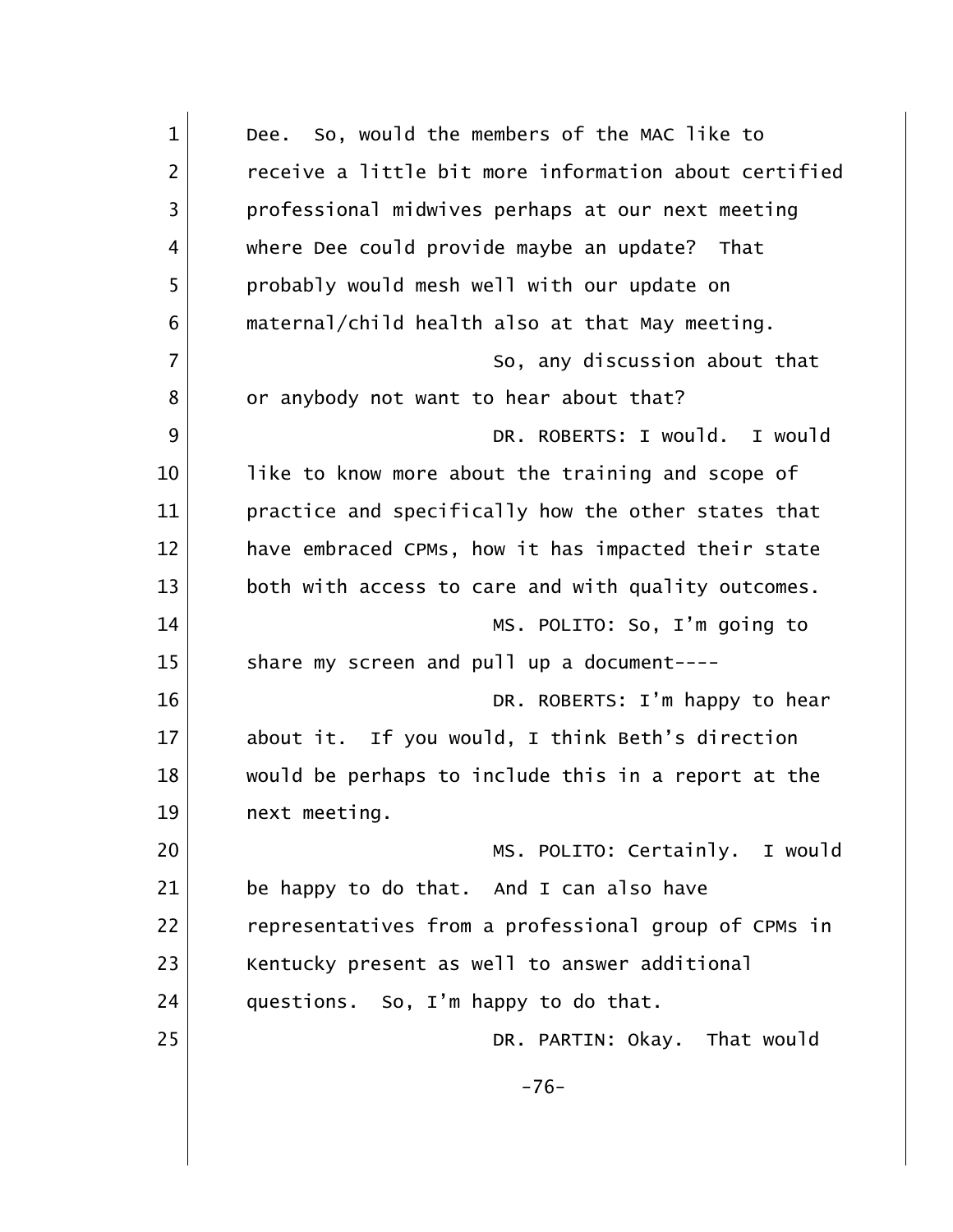| $\mathbf{1}$   | be great, Dee. At the next meeting in May, we have    |
|----------------|-------------------------------------------------------|
| $\overline{2}$ | the maternal/infant health update. We also have       |
| 3              | updates from the MCOs Aetna and Anthem. And, so,      |
| 4              | it's going to be a very packed meeting.               |
| 5              | So, if you could keep that                            |
| 6              | presentation to about ten minutes, that would work    |
| $\overline{7}$ | fine, but I think it would be very helpful. I've had  |
| 8              | this item on the agenda for probably over a year,     |
| 9              | maybe longer - I don't know - but I think it would be |
| 10             | very helpful for the rest of the MAC members to learn |
| 11             | more about CPMs. So, thank you.                       |
| 12             | MS. POLITO: Thanks.                                   |
| 13             | DR. PARTIN: Okay.                                     |
| 14             | DR. BOBROWSKI: I've got a                             |
| 15             | question.                                             |
| 16             | DR. PARTIN: Go ahead.                                 |
| 17             | DR. BOBROWSKI: This is Garth                          |
| 18             | Bobrowski. I know some of the MCOs pay for doula      |
| 19             | services. I hope I said that correctly. And this is   |
| 20             | totally out of my territory but please educate me on  |
| 21             | I think it would be good to learn more about<br>this. |
| 22             | the CPMs and their needs and wishes. So, I concur.    |
| 23             | MS. POLITO: I'm not sure of                           |
| 24             | which MCOs provide doula services or reimburse for    |
| 25             | doula services, but a doula is a labor support        |
|                | $-77-$                                                |
|                |                                                       |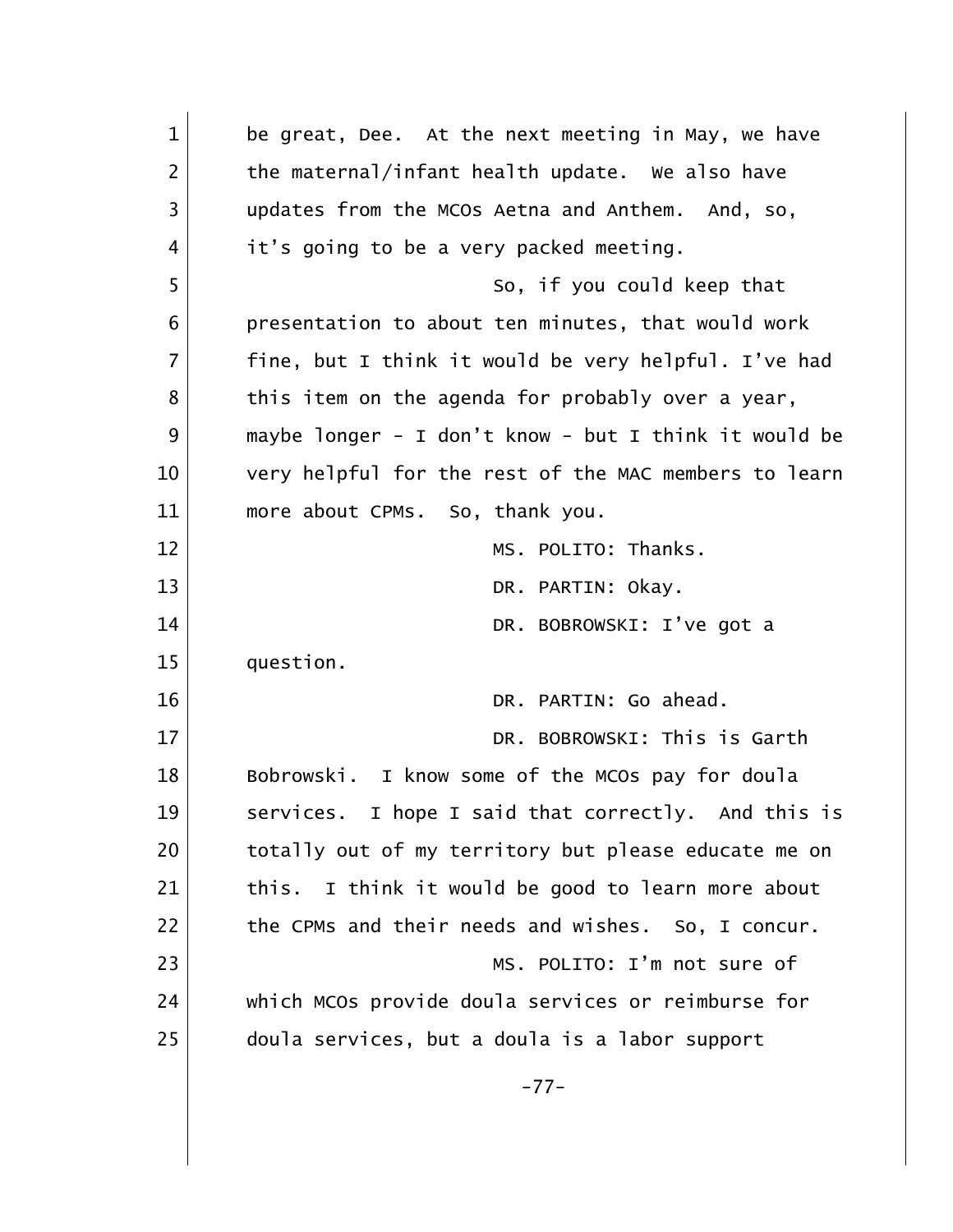| $\mathbf{1}$   | They have no role in the management of the<br>person. |
|----------------|-------------------------------------------------------|
| $\overline{2}$ | prenatal care or the birth or postpartum care.        |
| $\overline{3}$ | They're simply there to provide a great deal of       |
| 4              | emotional support, and people that really want non-   |
| 5              | intervention births gravitate toward doula services.  |
| 6              | So, doulas and midwives and                           |
| $\overline{7}$ | physicians work together as a team. We all have our   |
| 8              | distinct roles and doulas can be very beneficial in   |
| 9              | reducing the rates of epidural use. They reduce the   |
| 10             | rate of abnormal labor and really promote the well    |
| 11             | being of the whole family. They're a wonderful asset  |
| 12             | to the team.                                          |
| 13             | And it looks like Dr. Theriot                         |
| 14             | can include doula information in the May meeting in   |
| 15             | the Chat she says.                                    |
| 16             | DR. PARTIN: Okay.<br>So,                              |
| 17             | Commissioner, is that correct that doulas are         |
| 18             | reimbursed by Medicaid?                               |
| 19             | COMMISSIONER LEE: We do not                           |
| 20             | currently reimburse doulas; however, some of the      |
| 21             | Managed Care Organizations use them as a value-added  |
| 22             | benefit.                                              |
| 23             | DR. PARTIN: Okay. That would                          |
| 24             | be helpful. Perhaps when you go through the reports   |
| 25             | from the MCOs when you report on your value-added     |
|                | $-78-$                                                |
|                |                                                       |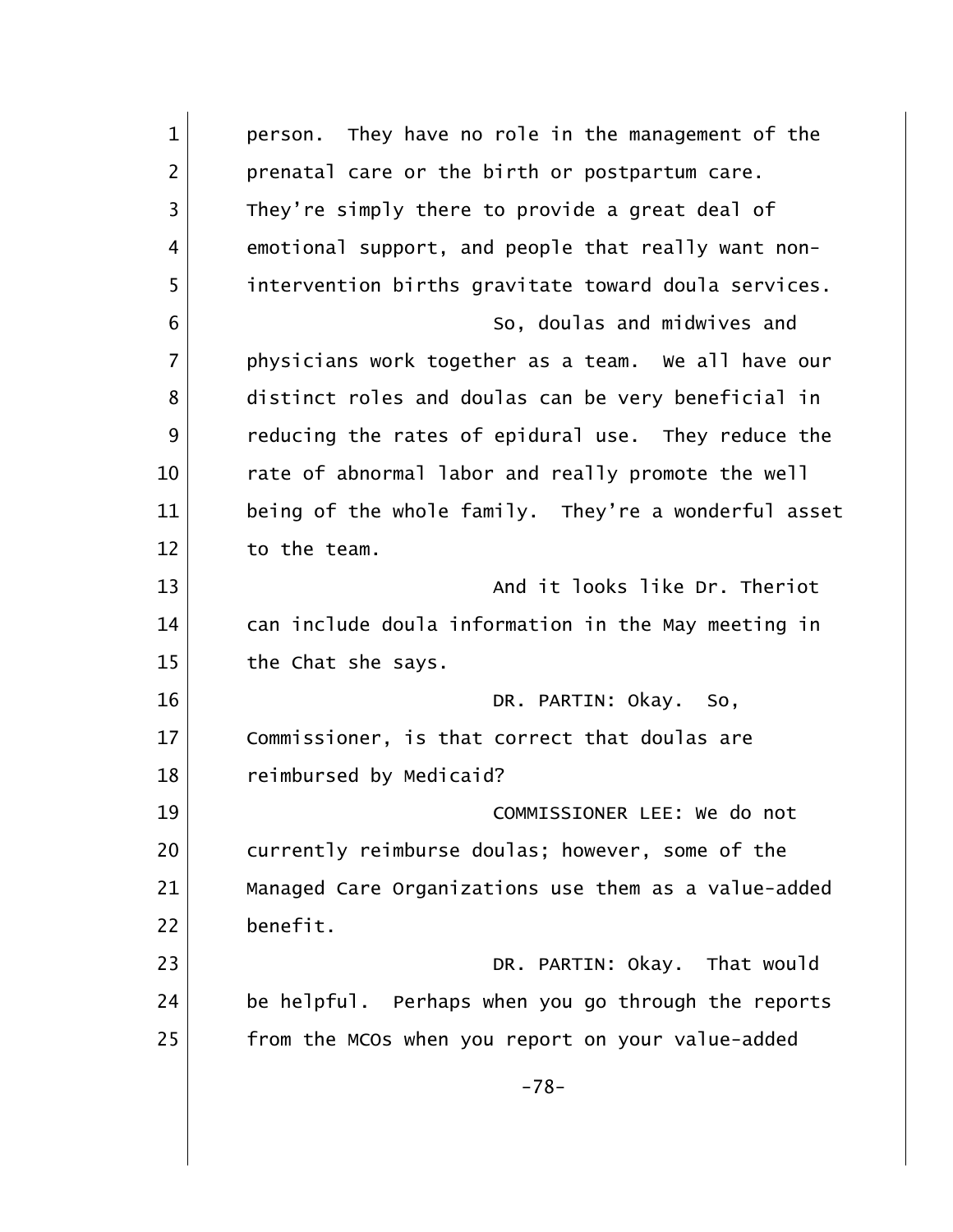| $\mathbf{1}$   | benefits, you could report on that. I wasn't aware    |
|----------------|-------------------------------------------------------|
| $\overline{2}$ | that that was reimbursed. So, that would be good      |
| 3              | information to have.                                  |
| 4              | Okay. So, let's move along to                         |
| 5              | Optometry.                                            |
| 6              | DR. COMPTON: Steve Compton with                       |
| $\overline{7}$ | the Optometric TAC. We met on February $3rd$ . We had |
| 8              | a quorum. We had some nice discussion. We have no     |
| 9              | recommendations for the MAC and we meet again in May. |
| 10             | DR. PARTIN: Thank you. We have                        |
| 11             | a new TAC - Persons Returning to Society from         |
| 12             | Incarceration. Do we have a report?                   |
| 13             | MR. SHANNON: This is Steve                            |
| 14             | Shannon. I'll do the report.                          |
| 15             | We met on December $9th$ .                            |
| 16             | Unfortunately, we did not have a quorum. So, we       |
| 17             | couldn't approve the minutes, couldn't make any       |
| 18             | recommendations. We did get an update from Medicaid.  |
| 19             | We're very eager about the 1115                       |
| 20             | SUD waiver. I think that will direct our actions      |
| 21             | pretty significantly going forward and we discussed   |
| 22             | some legislation.                                     |
| 23             | Actually, we met on March $10^{th}$ .                 |
| 24             | We couldn't approve the previous minutes and we'll    |
| 25             | meet again on May $12th$ . Thank you.                 |
|                | $-79-$                                                |
|                |                                                       |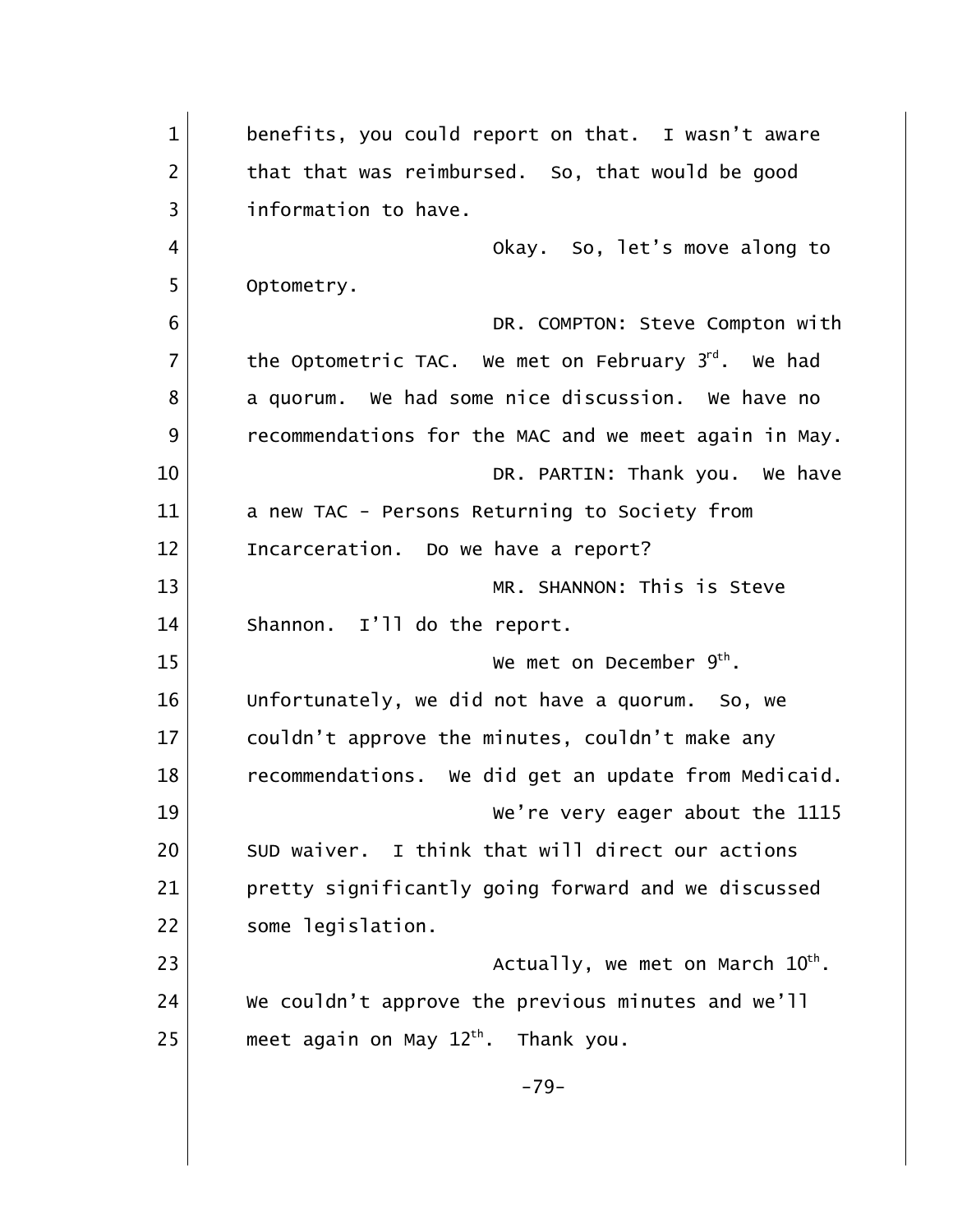| $\mathbf{1}$   | DR. PARTIN: Thanks, Steve.                            |
|----------------|-------------------------------------------------------|
| $\overline{2}$ | Next up Pharmacy.                                     |
| 3              | DR. HANNA: Pharmacy did not                           |
| 4              | meet. So, there's no report. I believe their next     |
| 5              | meeting will be on April $13th$ .                     |
| 6              | DR. PARTIN: Thank you.                                |
| $\overline{7}$ | Physician Services. Primary Care. All right.          |
| 8              | Therapy Services.                                     |
| 9              | DR. ENNIS: Good morning. Beth                         |
| 10             | Ennis from the Therapy TAC.                           |
| 11             | The TAC met on March $1st$ over                       |
| 12             | Zoom. We did have a quorum. Most of the discussion    |
| 13             | revolved round access and administrative burden       |
| 14             | issues. We're working through some different things   |
| 15             | with the MCOs related to that.                        |
| 16             | There are no recommendations                          |
| 17             | but we did have a question that we sent prior to that |
| 18             | meeting to the Cabinet because we had gotten a        |
| 19             | question from a member or a therapist about some      |
| 20             | potential changes to the brain injury waiver that we  |
| 21             | had not heard about.                                  |
| 22             | So, there's nothing that needs                        |
| 23             | to be addressed during this meeting; but if there are |
| 24             | any changes planned to that waiver, we would love to  |
| 25             | hear about it.                                        |
|                | $-80-$                                                |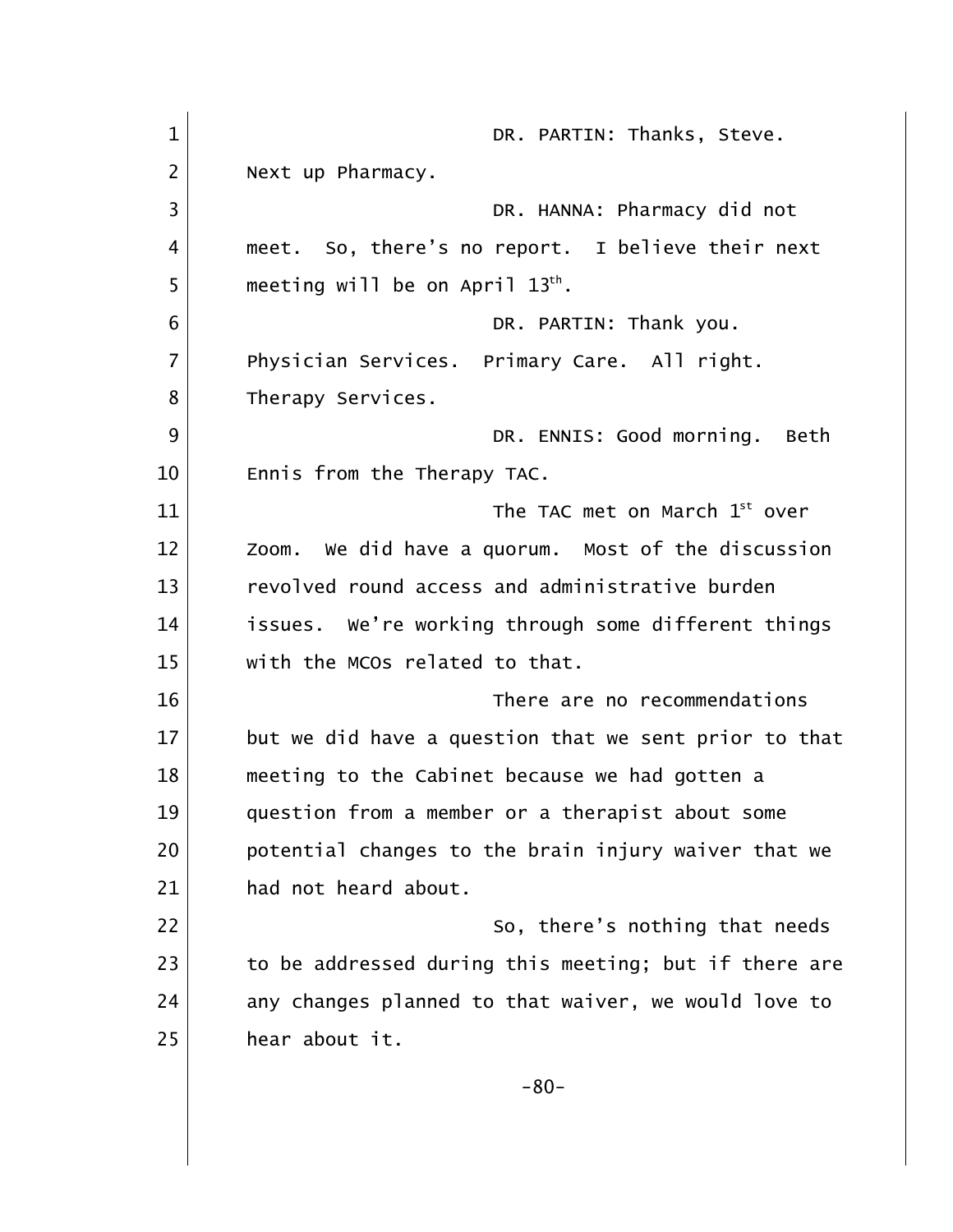| $\mathbf{1}$   | We meet next on May 3 <sup>rd</sup> . Thank             |
|----------------|---------------------------------------------------------|
| $\overline{2}$ | you.                                                    |
| $\overline{3}$ | MR. CAUDILL: Madam Chair, this                          |
| 4              | is Mike Caudill with the Primary Care TAC. I missed     |
| 5              | my call there and would like to make a report.          |
| 6              | DR. PARTIN: Okay. Give me one                           |
| $\overline{7}$ | second here. I had a question for Therapy Services      |
| 8              | and then I will come right back to you.                 |
| 9              | DR. ENNIS: Yes, ma'am.                                  |
| 10             | DR. PARTIN: So, did you get                             |
| 11             | information about that?                                 |
| 12             | DR. ENNIS: We didn't hear back                          |
| 13             | about the response to that question. So, I don't        |
| 14             | It was kind of a left-field question that came<br>know. |
| 15             | from a provider and we have not heard any changes       |
| 16             | potentially to the brain injury waiver, especially      |
| 17             | respecting the therapy component of that.               |
| 18             | So, if there are any potential                          |
| 19             | possible changes coming up, we would love to hear       |
| 20             | about them.                                             |
| 21             | DR. PARTIN: Commissioner, are                           |
| 22             | there any changes coming up to that waiver?             |
| 23             | COMMISSIONER LEE: There are                             |
| 24             | some minor changes coming up, Beth.<br>Again, if you    |
| 25             | haven't received information, I will follow up.         |
|                | $-81-$                                                  |
|                |                                                         |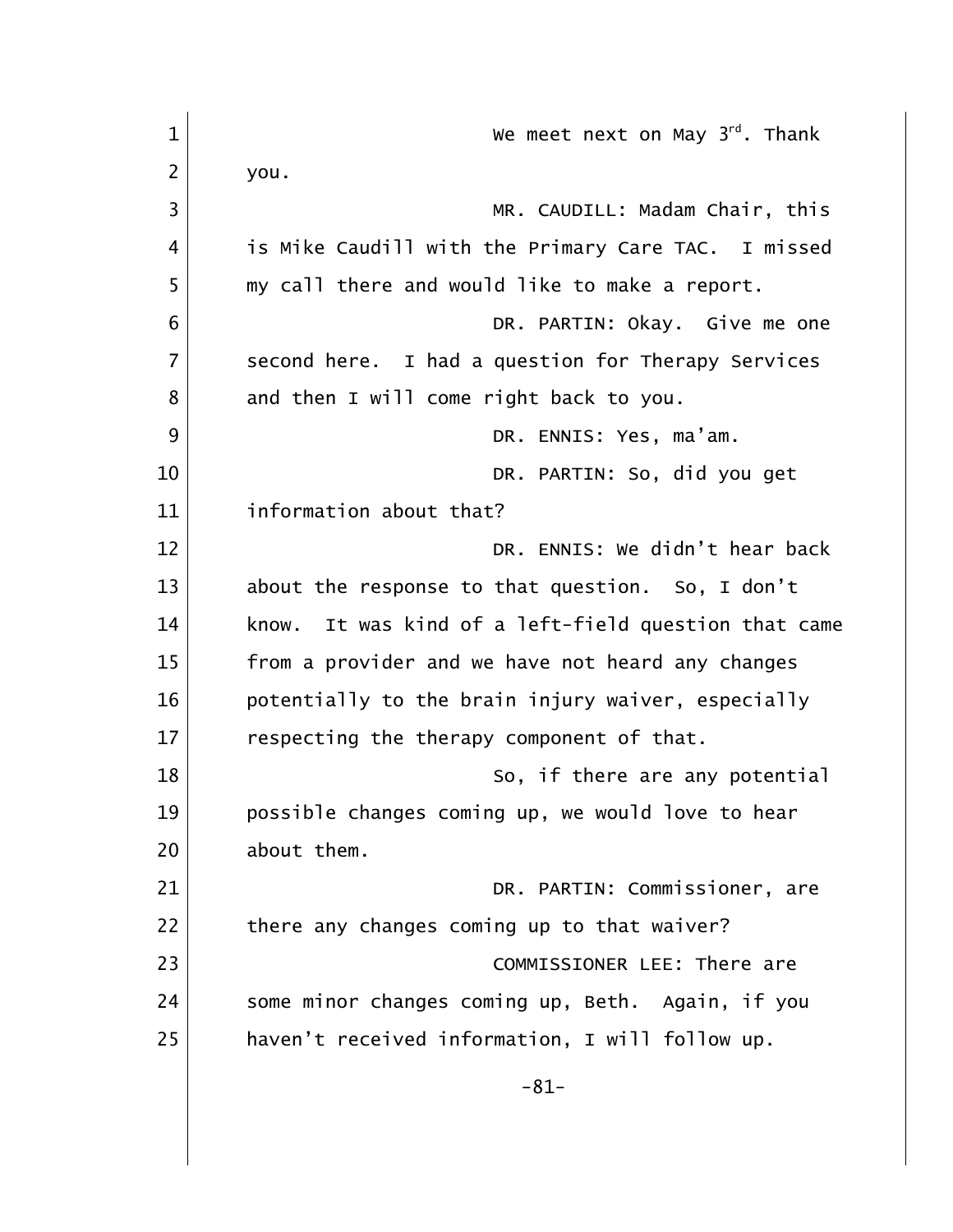| $\mathbf{1}$   | Either Pam Smith or I will follow up with you.        |
|----------------|-------------------------------------------------------|
| $\overline{2}$ | We have been addressing                               |
| 3              | questions that we receive related to therapies in the |
| 4              | brain injury waiver. I think there's some             |
| 5              | miscommunication, maybe misinformation out there      |
| 6              | regarding what we are doing, but I know that Pam and  |
| 7              | her team have been putting forth various forms of     |
| 8              | communication, but we'll make sure that we look for   |
| 9              | the question that you sent and respond back.          |
| 10             | DR. ENNIS: I just didn't want                         |
| 11             | to make any comments that were not accurate related   |
| 12             | to what was going on. So, I appreciate any feedback   |
| 13             | you can get to me. Thank you.                         |
| 14             | COMMISSIONER LEE: We appreciate                       |
| 15             | that and we will circle back with you, Beth. I'll     |
| 16             | circle back just one-on-one after this meeting.       |
| 17             | Thank you.                                            |
| 18             | DR. PARTIN: Thank you.                                |
| 19             | Anything else?                                        |
| 20             | DR. ENNIS: No, ma'am.                                 |
| 21             | DR. PARTIN: Okay. All right.                          |
| 22             | We'll go back to Primary Care.                        |
| 23             | MR. CAUDILL: Thank you.                               |
| 24             | Primary Care met on March 3rd, 2022. It was a Zoom    |
| 25             | meeting. There was a quorum declared, and the next    |
|                | $-82-$                                                |
|                |                                                       |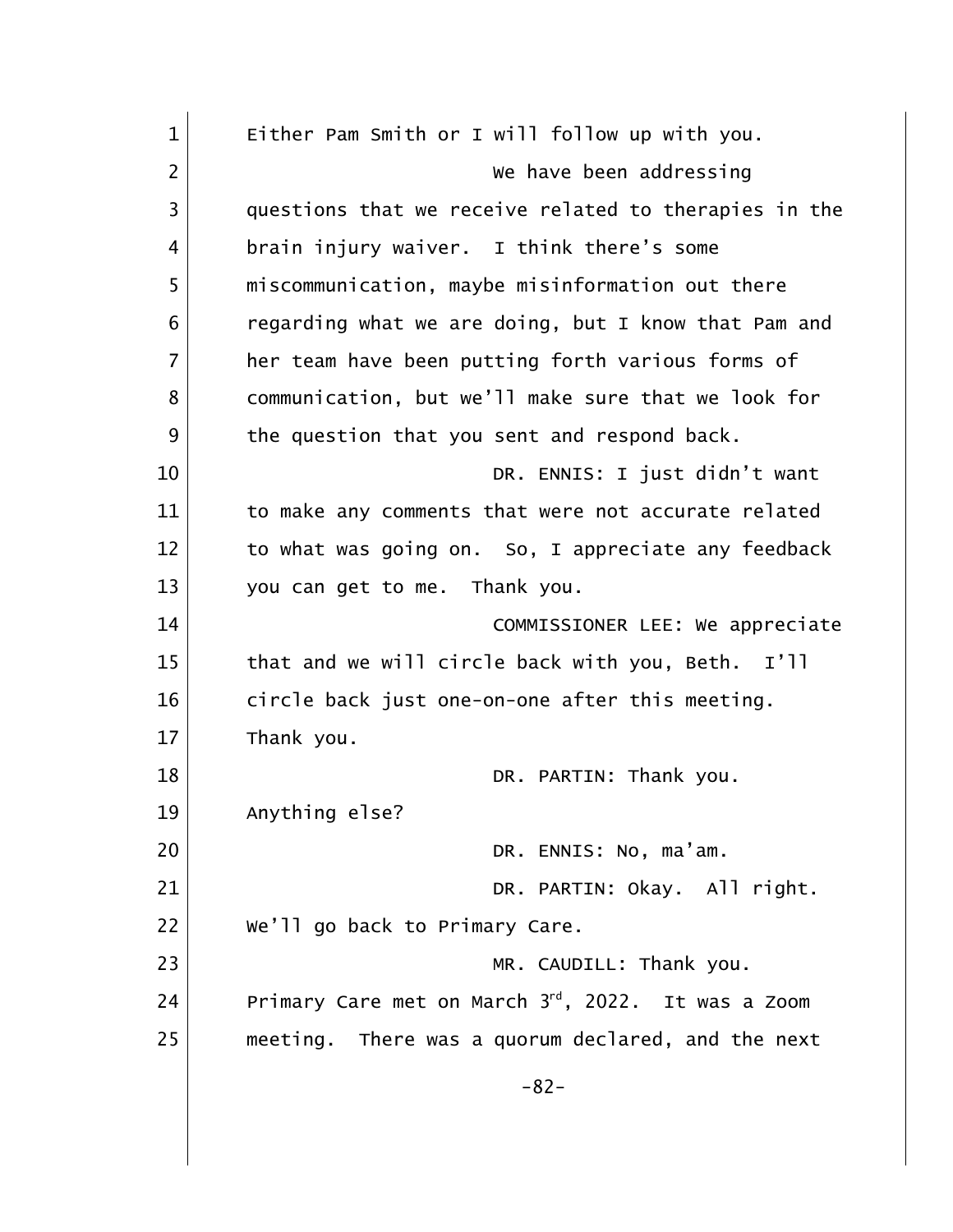| $\mathbf 1$    | meeting will be on May $5th$ , 2022 and there's no     |
|----------------|--------------------------------------------------------|
| $\overline{2}$ | recommendations to the MAC.                            |
| 3              | Part of what was discussed was                         |
| 4              | a report on wrap/crossover claims cleanup July $1st$ , |
| 5              | 2014 to the present.                                   |
| 6              | This is a committee that is                            |
| $\overline{7}$ | formed to address the multiple problems on wrap        |
| 8              | claims and part of that is getting providers access    |
| 9              | to threshold information which are the encounters      |
| 10             | from the MCOs that go into the file that do not        |
| 11             | actually make it into the DMS system and do not        |
| 12             | generate a wrap.                                       |
| 13             | One of the problems found and                          |
| 14             | identified is there is a limit of 2,500 entries into   |
| 15             | the DMS system that can be pulled down and the DMS is  |
| 16             | working with the providers to provide a best practice  |
| 17             | to limit the search to fit within those parameters.    |
| 18             | The workgroup has also created                         |
| 19             | a tracking document and has gone back and tracked all  |
| 20             | the issues that have been identified and all the       |
| 21             | actions that have been taken and all the claims that   |
| 22             | remain outstanding. That workgroup will meet again     |
| 23             | in two months.                                         |
| 24             | A question from TAC member Ms.                         |
| 25             | Keyser asked if the workgroup had identified actual    |
|                | $-83-$                                                 |
|                |                                                        |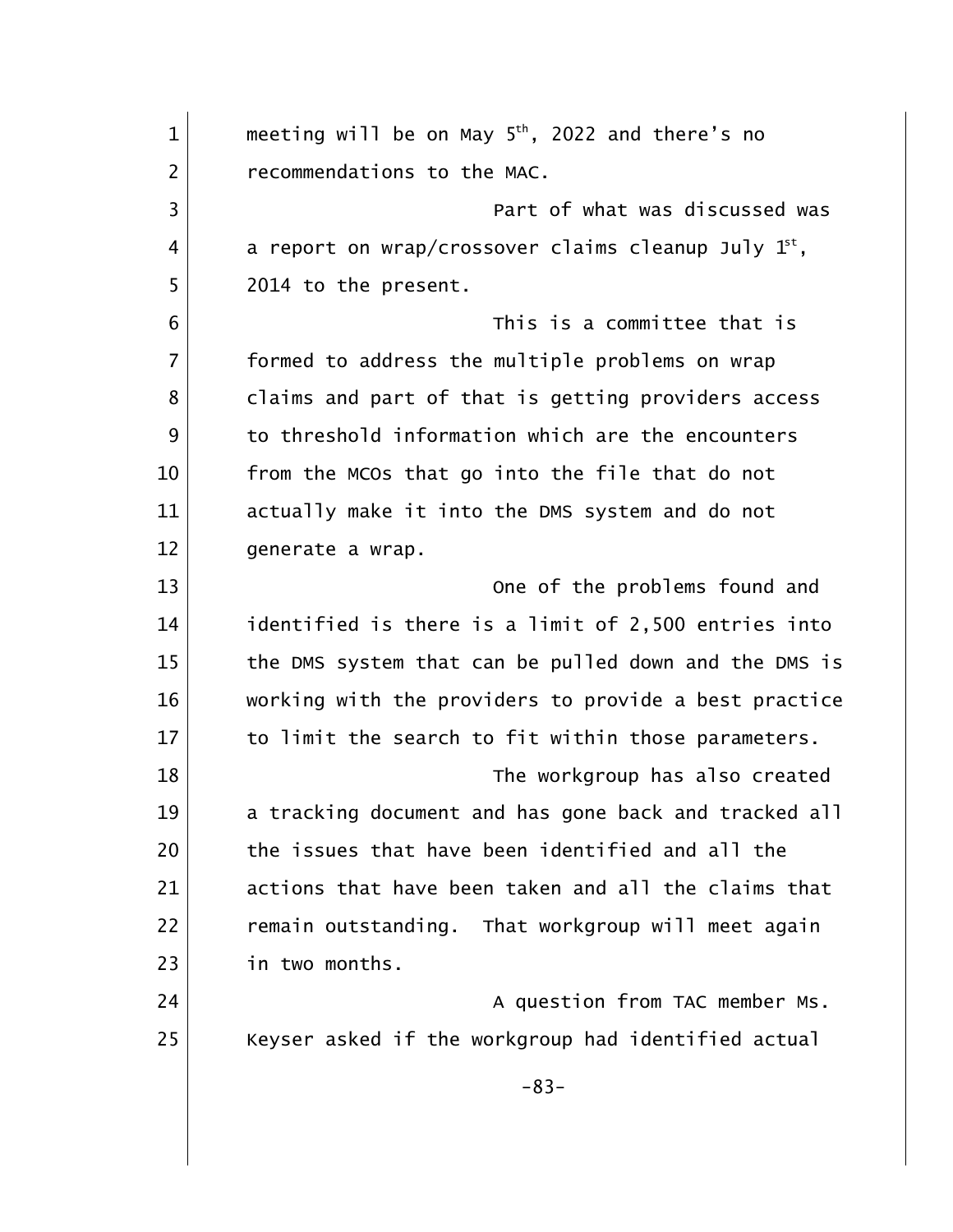1 problems with the wrap/crossover claims, and Ms. 2 Cecil with DMS stated that DMS has developed a 3 deliverable such as creating Frequently Asked 4 Questions and planning documents about the process, 5 and the workgroup had discussed the errors the MCOs 6 have found on the encounters and had helped to 7 resolve many issues. 8 a set of that end, Ms. Cecil was 9 asked if there was a timeline for getting these 10 deliverables and she stated it may be sixty days or 11 So to pull all of this together. 12 a Common member, Barry Martin, 13 both of the MAC and the TAC, had suggested at this 14 point that it has progressed far enough that it 15 Should no longer be called a report on the wrap and 16 crossover cleanup of July 1, 2014 to the present but 17 be renamed the Wrap Workgroup Update and past issues 18 Should be regulated to working specifically between 19 DMS and the providers to address individual issues. 20 as Chairperson, we split that. 21 So, there will be a new Wrap Workgroup Update; but at 22 the same time, the old committee will be left on the 23 agenda at least until the next meeting to give Ms. 24 | Cecil an opportunity to talk about the framework that 25 | will be put in place concerning how past claims will -84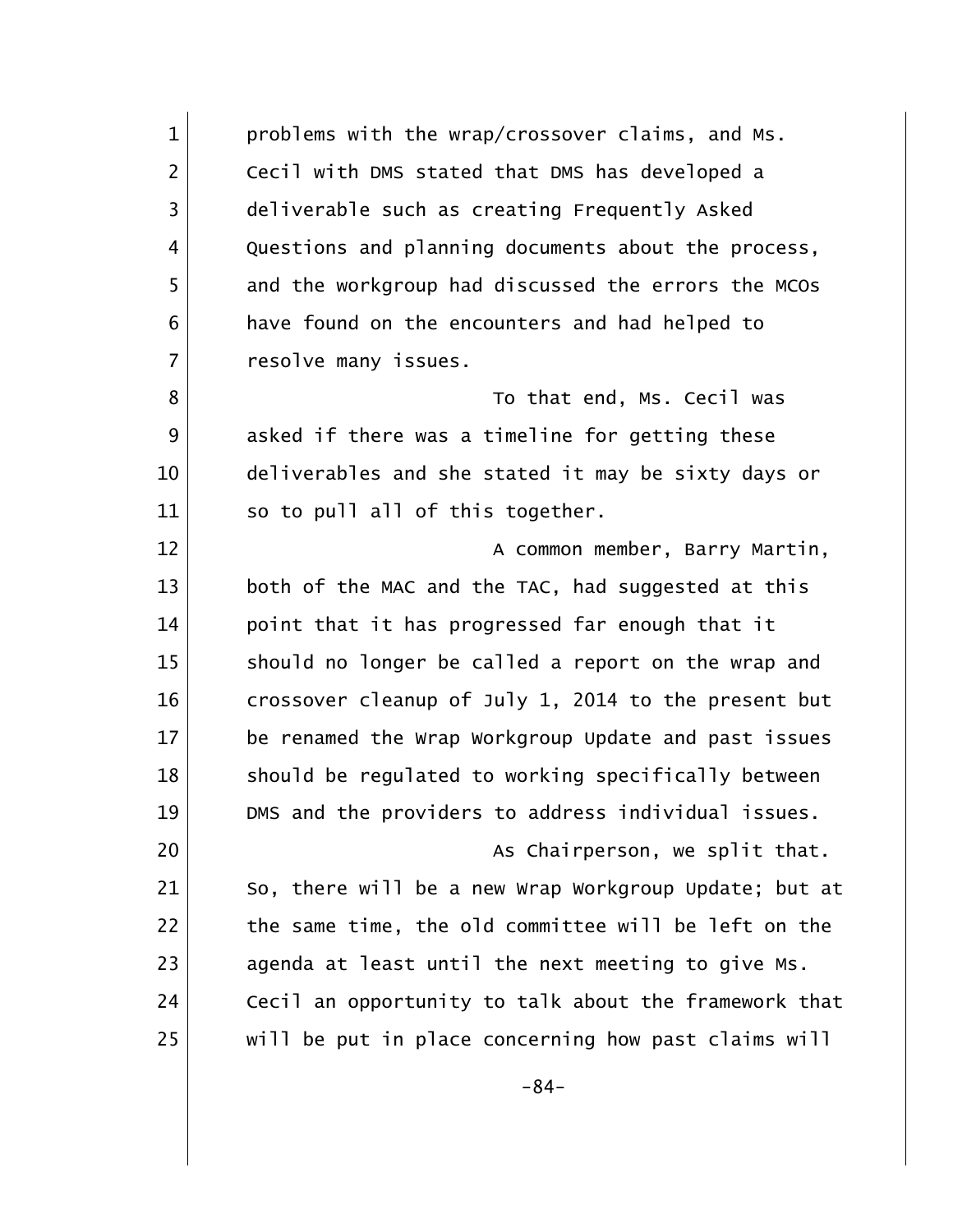be addressed.

| $\overline{2}$ | The other thing that we talked                        |
|----------------|-------------------------------------------------------|
| 3              | about was the payment for multi-same-day visits that  |
| 4              | the TAC had presented to the MAC in May of last year, |
| 5              | and Ms. Cecil said that those discussions are still   |
| 6              | ongoing and that DMS is working with Myers and        |
| $\overline{7}$ | Stauffer and suggested that this be added to the      |
| 8              | agenda under Old Business so that she could provide   |
| 9              | an update and it not slip between the cracks.         |
| 10             | And as she is going to be                             |
| 11             | providing an update for the TAC, this committee may   |
| 12             | want to consider also having that as an agenda item   |
| 13             | to get an update from the MAC since that was a        |
| 14             | recommendation that they had accepted back then, and  |
| 15             | that's my total report, ma'am.                        |
| 16             | DR. PARTIN: Thank you. So, the                        |
| 17             | TAC is going to receive an update at their next       |
| 18             | meeting on the multiple visits, payment reimbursement |
| 19             | for multiple visits on the same day?                  |
| 20             | MR. CAUDILL: Yes, ma'am. Ms.                          |
| 21             | Cecil had stated that she would be doing that.        |
| 22             | DR. PARTIN: Okay. I'm going to                        |
| 23             | add that to the MAC agenda for the next meeting.<br>I |
| 24             | think that's an important issue because a lot of      |
| 25             | people have a problem with transportation and they do |
|                | $-85-$                                                |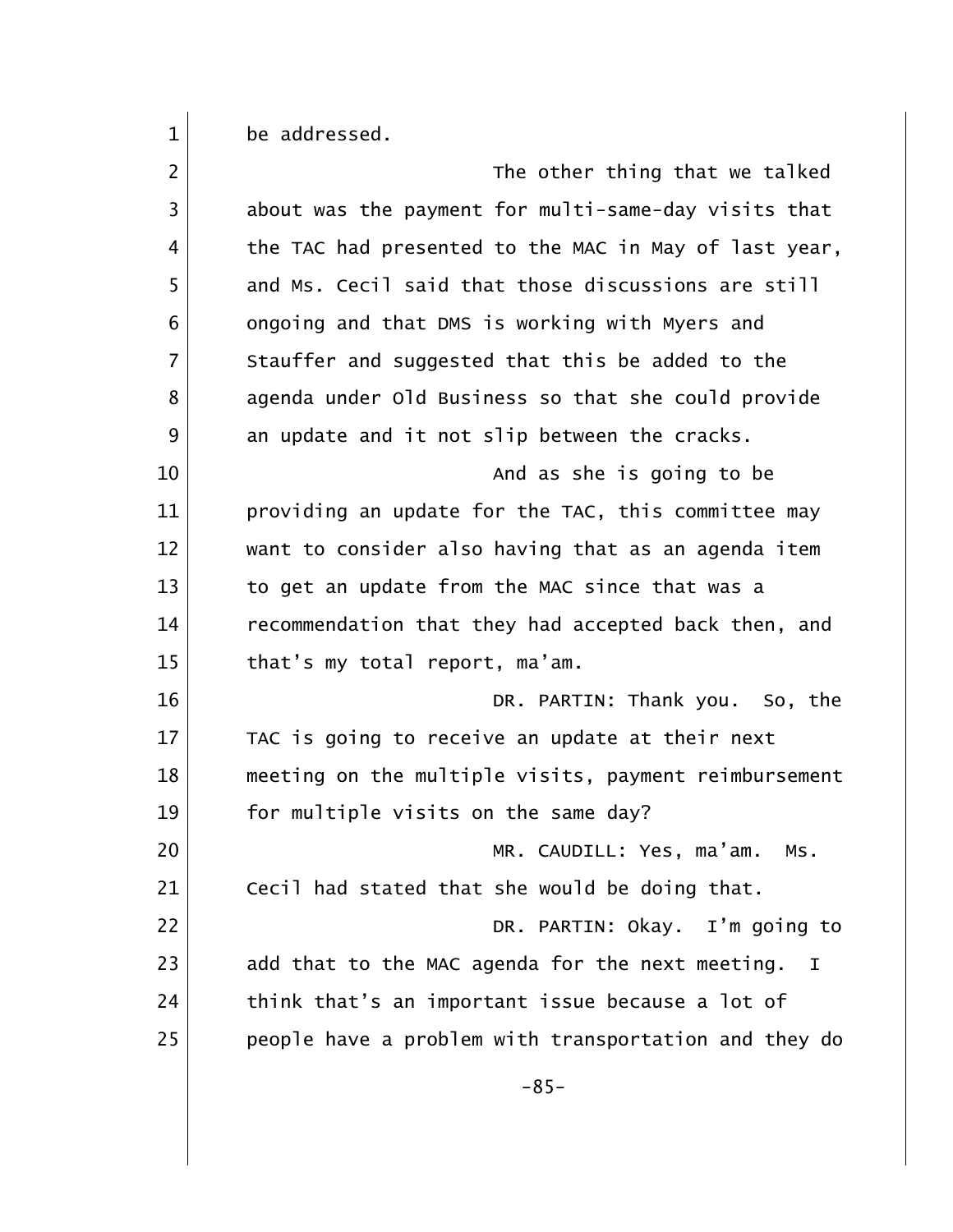| $\mathbf{1}$   | do multiple visits on the same day.                  |
|----------------|------------------------------------------------------|
| $\overline{2}$ | MR. CAUDILL: That is our                             |
| 3              | findings also, ma'am.                                |
| $\overline{4}$ | DR. PARTIN: Okay. Thank you                          |
| 5              | very much.                                           |
| 6              | So, having heard all the                             |
| $\overline{7}$ | reports and the recommendations from the TACs, would |
| 8              | somebody like to make a motion to accept those       |
| 9              | reports and recommendations?                         |
| 10             | DR. ROBERTS: Roberts. Motion.                        |
| 11             | DR. BOBROWSKI: Bobrowski.                            |
| 12             | Second.                                              |
| 13             | DR. PARTIN: Any discussion?                          |
| 14             | Okay. Anybody opposed? Okay. Then, I will assume     |
| 15             | everybody is voting in the affirmative. Since we're  |
| 16             | doing this by Zoom, it makes that a little bit       |
| 17             | easier.                                              |
| 18             | And, so, the reports and                             |
| 19             | recommendations from the TACs have been accepted.    |
| 20             | Next up is New Business, and we                      |
| 21             | have an item from one of our MAC members, Jerry      |
| 22             | Roberts who asked a question at our last meeting to  |
| 23             | clarify the - what do I want to say here - the       |
| 24             | denials for certain CPT codes and the request for PA |
| 25             | on services that are required at the time that the   |
|                | $-86-$                                               |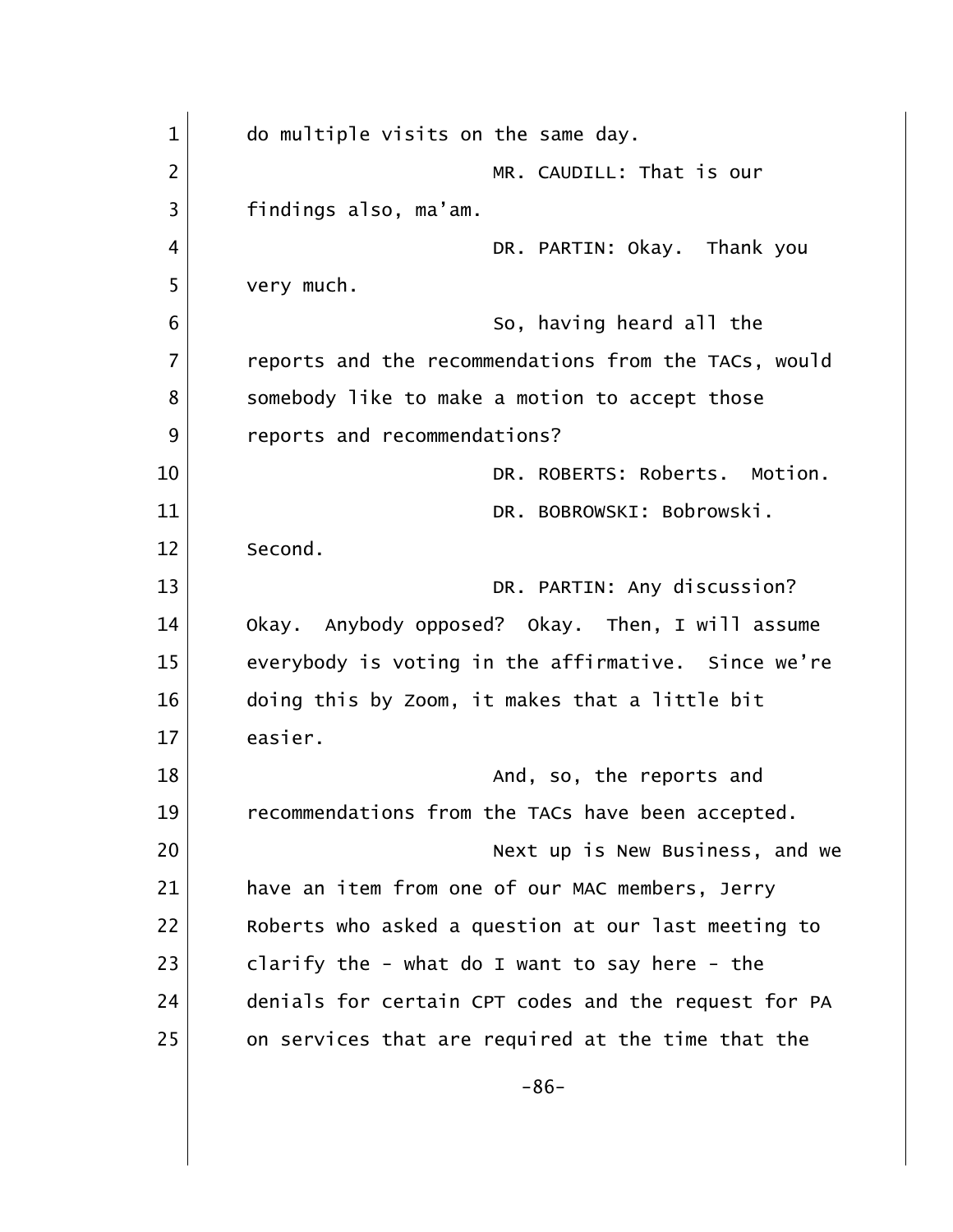1 **patient is seen and very difficult to provide care** 2 when you have to stop and try and get approval on the 3 same day when the patient is there. 4 So, Jerry, would you like to 5 Speak to that? 6 DR. ROBERTS: Sure. There were 7 a couple of issues that we had kind of encountered. 8 One of the main ones particularly for WellCare, when 9 I have a diabetic patient that comes in with a wound, 10 | it's really a breach of the standard of care not to 11 immediately debride that wound. However, WellCare 12 requires a PA for that. 13 and this is one example where, the sample where, 14 you know, I understand PA's are necessary in the 15 modern business of medicine, but this is a common- $16$  sense one that really should go away. 17 and 17 The other part of my question 18 at the previous meeting was really looking at the 19 denial, kind of the most common denials or reasons 20 for denials. They raise administrative costs for both 21 the practices and for the MCOs. 22 and if there could be more 23 communication from the MCOs as to, you know, kind of 24 what their most common denials were. And I 25 appreciate there are twenty different specialties -87-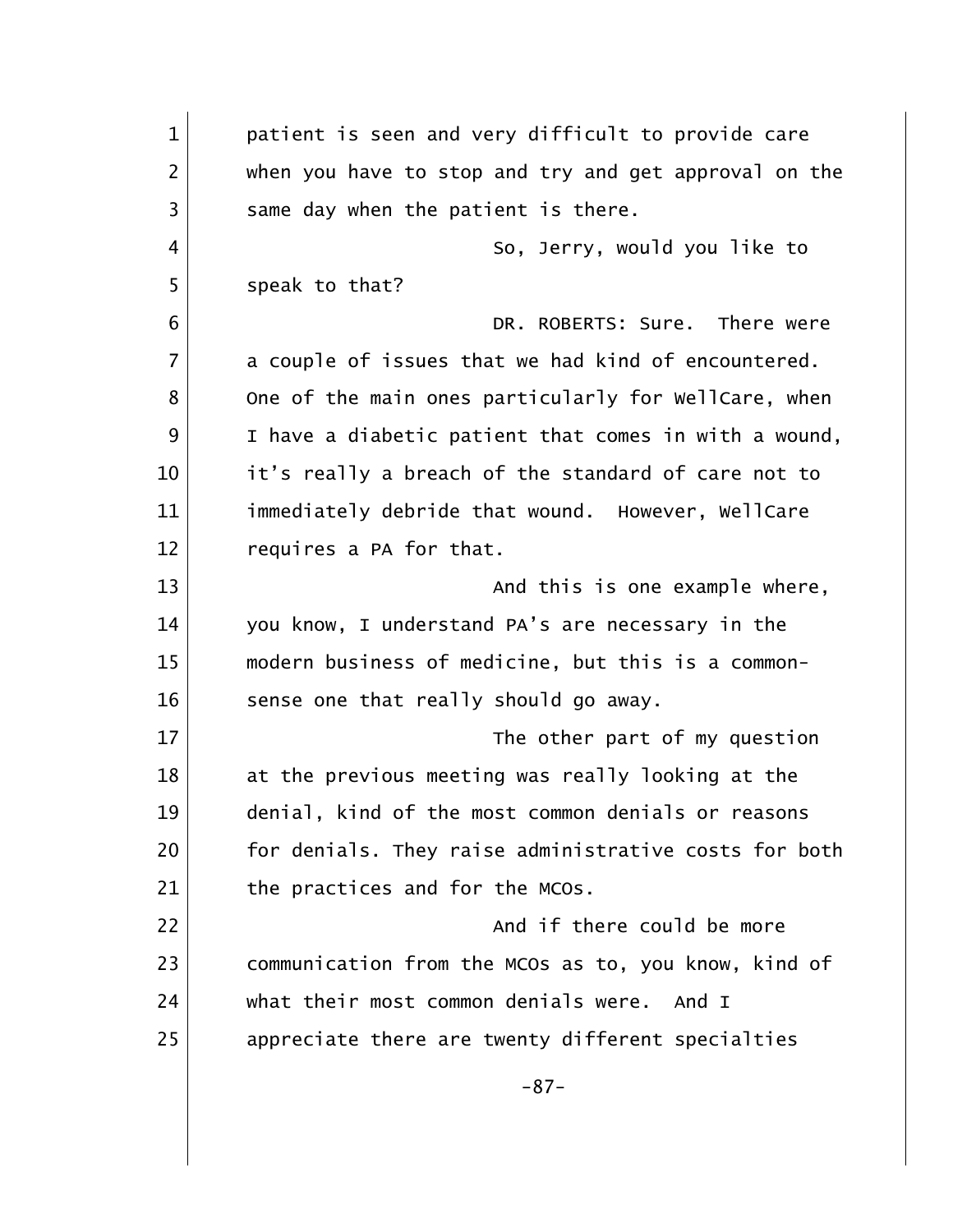| $\mathbf{1}$   | here and six different MCOs and there's a lot of      |
|----------------|-------------------------------------------------------|
| $\overline{2}$ | factors in play; but the more communication that we   |
| 3              | can receive on denials, then, we can prevent them     |
| 4              | from happening.                                       |
| 5              | Another thing that I                                  |
| 6              | communicated to Beth the other day was I've had a     |
| $\overline{7}$ | number of incidences where when we're trying to get a |
| 8              | PA, particularly for MRIs, we'll go through a third-  |
| 9              | party service like eviCore or I'm sure each MCO uses  |
| 10             | their own kind of third party to funnel these.        |
| 11             | For instance, they will say,                          |
| 12             | well, we're going to deny your MRI because you didn't |
| 13             | do an x-ray. And, then, we have the person on the     |
| 14             | phone look at the note and the x-ray report was       |
| 15             | These are a silly waste of time.<br>there.            |
| 16             | But my question there was is                          |
| 17             | there a mechanism to report back to the MCO directly  |
| 18             | and say, hey, look, your third-party evaluators are   |
| 19             | not doing the job.                                    |
| 20             | So, these were things that I                          |
| 21             | think really need to be addressed because they're     |
| 22             | insanely frustrating.                                 |
| 23             | DR. PARTIN: So, I really                              |
| 24             | appreciate your bringing that forward because I think |
| 25             | this is an issue not only for your profession but for |
|                | $-88-$                                                |
|                |                                                       |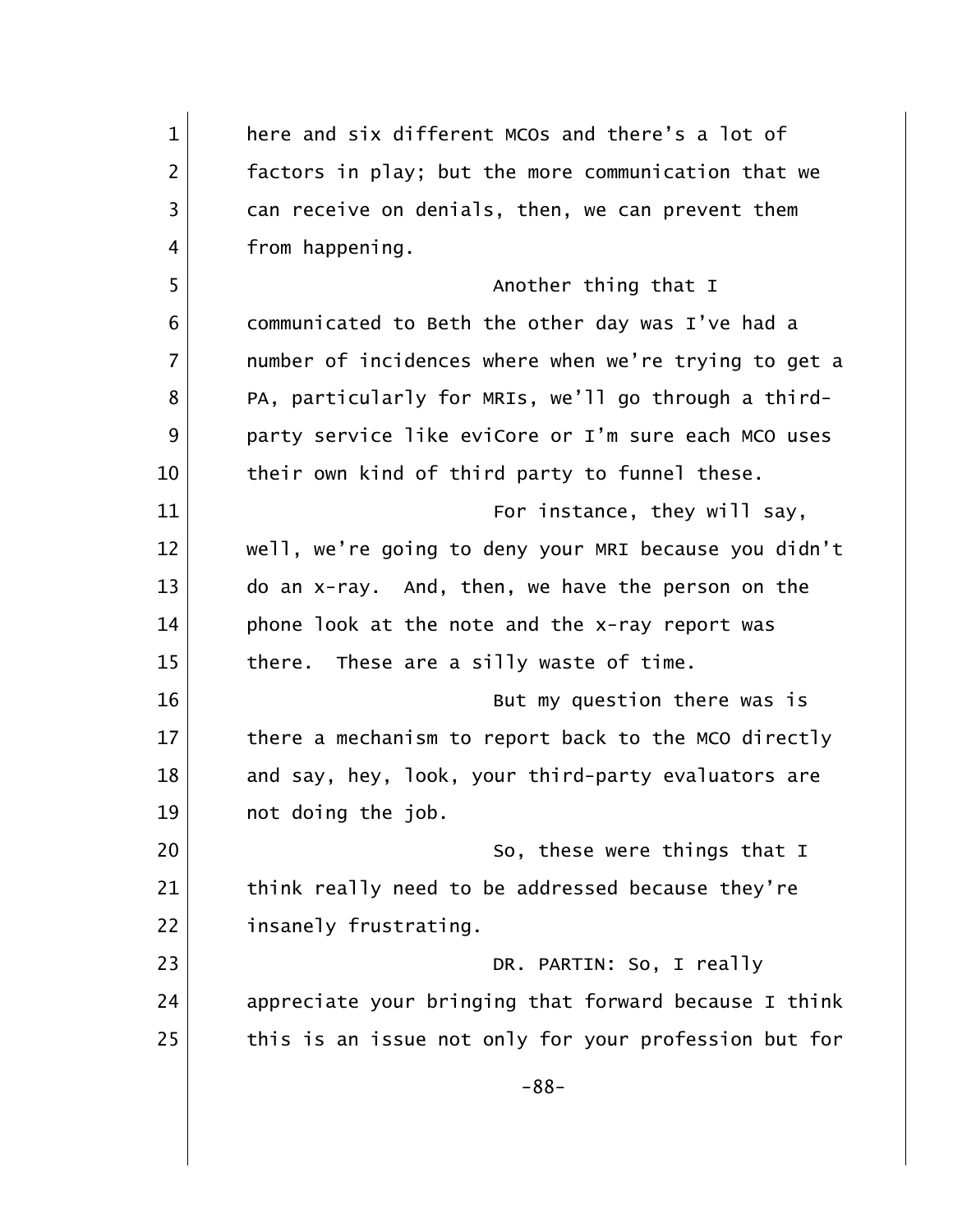| $\mathbf{1}$   | a lot of different providers.                         |
|----------------|-------------------------------------------------------|
| $\overline{2}$ | As you noted, there's quite a                         |
| 3              | number of different providers that have to go through |
| 4              | the system; and when you receive a denial that says   |
| 5              | not medically necessary or not included in the Plan,  |
| 6              | it's not very helpful as to why it was denied and     |
| 7              | what the provider needs to do in order to get the     |
| 8              | medicine, procedure, test, whatever approved.         |
| 9              | So, to Jerry's point, I was                           |
| 10             | wondering if the MCOs could report to us back about   |
| 11             | what their criteria is for the denials and also give  |
| 12             | us a little bit more detail as to the reasons for the |
| 13             | denials and not just not medically necessary because  |
| 14             | if a provider was ordering the medication, test or    |
| 15             | procedure, the provider certainly thinks it's         |
| 16             | necessary.                                            |
| 17             | So, it would be very helpful to                       |
| 18             | have feedback as to more information as to why the    |
| 19             | MCO deems it not medically necessary. Does that       |
| 20             | pretty much sum it up, Jerry?                         |
| 21             | DR. ROBERTS: I think that's                           |
| 22             | very accurate.                                        |
| 23             | DR. PARTIN: Okay. So, we                              |
| 24             | really have a pretty packed meeting for May. So, if   |
| 25             | we could maybe get - maybe other MAC members could    |
|                | $-89-$                                                |
|                |                                                       |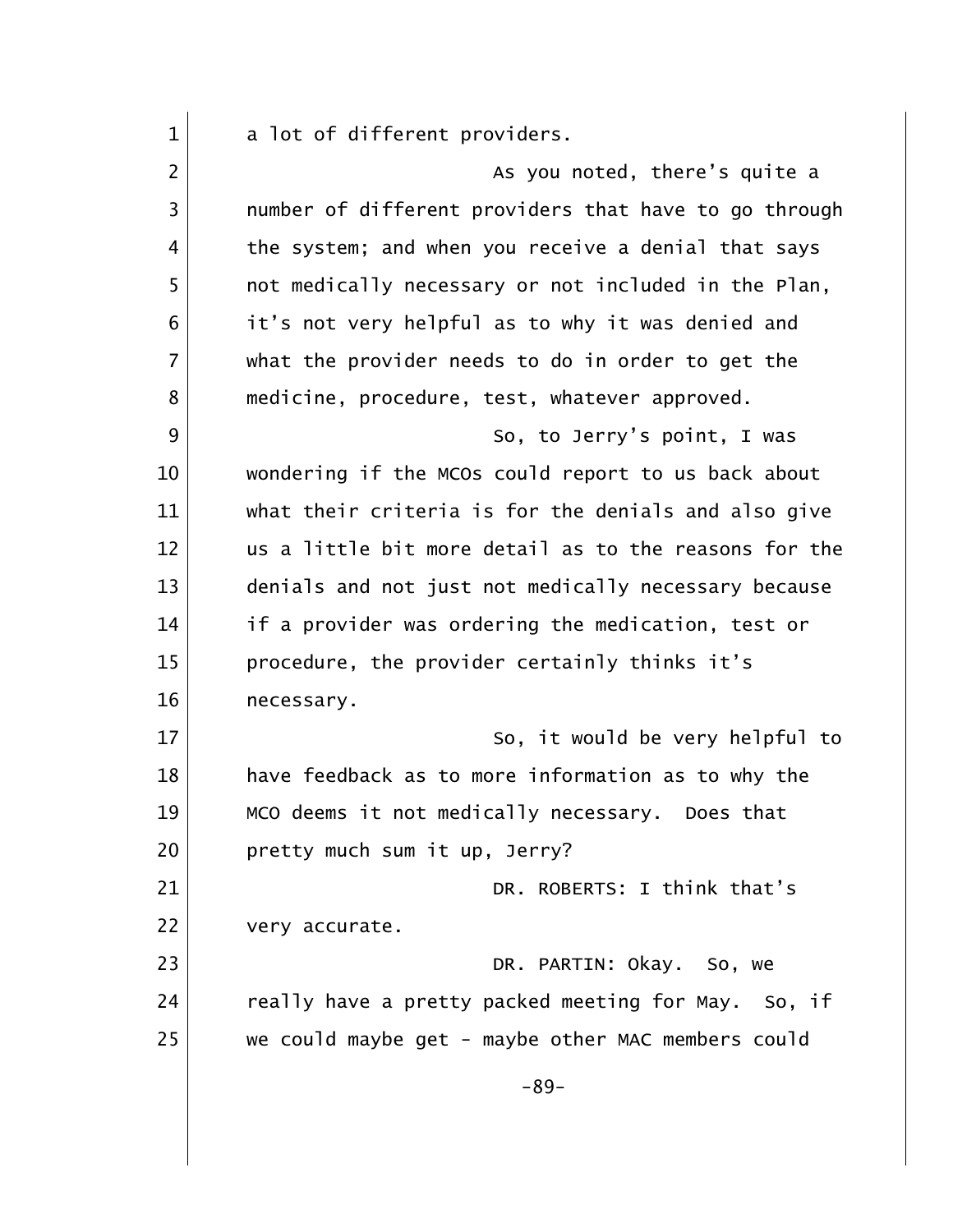1 chime in with your ideas on this. Would a written 2 response from the MCOs be helpful or should we put it 3 off to the July meeting? 4 DR. ROBERTS: I would request a 5 written response in the coming weeks. I'm okay with 6 more firmly re-addressing this in the July meeting 7 because I know the next meeting is pretty full, but 8 that would give them some time perhaps to look into 9 it because this is, as you mentioned, this is - I 10 | mean, you're talking about probably tens of thousands 11 of codes and a lot of unique situations. 12 To give a ten-minute 13 presentation and describe what medical necessity is 14 across essentially every code that we bill is not 15 probably feasible, but I think if we could get, on 16 the denial issue, if we could get some clarity in a 17 written report and, then, re-evaluate how we're doing 18 in July, but I would like WellCare to specifically 19 look at the wound debridement code requiring a PA. 20 DR. PARTIN: Okay. If nobody 21 has any objection, I would agree with that. And I 22 would extend that to all the MCOs to report on that, 23 | not just WellCare and, then, MCOs to also report to 24 us the criteria that you use in order to make your 25 | assessment on whether something is going to be -90-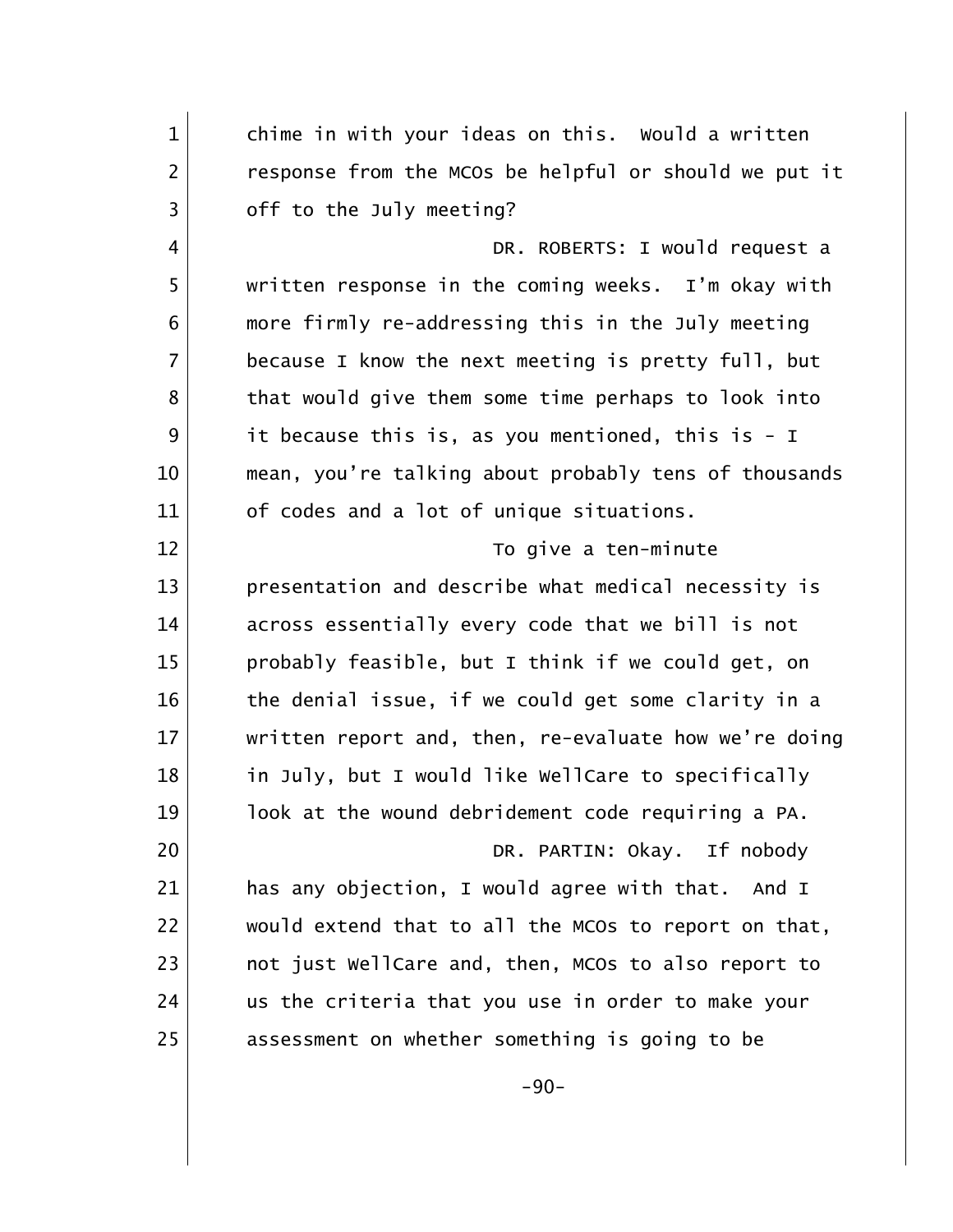1 approved or denied. 2 and, so, when I say medication, 3 test, procedure, those are all like medications/ 4 tests/procedures. 5 So, if it's okay with the MAC 6 members, we'll request a written report maybe in the 7 | next six weeks so that we'll have that in hand. And, 8 then, if there's any questions, we can bring those 9 questions up at the May meeting. 10 Would that be agreeable to our 11 MAC members? 12 MS. EISNER: Yes. 13 DR. HANNA: Yes. 14 DR. BOBROWSKI: Yes. 15 DR. PARTIN: Okay. Thank you, 16 everybody. 17 COMMISSIONER LEE: Dr. Partin, I 18 think that both Dr. Theriot and Angie Parker have 19 10 their hands up and they may have something to add to 20 this conversation. 21 DR. PARTIN: Okay. Thank you. 22 | Like I said, I can't see them. 23 | COMMISSIONER LEE: I completely 24 understand. We'll sit here and help. Dr. Theriot, 25 you had your hand up. I saw yours first. Do you -91-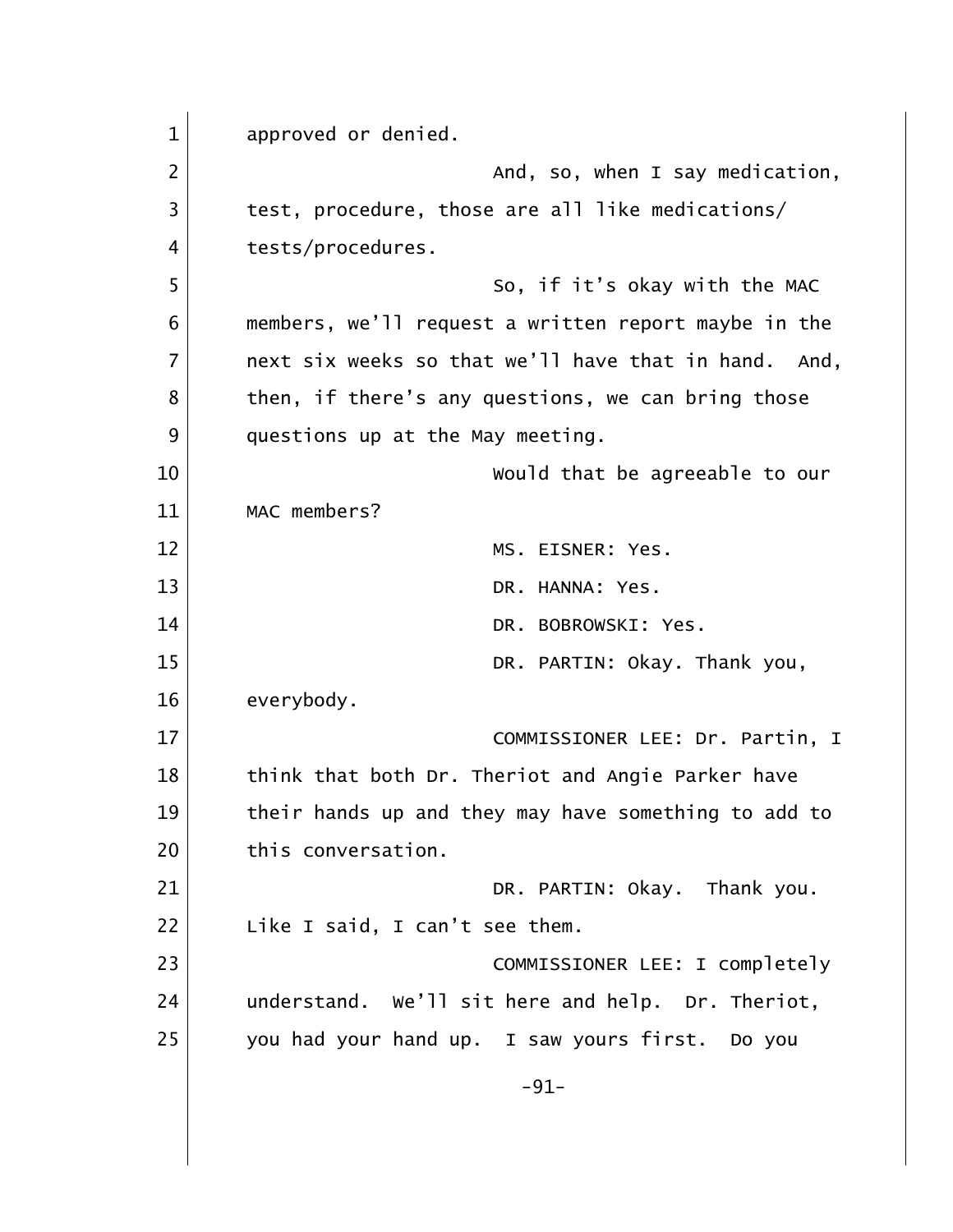| $\mathbf{1}$   | have something to add to this conversation or another |
|----------------|-------------------------------------------------------|
| $\overline{2}$ | comment?                                              |
| 3              | Then, after you speak, Angie                          |
| 4              | Parker, I saw your hand up, too.                      |
| 5              | DR. THERIOT: Thank you. I                             |
| 6              | wonder if Angie and I have the same thing to say.     |
| $\overline{7}$ | Angie and I meet with the MCO Medical Directors once  |
| 8              | a month and it's a great group and we have different  |
| 9              | task forces that we're working on different issues.   |
| 10             | And yesterday the PA issue came                       |
| 11             | up as another task force that we need to work on as a |
| 12             | group mainly looking at provider abrasions, looking   |
| 13             | at PA's that maybe are always approved. If they're    |
| 14             | always approved, that's a waste of time for the       |
| 15             | providers as well as the MCOs.                        |
| 16             | So, this is on our agenda to                          |
| 17             | look at as a group of all the MCOs and try and make   |
| 18             | some positive changes.                                |
| 19             | So, Angie, what were you going                        |
| 20             | to say?                                               |
| 21             | MS. PARKER: That wasn't exactly                       |
| 22             | what I was going to say but thank you for bringing    |
| 23             | that up regarding the Medical Directors because we    |
| 24             | did, as Dr. Theriot did say, we did talk about this   |
| 25             | yesterday.                                            |
|                | $-92-$                                                |
|                |                                                       |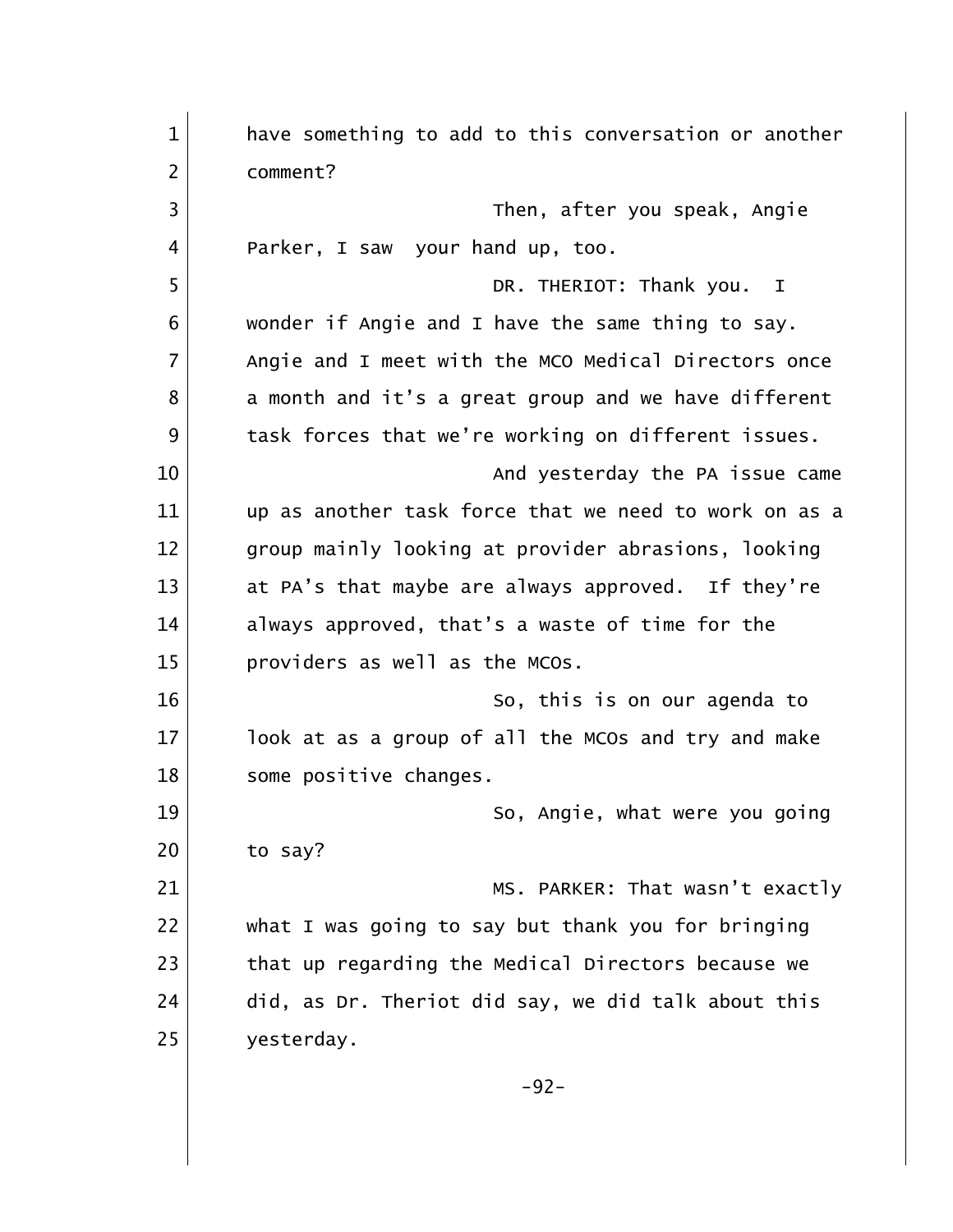| $\mathbf{1}$   | And the conversation regarding                        |
|----------------|-------------------------------------------------------|
| $\overline{2}$ | doesn't meet medical necessity, there should always   |
| 3              | be a reason, not - a clinical reason of how it does   |
| 4              | not meet medical necessity on the denial letter. And  |
| 5              | if it's not, then, you need to let us know.           |
| 6              | But I was also going to add,                          |
| 7              | this question was part of each of the MCO reports     |
| 8              | that are going to be done in the next three meetings. |
| 9              | So, I wanted to make sure that                        |
| 10             | you remembered that because each MCO will be          |
| 11             | presenting that information to that specific question |
| 12             | on their presentations as well.                       |
| 13             | DR. PARTIN: Yes, I knew that                          |
| 14             | was on the request for the presentations but I        |
| 15             | thought that when I further talked with Jerry that    |
| 16             | there was more information that we needed than could  |
| 17             | be reported on a metric.                              |
| 18             | MS. PARKER: And that's fine.<br>$\mathbf{T}$          |
| 19             | just wanted to remind you that that is also on their  |
| 20             | presentations as well. I mean, we can certainly get   |
| 21             | that information before the May meeting from each of  |
| 22             | them.                                                 |
| 23             | DR. PARTIN: Yes, I think that                         |
| 24             | would be helpful because I think our question is a    |
| 25             | little bit broader and deeper than what Dr. Theriot   |
|                | $-93-$                                                |
|                |                                                       |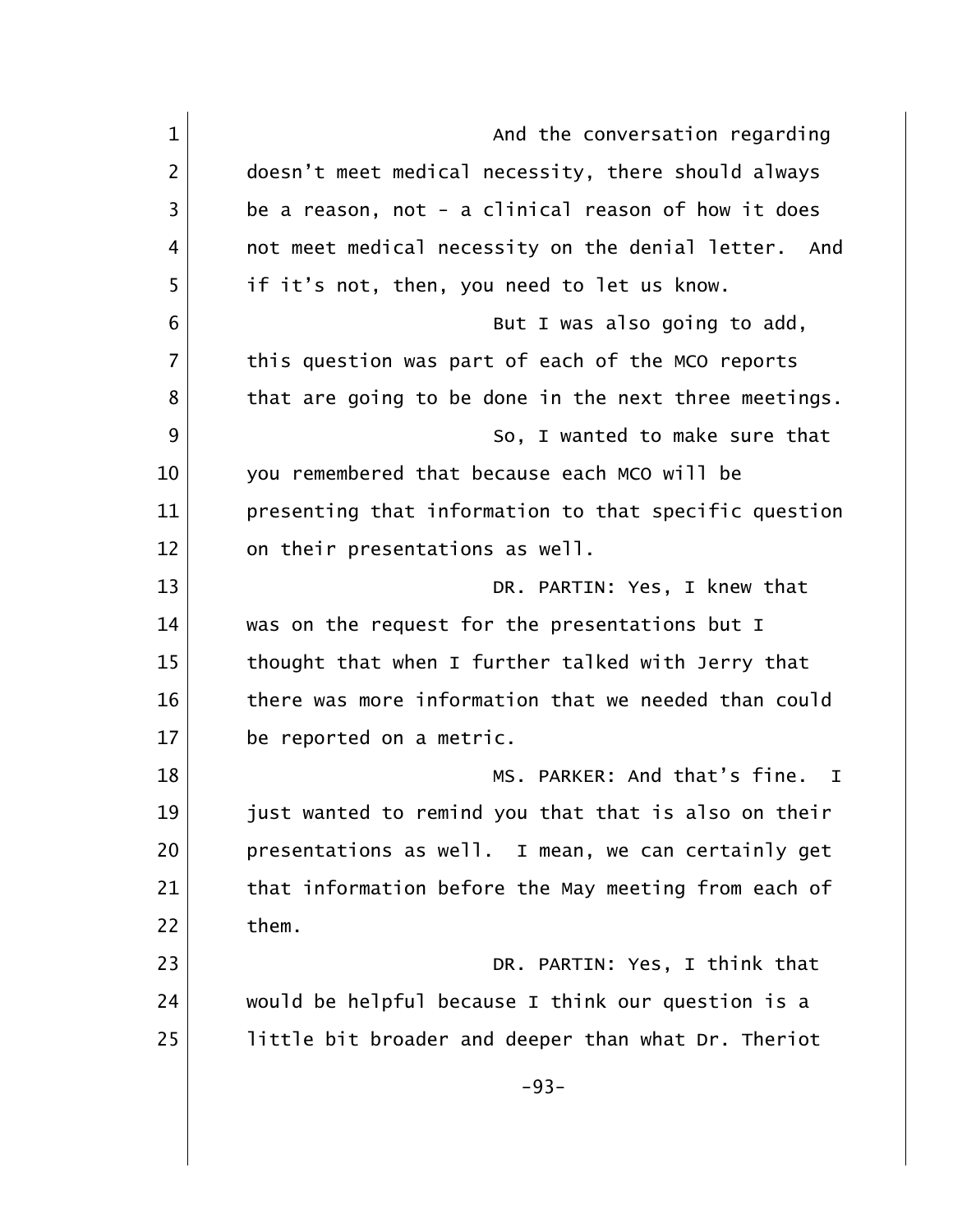| $\mathbf{1}$   | just said the Medical Directors were looking at.      |
|----------------|-------------------------------------------------------|
| $\overline{2}$ | So, if we could have a written                        |
| 3              | response in about six weeks, that would be real       |
| $\overline{4}$ | helpful and, then, if we have questions, we can bring |
| 5              | it forward at the May meeting and that will be a      |
| 6              | little bit quicker than having a big discussion about |
| $\overline{7}$ | it in May.                                            |
| 8              | MS. PARKER: Thank you.                                |
| 9              | COMMISSIONER LEE: I think Dr.                         |
| 10             | Fatima Ali has her hand up also.                      |
| 11             | DR. ALI: Yes. Thank you,                              |
| 12             | Commissioner. I did want to add from a medication PA  |
| 13             | perspective to Angie's point that the clinical reason |
| 14             | for denial is listed on all the MedImpact denial      |
| 15             | letters. If you're not seeing that reason for         |
| 16             | denials, certainly bring it up and we can escalate    |
| 17             | those concerns as needed.                             |
| 18             | DR. PARTIN: Okay. I have not                          |
| 19             | seen that on the medication denials. It just says     |
| 20             | that it's not included in the Formulary.              |
| 21             | DR. ALI: Okay. If you can send                        |
| 22             | over some samples or claim-specific information, we   |
| 23             | can certainly look into that for you.                 |
| 24             | DR. PARTIN: Okay. All right.                          |
| 25             | If I can find a denial letter. Sometimes, once        |
|                | $-94-$                                                |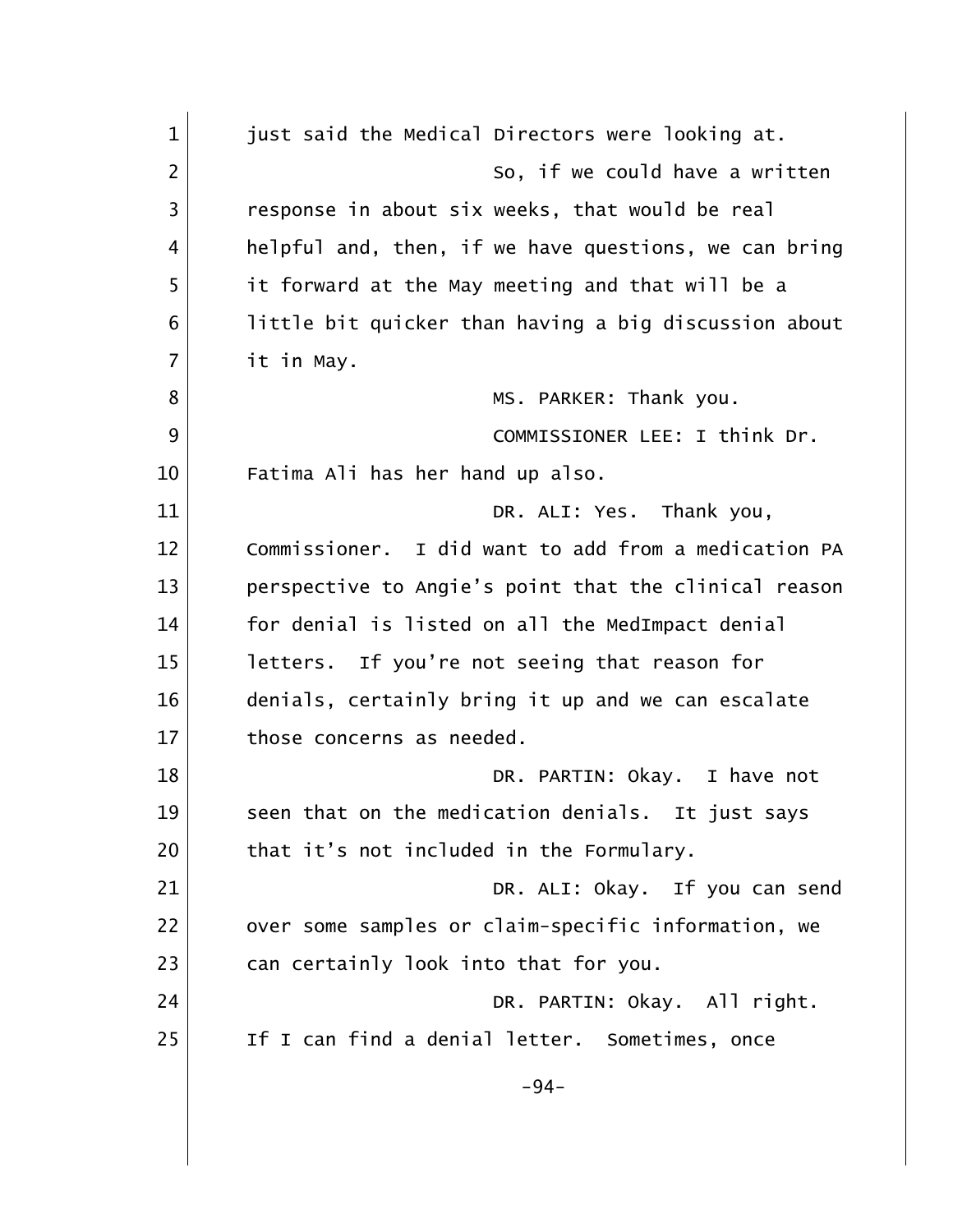| $\mathbf{1}$   | they're denied and we re-address it, we don't keep    |
|----------------|-------------------------------------------------------|
| $\overline{2}$ | the letter. So, I'll have to wait until I get         |
| 3              | another one probably.                                 |
| 4              | COMMISSIONER LEE: Dr. Partin, I                       |
| 5              | don't see any other hands up.                         |
| 6              | The one thing I would like to                         |
| $\overline{7}$ | offer also based on this conversation and just        |
| 8              | listening to it is the MAC is very well-positioned to |
| 9              | request any sort of report that they want from the    |
| 10             | Department if we can get it.                          |
| 11             | And I would think that if you                         |
| 12             | wanted to start looking at the top ten denied reasons |
| 13             | just in general, in aggregate, not broken out by MCO  |
| 14             | or fee-for-service or anything like that, but if we   |
| 15             | started looking or this committee started looking at  |
| 16             | maybe the top ten denied procedure codes or top       |
| 17             | fifteen procedure codes and maybe kind of started     |
| 18             | thinking about are there any interventions?           |
| 19             | Do we need to look at some of                         |
| 20             | these denied codes? Do we need to - you know, what    |
| 21             | do we need to do?                                     |
| 22             | But, again, I would leave that                        |
| 23             | up to this committee if that's something that they    |
| 24             | wanted to look at, but we can definitely supply       |
| 25             | reports based on top denied procedure codes if that's |
|                | $-95-$                                                |
|                |                                                       |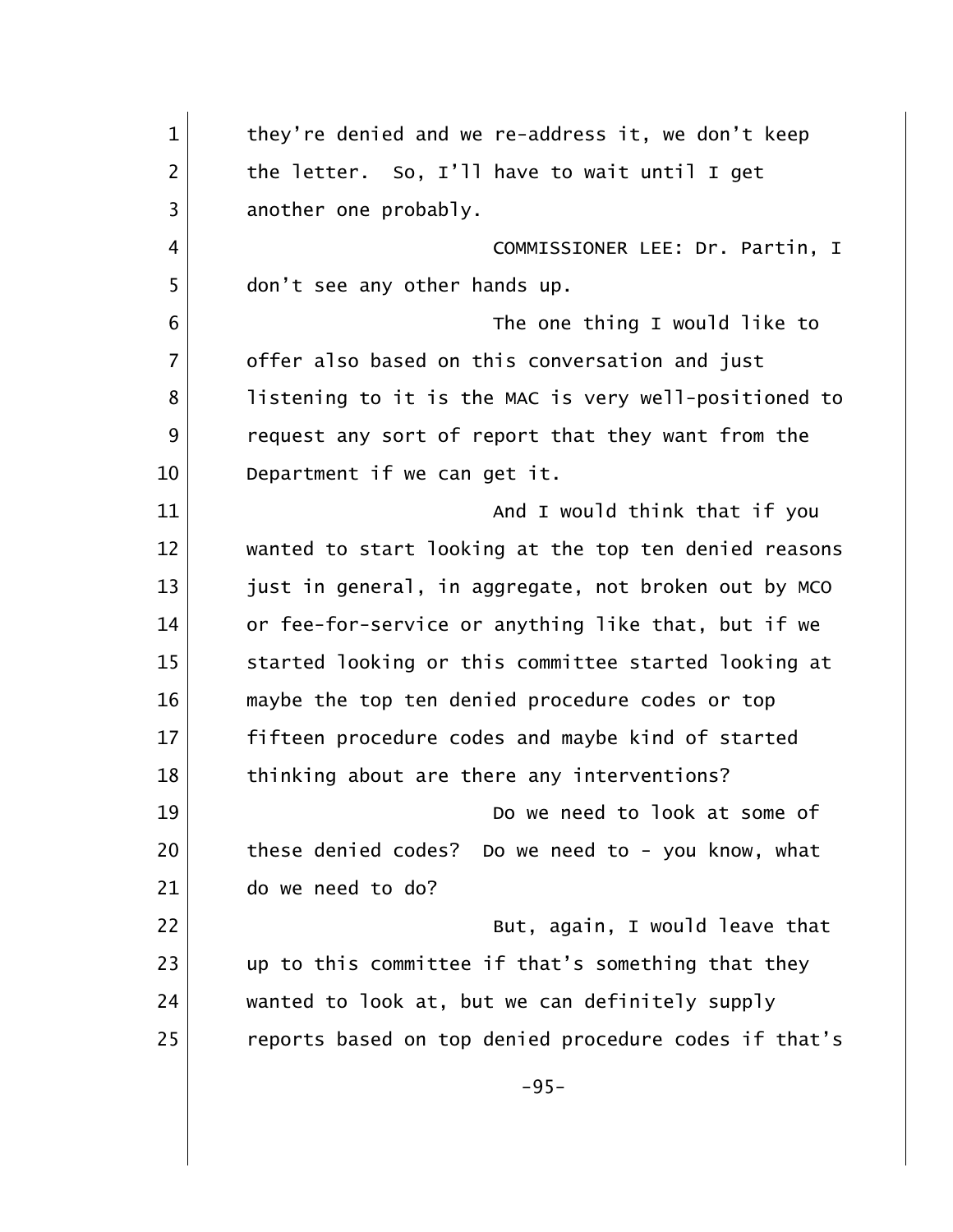| $\mathbf{1}$   | something that this committee would like to take on   |
|----------------|-------------------------------------------------------|
| $\overline{2}$ | and look at and, again, thinking about that moving    |
| 3              | Medicaid from just a payer to a driver of health care |
| 4              | policy perspective.                                   |
| 5              | DR. PARTIN: Okay. Would the                           |
| 6              | MAC like that information?                            |
| $\overline{7}$ | MS. EISNER: Yes, please.                              |
| 8              | DR. PARTIN: I think that would                        |
| 9              | be very helpful.                                      |
| 10             | Okay. I don't know that we                            |
| 11             | will be able to fit that into the May meeting.<br>we  |
| 12             | might have to start working on that in July if that's |
| 13             | okay.                                                 |
| 14             | COMMISSIONER LEE: So, what we                         |
| 15             | could do, Dr. Partin, is I could run a couple of      |
| 16             | reports and send it out to the MAC and you all could  |
| 17             | kind of look at it.                                   |
| 18             | And because I don't think it's                        |
| 19             | something that you're going to be able to look at     |
| 20             | that list and say this is what we want, you're going  |
| 21             | to need some conversations about which ones you'd     |
| 22             | like to look at.                                      |
| 23             | So, I think just looking at                           |
| 24             | those top denied codes may give you all some sort of  |
| 25             | direction at your future meetings on some of the      |
|                | $-96-$                                                |
|                |                                                       |